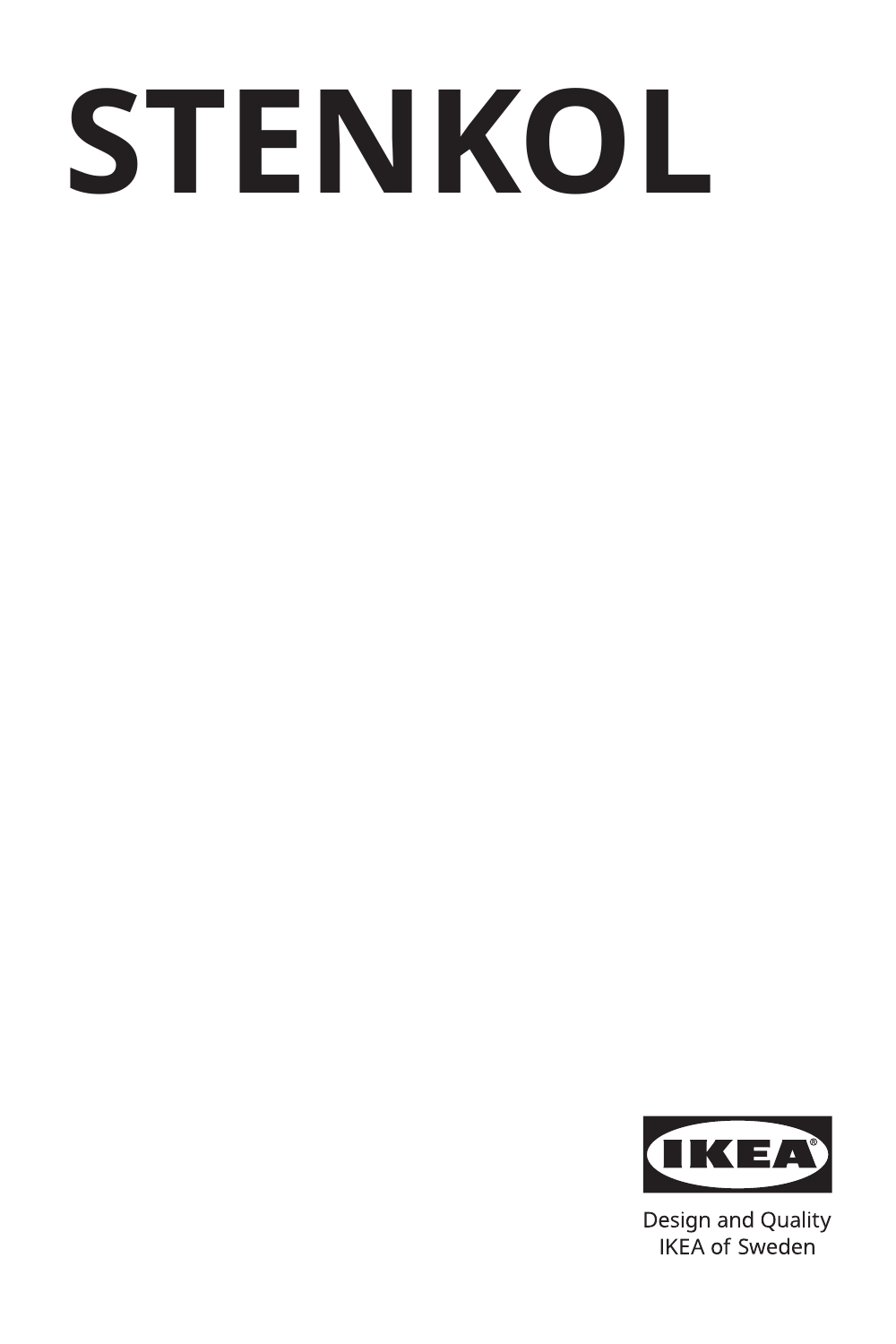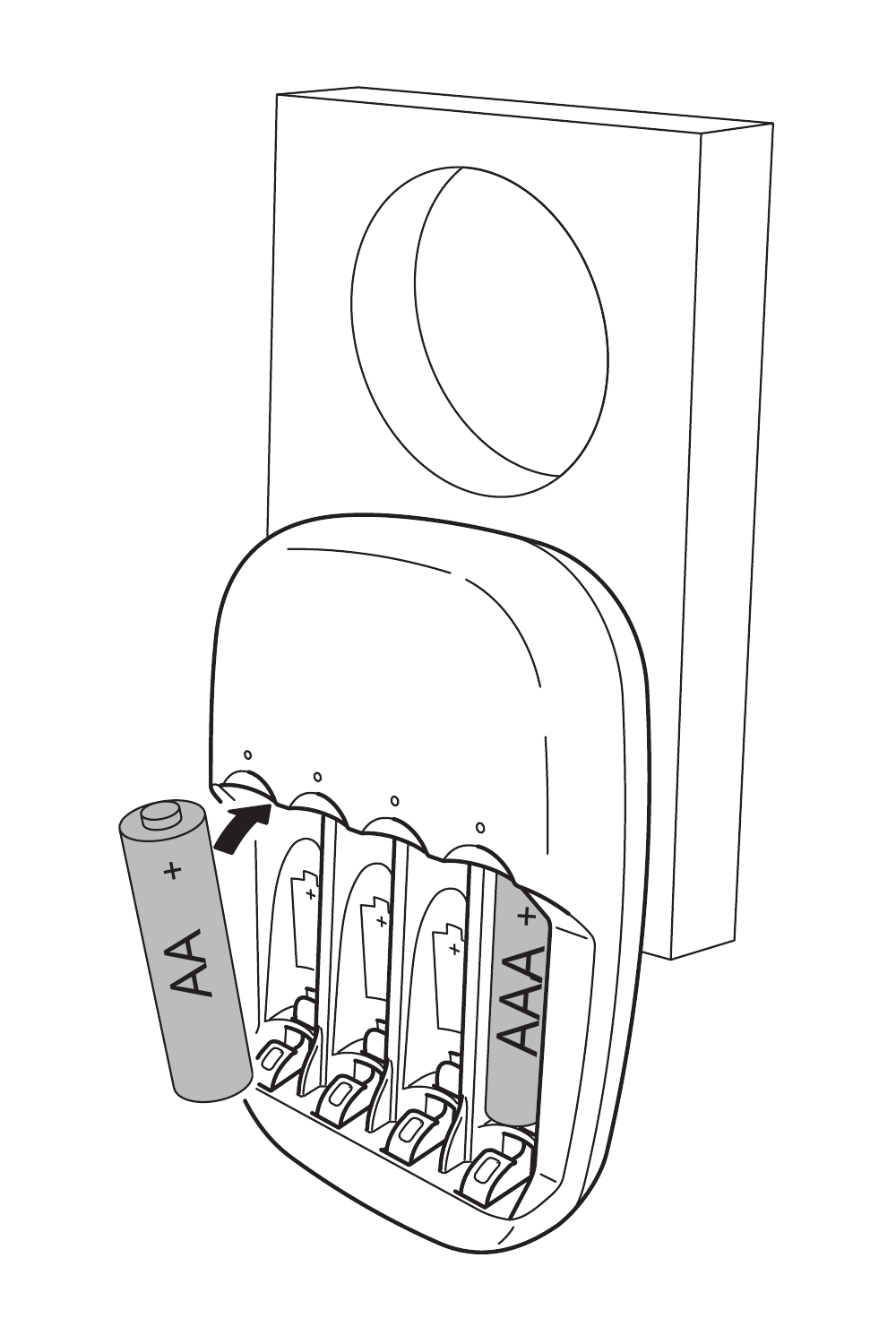| Typical charging time(H) | 4 <sub>DCS</sub> | 3pcs | 1-2pcs |
|--------------------------|------------------|------|--------|
| AA/HR6 2450mAh           | 8h               | 6h   | 4h     |
| AA/HR6 1900mAh           | 6h               | 45h  | 3h     |
| AAA/HR03 900mAh          | 5.5h             | 4.5h | 3h     |
| AAA/HR03 750mAh          | 5h               | 35h  | 2.5h   |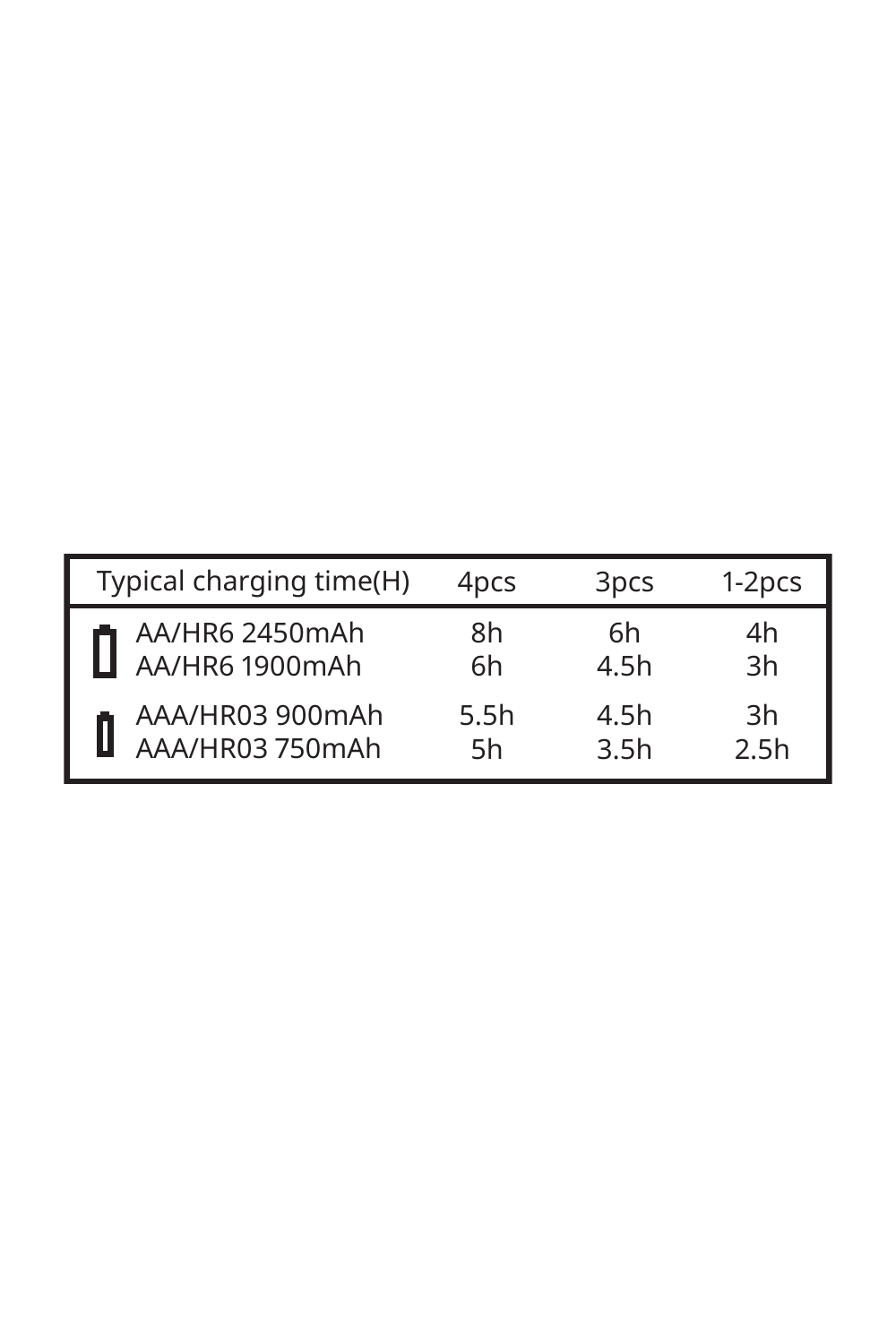| <b>English</b>    | 6  |
|-------------------|----|
| <b>Deutsch</b>    | 11 |
| <b>Français</b>   | 16 |
| <b>Nederlands</b> | 21 |
| <b>Dansk</b>      | 26 |
| Íslenska          | 31 |
| <b>Norsk</b>      | 36 |
| Suomi             | 41 |
| <b>Svenska</b>    | 46 |
| Česky             | 51 |
| <b>Español</b>    | 56 |
| <b>Italiano</b>   | 61 |
| <b>Magyar</b>     | 66 |
| <b>Polski</b>     | 71 |
| Eesti             | 76 |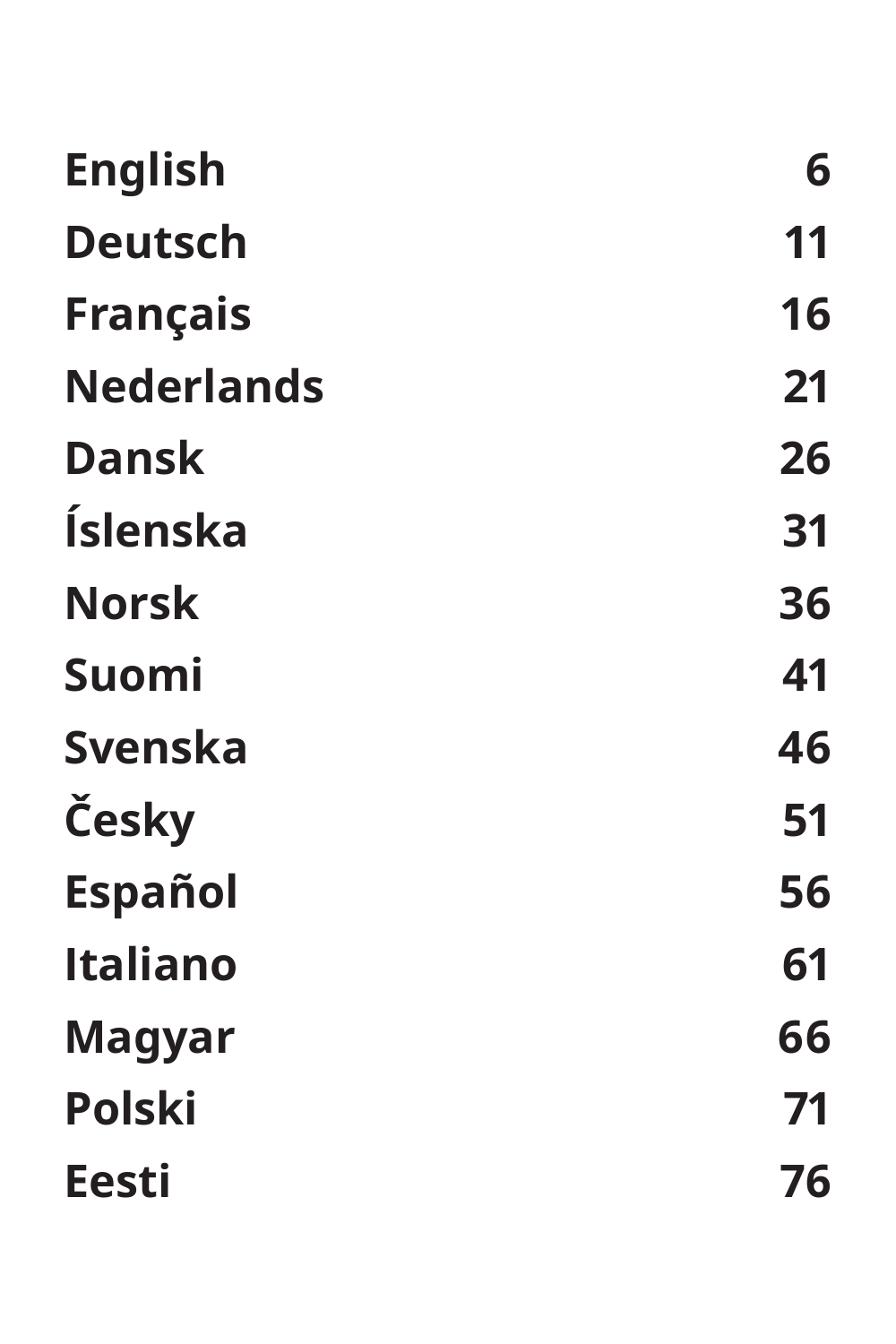| Latviešu         | 81  |
|------------------|-----|
| Lietuvių         | 86  |
| <b>Portugues</b> | 91  |
| Româna           | 96  |
| Slovensky        | 101 |
| Български        | 106 |
| <b>Hrvatski</b>  | 111 |
| Ελληνικά         | 116 |
| <b>Русский</b>   | 121 |
| Үкраїнська       | 126 |
| <b>Srpski</b>    | 131 |
| Slovenščina      | 136 |
| <b>Türkçe</b>    | 141 |
| عربي             | 146 |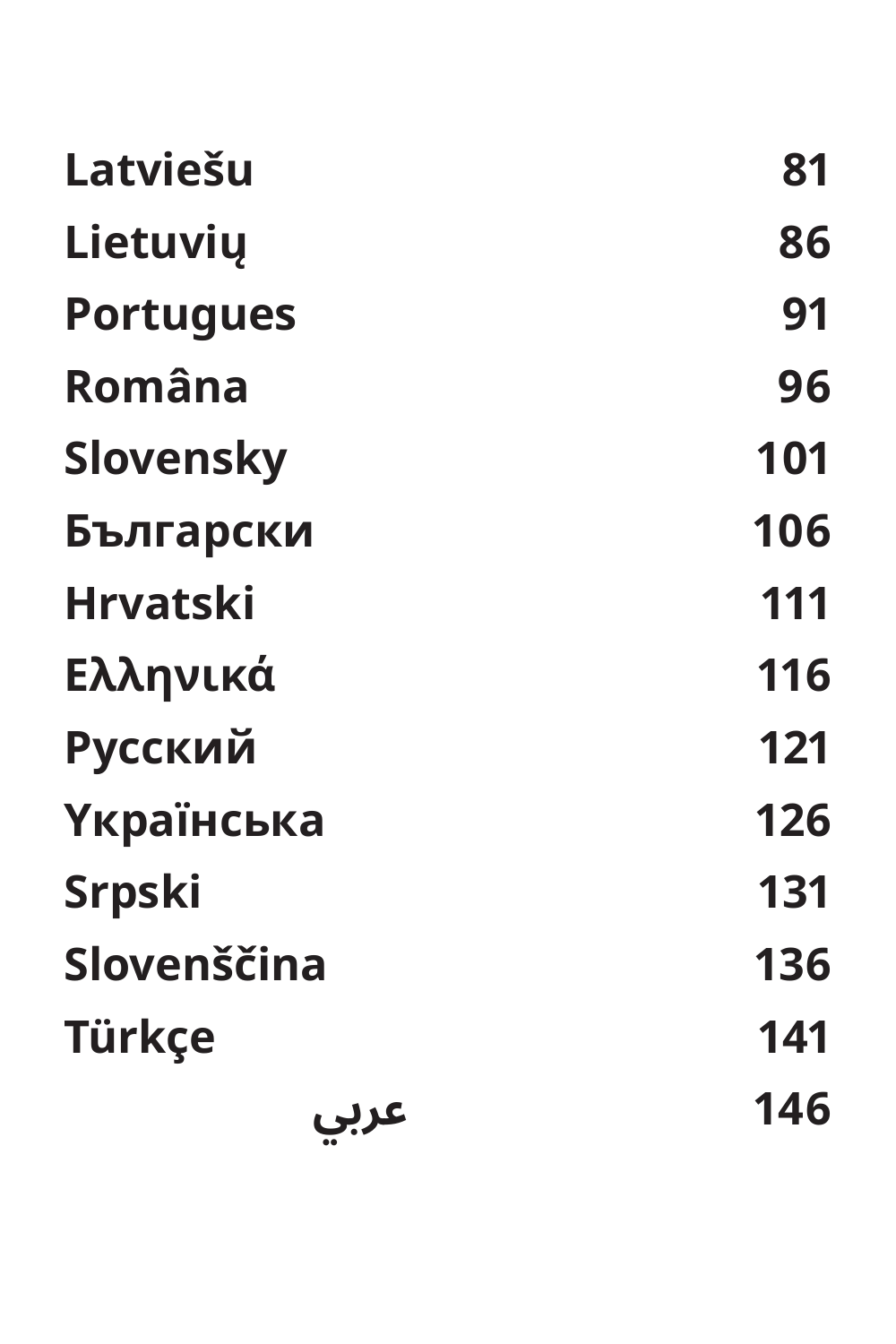## **English 6**

This appliance can be used by children aged from 8 years and above and persons with reduced physical, sensory or mental capabilities or lack of experience and knowledge if they have been given supervision or instruction concerning use of the appliance in a safe way and understand the hazards involved by a person responsible for their safety. Children shall not play with the appliance. Cleaning and user maintenance shall not be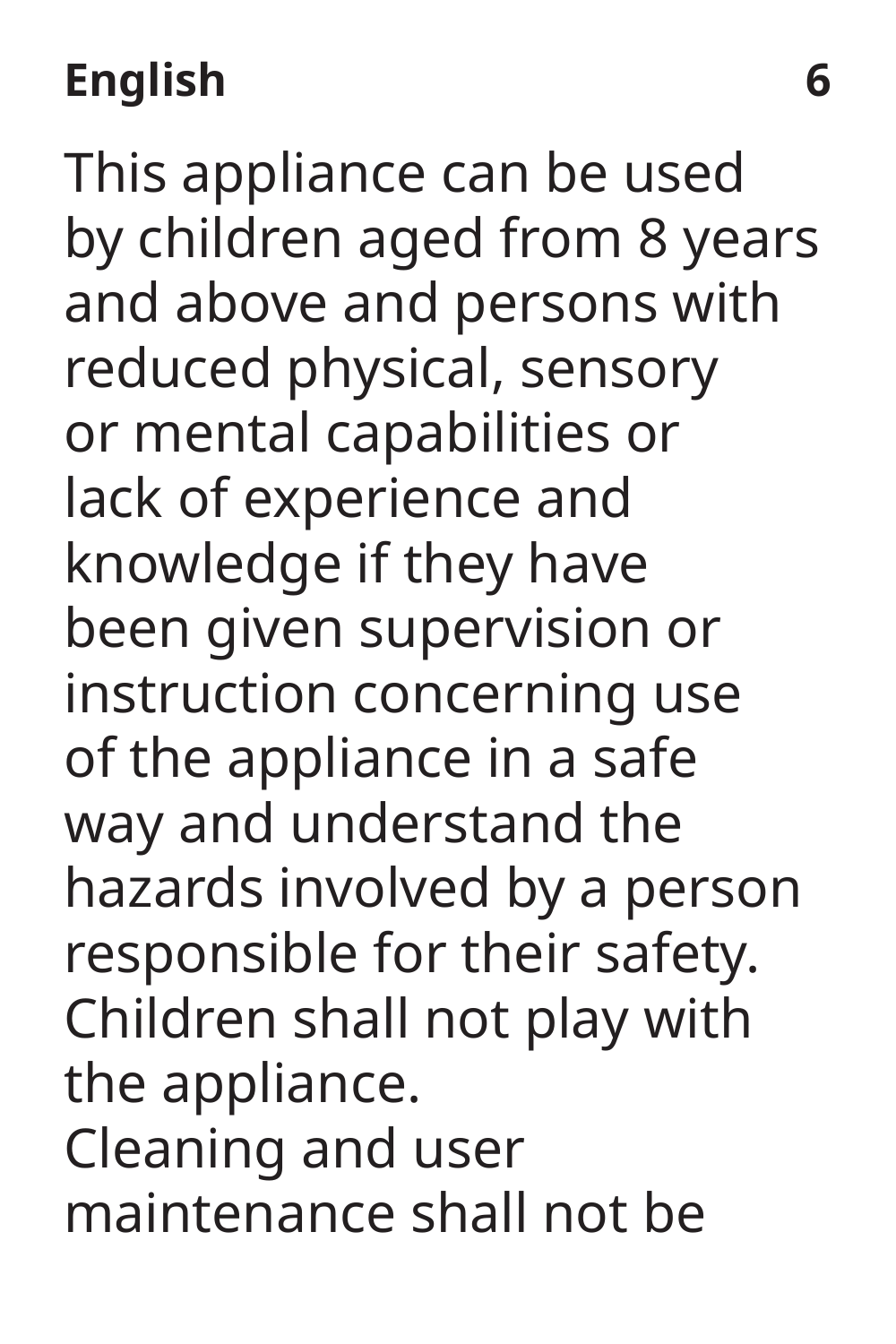# made by children without supervision.

#### **Charger features**

- Charge 1 to 4 pieces of HR6/AA and/or 1 to 4 pieces of HR03/AAA rechargeable batteries.
- 4 charging slots. Connected batteries are charged individually.
- Charge is terminated by individual minus or zero delta voltage detection (-dV/dT or 0dV/dT).
- Safety by separate safety timer and temperature sensors.
- Non-rechargeable and damaged batteries detection.
- Charging status with 2 colour LED indicator for each slot.

#### **Operating instructions**

- Insert the batteries into the charging slots correctly according to the polarity indications (+/-) see pic 1.
- Connect the charger into the power outlet.
- The LED indicator status:

White LED pulsing on: Charging in progress. White LED steady on: Charging complete. Red LED flashing: Error.

• The red LED error indicator will flash if nonrechargeable batteries, damaged batteries are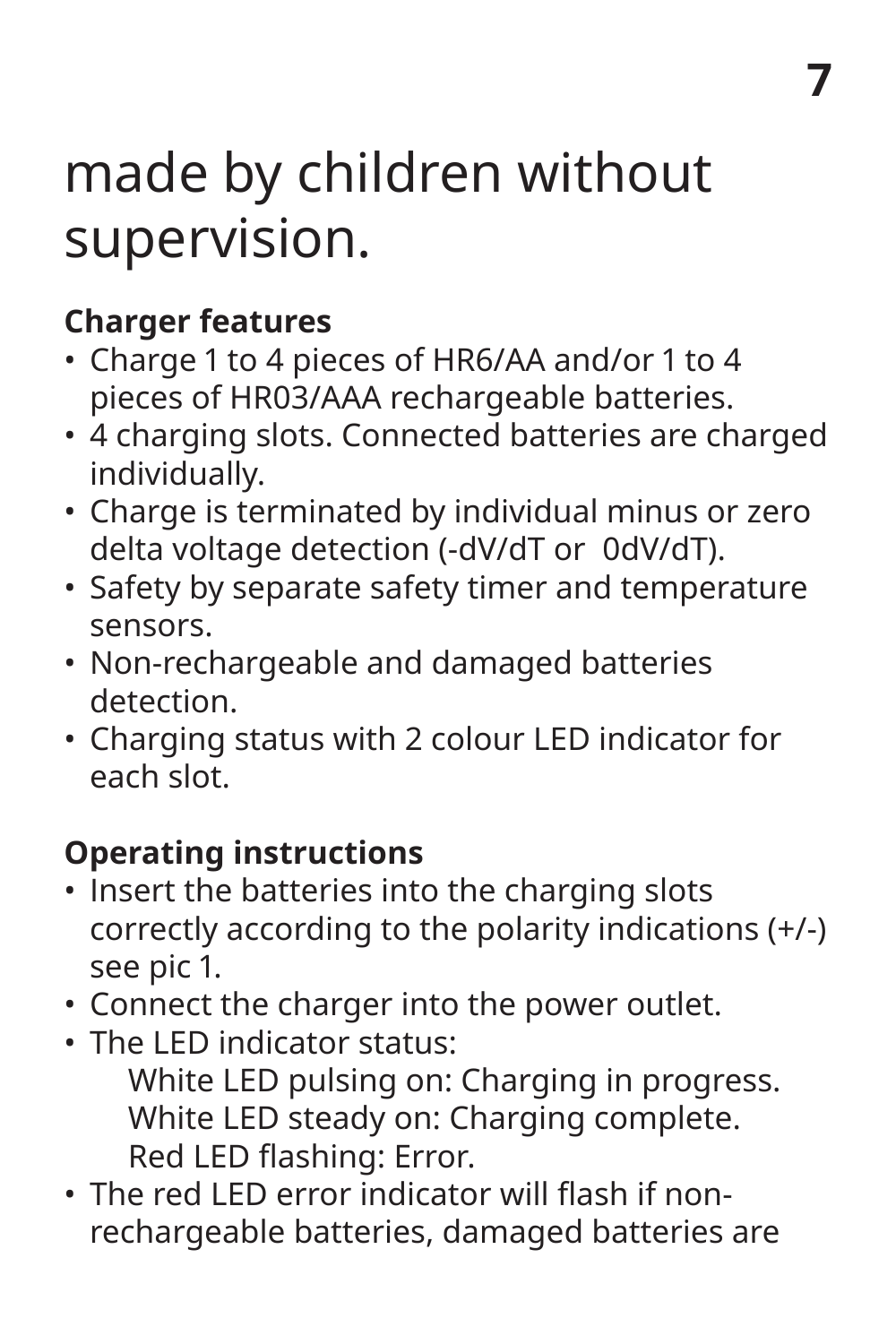inserted into the charger by mistake or connected batteries are too hot.

#### **Good to know**

- Brand new batteries need 2 to 3 times of charging and usage cycles to optimize the battery performance.
- It is normal for batteries to become hot during charging and they will gradually cool down after charging.
- Charging time may vary based on different battery capacities.
- Charging time may vary depending on remaining charge, battery age and ambient temperature.
- Charger operation temperature: 0°C to 40°C.

#### **CAUTION**

- Disconnect the charger from the power outlet before cleaning or when it is not used.
- Use damp cloth when cleaning the charger. Do not immerse into water.
- Risk of Injury. Risk of Electric Shock. Indoor use only.
- Charge only Ni-MH type rechargeable batteries.
- DO NOT TRY TO CHARGE NON-RECHARGEABLE **BATTERIES**

#### **Keep this manual for future use.**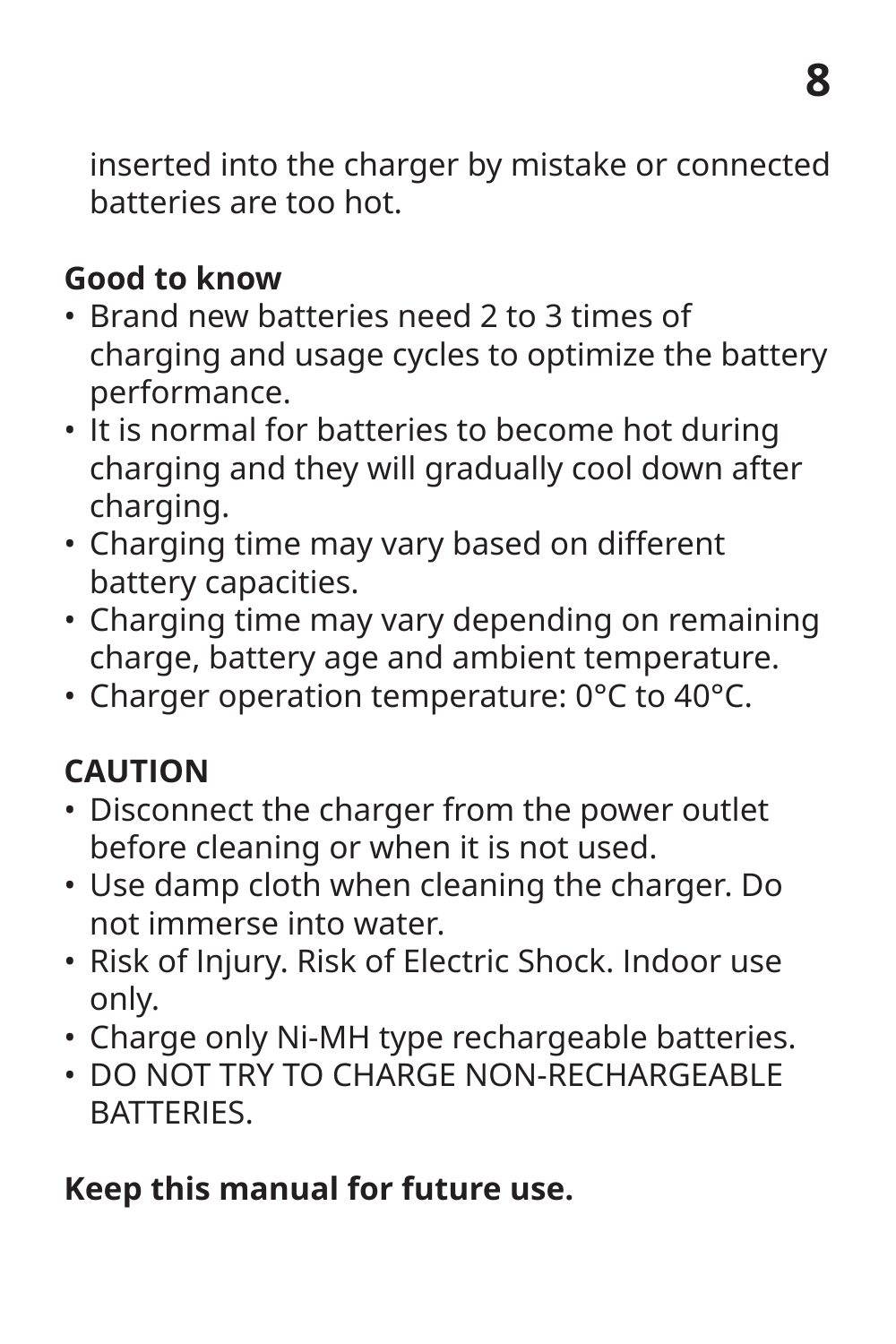#### **Product servicing**

Do not attempt to repair this product yourself, as opening or removing covers may expose you to dangerous voltage causing electrical chock or other ricks

#### **TECHNICAL DATA**

**Model:** E2020 STENKOL **Input:** 100-240VAC, 65mA **Output:** 1.5V/ slot

| Current        | 4pcs  | 3pcs           | 2pcs  | 1pc   |
|----------------|-------|----------------|-------|-------|
| AA/HR6         | 0.35A | 0.46A          | 0.70A | 0.70A |
| AAA/HR03 0.20A |       | $0.275A$ 0.40A |       | 0.40A |

#### **Recommended battery types:** NiMH AA max 2450mAh, AAA max 1500mAh

CONFORMS TO UL STD.1310 CERTIFIED TO CSA STD. C22.2 NO.223-M91.

#### **Manufacturer: IKEA of Sweden AB**

**Address: Box 702, SE-343 81 Älmhult, SWEDEN**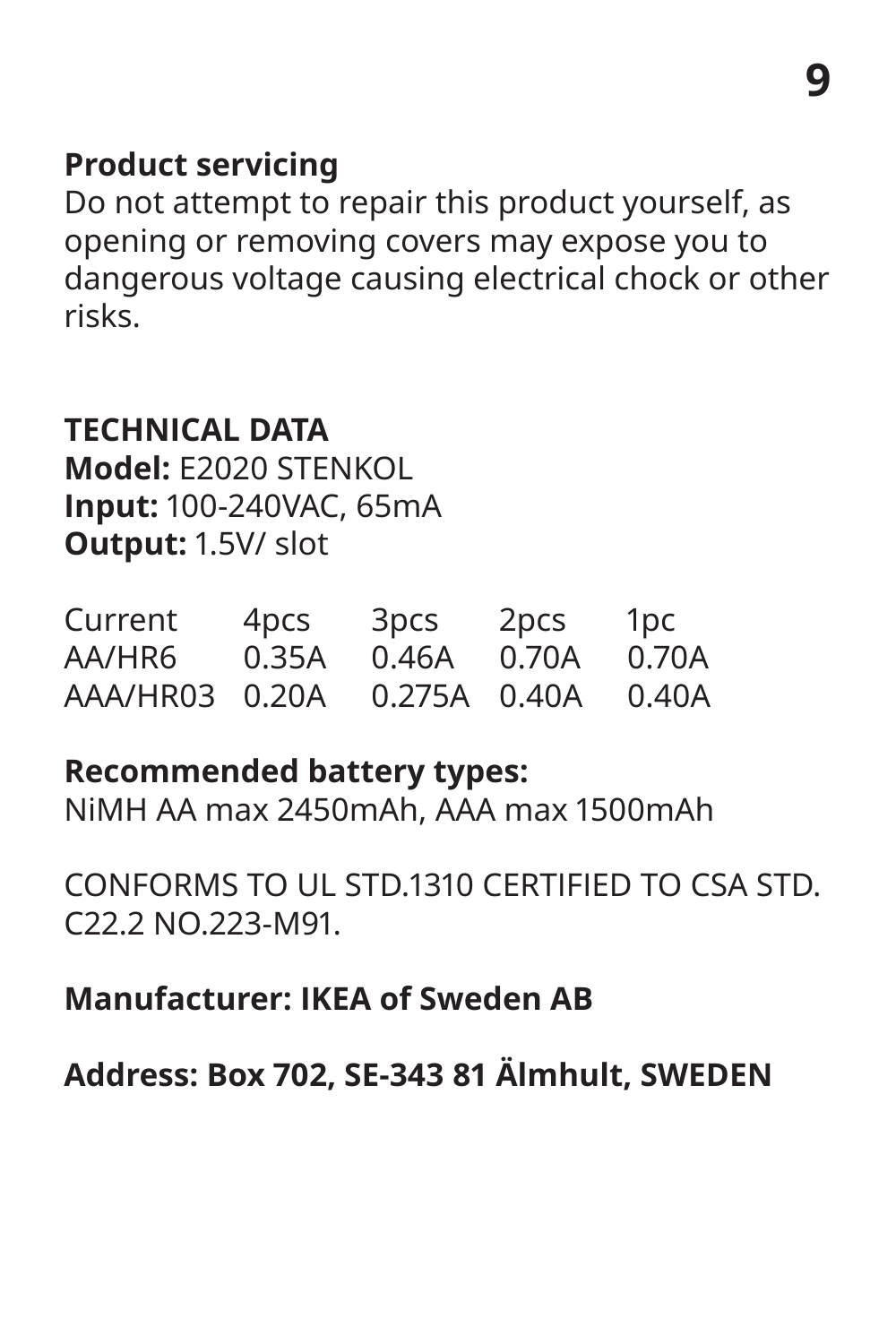

The crossed-out wheeled bin symbol indicates that the item should be disposed of separately from household waste. The item should be handed in for recycling in accordance with local environmental regulations for waste disposal. By separating a marked item from household waste, you will help reduce the volume of waste sent to incinerators or land-fill and minimize any potential negative impact on human health and the environment. For more information, please contact your IKEA store.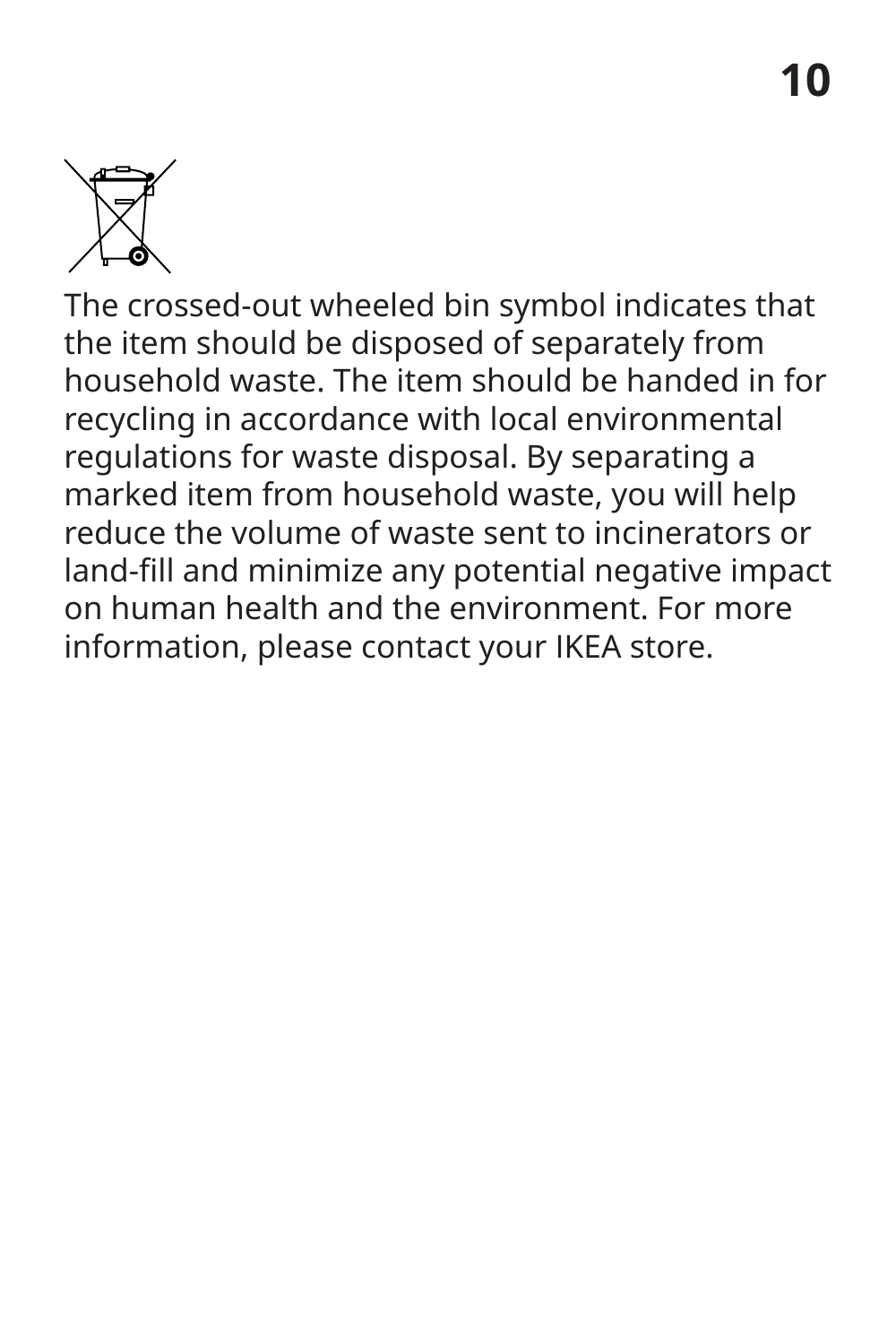### **Deutsch 11**

Dieses Produkt kann von Kindern ab 8 Jahren und von Personen mit eingeschränkten körperlichen, sensorischen oder geistigen Fähigkeiten oder von Personen mit mangelnder Kenntnis oder Erfahrung benutzt werden, sofern sie in die sichere Benutzung und Handhabung des Produkts eingewiesen wurden und die damit verbundenen Risiken verstehen. Kinder dürfen nicht mit dem Produkt spielen.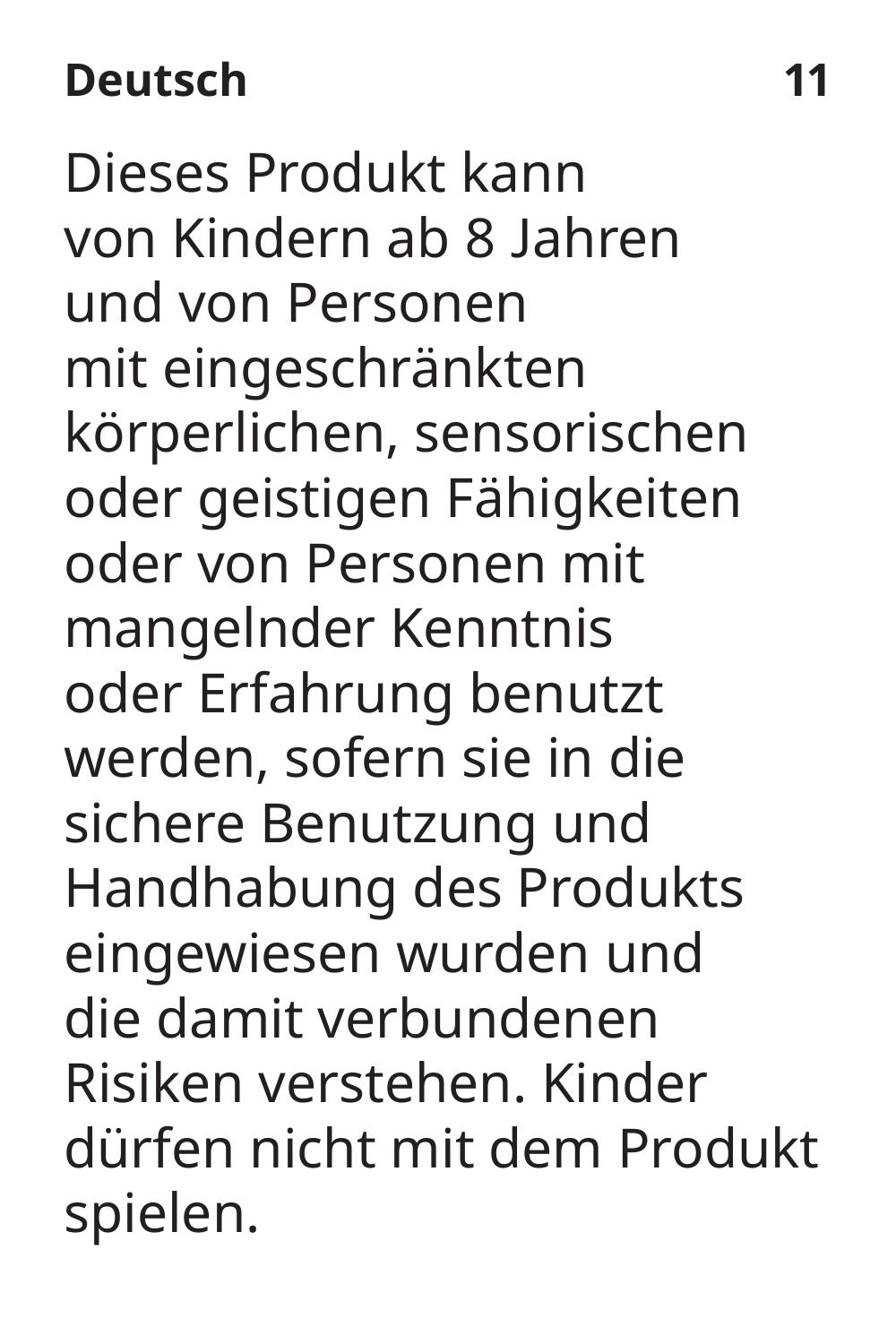# Reinigung und Unterhalt dürfen von Kindern nicht ohne Anleitung/Aufsicht ausgeführt werden.

#### **Eigenschaften des Ladegeräts**

- 1 bis 4 HR6/AA und/oder 1 bis 4 HR03/AAA Akkus/ wiederaufladbare Batterien laden.
- 4 Ladefächer. Angeschlossene Akkus werden einzeln geladen.
- Die Ladung wird durch individuelle Minus- oder Null-Delta-Spannungserkennung (-dV/dT oder 0dV/dT) beendet.
- Sicherheit durch separate Sicherheitszeitschaltuhr und Temperatursensoren.
- Erkennung nicht wiederaufladbarer und beschädigter Batterien.
- Ladestatus mit 2 farbigen LED-Anzeigen für jedes Ladefach.

#### **Benutzerinformation**

- Die Akkus den Polanzeigen (+/-) entsprechend korrekt in die Ladeöffnungen einsetzen. Siehe Ahh. 1
- Das Ladegerät an die Steckdose anschließen.
- Status der LED-Anzeige: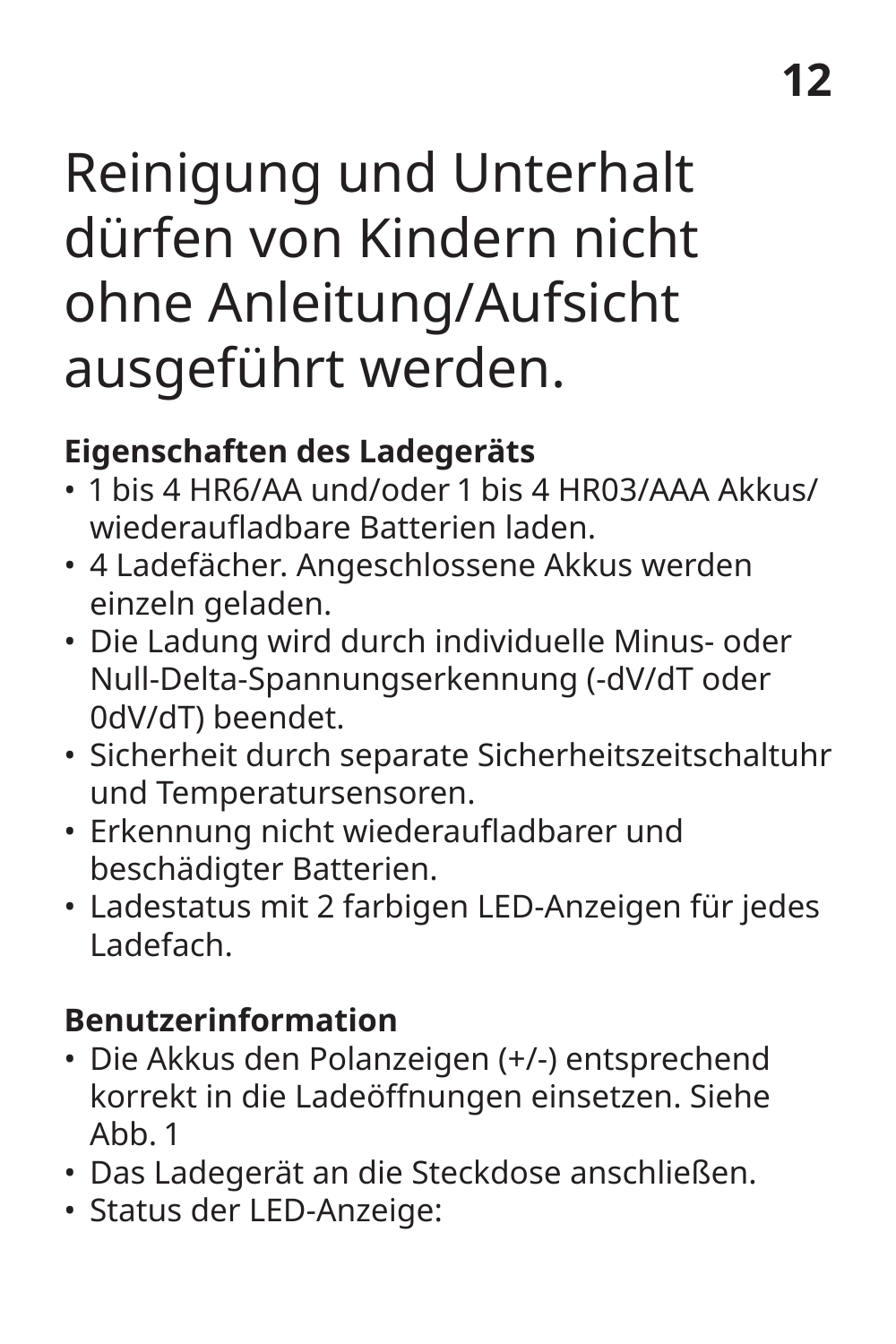Weißes LED-Signal pulsiert: Ladevorgang läuft. Weißes LED-Signal leuchtet dauerhaft: Der Ladevorgang ist abgeschlossen. Rotes LED-Signal blinkt: Fehler.

• Die rote LED-Fehleranzeige blinkt, wenn nicht wiederaufladbare Batterien/Akkus oder beschädigte Batterien (versehentlich) in das Ladegerät eingelegt wurden oder angeschlossene Akkus zu heiß sind.

#### **Wissenswertes**

- Neue Akkus müssen geladen und 2- bis 3-mal benutzt werden, damit sie optimal funktionieren.
- Dass Akkus sich während des Ladevorgangs erhitzen, ist ganz normal. Nach dem Laden kühlen sie sich dann langsam wieder ab.
- Die erforderliche Ladezeit ist abhängig von der Akkukapazität.
- Die erforderliche Ladezeit kann je nach Restenergie, Alter des Akkus oder Umgebungstemperatur unterschiedlich sein.
- Temperatur für Einsatz des Ladegeräts: 0 bis  $+40^\circ$  C.

#### **BITTE BEACHTEN**

- Zum Reinigen des Ladegeräts oder bei Nichtbenutzung den Netzstecker herausziehen.
- Das Gerät mit einem feuchten Tuch reinigen. Darf nicht in Wasser getaucht werden.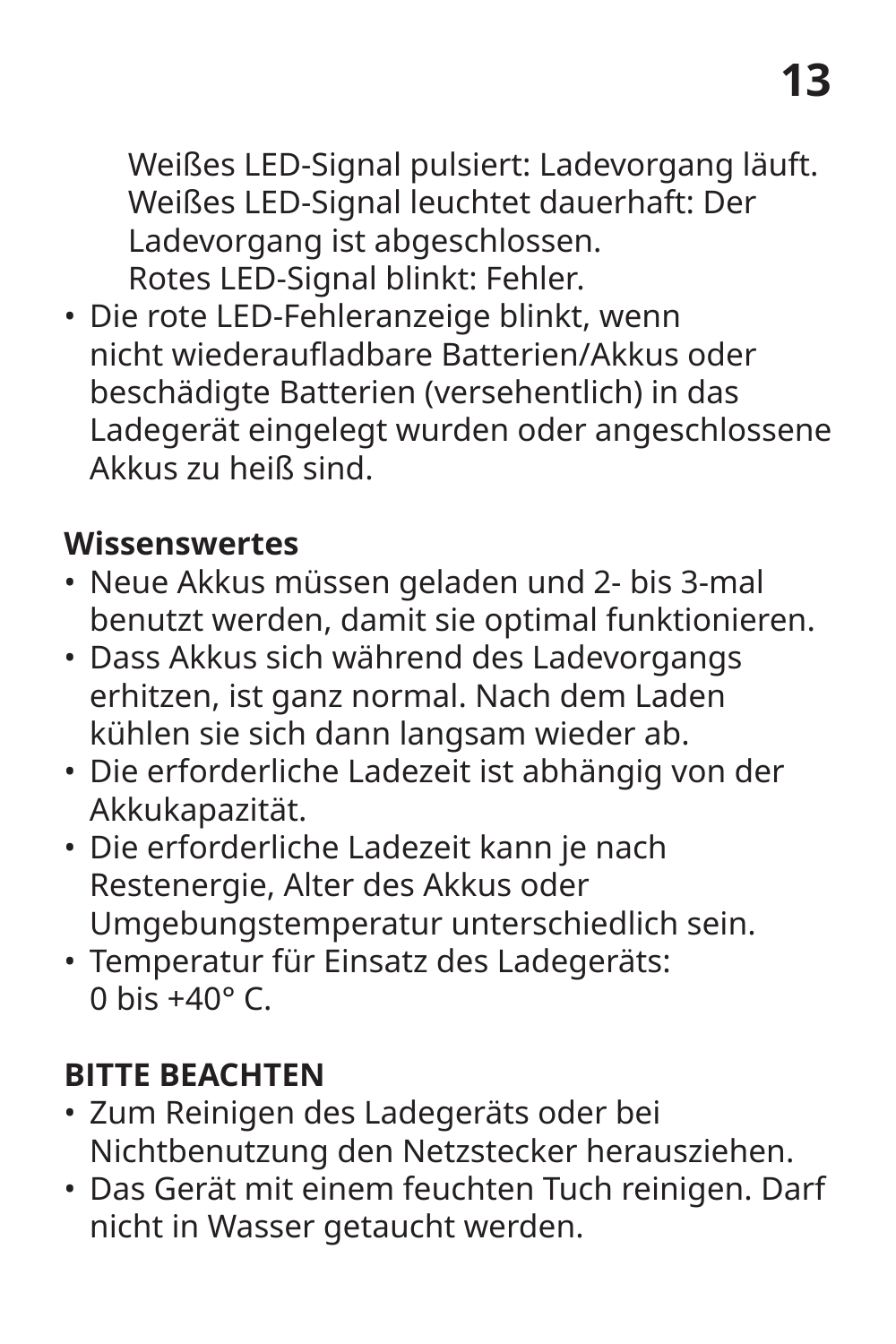- Schadensrisiko. Stromschlagrisiko. Nur für den Gebrauch im Haus geeignet.
- Nur Akkus/aufladbare Batterien vom Typ Ni-MH laden.
- KEINE NICHT AUFLADBAREN BATTERIEN VERWENDEN.

#### **Diese Anleitung für spätere Benutzung aufbewahren.**

#### **Produktinstandhaltung**

Niemals versuchen, das Produkt selbst zu reparieren. Durch das Öffnen oder Entfernen der Abdeckung kann man sich gefährlichen Spannungen und anderen Risiken aussetzen.

#### **TECHNISCHE DATEN**

**Modellname:** E2020 STENKOL **Stromversorgung:** 100-240V AC, 65mA **Ausgang:** 1,5V/Ladefach

| Stromstärke 4 St. |       | 3 St.         | 2 St. | $1$ St. |
|-------------------|-------|---------------|-------|---------|
| AA/HR6            | 0.35A | $0.46A$ 0.70A |       | 0.70A   |
| AAA/HR03          | 0.20A | 0.275A 0.40A  |       | 0.40A   |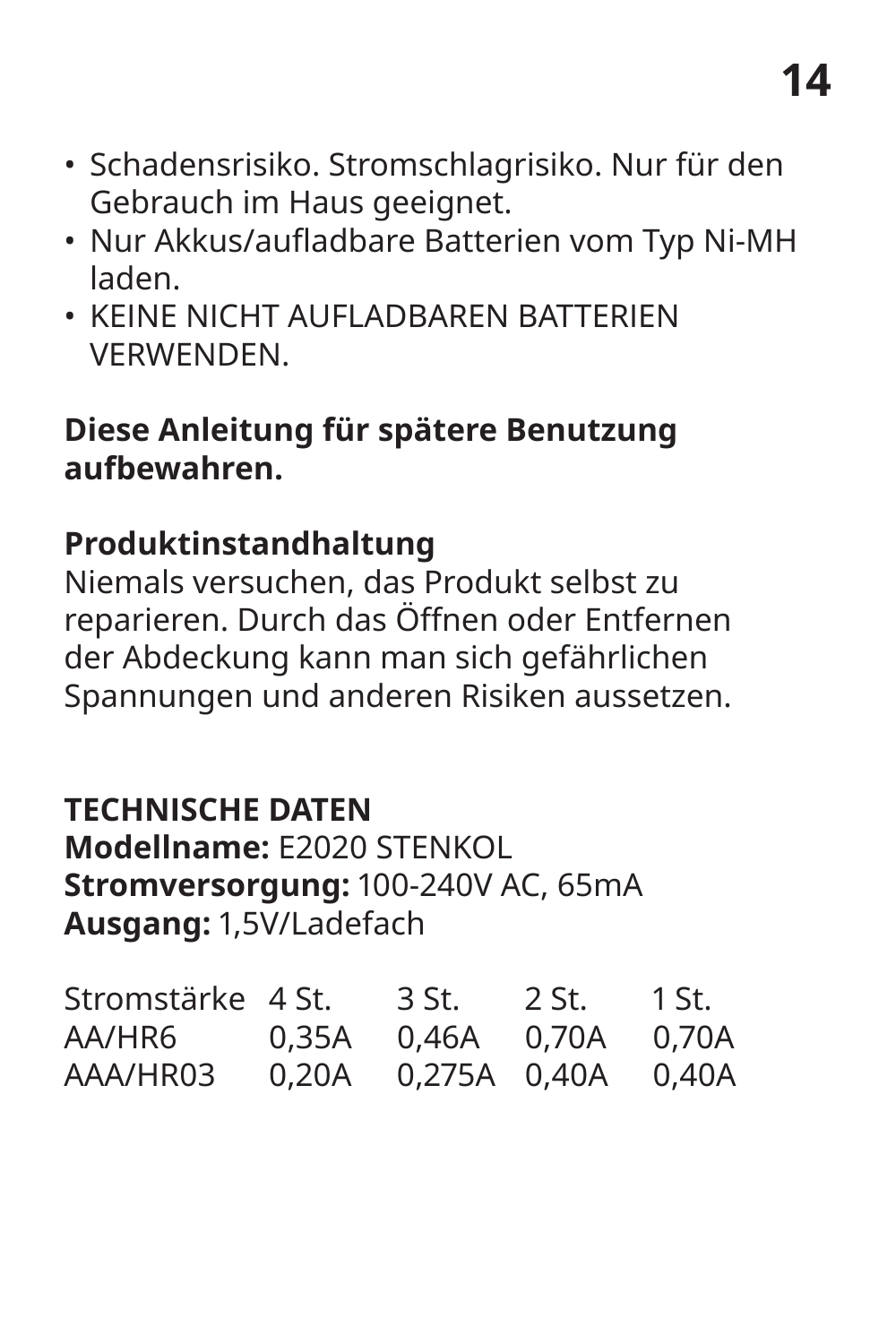#### **Empfohlene Akkutypen:**

NiMH AA max. 2450 mAh, AAA max. 900 mAh

NACH UL-NORM 1310 ZUGELASSEN; ZERTIFIZIERT NACH CSA-NORM C22.2 NO.223-M91

#### **Hersteller: IKEA of Sweden**

#### **Adresse: Box 702, SE-34381 Älmhult/Schweden**



Das Symbol mit der durchgestrichenen Abfalltonne bedeutet, dass das Produkt getrennt vom Haushaltsabfall entsorgt werden muss. Das Produkt muss gem. der örtlichen Entsorgungsvorschriften der Wiederverwertung zugeführt werden. Durch separate Entsorgung des Produkts trägst du zur Minderung des Verbrennungs- oder Deponieabfalls bei und reduzierst eventuelle negative Einwirkungen auf die menschliche Gesundheit und die Umwelt. Weitere Informationen im IKEA Einrichtungshaus.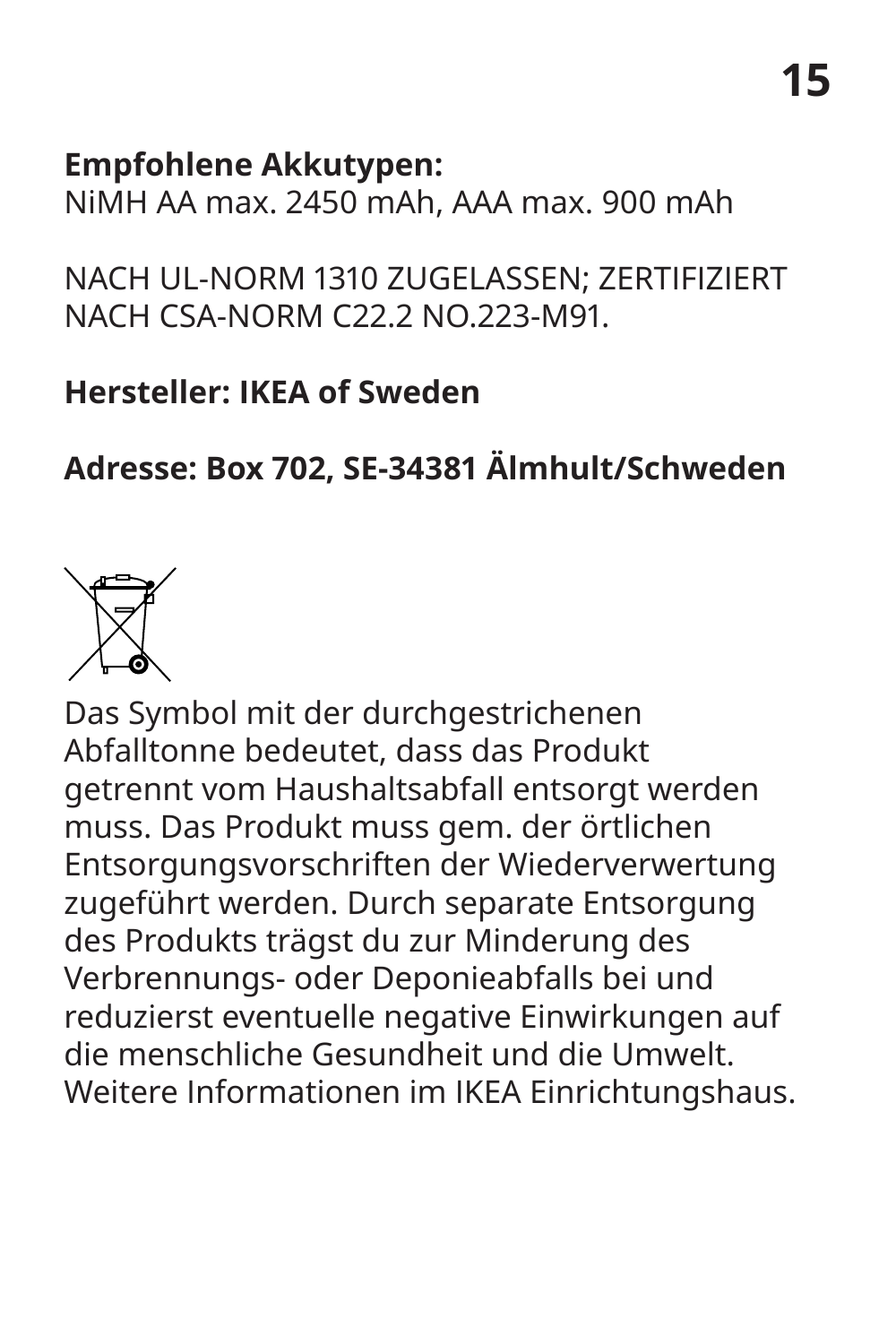## **Français 16**

Cet appareil peut être utilisé par des enfants à partir de 8 ans et par des personnes aux capacités physiques, sensorielles ou mentales réduites, ou par des personnes dépourvues d'expérience ou de connaissances, si ces personnes ont bénéficié d'une surveillance ou d'instructions sur l'utilisation en toute sécurité de l'appareil et qu'elles comprennent les dangers liés à son utilisation. Les enfants ne doivent pas jouer avec l'appareil.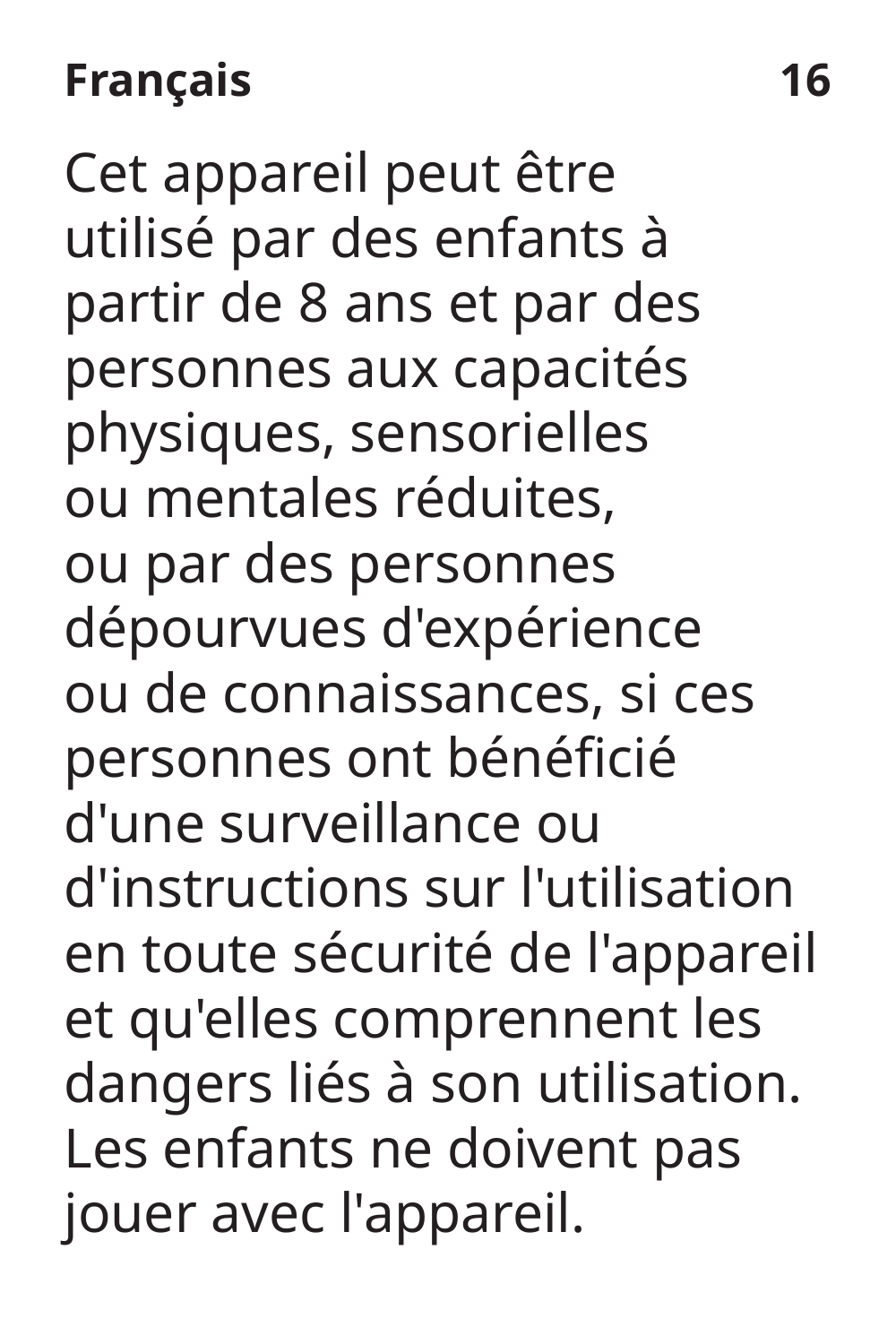# Le nettoyage et l'entretien ne peuvent être effectués par des enfants sans surveillance.

#### **Caractéristiques du chargeur**

- Permet de charger de 1 à 4 piles rechargeables HR6/AA et/ou de 1 à 4 piles rechargeables HR03/ AAA.
- 4 circuits de charge. Les piles sont rechargées individuellement.
- • Fin de charge par des capteurs de tension individuels delta négatif ou delta zéro (-dV/dT or 0dV/dT).
- Sécurité par minuterie et capteur de température indépendants.
- Détection des piles non rechargeables et des piles endommagées.
- LED 2 couleurs indiquant l'état de charge pour chaque circuit.

#### **Instructions d'utilisation**

- Insérer les piles dans chaque emplacement en respectant les indications de polarités (+/-). Voir illustration 1.
- Brancher le chargeur dans la prise de courant.
- Indicateur LED de l'état de charge : LED blanche clignotante : charge en cours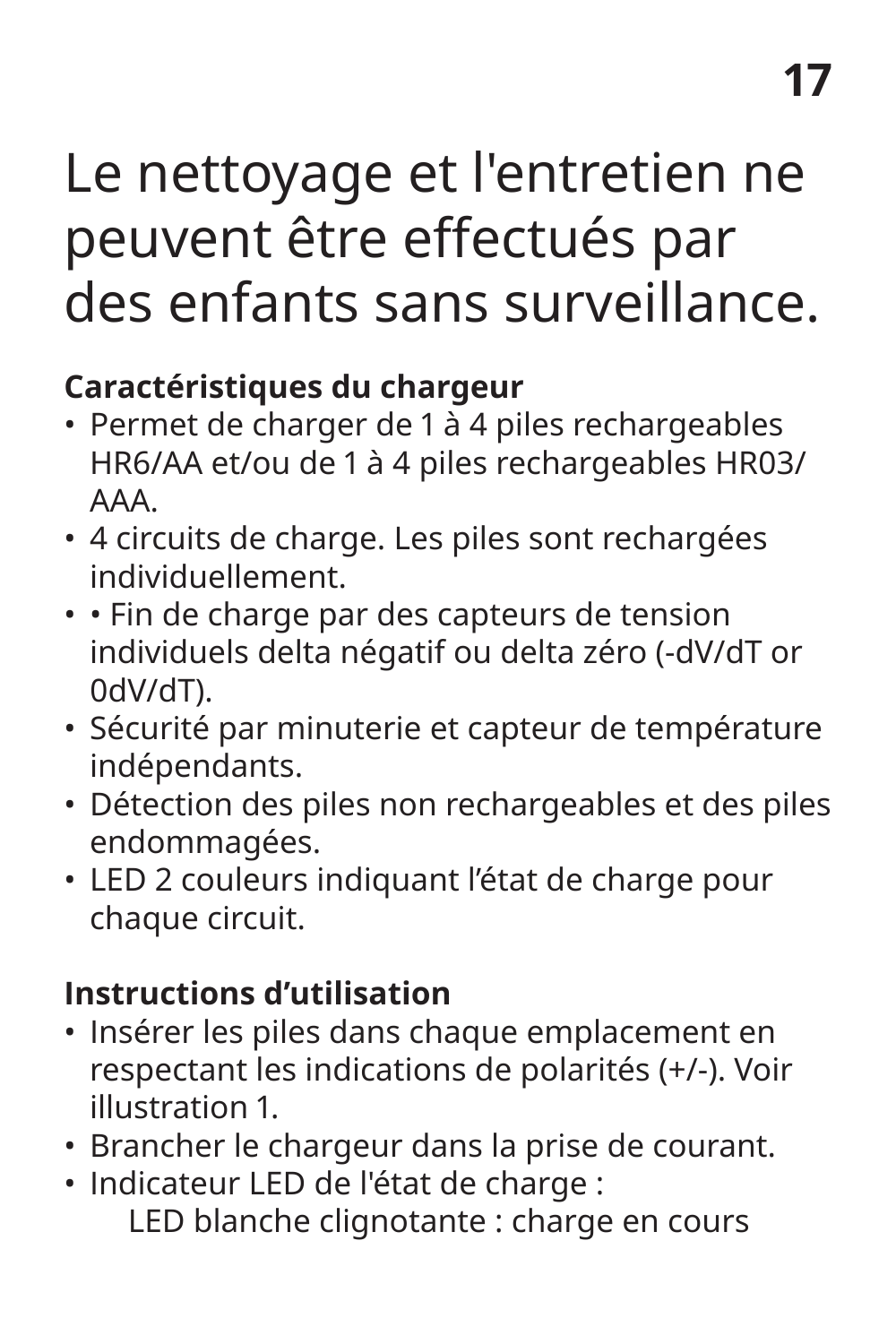LED blanche allumée : charge terminée LED rouge clignotante : erreur

• Si des piles non rechargeables ou endommagées sont placées dans le chargeur par erreur ou que les piles chauffent, l'indicateur LED rouge clignote se met à clignoter.

#### **Bon à savoir**

- Il faut compter 2 ou 3 cycles de chargement et de vie pour optimiser les performances de la pile.
- Les piles chauffent pendant le chargement mais refroidissent progressivement une fois le chargement terminé.
- La durée de chargement dépend des capacités des piles.
- La durée de chargement dépend de la charge restante, de l'âge de la pile et de la température ambiante.
- Température de fonctionnement du chargeur : de  $0°C$  à  $40°C$ .

#### **ATTENTION**

- Débrancher le chargeur de la prise de courant avant de le nettoyer ou lorsque vous ne l'utilisez pas.
- Se servir d'un tissu humide pour nettoyer le chargeur; ne pas le plonger dans l'eau.
- Risque de blessure et de choc électrique. Utilisation à l'intérieur uniquement.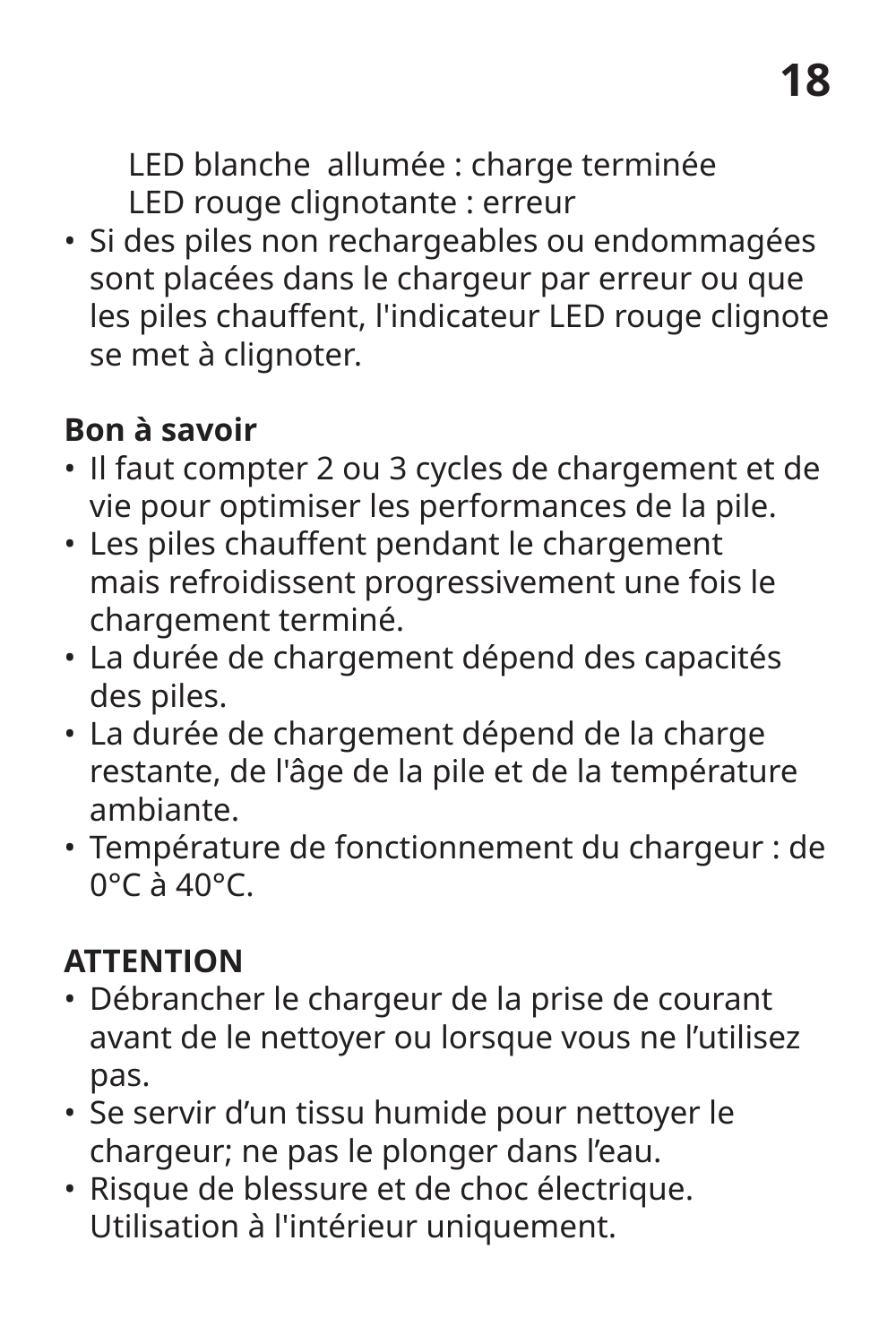- Permet de charger des piles rechargeables de type Ni-MH uniquement.
- NE PAS TENTER DE RECHARGER DES PILES NON RECHARGEABLES.

#### **Conserver cette notice pour toute utilisation ultérieure.**

#### **Entretien**

Ne pas tenter de réparer soi-même ce produit. L'ouvrir ou retirer les protections risque de vous exposer à un courant élevé causant un choc électrique ou à d'autres dangers.

#### **DONNEES TECHNIQUES**

**Modèle :** E2020 STENKOL **Entrée :** 100-240VAC, 65mA **Sortie :** 1.5V/par emplacement

| Courant        | 4 pcs | 3 pcs        | 2 pces 1 pce |       |
|----------------|-------|--------------|--------------|-------|
| AA/HR6         | 0.35A | 0.46A        | 0.70A        | 0.70A |
| AAA/HR03 0.20A |       | 0.275A 0.40A |              | 0.40A |

#### **Types de piles recommandées**

NiMH AA max 2450mAh, AAA max 1500mAh

CONFORME À UL STD. 1310 HOMOLOGUÉ CSA STD. C22.2 NO.223-M91.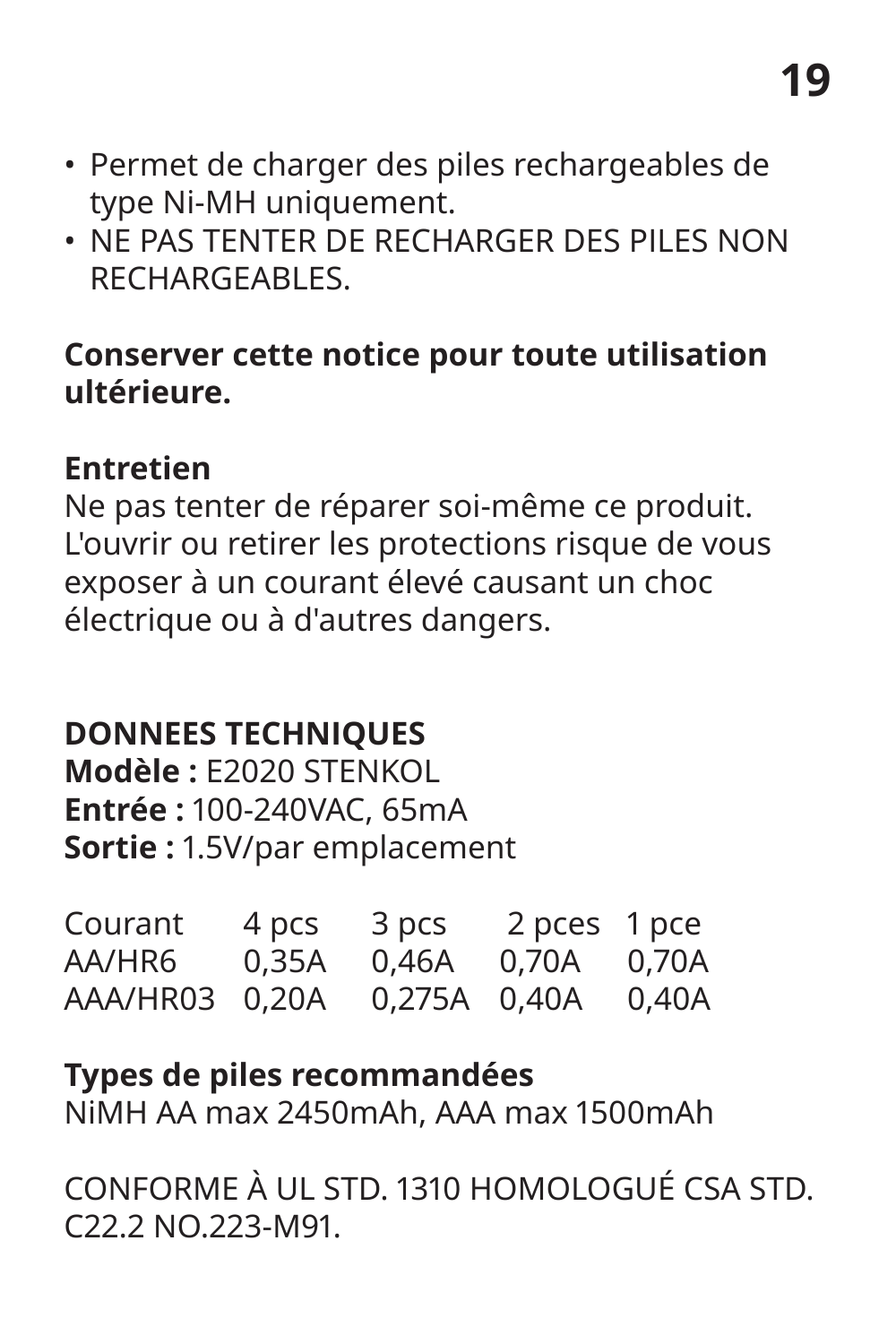#### **Fabricant : IKEA of Sweden AB**

#### **Adresse : Box 702, SE-343 81 Älmhult, SUÈDE**



Le pictogramme de la poubelle barrée indique que le produit doit faire l'objet d'un tri. Il doit être recyclé conformément à la réglementation environnementale locale en matière de déchets. En triant les produits portant ce pictogramme, vous contribuez à réduire le volume des déchets incinérés ou enfouis, et à diminuer tout impact négatif sur la santé humaine et l'environnement. Pour plus d'information, merci de contacter votre magasin IKEA.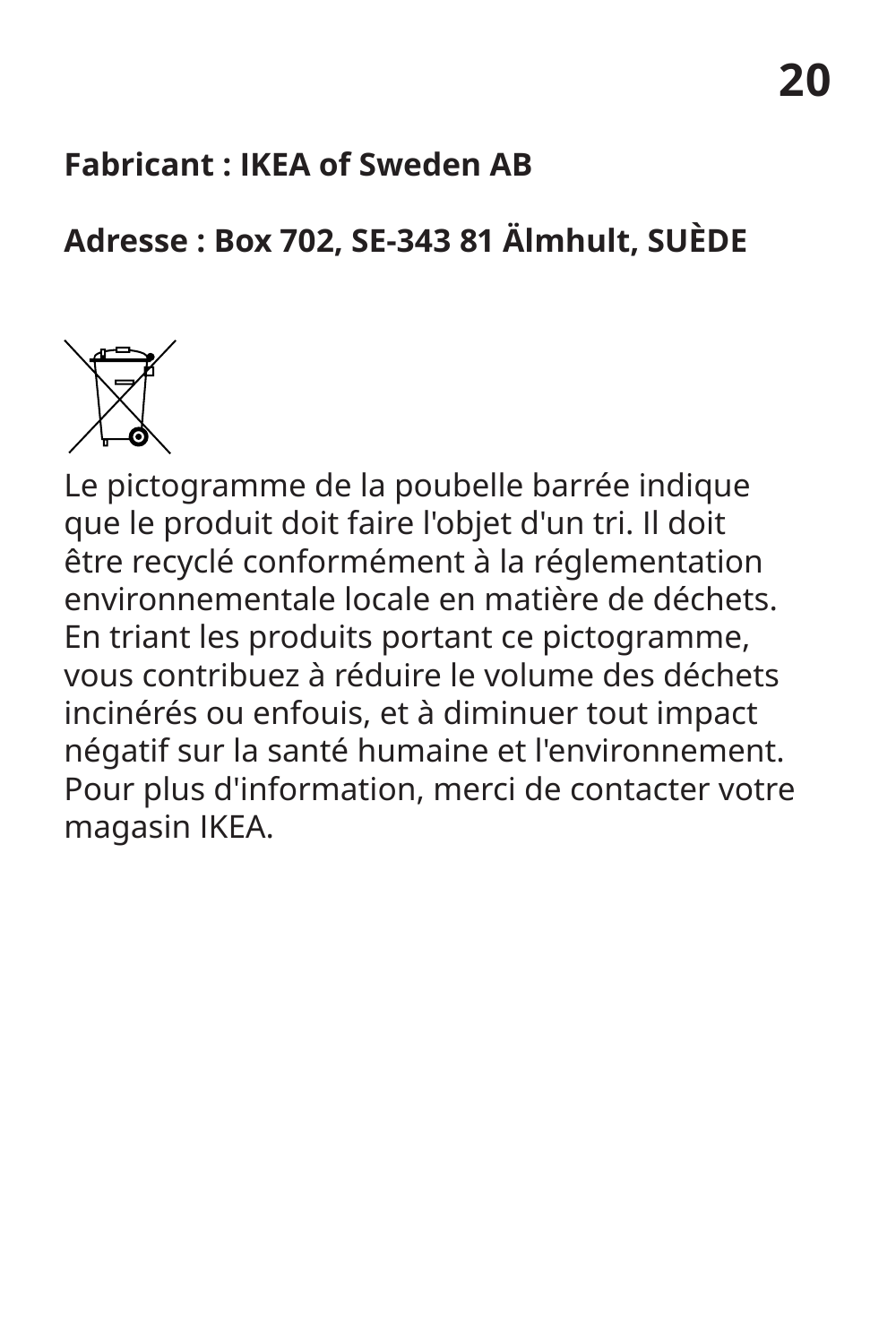Dit apparaat kan worden gebruik door kinderen van 8 jaar en ouder, en door personen met een lichamelijke, zintuiglijke of verstandelijke beperking of met een gebrek aan ervaring en kennis, als een persoon die verantwoordelijk is voor hun veiligheid toezicht houdt of instructies heeft gegeven hoe het apparaat veilig te gebruiken en ze de risico's van het gebruik begrijpen. Laat kinderen niet met het apparaat spelen. Kinderen mogen het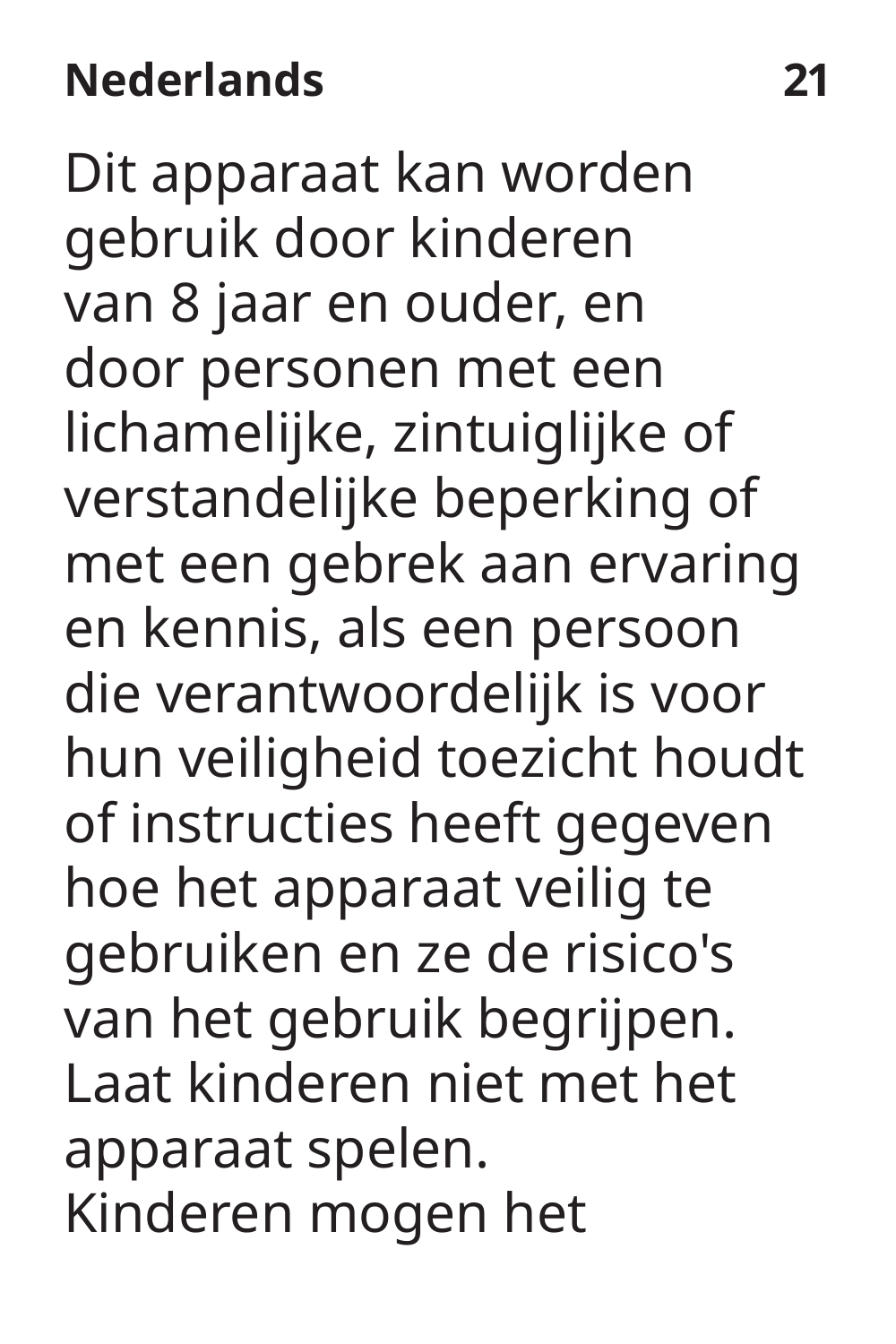# niet schoonmaken of onderhouden zonder toezicht.

#### **Functies van de lader**

- Laad 1 tot 4 stuks HR6 / AA en / of 1 tot 4 stuks HR03 / AAA oplaadbare batterijen op.
- 4 oplaadsleuven. Aangesloten accu's worden afzonderlijk opgeladen.
- De lading wordt beëindigd door individuele minus of nul-delta-spanningsdetectie (-dV / dT of  $0dV / dT$ ).
- Veiligheid door aparte veiligheidstimer en temperatuursensoren.
- Detecteert niet-oplaadbare en beschadigde batterijen.
- Laadstatus met 2 kleuren LED-indicator voor elke oplaadsleuf.

#### **Gebruikersinstructies**

- Plaats de batterijen correct in de laadsleuven volgens de polariteitsaanduidingen (+/-) zie foto 1.
- Sluit de oplader aan op het stopcontact.
- De status van de led-indicator: Witte led knippert aan: bezig met opladen . Witte led brandt continu: opladen voltooid. Rode led knippert: fout.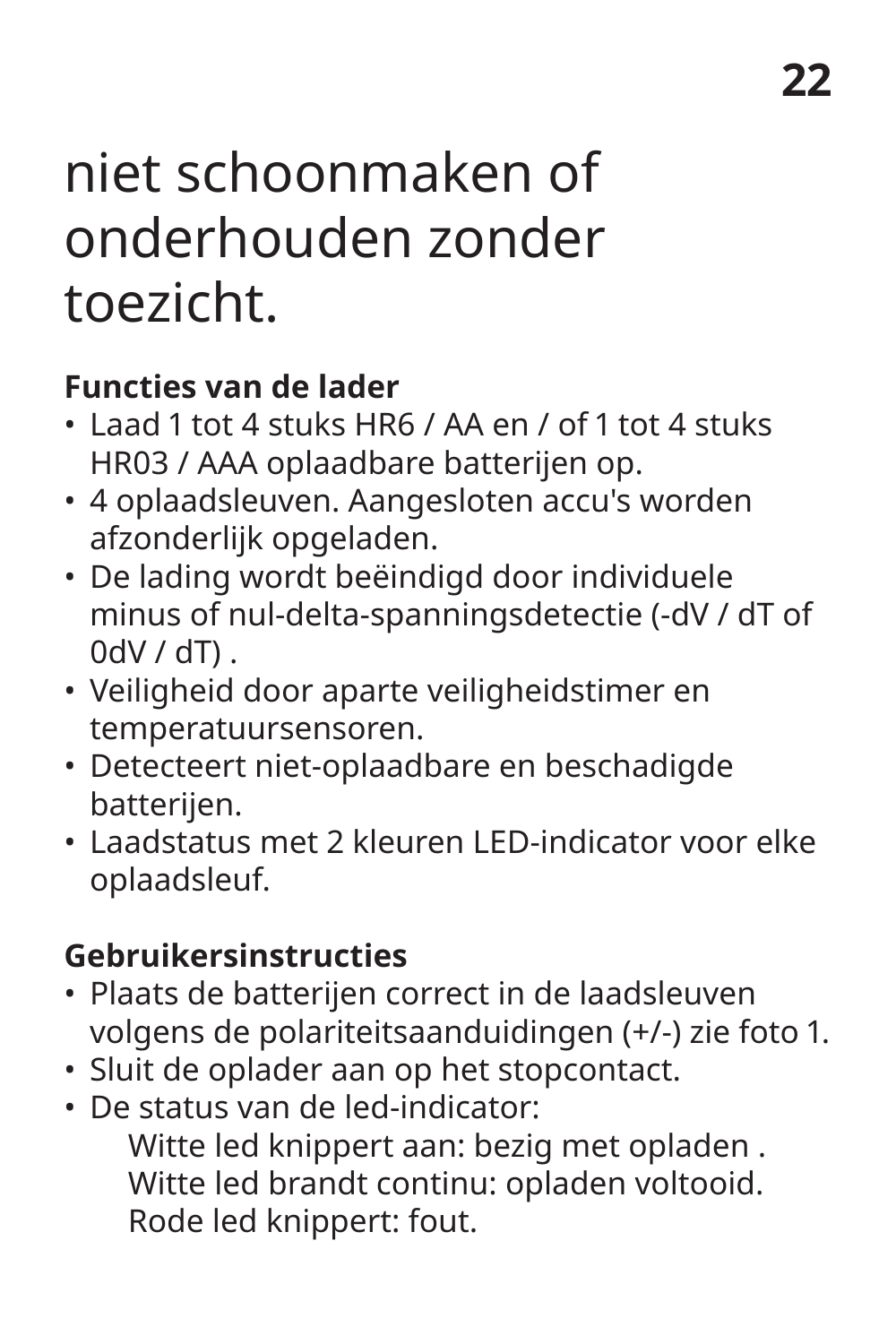• De rode led-foutindicator knippert als nietoplaadbare batterijen, beschadigde batterijen per ongeluk in de oplader worden geplaatst of aangesloten batterijen te heet zijn.

#### **Goed om te weten**

- Gloednieuwe batterijen hebben 2 tot 3 keer laaden gebruikscycli nodig om de prestatie van de batterij te optimaliseren.
- Het is normaal dat batterijen tijdens het opladen warm worden en na het opladen geleidelijk afkoelen .
- De oplaadtijd kan variëren, afhankelijk van de batteriicapaciteit.
- De oplaadtijd kan variëren afhankelijk van de resterende lading, de batterijleeftijd en de omgevingstemperatuur .
- Bedrijfstemperatuur oplader: 0 ° C tot 40 ° C.

#### **WAARSCHUWING**

- Koppel de oplader los van het stopcontact voordat je hem schoonmaakt of wanneer hij niet wordt gebruikt.
- Gebruik een vochtige doek om de oplader schoon te maken. Niet onderdompelen in water.
- Verwondingsgevaar. Risico op elektrische schokken. Uitsluitend voor gebruik binnenshuis.
- Laad alleen oplaadbare batterijen van het type Ni-MH op.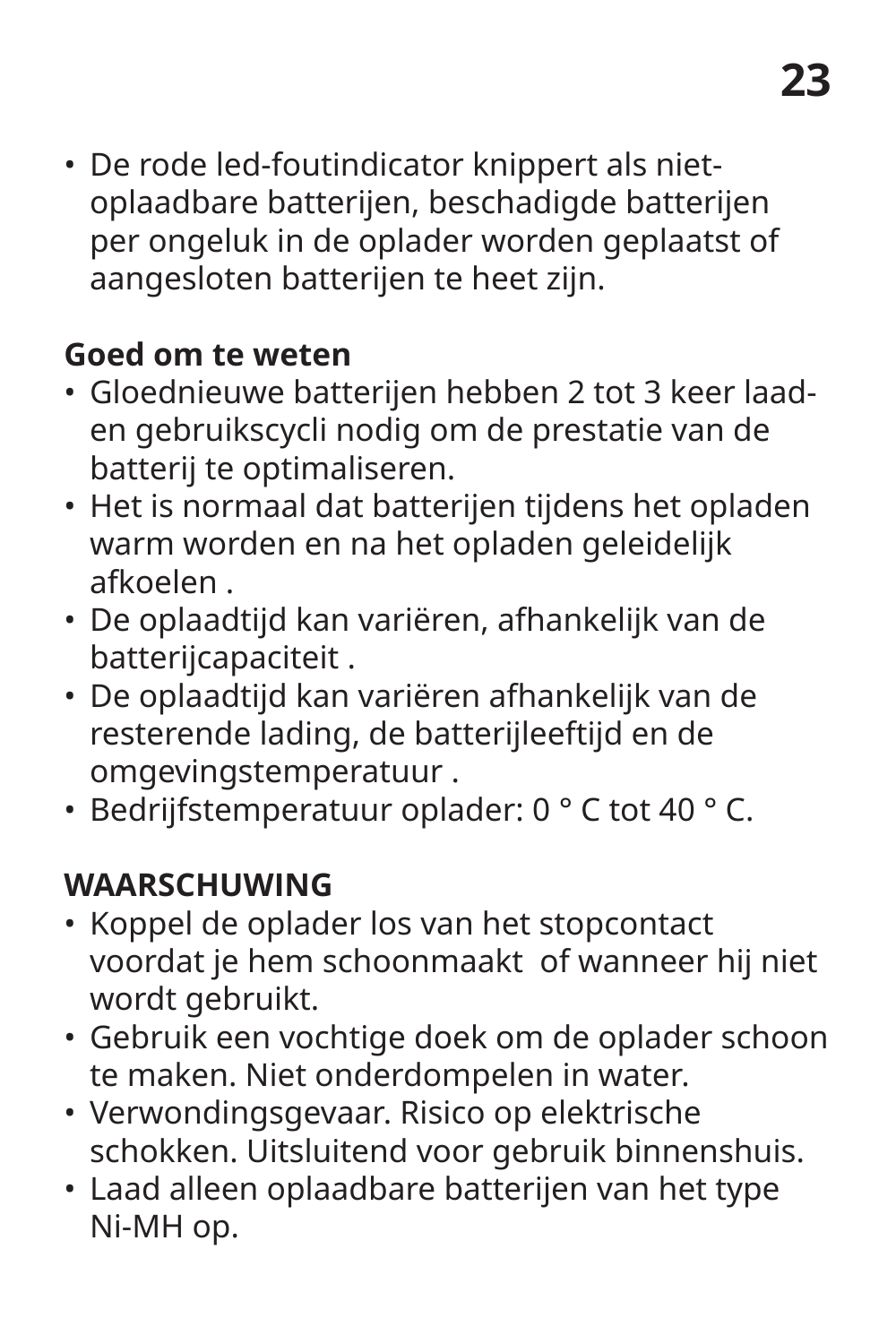• PROBEER NIET OM NIET-OPLAADBARE BATTERIJEN OP TE LADEN .

#### **Bewaar deze handleiding voor toekomstig gebruik.**

#### **Onderhoud**

Probeer dit product niet zelf te repareren, aangezien het openen of verwijderen van deksels je kan blootstellen aan gevaarlijke spanning, wat een elektrische schok of andere risico's kan veroorzaken.

#### **TECHNISCHE GEGEVENS**

**Model:** E2020 STENKOL **Invoer:** 100-240 VAC, 65 mA **Uitgang:** 1,5 V / slot

| Huidig                                   | 4 stuks 3 stuks 2 stuks 1 stuk      |  |
|------------------------------------------|-------------------------------------|--|
| AA / HR6                                 | $0.35 A$ $0.46 A$ $0.70 A$ $0.70 A$ |  |
| AAA / HR03 0,20 A 0,275 A 0,40 A 0,40 A. |                                     |  |

#### **Aanbevolen batterijtypes**

NiMH AA max. 2450 mAh, AAA max. 1500 mAh

VOLDOET AAN UL STD.1310 GECERTIFICEERD VOLGENS CSA STD. C22.2 NR.223-M91.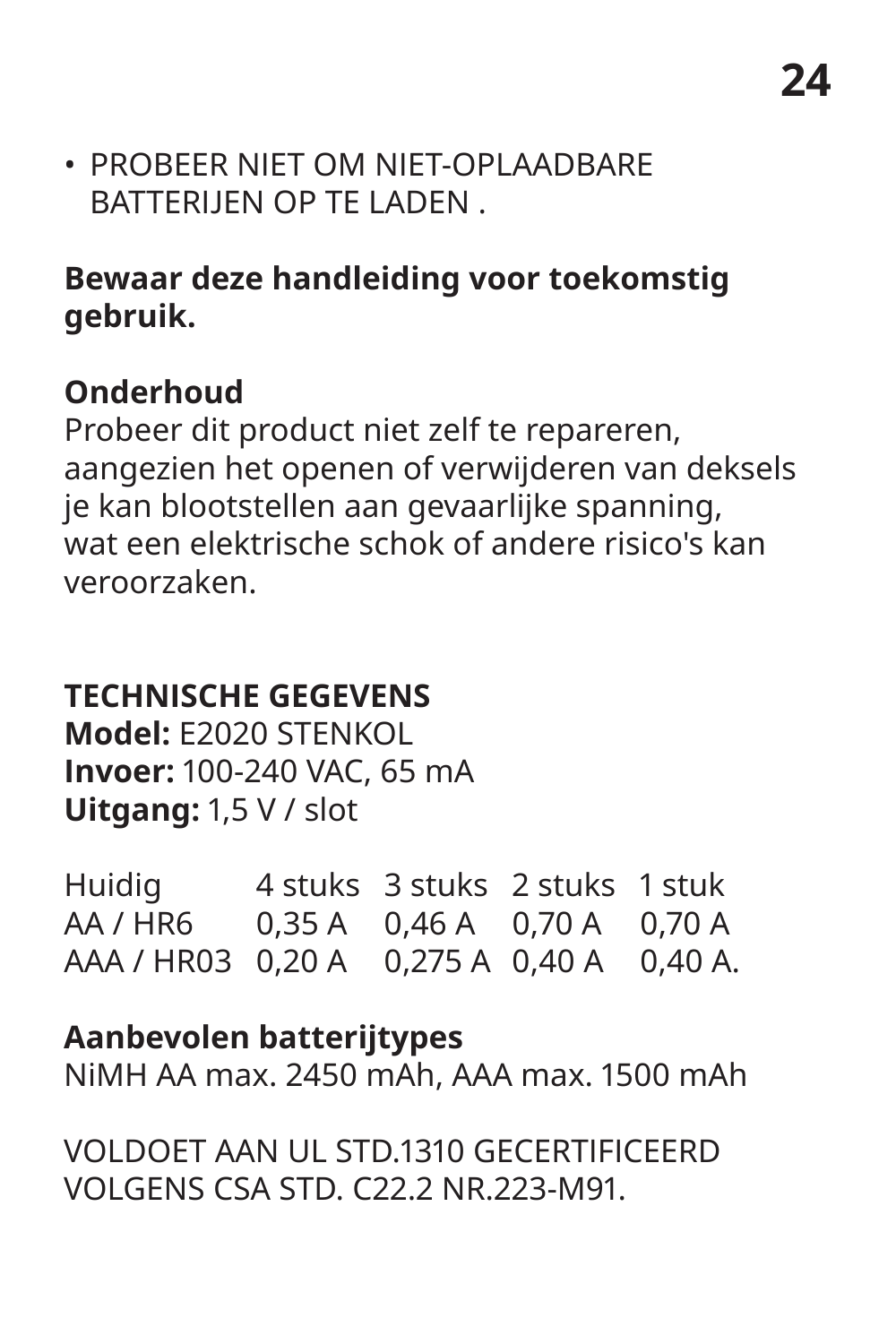#### **Fabrikant: IKEA of Sweden AB**

#### **Adres: Box 702, SE-343 81 Älmhult, ZWEDEN**



Het symbool met de doorgestreepte vuilnisbak op wieltjes geeft aan dat het product gescheiden van het huishoudelijk afval moet worden aangeboden. Het product moet worden ingeleverd voor recycling in overeenstemming met de plaatselijke milieuvoorschriften voor afvalverwerking. Breng het naar de plaatselijke milieustraat of het dichtstbijzijnde IKEA woonwarenhuis. Door producten met dit symbool te scheiden van het huishoudelijk afval, help je de hoeveelheid afval naar verbrandingsovens of stortplaatsen te verminderen en eventuele negatieve invloeden op de volksgezondheid en het milieu te minimaliseren. Voor meer informatie neem contact op met IKEA.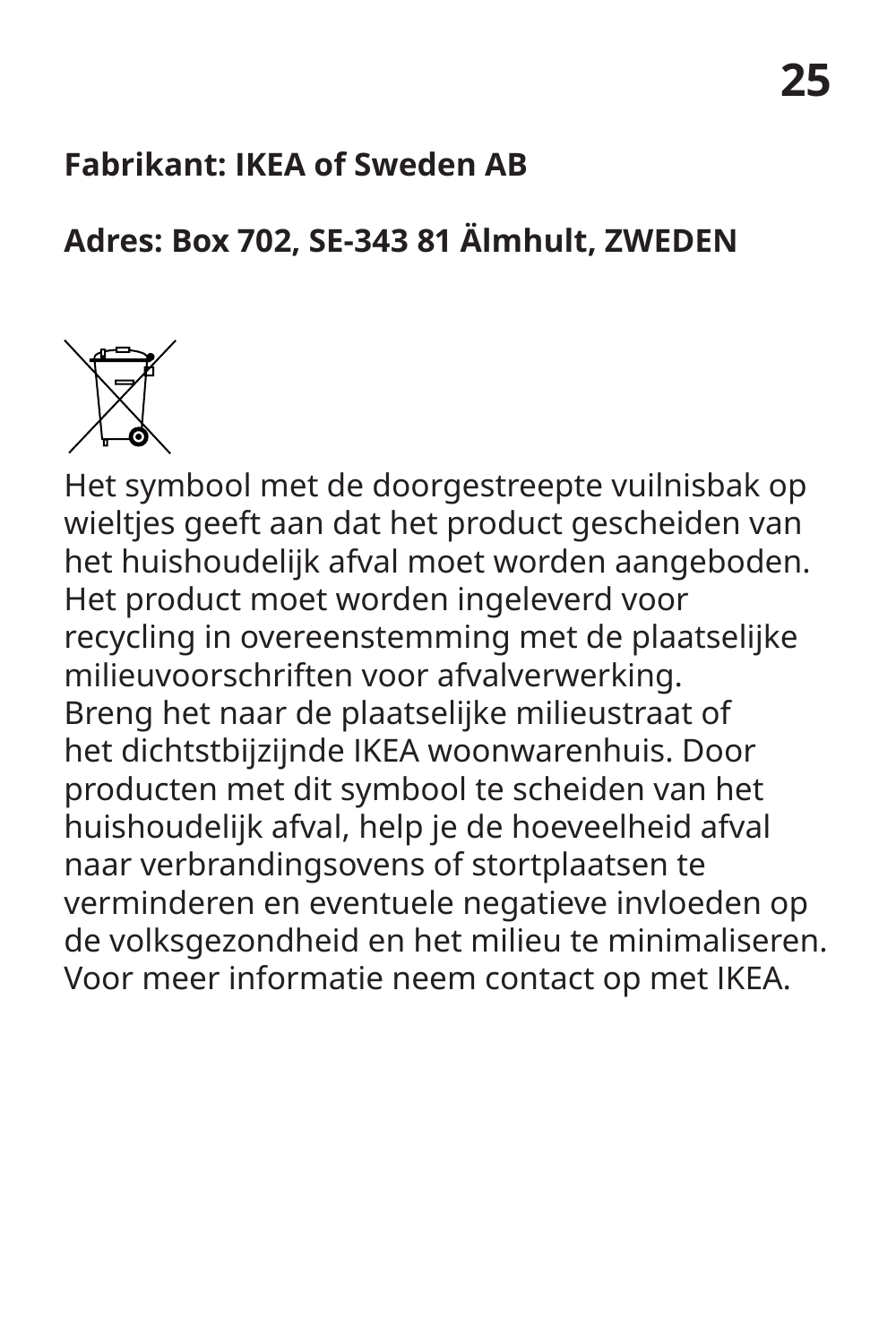## **Dansk 26**

Dette produkt kan bruges af børn fra 8 år og personer med nedsatte fysiske, sansemæssige eller mentale evner eller manglende erfaring eller viden, hvis de er under opsyn eller har fået vejledning i sikker brug af produktet og forstår risikoen ved at bruge det af en person, der er ansvarlig for deres sikkerhed. Børn må ikke lege med produktet. Børn må ikke rengøre produktet eller vedligeholde det uden opsyn.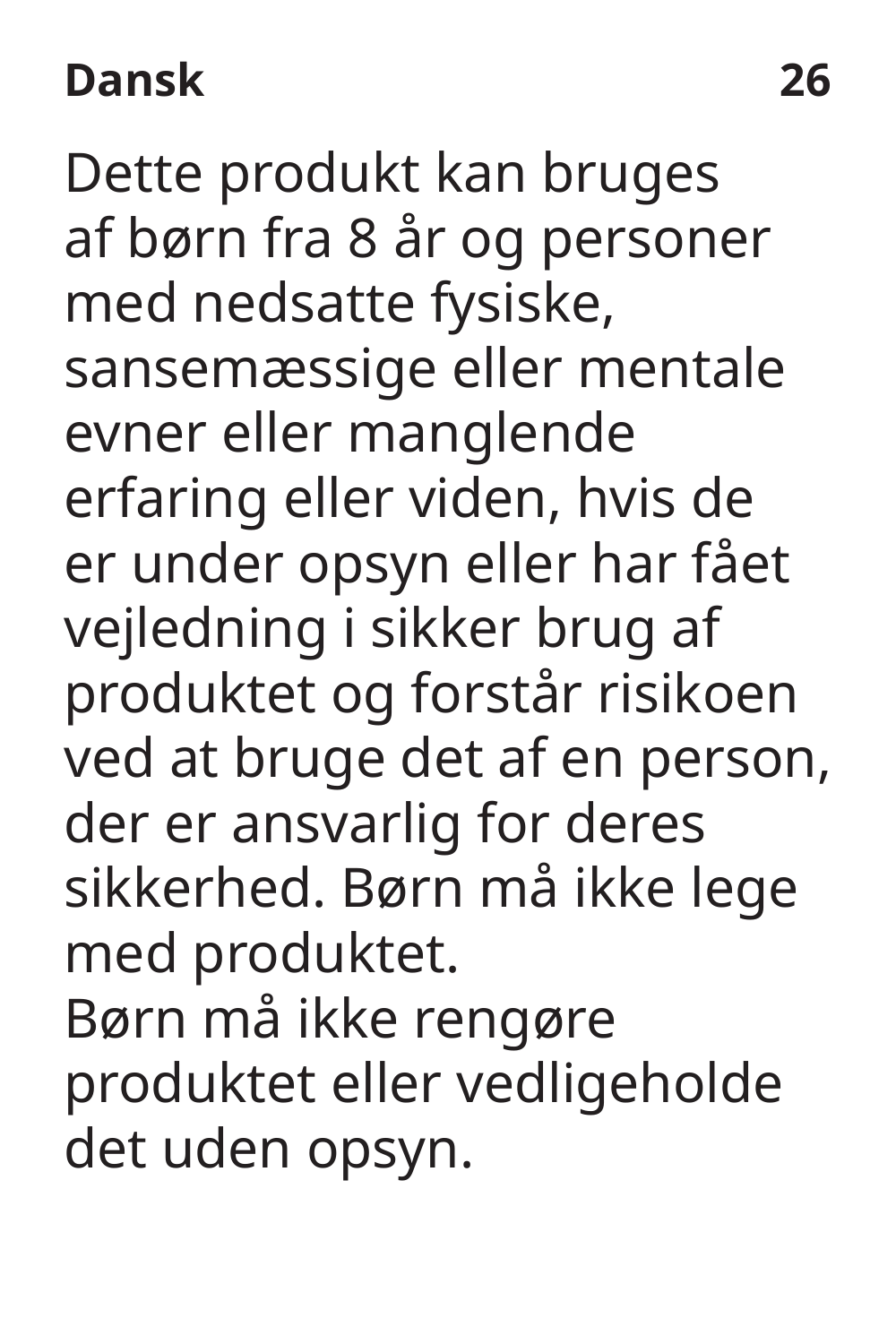#### **Opladerens funktioner**

- Oplader 1-4 stk. HR6/AA og/eller 1-4 stk. HR03/ AAA-genopladelige batterier.
- 4 ladepladser. Isatte batterier oplades individuelt.
- Opladningen afbrydes af individuelle minus deltaeller nul delta-spændingssensorer (-dV/dT eller 0dV/dT).
- Sikkerhed med separat sikkerhedstimer og temperaturfølere.
- Detektering af ikke-genopladelige og beskadigede batterier.
- Ladestatus med tofarvet LED-indikator for hver ladeplads.

#### **Brugsanvisning**

- Sæt batterierne korrekt i ladepladserne i henhold til polangivelserne (+/-). Se billede 1.
- Sæt opladeren i stikkontakten.
- LED-indikatorens status:

Den hvide LED-pære blinker: Opladningen er i gang.

Den hvide LED-pære er tændt: Opladningen er færdig.

Den røde LED-pære blinker: Fejl.

• Den røde LED-pære blinker, hvis der ved en fejl er sat ikke-genopladelige eller beskadigede batterier i opladeren, eller hvis de isatte batterier bliver for varme.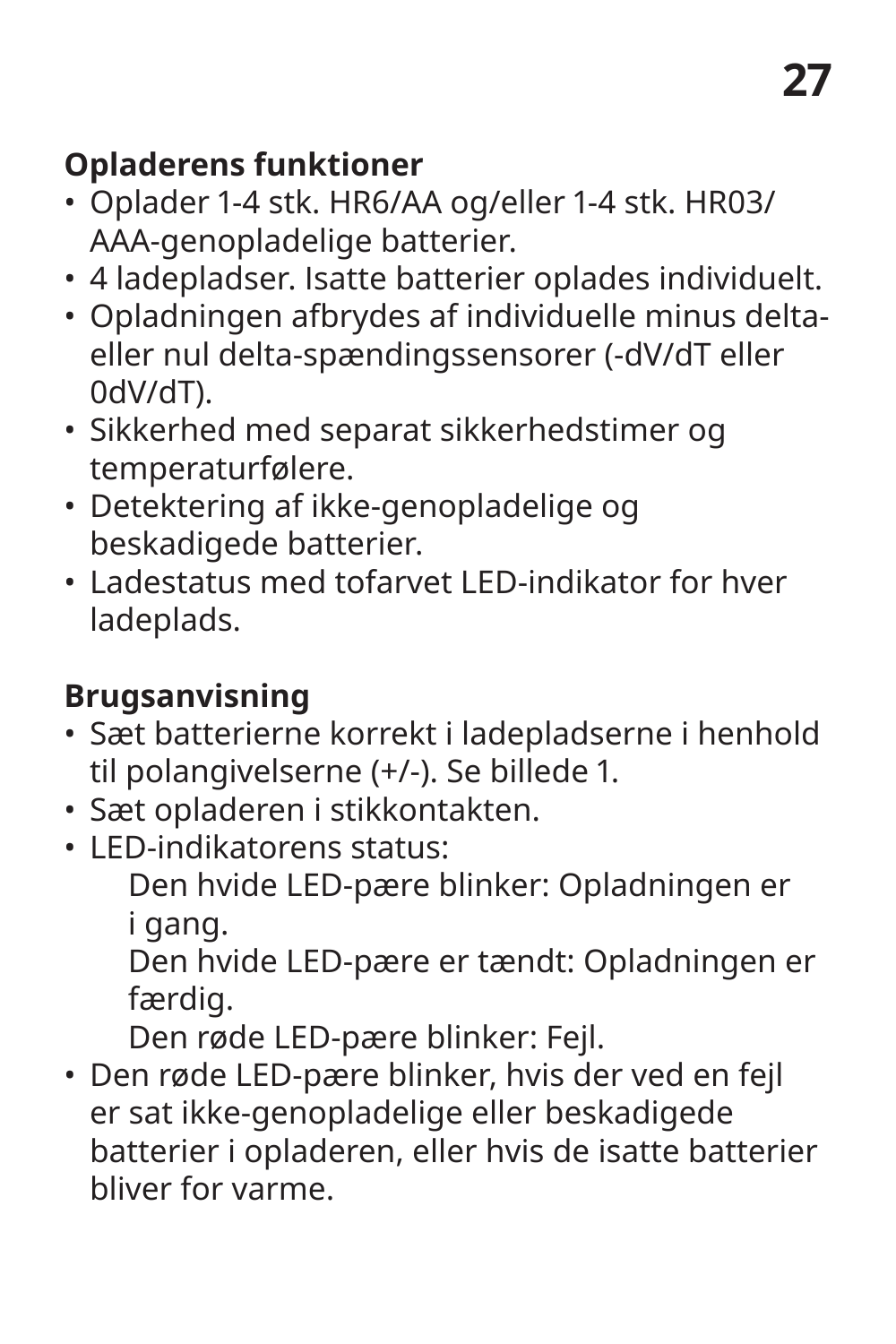#### **Godt at vide**

- Helt nye batterier skal gennemgå 2-3 lade- og brugscyklusser, før batteriernes ydeevne er optimal.
- Det er normalt, at batterierne bliver varme under opladningen, og de køler gradvis af efter opladningen.
- Ladetiden kan variere afhængigt af batteriets kapacitet.
- Ladetiden kan variere afhængigt af den resterende opladning, batteriets alder og den omgivende temperatur.
- Batteriopladerens driftstemperatur: 0°-40°.

#### **FORSIGTIG**

- Frakobl opladeren fra strømkilden før rengøring, og når den ikke er i brug.
- Opladeren rengøres med en fugtig klud. Må ikke nedsænkes i vand.
- Risiko for tilskadekomst. Risiko for elektrisk stød. Må kun bruges indendørs.
- Brug kun genopladelige Ni-MH-batterier til opladning.
- BATTERIER, DER IKKE ER GENOPLADELIGE, MÅ IKKE GENOPLADES.

#### **Gem disse anvisninger til fremtidig brug.**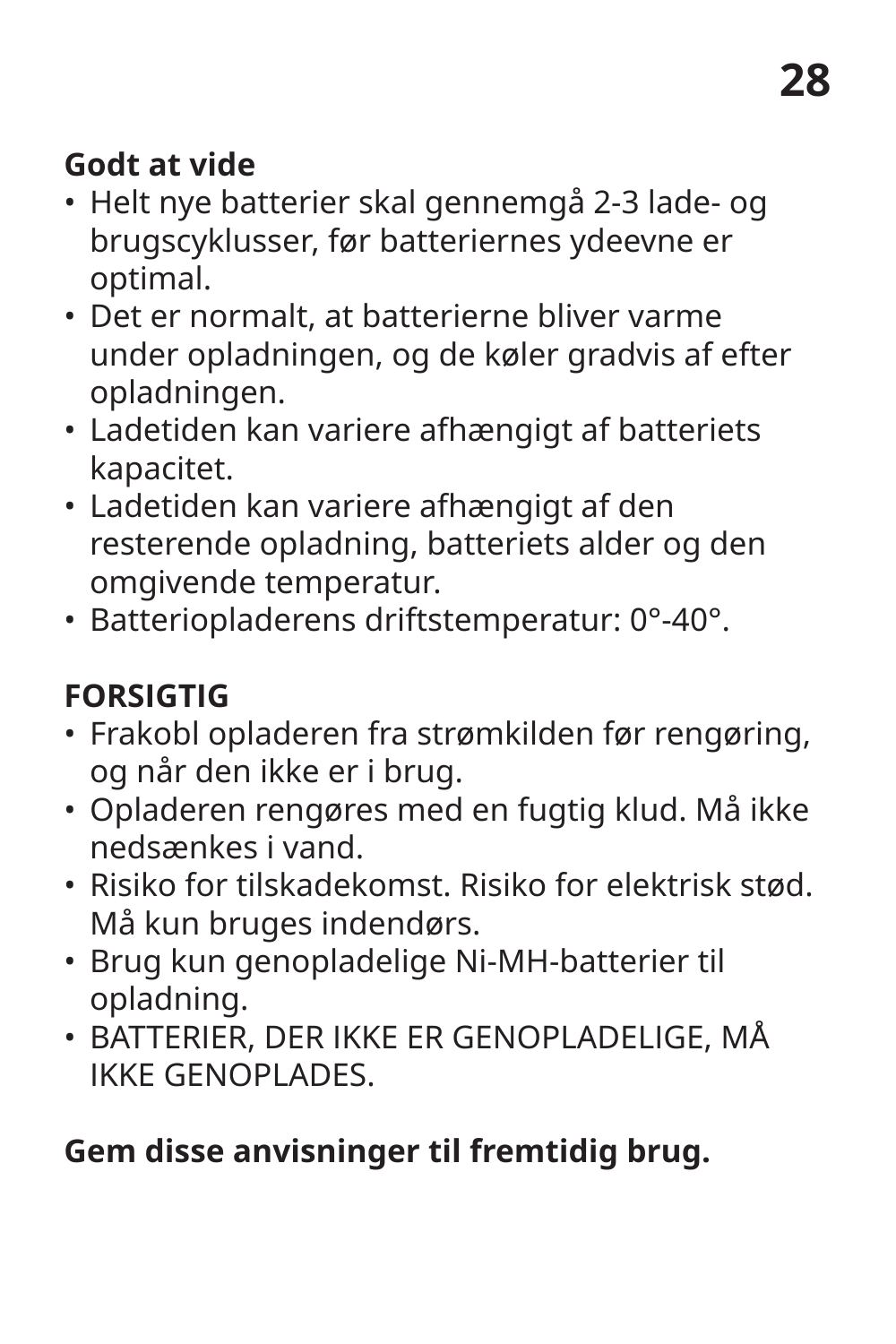#### **Service af produktet**

Forsøg ikke at reparere dette produkt selv, da du kan blive udsat for farlig spænding, der medfører elektrisk stød, eller andre risici, hvis du åbner eller fjerner dækslerne.

#### **TEKNISKE DATA**

Model: E2020 STENKOL Indgangseffekt: 100-240 VAC, 65 mA Udgangseffekt: 1,5 V/ladeplads

Strømstyrke 4 stk. 3 stk. 2 stk. 1 stk. AA/HR6 0,35 A 0,46 A 0,70 A 0,70 A AAA/HR03 0,20 A 0,275 A 0,40 A 0,40 A

#### **Anbefalde batterityper:**

Ni-MH AA maks. 2450mAh, AAA maks. 900mAh

OVERHOLDER UL STD.1310 CERTIFICERET TIL CSA STD. C22.2 NO.223-M91.

**Producent: IKEA of Sweden AB**

**Adresse: Box 702, SE-343 81 Älmhult, SVERIGE**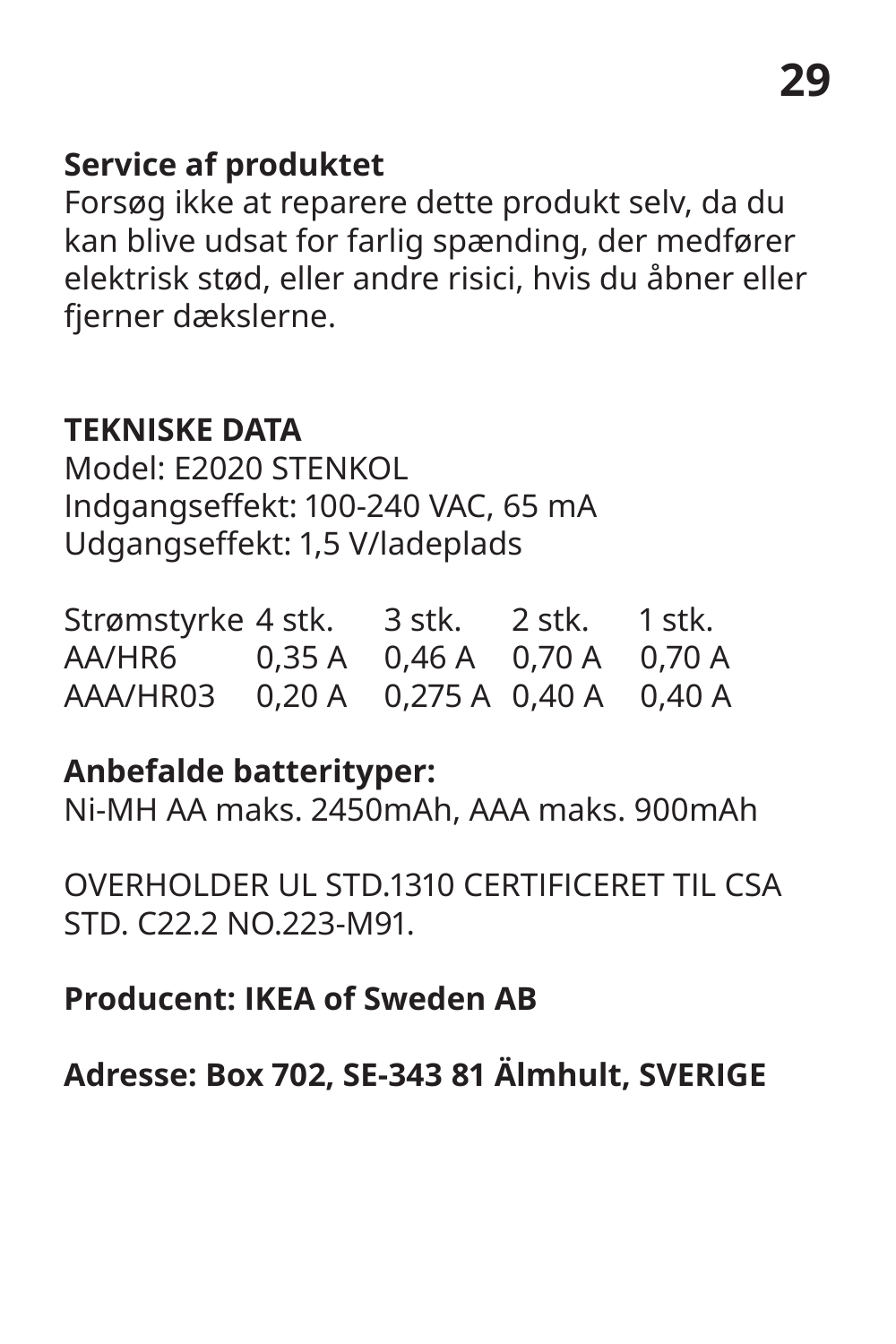

Symbolet med den overkrydsede affaldsspand på hjul angiver, at produktet skal bortskaffes adskilt fra husholdningsaffald. Produktet skal indleveres til genbrug i henhold til den lokale miljølovgivning for bortskaffelse af affald. Ved at adskille produktet fra husholdningsaffald hjælper du med at reducere den mængde affald, der sendes til forbrænding eller på lossepladsen, og minimerer eventuelle negative indvirkninger på menneskers sundhed og miljøet. Kontakt det nærmeste IKEA varehus for at få flere oplysninger.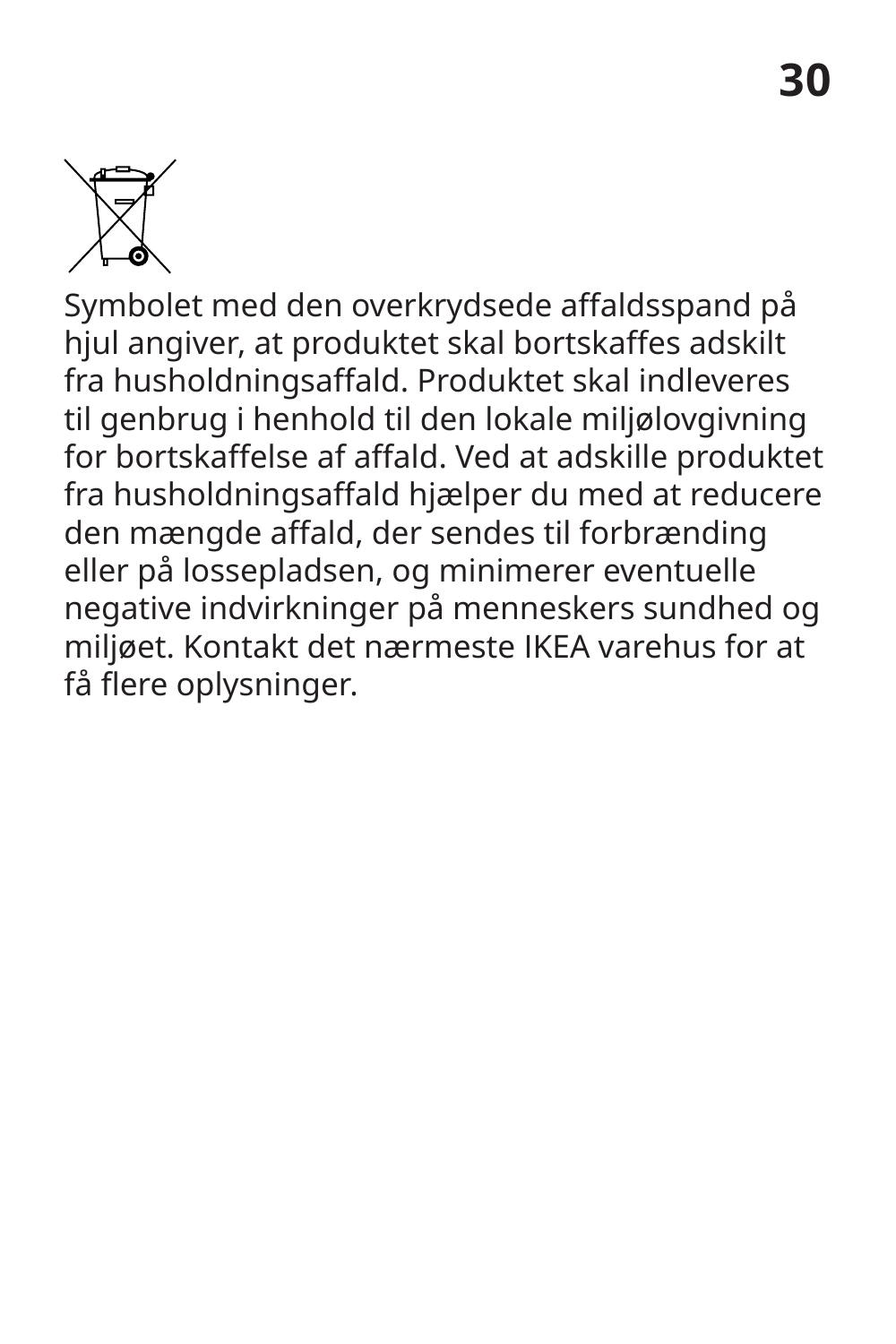## **Íslenska 31**

Börn frá 8 ára aldri og fólk með skert skynbragð, líkamlega eða andlega getu, geta notað þetta tæki ef þau eru undir eftirliti eða hafa fengið leiðbeiningar frá einstaklingi, sem er ábyrgur fyrir öryggi þeirra, um hvernig á að nota tækið á öruggan hátt og að það skilji hætturnar sem því fylgir. Börn eiga ekki að leika sér með tækið. Börn eiga ekki að sjá um

þrif og viðhald nema undir eftirliti.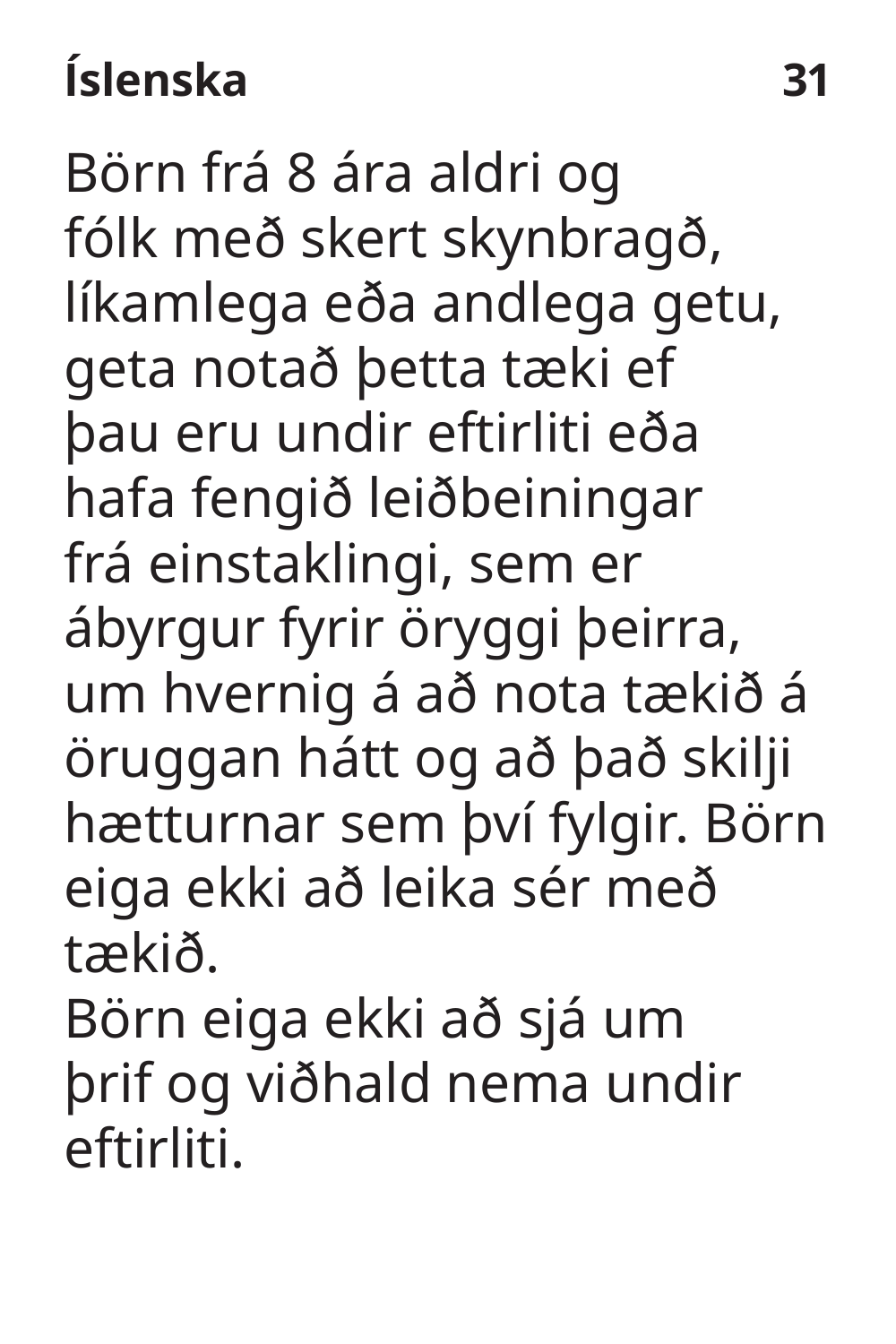#### **Hleðslueiginleikar**

- Hlaða má 1 til 4 HR6/AA og/eða 1 til 4 HR03/AAA hleðslurafhlöður í tækinu.
- 4 hleðslurásir. Tengdar rafhlöður eru hlaðnar hvert fyrir sig
- Hleðslan er mæld með dV-skynjurum (-dV/dT eða 0dV/dT).
- Öryggi fylgir tímastilli og hitaskynjara.
- Tækið skynjar ónýtar rafhlöður og rafhlöður sem ekki á að endurhlaða.
- LED stöðuvísir með tveimur litum gefur til kynna stöðuhleðslu fyrir hverja rás.

#### **Notkunarleiðbeiningar**

- Settu rafhlöðurnar í tækið og gættu þess að þær snúi rétt (+/-). Sjá mynd 1.
- Stingdu hleðslutækinu í samband við rafmagn.
- LED stöðuvísir:
- Hvítt LED blikkar: Hleðsla í gangi hvítt LED ljósi lýsir stöðugt: Hleðslu lokið Rautt LED ljós blikkar : Villa
- Rautt LED ljósið blikkar ef óhlaðanlegar eða skemmdar rafhlöður eru óvart settar í tækið, eða tenddar rafhlöður eru of heitar.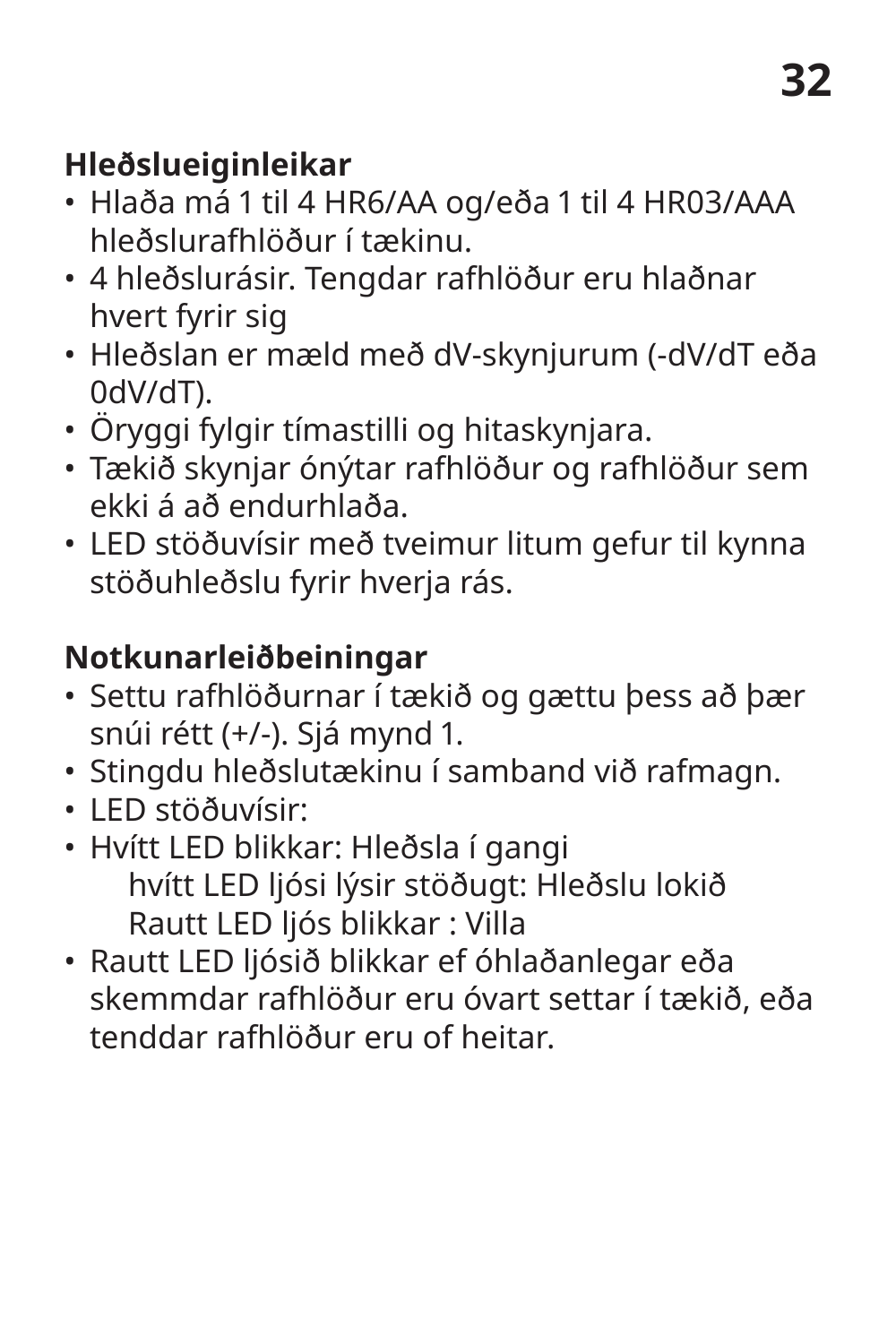#### **Gott að vita**

- Glænýjar rafhlöður þarf að hlaða og nota tvisvar til þrisvar áður en þær sýna hámarksafköst.
- Það er eðlilegt að rafhlöður hitni við hleðslu. Þær kólna fljótt eftir hleðslu.
- Hleðslutími getur verið misjafn eftir rafhlöðum.
- Hleðslutími getur verið misjafn eftir hversu mikil hleðsla er eftir, aldri rafhlöðunnar og hitastigi.
- Geymsluhitastig rafhlöðu: 0°C til 40°C.
- **VARÚÐ**
- Taktu hleðslutækið úr sambandi áður en það er þrifið og þegar það er ekki í notkun.
- Notaðu rakan klút þegar tækið er þrifið. Ekki setja á kaf í vatn.
- Slysahætta. Hætta á raflosti. Aðeins ætlað til notkunar utandyra.
- Settu aðeins Ni-MH hlaðanlegar rafhlöður í hleðslu.
- EKKI REYNA AÐ HLAÐA ÓHLAÐANLEGAR RAFHLÖÐUR.

#### **Geymdu bæklinginn til að fletta upp í síðar.**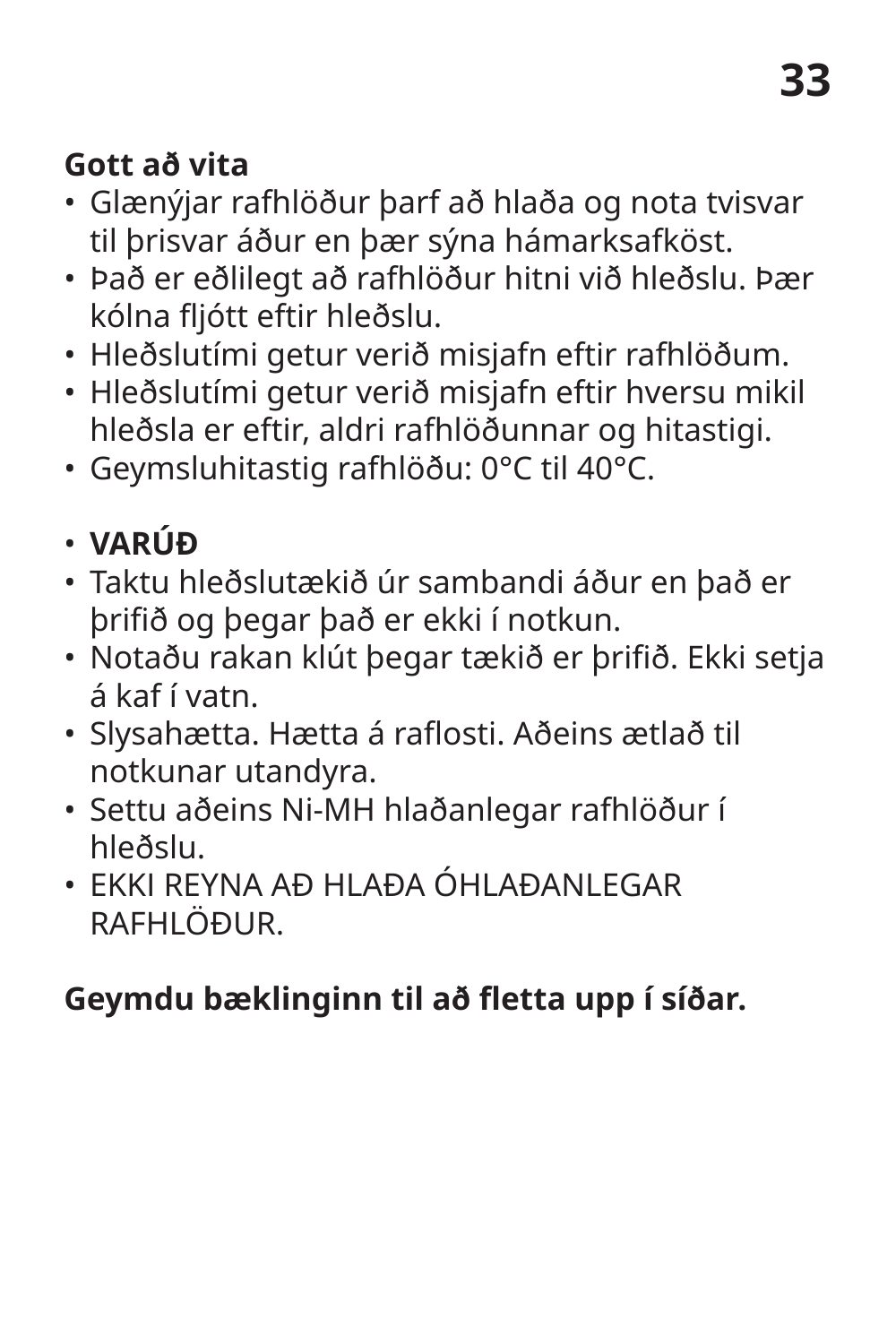#### **Viðhald**

Ekki reyna að gera við vöruna sjálf/ur. Með því að opna eða fjarlæga hlífar getur þú komist í snertingu við rafstrauma eða aðra hættu

#### **TÆKNILEGAR UPPLÝSINGAR**

**Módel:** E2020 STENKOL **Inntakt:** 100-240VAC, 65mA **Úttak:** 1,5V/ hleðslurás

| Straumur       | 4 stk | 3stk         | 2stk  | 1stk  |
|----------------|-------|--------------|-------|-------|
| AA/HR6         | 0.35A | 0.46A        | 0.70A | 0.70A |
| AAA/HR03 0.20A |       | 0.275A 0.40A |       | 0.40A |

#### **Æskilegar rafhlöðutegundir:**

Ni-MH AA, 2450mAh að hámarki; AAA, 900mAh að hámarki

STENST UL STD.1310 VOTTAÐ AF CSA STD. C22.2 Nr. 223-M91.

**Framleiðandi: IKEA of Sweden AB**

**Heimilisfang: Box 702, SE-343 81 Älmhult, SWEDEN**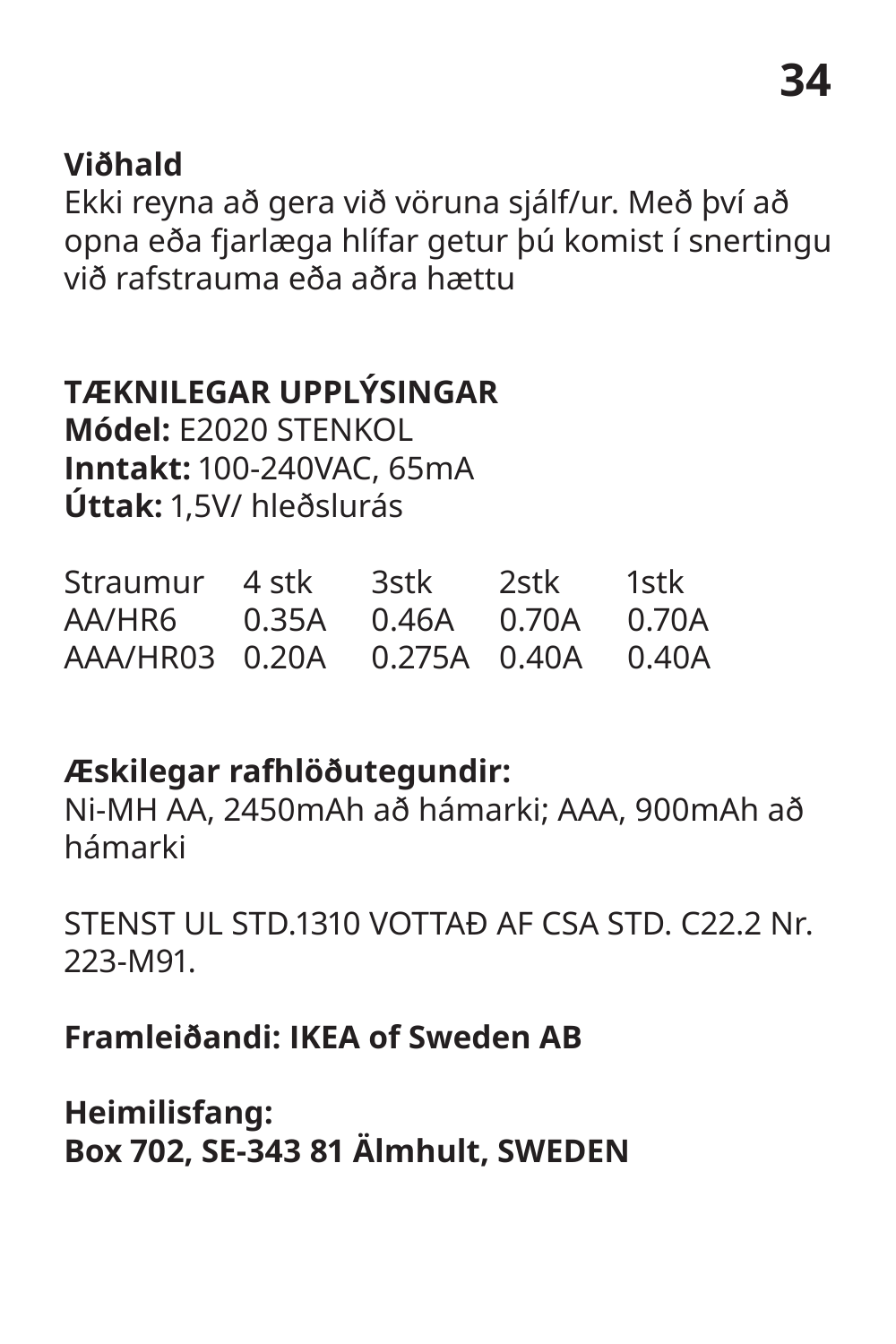

Táknið með mynd af ruslatunnu með krossi yfir þýðir að ekki má farga vörunni með venjulegu heimilissorpi. Vörunni þarf að skila í endurvinnslu eins og lög gera ráð fyrir á hverjum stað fyrir sig. Með því að henda slíkum vörum ekki með venjulegu heimilissorpi hjálpar þú til við að draga úr því magni af úrgangi sem þarf að brenna eða nota sem landfyllingu og lágmarkar möguleg neikvæð áhrif á heilsu fólks og umhverfið. Þú færð nánari upplýsingar í IKEA versluninni.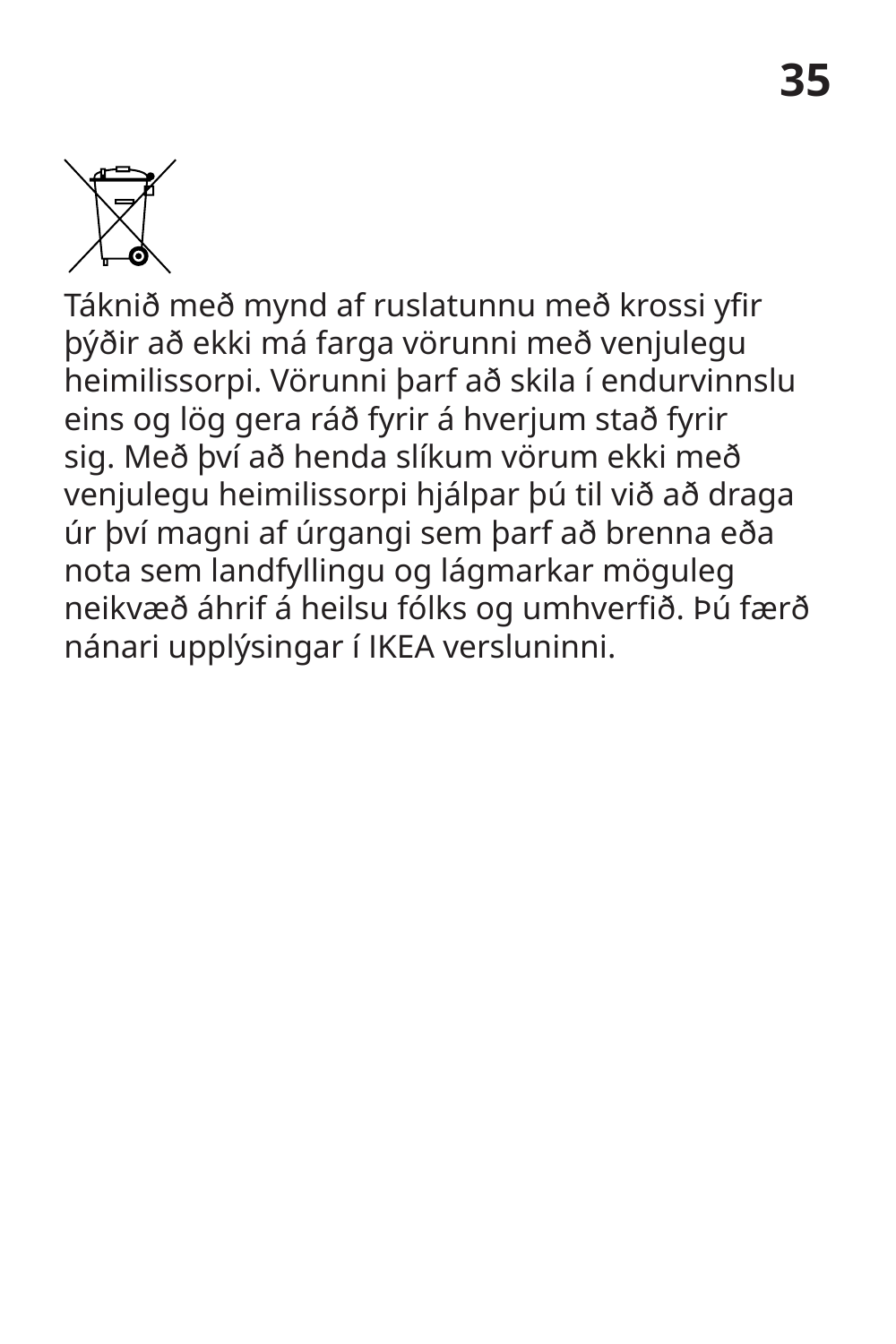## **Norsk 36**

Dette produktet kan brukes av barn fra 8 år og oppover og av personer med nedsatt fysisk, sensorisk eller mental funksjonsevne, eller av personer med manglende erfaring og kunnskap, dersom de på forhånd er blitt instruert av en person ansvarlig for deres sikkerhet, om sikker bruk av produktet og har forstått risikoen det involverer. Barn må ikke leke med produktet.

Rengjøring og ordinært vedlikehold skal ikke utføres av barn uten tilsyn av voksne.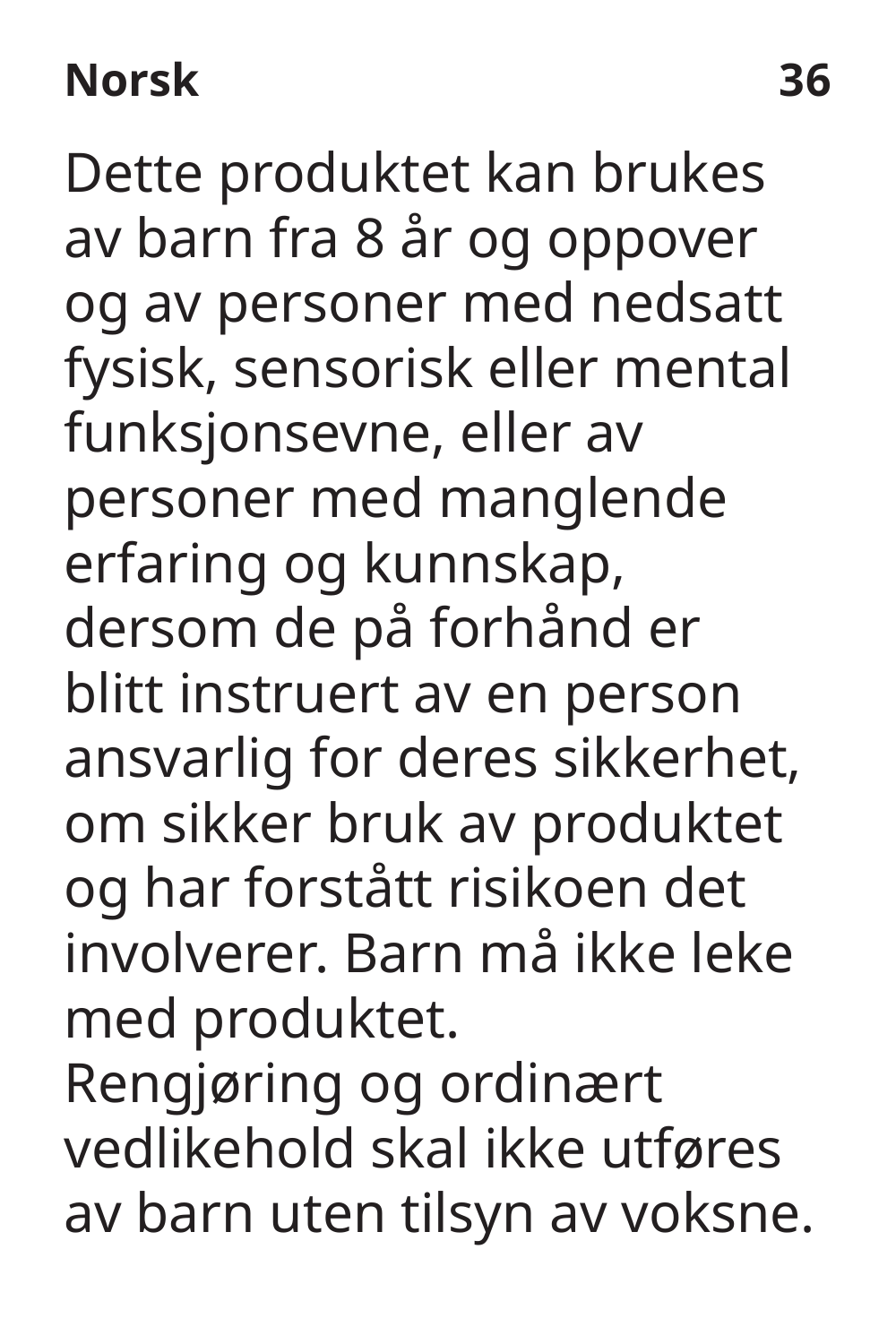# **37**

## **Laderens egenskaper**

- Lad 1 til 4 stk. HR6/AA eller 1 til 4 stk. HR03/AAA oppladbare batterier.
- 4 ladekamre. Tilkoblede batterier lades individuelt.
- Ladingen avsluttes av individuelle negativ Delta-V eller null Delta-V spenningssensorer (-dV/dT eller 0dV/dT).
- Sikres med frittstående tidsmåler og temperatursensor.
- Signal for ikke-oppladbare og ødelagte batterier.
- Ladestatus vises med to farger på LED-lys per kammer.

### **Instruksjoner for bruk**

- Sett batteriene riktig inn i ladekamrene i henhold til polaritet (+/-), se ill. 1.
- Koble laderen til strøm.
- LED-indikator status: Hvit LED-pulsering på: Lading pågår. Kontinuerlig hvitt LED-lys på: Lading fullført. Rødt LED-lys blinker: Feil.
- Den røde LED-indikatoren vil blinke hvis ikkeoppladbare batterier eller ødelagte batterier blir satt i laderen ved en feil, eller hvis de tilkoblede batteriene blir for varme.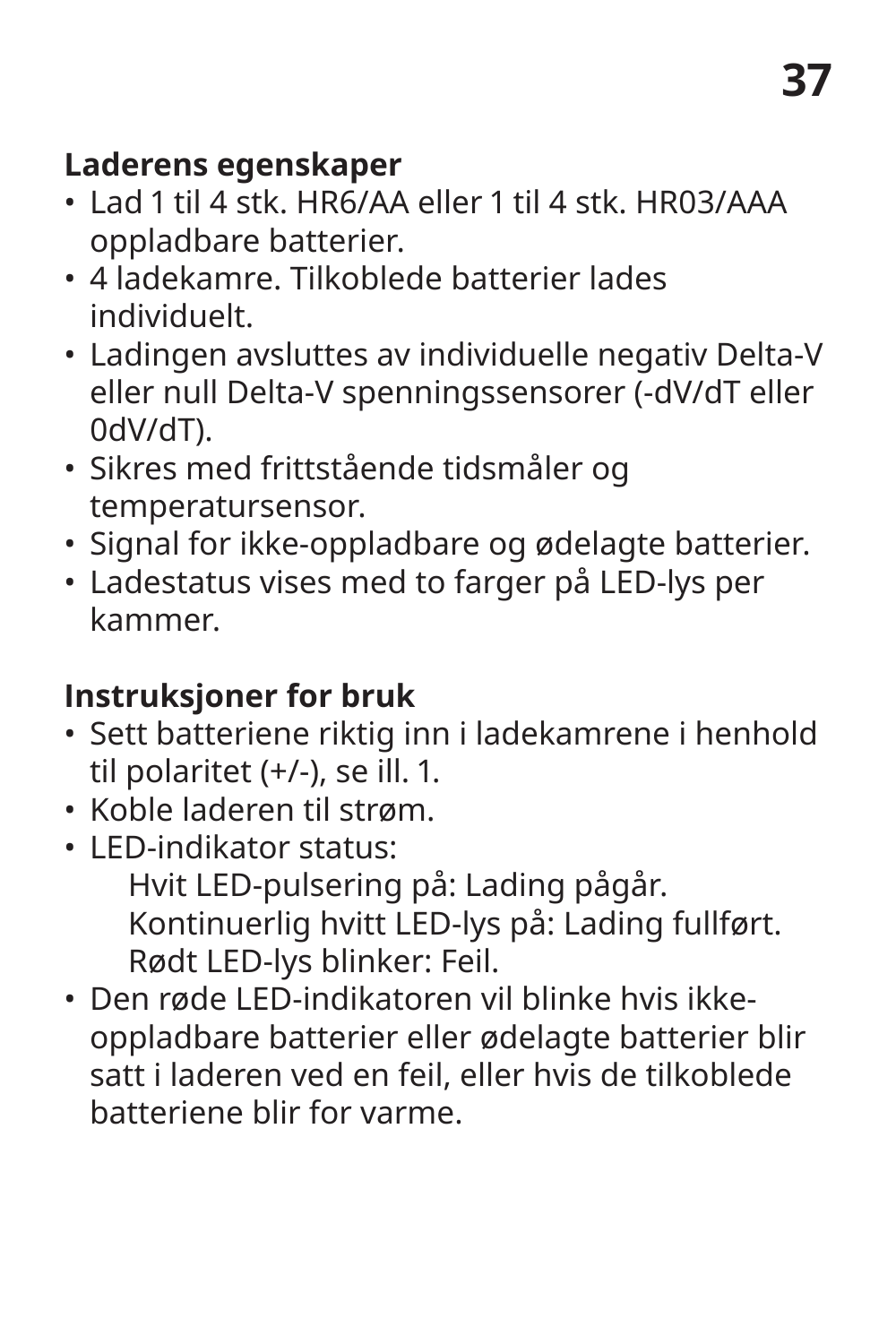# **Godt å vite**

- Ubrukte batterier trenger 2 til 3 gangers lading og brukssyklus for å optimalisere batteriytelsen.
- Det er normalt for batterier å bli varme under lading og de kjøles gradvis ned igjen etter at de er fulladet.
- Ladetiden kan variere ut fra ulik batterikapasitet.
- Ladetiden kan variere avhengig av gjenværende strøm på batteriet, batteriets alder og romtemperaturen.
- Temperatur ved bruk av laderen: 0 °C til 40 °C.

# **FORSIKTIG**

- Koble laderen fra strømkilden før du rengjør den og når den ikke skal brukes.
- Bruk en fuktig klut til å rengjøre laderen. Må ikke senkes ned i vann.
- Fare for skade. Fare for elektrisk sjokk eller støt. Kun for innendørs bruk.
- Lad kun Ni-MH-type oppladbare batterier.
- • FORSØK ALDRI Å LADE IKKE-LADBARE **BATTERIER**

## **Spar på disse instruksene for fremtidig bruk.**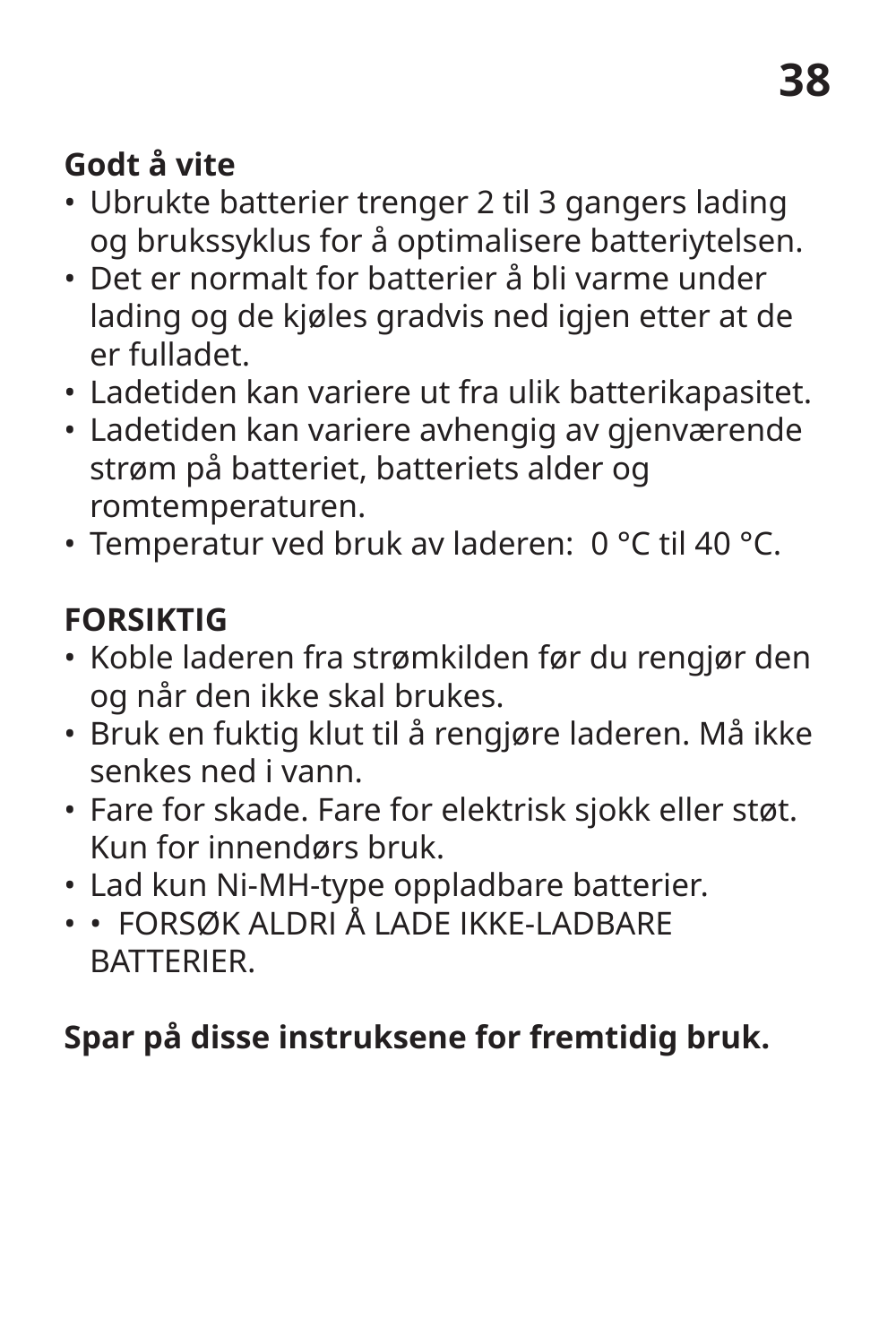### **Service på produktet**

Du må ikke forsøke å reparere dette produktet på egen hånd, siden åpning eller fjerning av dekselet kan utsette deg for farlig spenning eller annen risiko.

### **TEKNISKE DATA**

**Modell:** E2020 STENKOL **Input:** 100-240 VAC, 65 mA **Utgang:** 1,5 V per kammer

| Strøm           | 4 stk. | 3 stk.         | 2 stk.                  | 1 stk. |
|-----------------|--------|----------------|-------------------------|--------|
| AA/HR6          | 0.35A  | $0.46A$ 0.70 A |                         | 0.70 A |
| AAA/HR03 0.20 A |        |                | $0.275 A$ 0.40 A 0.40 A |        |

### **Anbefalte batterityper:**

NiMH AA maks 2450 mAh, AAA maks 1500 mAh

I OVERENSSTEMMELSE MED UL STD.1310 SERTIFISERT FOR CSA STD. C22.2 NO.223-M91.

**Produsent: IKEA of Sweden AB**

**Adresse: Box 702, SE-343 81 Älmhult, SWEDEN**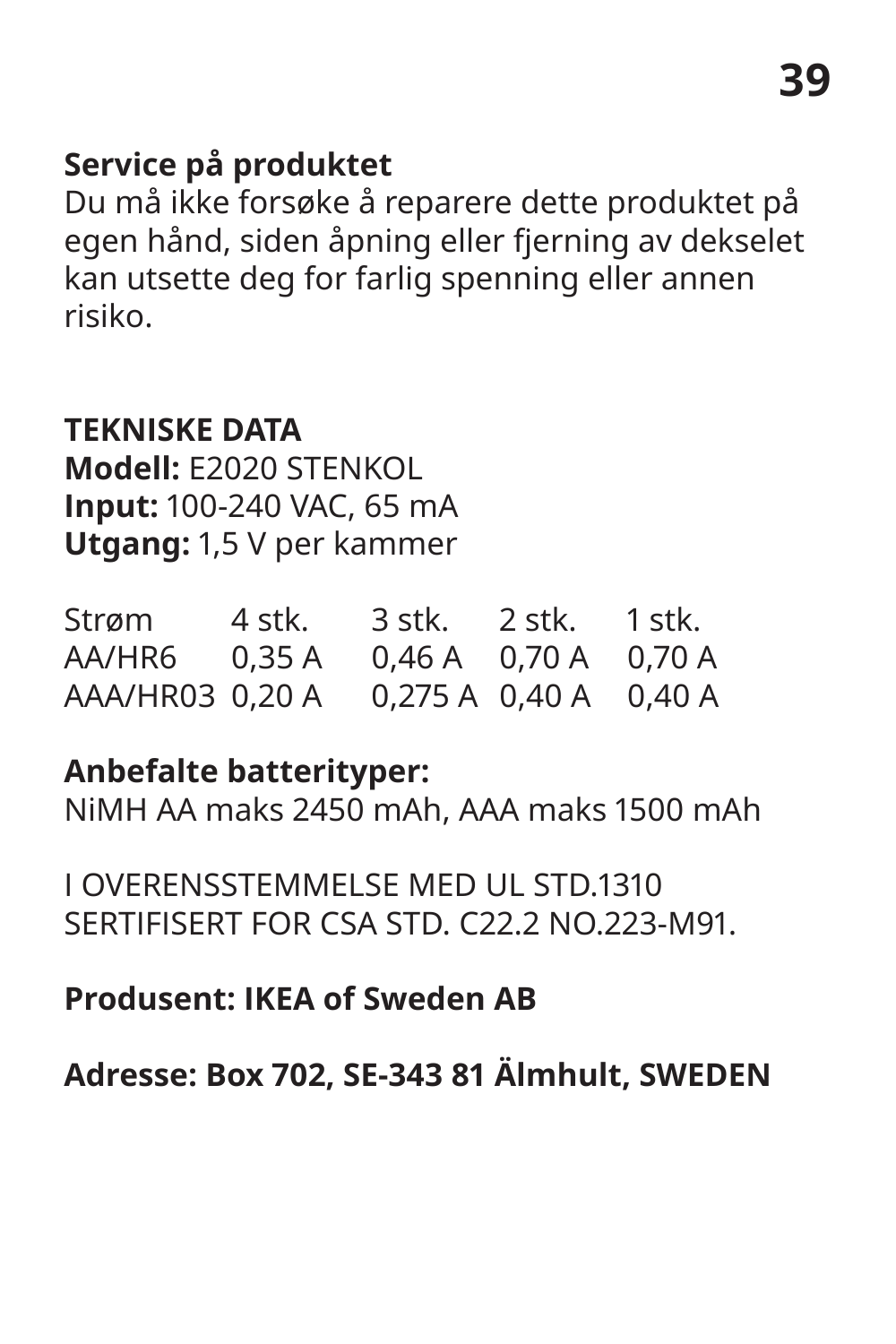

Symbolet viser en søppeldunk med et kryss over. Dette betyr at produktet ikke skal kastes i søpla, men holdes atskilt fra husholdningsavfallet. Produktet skal leveres til resirkulering i henhold til lokale ordninger for kildesortering. Informasjon om løsningen i din kommune finner du på www. sortere.no. Ved å holde produktet atskilt fra ordinært husholdningsavfall, hjelper du med å unngå potensiell negativ virkning på menneskers helse og miljøet. For mer informasjon, vennligst kontakt nærmeste IKEA-varehus.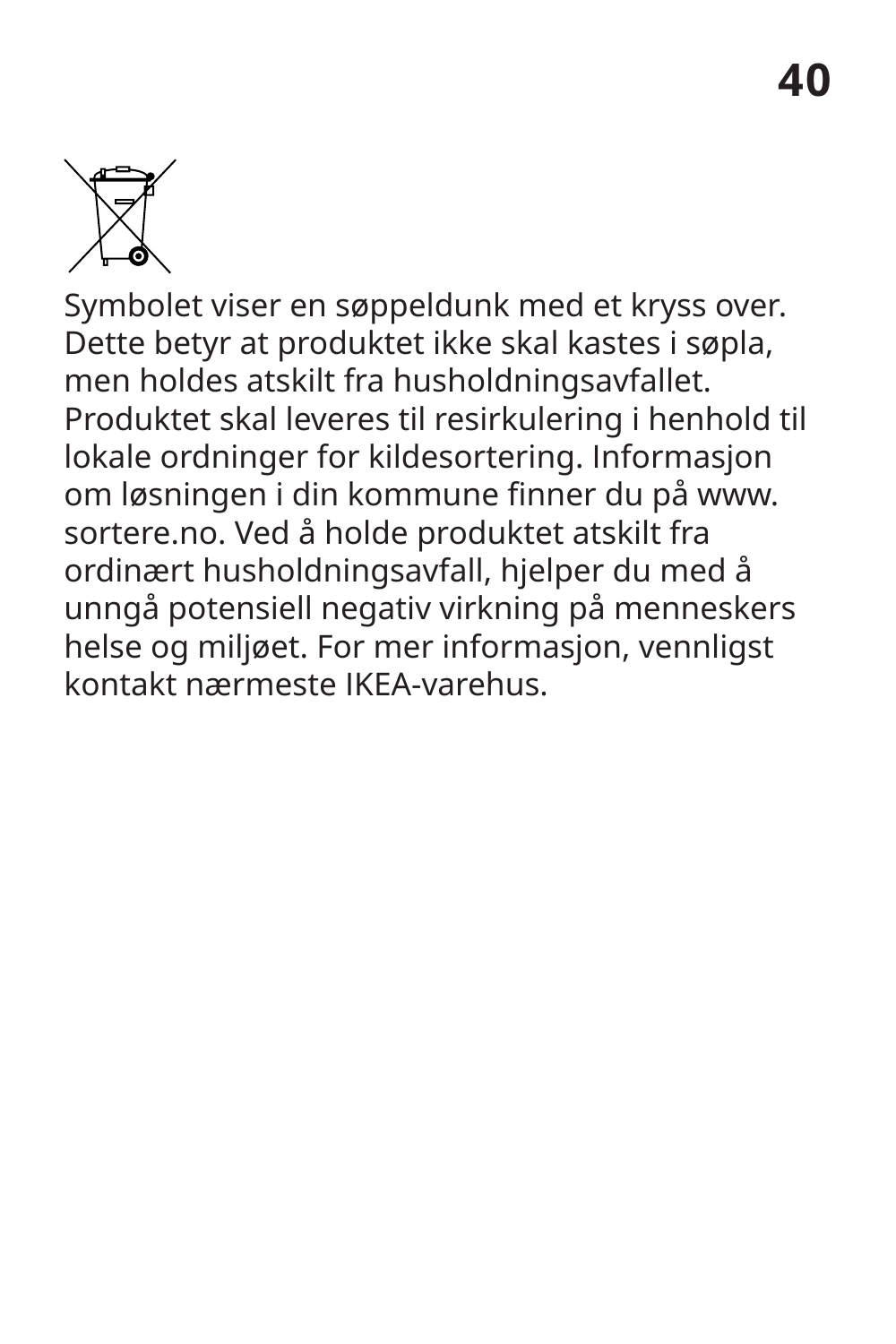# **Suomi 41**

Tätä laitetta voivat käyttää 8 vuotta täyttäneet lapset ja henkilöt, joilla on fyysisiä, aisteihin liittyviä tai henkisiä rajoitteita tai joilta puuttuu kokemusta ja tietoa, jos heidän turvallisuudestaan vastaava henkilö on valvonut tai neuvonut heitä laitteen turvallisessa käytössä ja he ymmärtävät käyttöön liittyvät vaarat. Lapset eivät saa leikkiä laitteella.

Lapset eivät saa suorittaa huoltoa tai puhdistusta ilman valvontaa.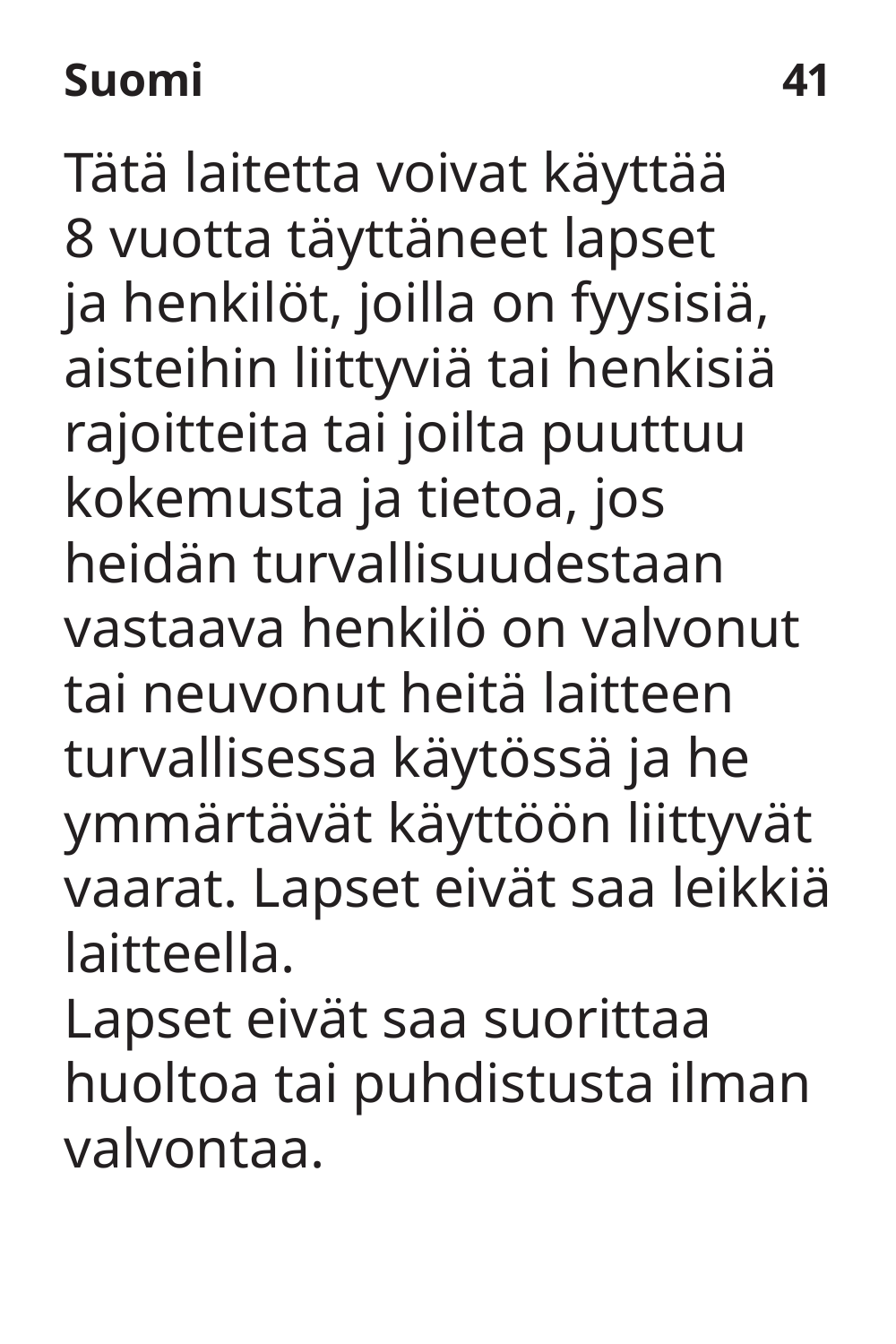# **Laturin ominaisuudet**

- Lataa 1–4 HR6/AA- ja/tai 1–4 HR03/AAAakkuparistoa.
- 4 latauspaikkaa. Liitetyt paristot ladataan yksitellen.
- Lataus lopetetaan paikkakohtaisen miinus-Deltatai nolla-Delta-jännitetunnistuksen perusteella (-dV/dT tai 0dV/dT).
- Turvallisuuden varmistavat erillinen turva-ajastin ja lämpötila-anturit.
- Kertakäyttöisten ja vaurioituneiden paristojen tunnistus.
- Lataustilan osoittaa kunkin paikan kaksivärinen merkkivalo.

# **Käyttöohjeet**

- Aseta paristot latauspaikkoihin kuvassa 1 osoitettujen napaisuusmerkintöjen (+/-) mukaan.
- Kytke laturi pistorasiaan.
- Merkkivalon tila:

Valkoinen valo vilkkuu: Lataus on käynnissä. Valkoinen merkkivalo palaa tasaisesti: Lataus on valmis.

Punainen merkkivalo vilkkuu: Virhe.

• Punainen merkkivalo vilkkuu, jos laturiin on asetettu vahingossa kertakäyttöisiä tai vahingoittuneita paristoja tai paristot ovat liian kuumia.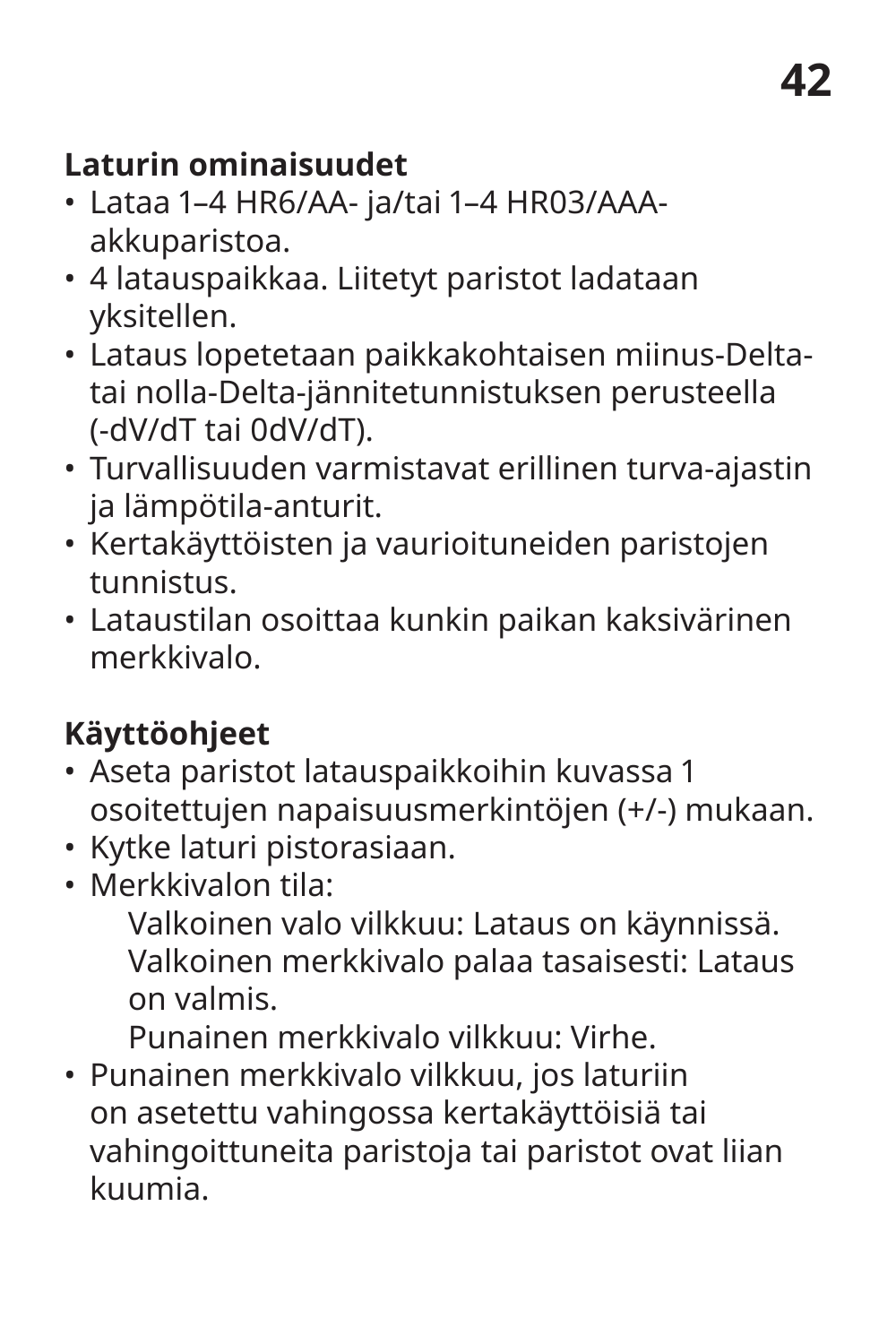# **43**

# **Hyvä tietää**

- Uusien paristojen paras suorituskyky saavutetaan 2–3 lataus- ja käyttökerran jälkeen.
- Paristot lämpenevät normaalisti ladattaessa. Ne viilenevät vähitellen latauksen päätyttyä.
- Latausaika voi vaihdella paristojen ominaisuuksien mukaan.
- Latausaika voi vaihdella jäljellä olevan latauksen, pariston iän ja ympäristön lämpötilan mukaan.
- Laturin käyttölämpötila: 0–40 °C.

# **VAROITUS**

- Irrota laturi pistorasiasta ennen puhdistusta ja, kun sitä ei käytetä.
- Puhdista laturi kostealla liinalla. Älä upota veteen.
- Loukkaantumisvaara. Sähköiskuvaara. Vain sisäkäyttöön.
- Lataa vain Ni-MH-akkuparistoja.
- ÄLÄ YRITÄ LADATA KERTAKÄYTTÖISIÄ PARISTOJA.

### **Säilytä nämä ohjeet myöhempää käyttöä varten.**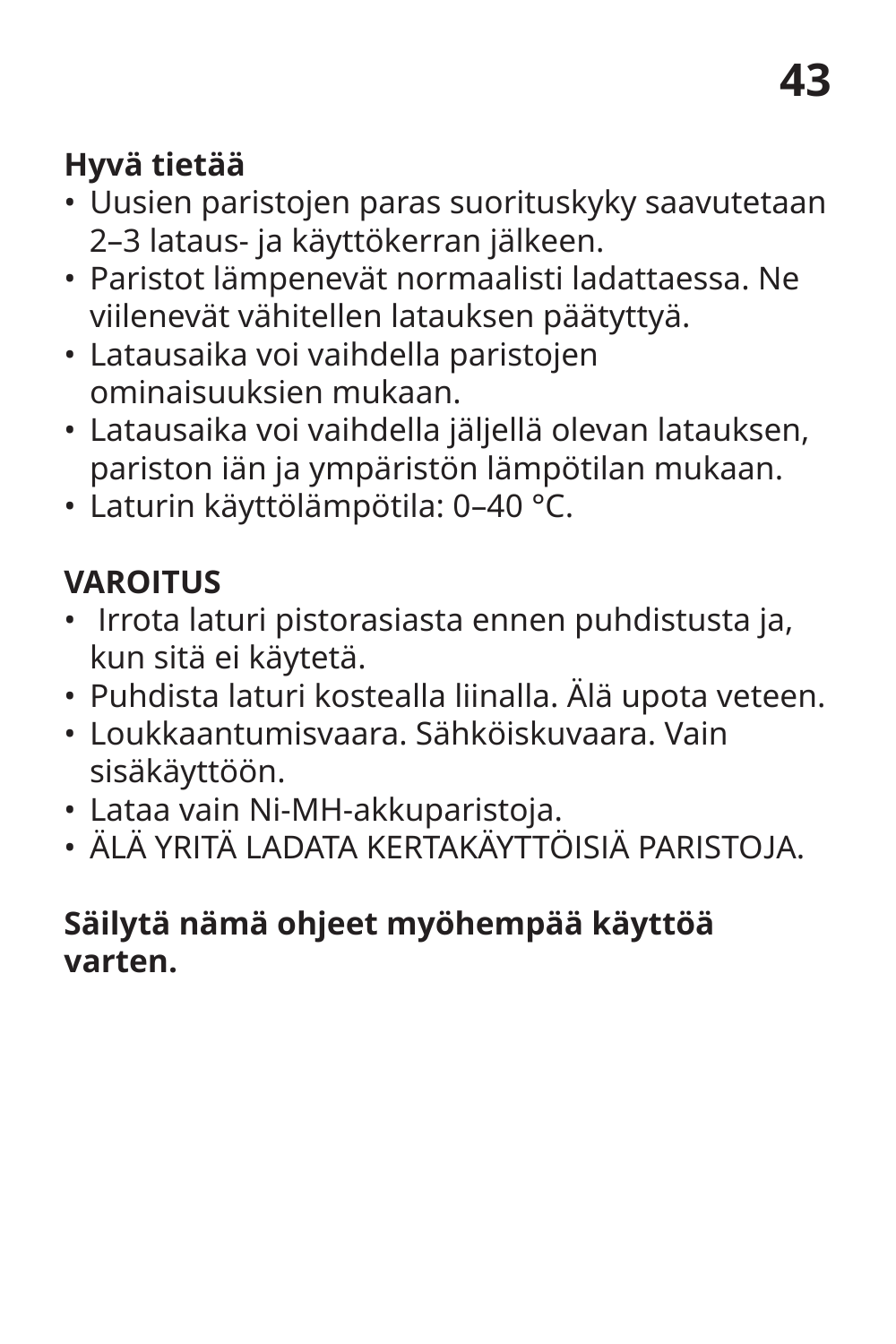### **Tuotteen kunnossapito**

Älä yritä korjata tuotetta itse, sillä kotelon avaaminen tai poistaminen voi altistaa vaarallisille, sähköiskuja aiheuttaville jännitteille tai aiheuttaa muita vaaratilanteita.

### **TEKNISET TIEDOT**

**Malli:** E2020 STENKOL **Tulo:** 100–240 VAC, 65 mA **Lähtö:** 1,5 V / paikka

| Teho            | 4 kpl | 3 kpl           | 2 kpl  | 1 kpl  |
|-----------------|-------|-----------------|--------|--------|
| AA/HR6          | 0.35A | 0.46 A          | 0.70 A | 0.70 A |
| AAA/HR03 0.20 A |       | $0,275A$ 0,40 A |        | 0.40 A |

### **Suositellut paristotyypit:**

NiMH AA enint. 2 450 mAh, AAA enint. 1 500 mAh

LAITE ON UL STD.1310 - STANDARDIN MUKAINEN. SERTIFIOITU CSA STD. C22.2 NO.223-M91 **MUKAISESTI** 

### **Valmistaja: IKEA of Sweden AB**

## **Osoite: Box 702, SE-343 81 Älmhult, SWEDEN**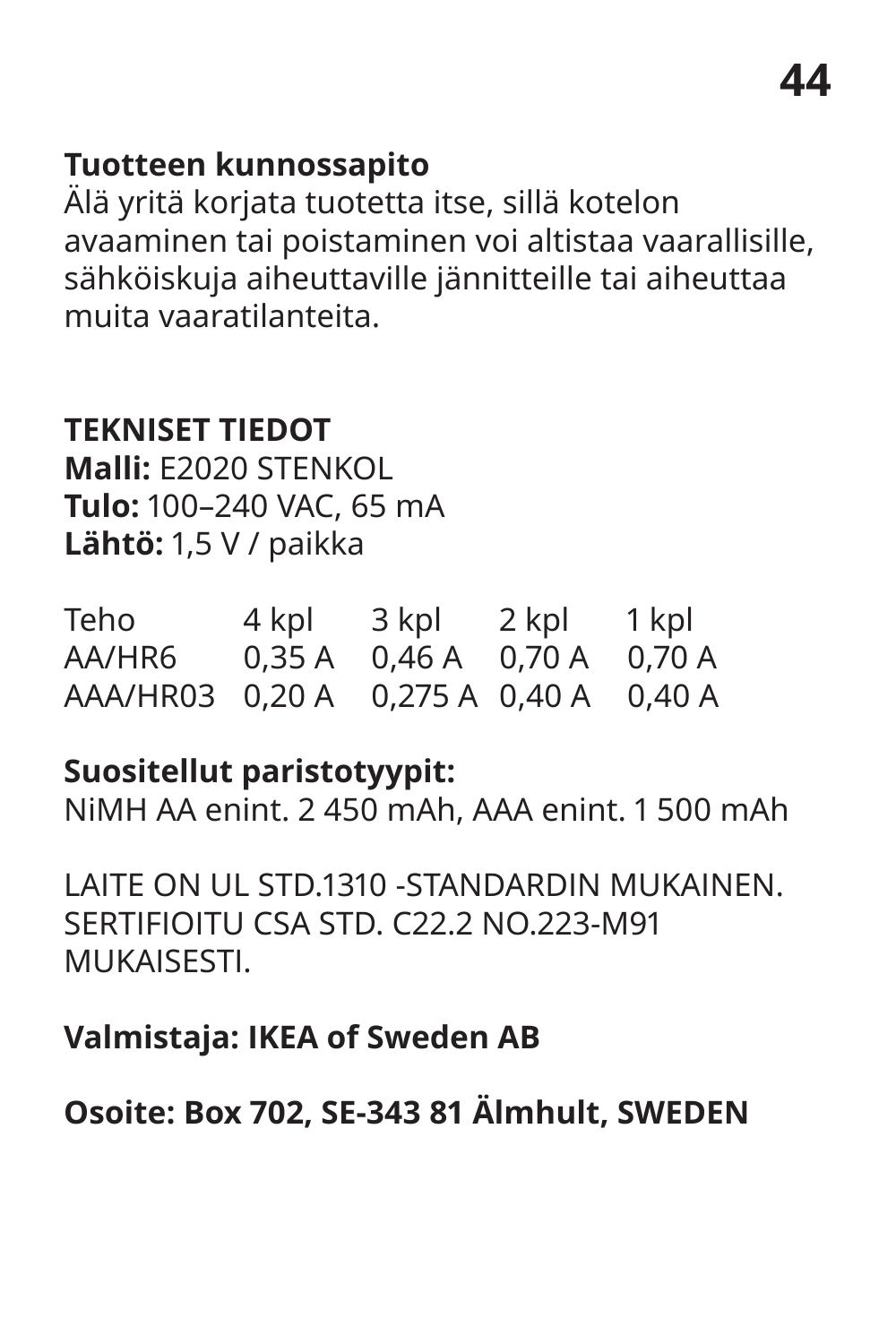

Rastitettu jäteastiasymboli ilmaisee, että tuotetta ei saa hävittää kotitalousjätteen joukossa. Kun hävität tuotteen, vie se asianmukaiseen keräys- tai kierrätyspisteeseen. Huolehtimalla tällä merkillä varustetun laitteen asianmukaisesti kierrätykseen vähennät kaatopaikalle päätyvän jätteen määrää ja mahdollisia ympäristölle ja terveydelle aiheutuvia haittoja. Lisätietoja lähimmästä IKEA-tavaratalosta.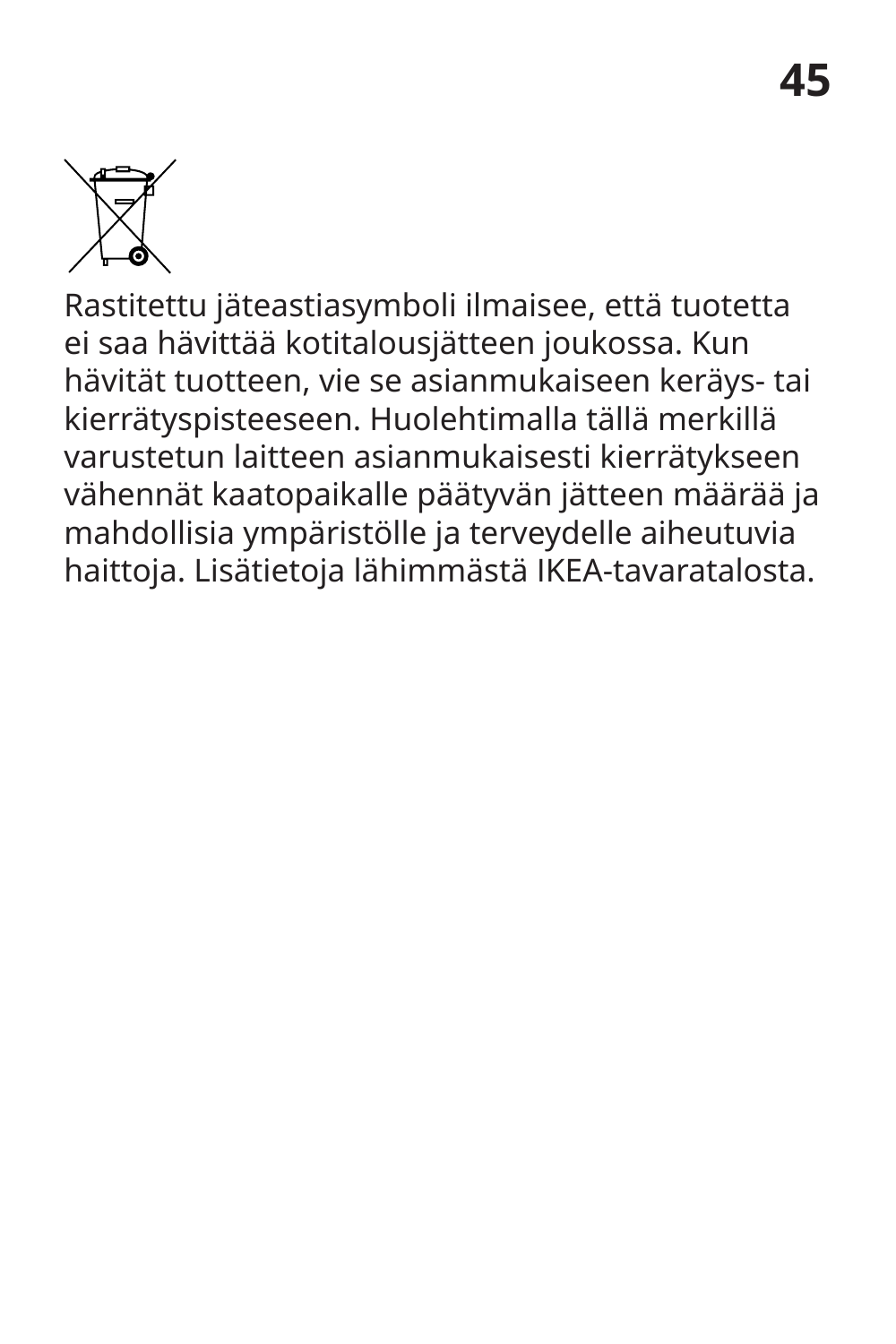# **Svenska 46**

Denna produkt kan användas av barn från 8 år och uppåt och av personer med reducerad fysisk, sensorisk eller mental förmåga eller brist på erfarenhet och kunskap, om de har fått handledning eller instruktioner om hur produkten används på ett säkert sätt och förstår de medföljande riskerna av en person som ansvarar för deras säkerhet. Barn ska inte leka med produkten. Rengöring och användarunderhåll ska inte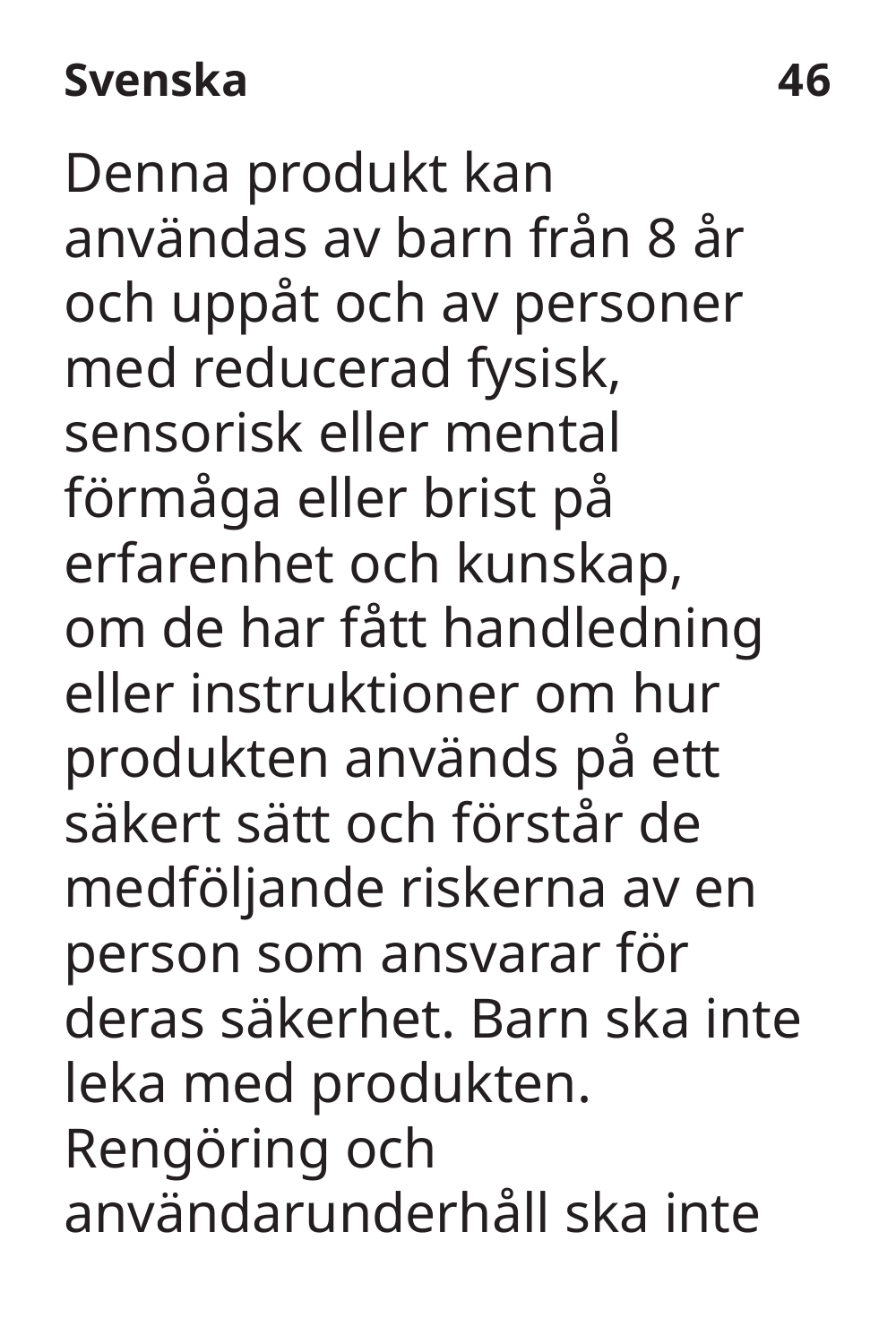# utföras av barn utan att en vuxen har uppsikt.

### **Laddarens egenskaper**

- Ladda 1-4 st HR6/AA och/eller 1-4 st HR03/AAA laddningsbara batterier.
- 4 laddningsfack. Anslutna batterier laddas individuellt.
- Varie laddning avslutas genom minus delta eller noll delta V-avkännare (-dV/dT eller 0dV/dT).
- Säkerhet genom separat säkerhetstimer och temperaturavkännare.
- Signal för ej laddningsbara och skadade batterier.
- Laddningsstatus visas med 2 LED-indikatorer i färg för varje laddningsfack.

### **Användarinstruktioner**

- Sätt i batterierna korrekt i laddningsfacket enligt angivelsen för polaritet (+/-), se bild 1.
- Sätt i laddaren i väggkontakten.
- LED-indikatorns status: Pulserande vitt LED-ljus: Laddning pågår. Ihållande vitt LED-ljus: Laddning avslutad. Blinkande rött LED-ljus: Fel.
- Den röda LED-indikatorn blinkar om ej laddningsbara eller skadade batterier sätts i laddaren av misstag.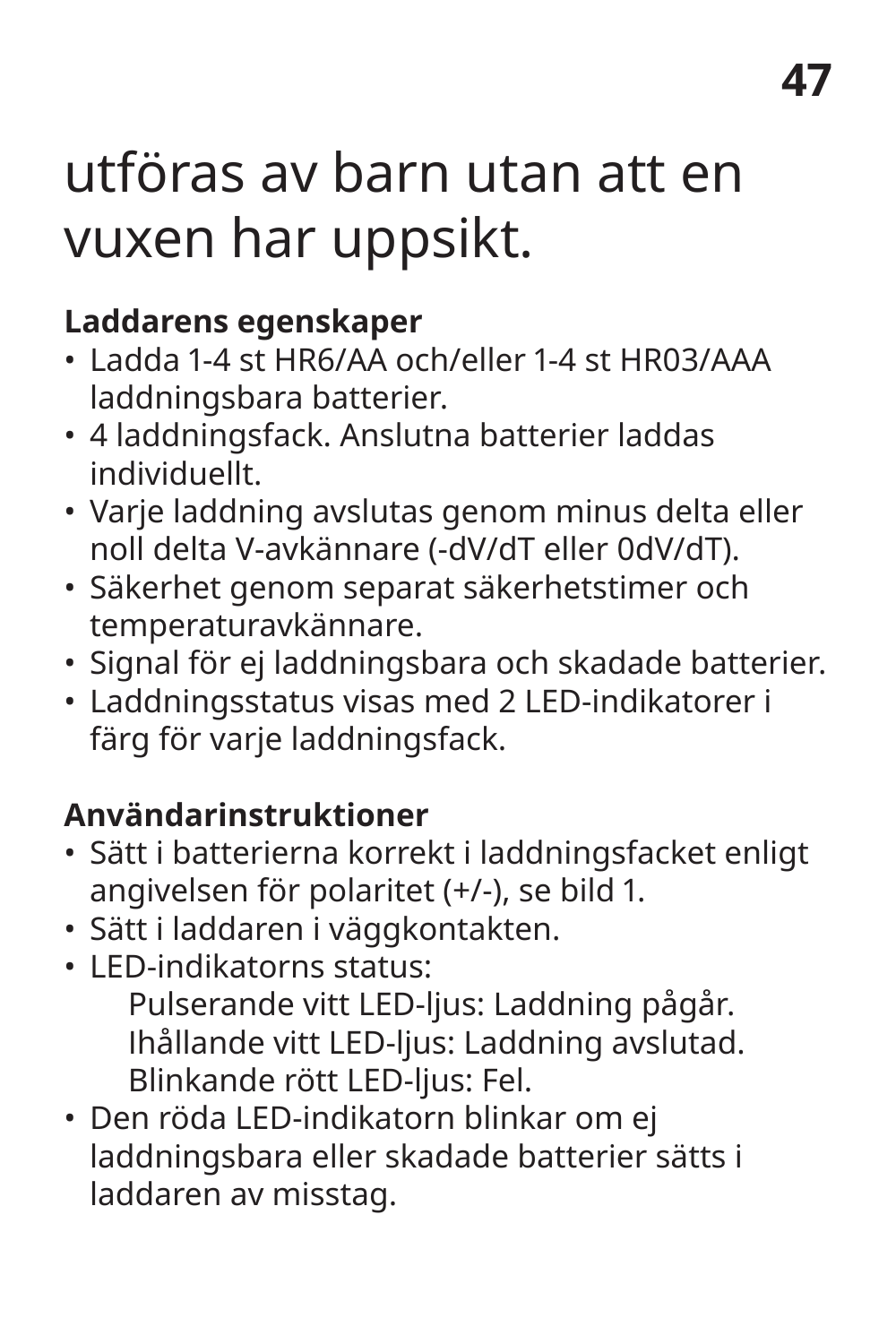### **Bra att veta**

- Helt nya batterier behöver laddas och användas 2-3 gånger för optimal prestanda.
- Det är normalt att batterierna blir varma under laddningen. De svalnar succesivt efter laddningen.
- Laddningstiden kan variera beroende på batteriets kapacitet.
- Laddningstiden kan variera beroende på restladdning, batteriets ålder och den omgivande temperaturen.

Laddarens arbetstemperatur: 0°C till 40°C.

### **OBS**

- Koppla bort laddaren från strömuttaget före rengöring eller när den inte används.
- Rengör laddaren med en fuktad trasa. Får aldrig sänkas ner i vatten.
- Skaderisk. Risk för elektrisk chock. Enbart inomhusbruk.
- Ladda enbart laddningsbara batterier av typen Ni-MH.
- ANVÄND INTE ICKE-LADDNINGSBARA BATTERIER.

## **Spara denna manual för framtida bruk.**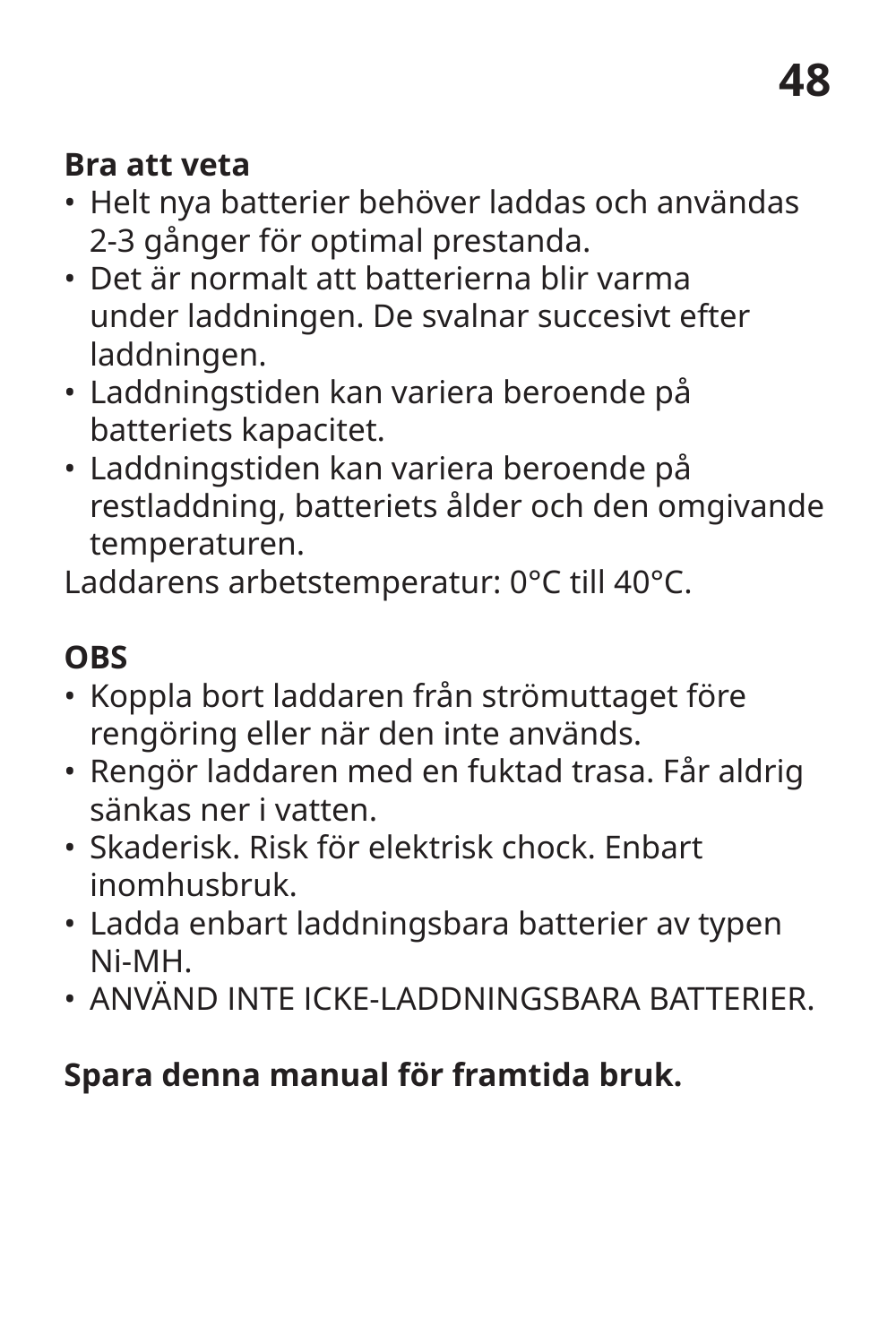### **Produktservice**

Försök inte att reparera produkten själv. Om du öppnar eller tar bort delar kan du utsätta dig själv för farliga strömförande punkter eller andra risker.

### **TEKNISK DATA**

**Modell:** E2020 STENKOL **Strömförsörjning:** 100-240VAC, 65mA **Uteffekt**: 1.5V/fack

| Ström          | 4 st  | 3 st           | 2st   | 1 st  |
|----------------|-------|----------------|-------|-------|
| AA/HR6         | 0.35A | 0.46A          | 0.70A | 0.70A |
| AAA/HR03 0.20A |       | $0.275A$ 0.40A |       | 0.40A |

#### **Rekommenderade batterityper:**

NiMH AA max 2450mAh, AAA max 1500mAh

UPPFYLLER KRAVEN ENLIGT UL STD.1310 CERTIFIERAD ENLIGT CSA STD. C22.2 NO.223-M91.

**Tillverkare: IKEA of Sweden AB**

**Adress: Box 702, 343 81 Älmhult, SVERIGE**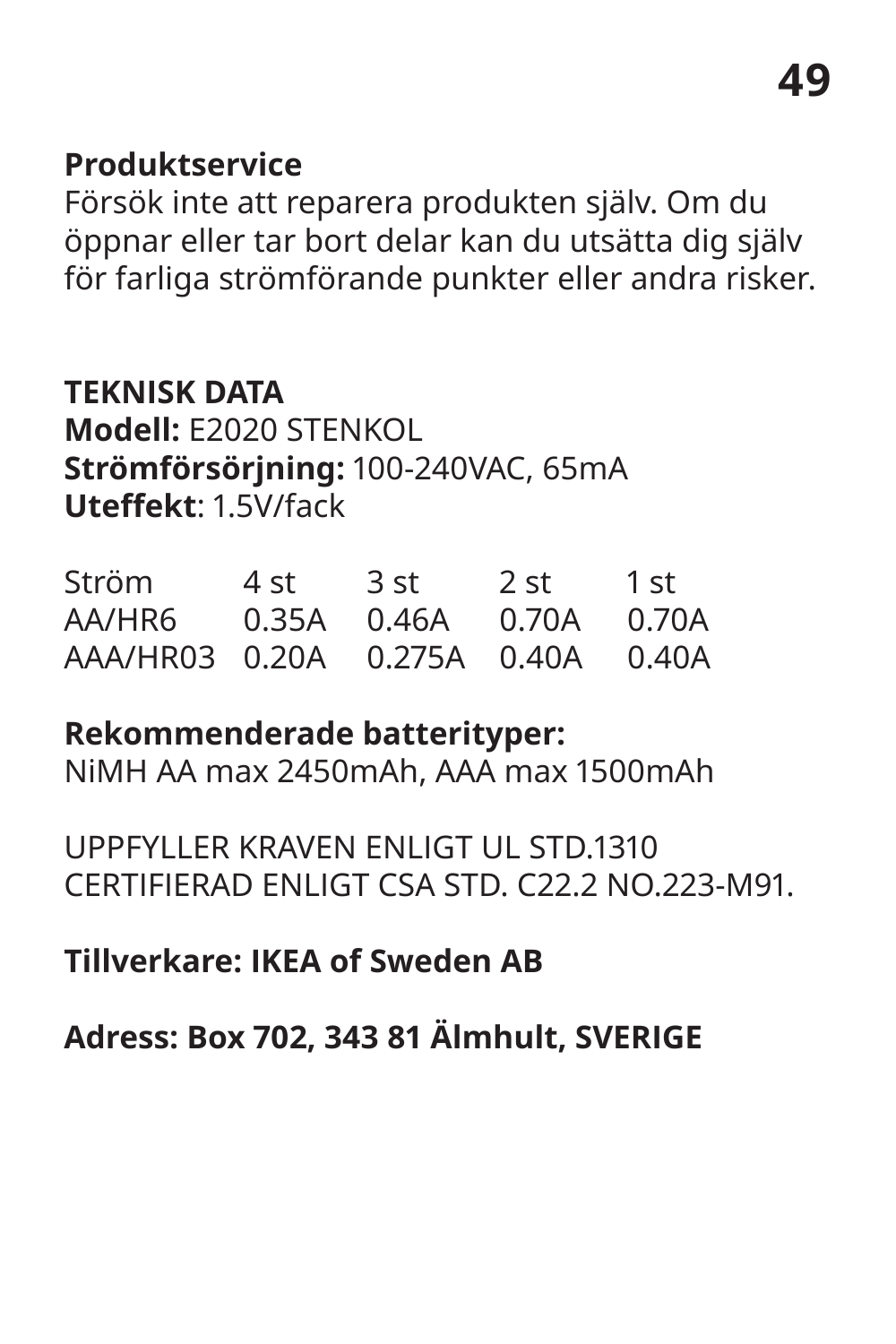

Symbolen med den överkorsade soptunnan betyder att produkten ska kasseras separat från hushållsavfall. Produkten ska lämnas in för återvinning enligt lokala regler för avfallshantering. Genom att kassera en märkt produkt separat från hushållsavfallet bidrar du till att reducera mängden avfall som skickas till förbränning eller deponi och minimerar varje potentiell negativ påverkan på mänsklig hälsa och miljön. För mer information, vänligen kontakta ditt IKEA varuhus.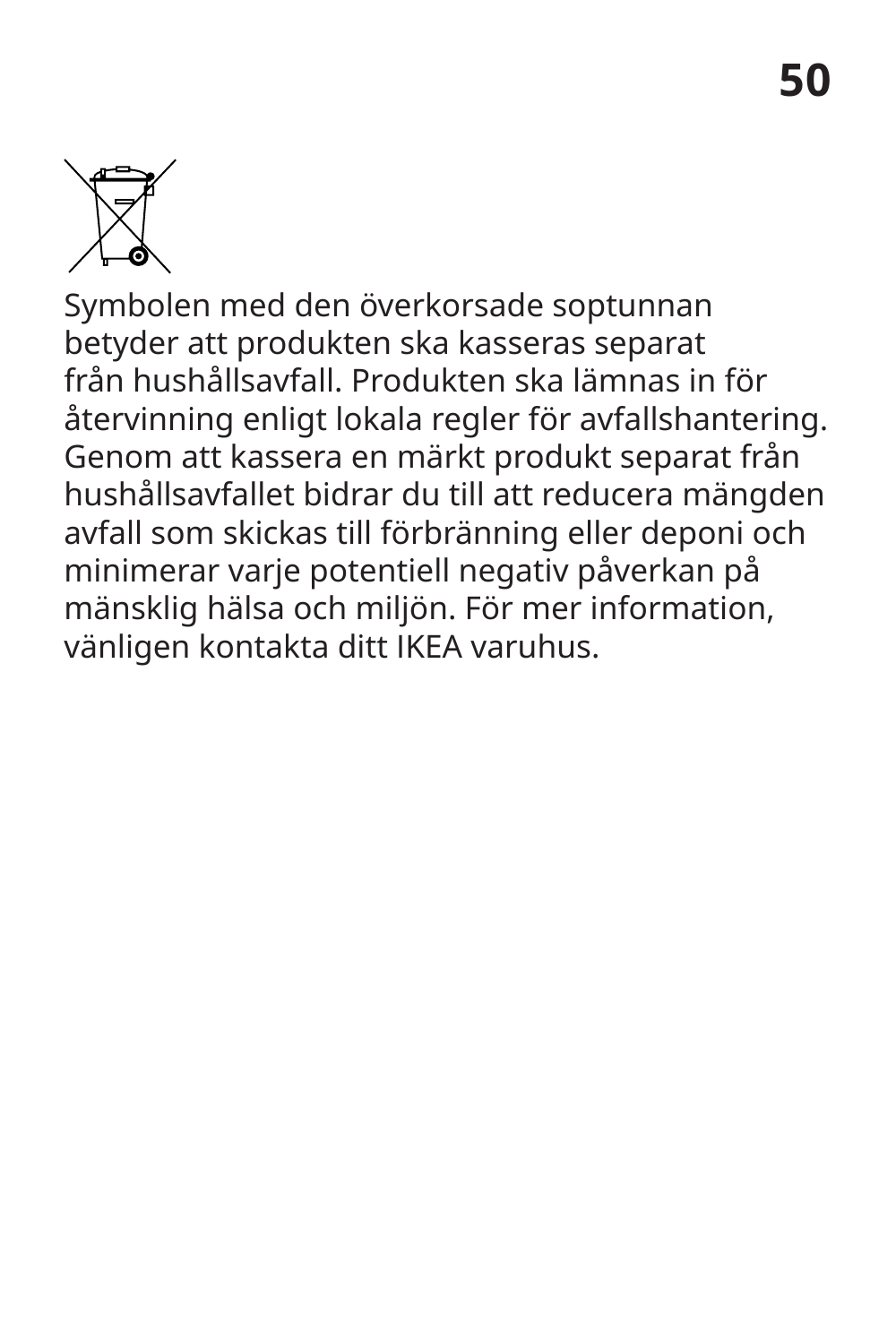# **Česky 51**

Tento spotřebič mohou používat děti od 8 let a starší a osoby se sníženými fyzickými, smyslovými nebo mentálními schopnostmi nebo nedostatkem zkušeností a znalostí, pokud jsou pod dohledem osoby odpovědné za jejich bezpečnost nebo byli poučeni o používání spotřebiče bezpečným způsobem a porozuměli rizikům. Děti by si neměly se spotřebičem hrát. Čištění a údržbu nesmí provádět děti bez dozoru.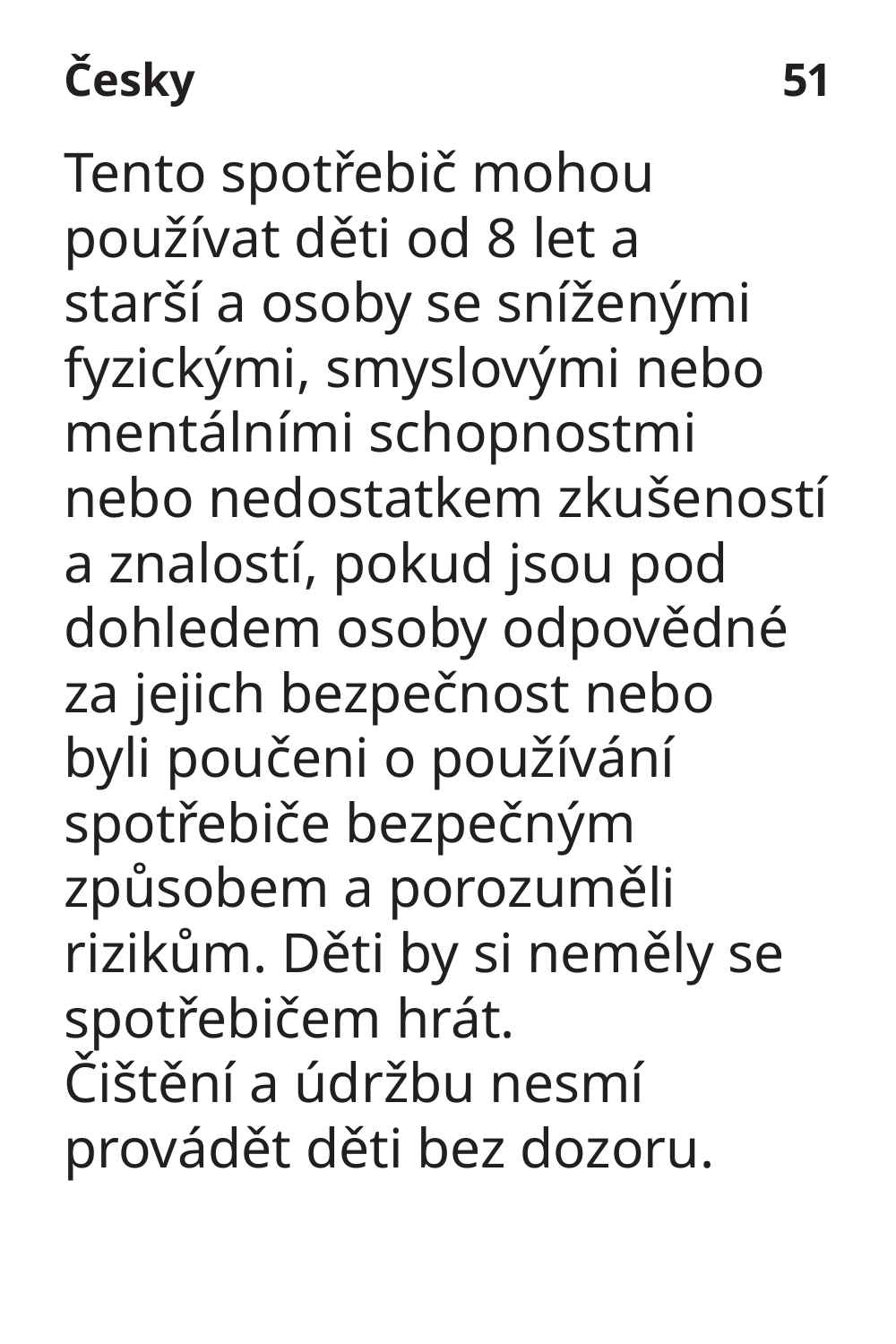# **Vlastnosti nabíječky**

- Nabije 1 až 4 kusy dobíjecích baterií HR6/AA a/ nebo 1 až 4 kusy HR03/AAA.
- 4 nabíjecí sloty. Připojené baterie se nabíjejí jednotlivě.
- Nabíjení je ukončeno detekcí individuálního napětí mínus nebo nula delta (-dV/dT nebo 0 dV/ dT).
- Bezpečnost je zajištěna samostatným bezpečnostním časovačem a teplotními senzory.
- Detekce nedobíjecích a poškozených baterií.
- Stav nabíjení se 2 barevnými LED indikátory pro každý slot.

### **Instrukce k provozu**

- Vložte baterie do nabíjecích slotů podle označení polarity (+/-), viz obrázek 1.
- Zapojte nabíječku do zásuvky.
- Stav indikátoru LED: Blikající bílá LED: Probíhá nabíjení. Bílá LED trvale svítí: Nabíjení dokončeno. Bliká červená LED: Chyba.
- Červená LED kontrolka chyby bude blikat, pokud jsou do nabíječky omylem vloženy nedobíjecí nebo poškozené baterie nebo jsou připojené baterie příliš horké.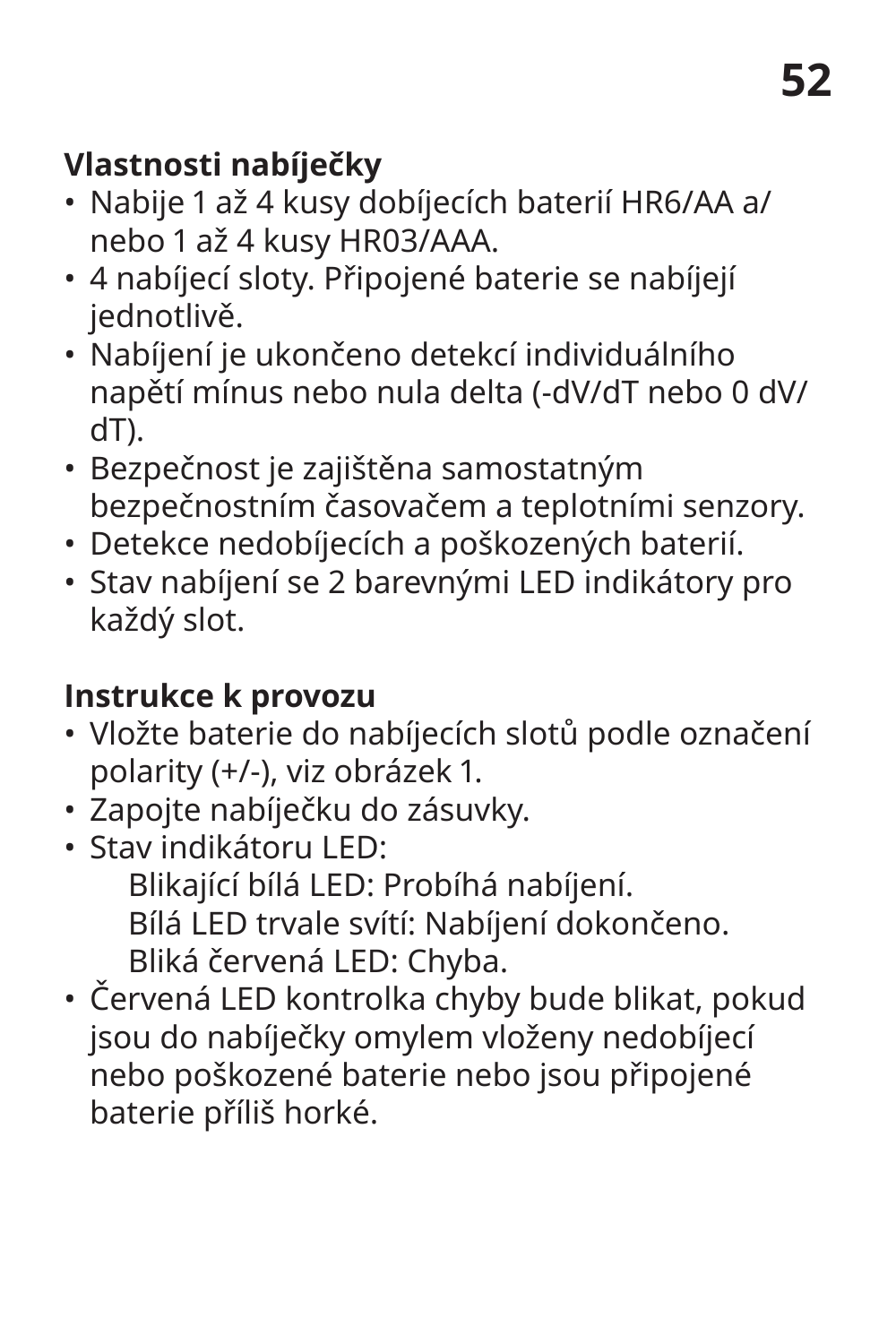# **Užitečné informace**

- Zcela nové baterie potřebují pro optimální výkon 2 až 3 cykly nabíjení a používání.
- Je normální, že se baterie během nabíjení zahřívají a po nabití se postupně ochladí.
- Doba nabíjení se může lišit v závislosti na různé kapacitě baterie.
- Doba nabíjení se může lišit v závislosti na zbývajícím nabití, stáří baterie a okolní teplotě.
- Provozní teplota nabíječky: 0 až 40 °C.

## **POZOR**

- Před čištěním nebo v době, kdy nabíječku nepoužíváte, ji odpojte ze zásuvky.
- K čištění nabíječky používejte vlhký hadřík. Nabíječku neponořujte do vody.
- Nebezpečí úrazu. Nebezpečí úrazu elektrickým proudem. Pouze pro vnitřní použití.
- Nabíjejte pouze dobíjecí baterie typu Ni-MH.
- NEPOKOLIŠE ITE SE NABÍJET JEDNORÁZOVÉ NEDOBÍJECÍ BATERIE.

## **Uschovejte tuto příručku pro budoucí použití.**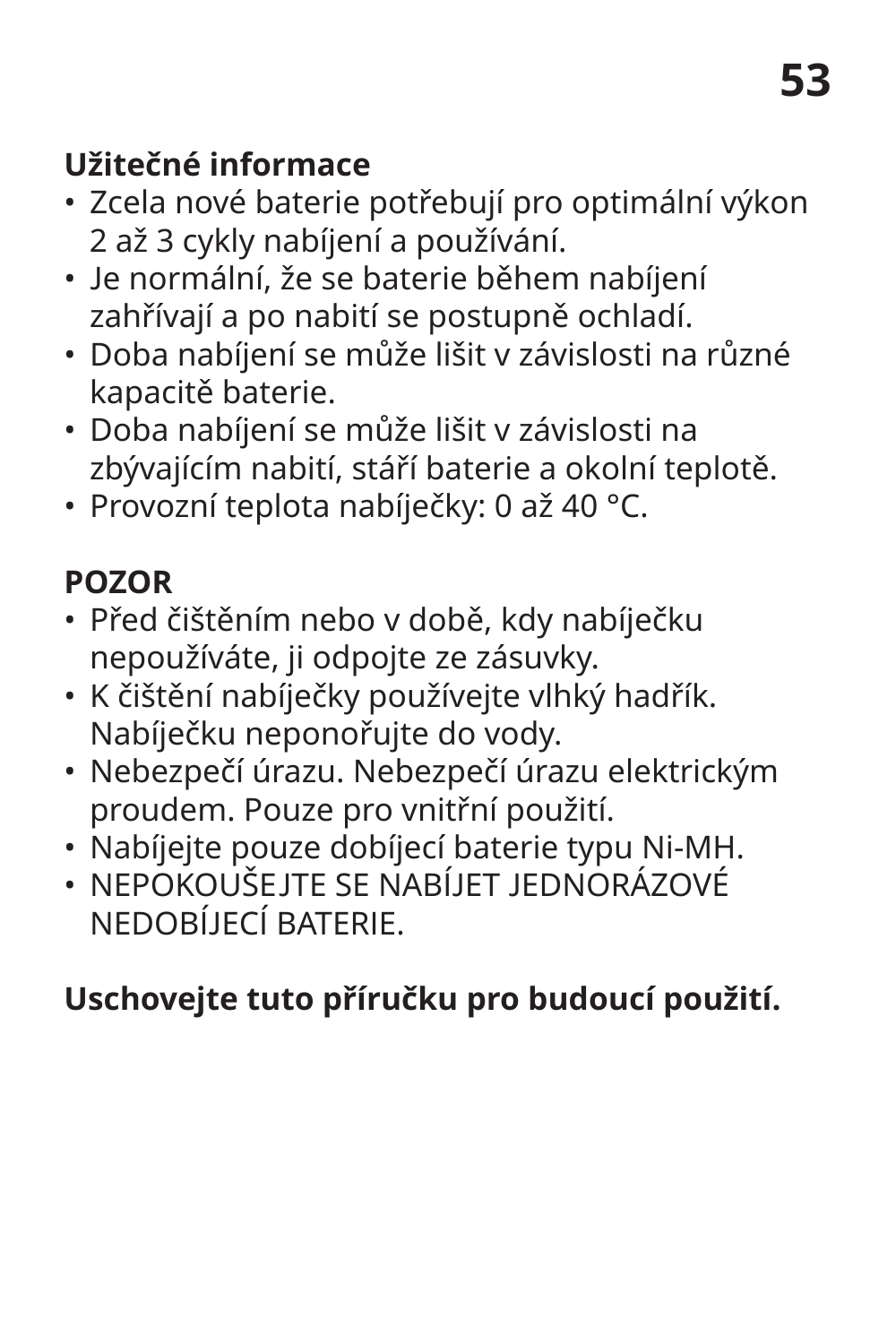### **Servis výrobku**

Nepokoušejte se výrobek sami opravovat, protože otevření nebo sejmutí krytů vás může vystavit nebezpečnému napětí, které může způsobit úraz elektrickým proudem nebo jiná rizika.

### **TECHNICKÉ INFORMACE**

**Model:** E2020 STENKOL **Vstup:** 100–240 VAC, 65 mA **Výstup:** 1,5 V / slot

Proud: 4 ks 3 ks 2 ks 1 ks AA / HR6 0,35 A 0,46 A 0,70 A 0,70 A AAA / HR03 0,20 A 0,275 A 0,40 A 0,40 A

## **Doporučené typy baterií:**

NiMH AA max. 2450 mAh, AAA max. 1500 mAh

V SOULADU S UL STD.1310 CERTIFIKOVÁNO PRO CSA STD. C22.2 NO.223-M91.

**Výrobce: IKEA of Sweden AB**

**Adresa: Box 702, SE-343 81 Älmhult, ŠVÉDSKO**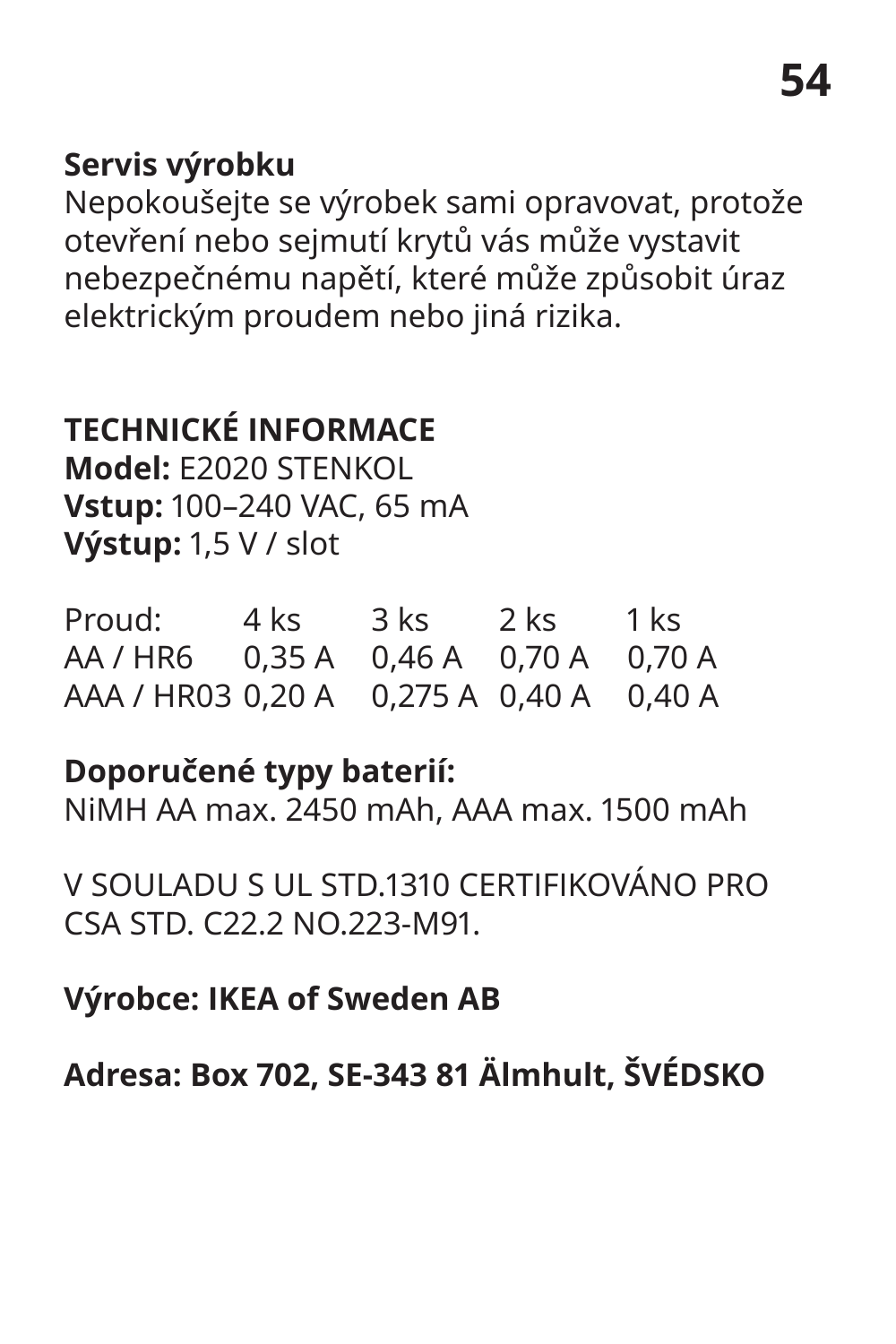

Symbol přeškrtnutého kontejneru označuje, že tento výrobek musí být likvidován odděleně od běžného domácího odpadu. Výrobek by měl být odevzdán k recyklaci v souladu s místními předpisy pro nakládání s odpadem. Oddělením označeného výrobku z komunálního odpadu, pomůžete snížit objem odpadů posílaných do spaloven nebo na skládku a minimalizovat případný negativní dopad na lidské zdraví a životní prostředí. Pro více informací, prosím, kontaktujte obchodní dům IKEA.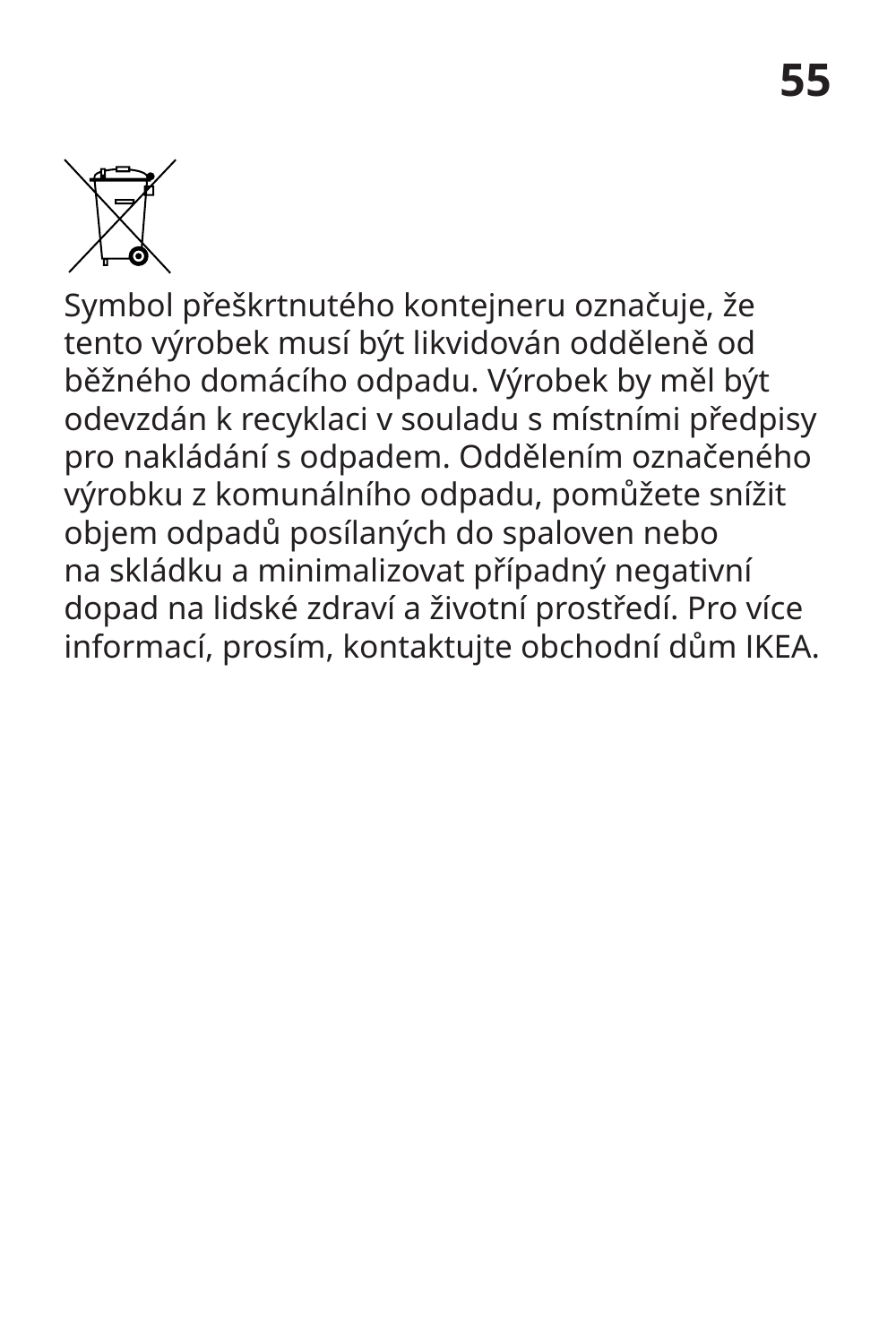# **Español 56**

Este aparato puede ser utilizado por niños mayores de 8 años y por personas con facultades mentales, físicas o sensoriales reducidas, o con falta de experiencia o conocimiento, siempre que sean supervisados o hayan recibido instrucciones sobre el uso del mismo por personas responsables de su seguridad. Asegúrate de que los niños no juegan con este aparato.

La limpieza y mantenimiento no deben realizarlos niños sin supervisión.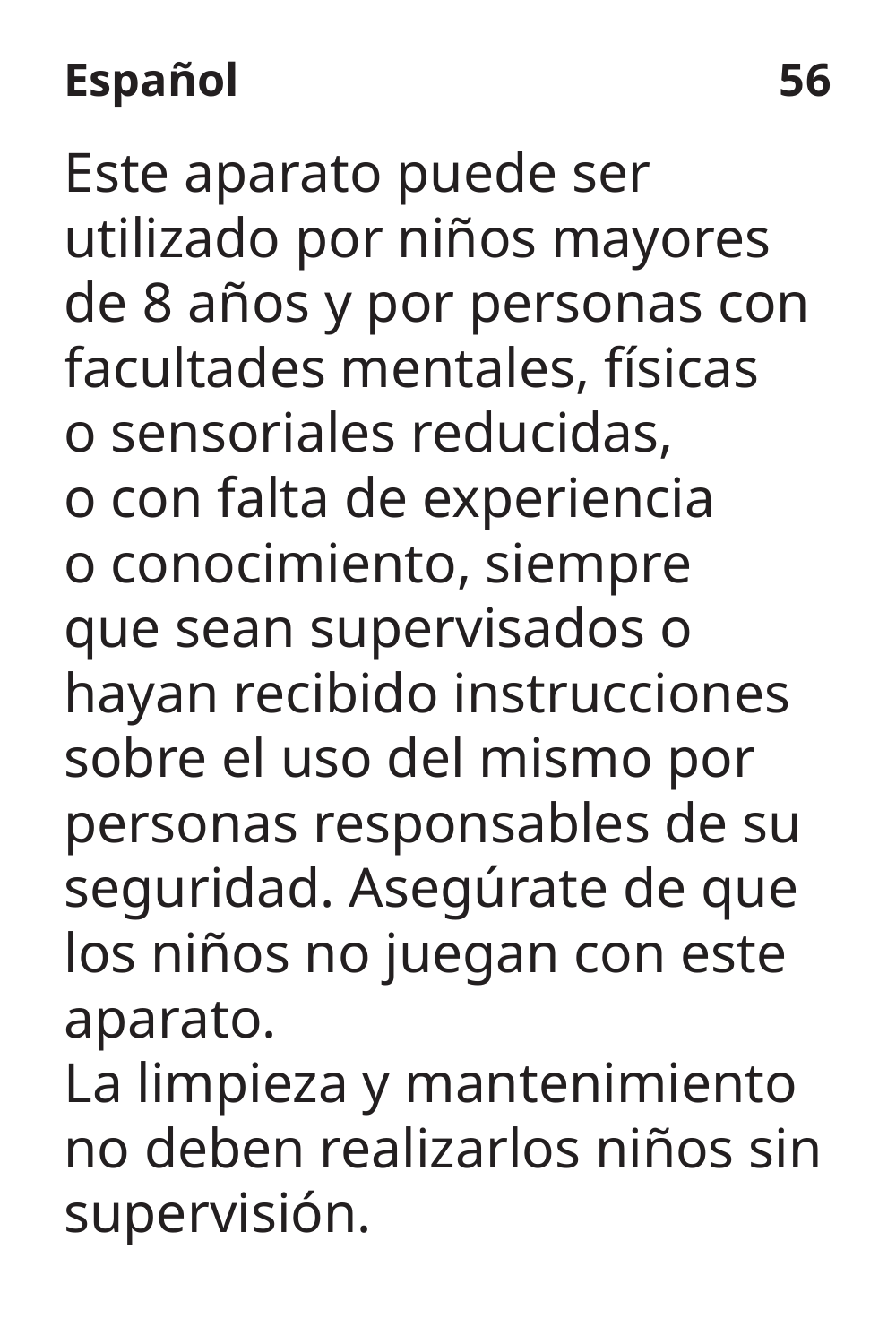### **Características del cargador**

- Permite la carga de 1 a 4 pilas recargables HR6/AA y/o de 1 a 4 pilas recargables HR03/AAA.
- 4 circuitos de carga. Las pilas se recargan individualmente.
- Fin de carga cuando el intervalo de tensión individual es negativo o cero (-dV/dT o 0dV/dT).
- Seguridad por temporizador y sensores de temperatura independientes.
- Detección de pilas no recargables y de pilas dañadas.
- Indicador LED de dos colores para indicar el estado de carga de cada circuito.

## **Funcionamiento**

- Inserta las pilas en cada emplazamiento respetando las indicaciones de polaridad (+/-). Ver ilustración 1.
- Enchufa el cargador a la toma de corriente.
- Indicador LED del estado de carga: LED blanco parpadeante: carga en curso. LED blanco encendido: carga finalizada. LED rojo parpadeante: error.
- Si se colocan por error en el cargador pilas no recargables o dañadas o se calientan las pilas, el indicador LED rojo parpadeará.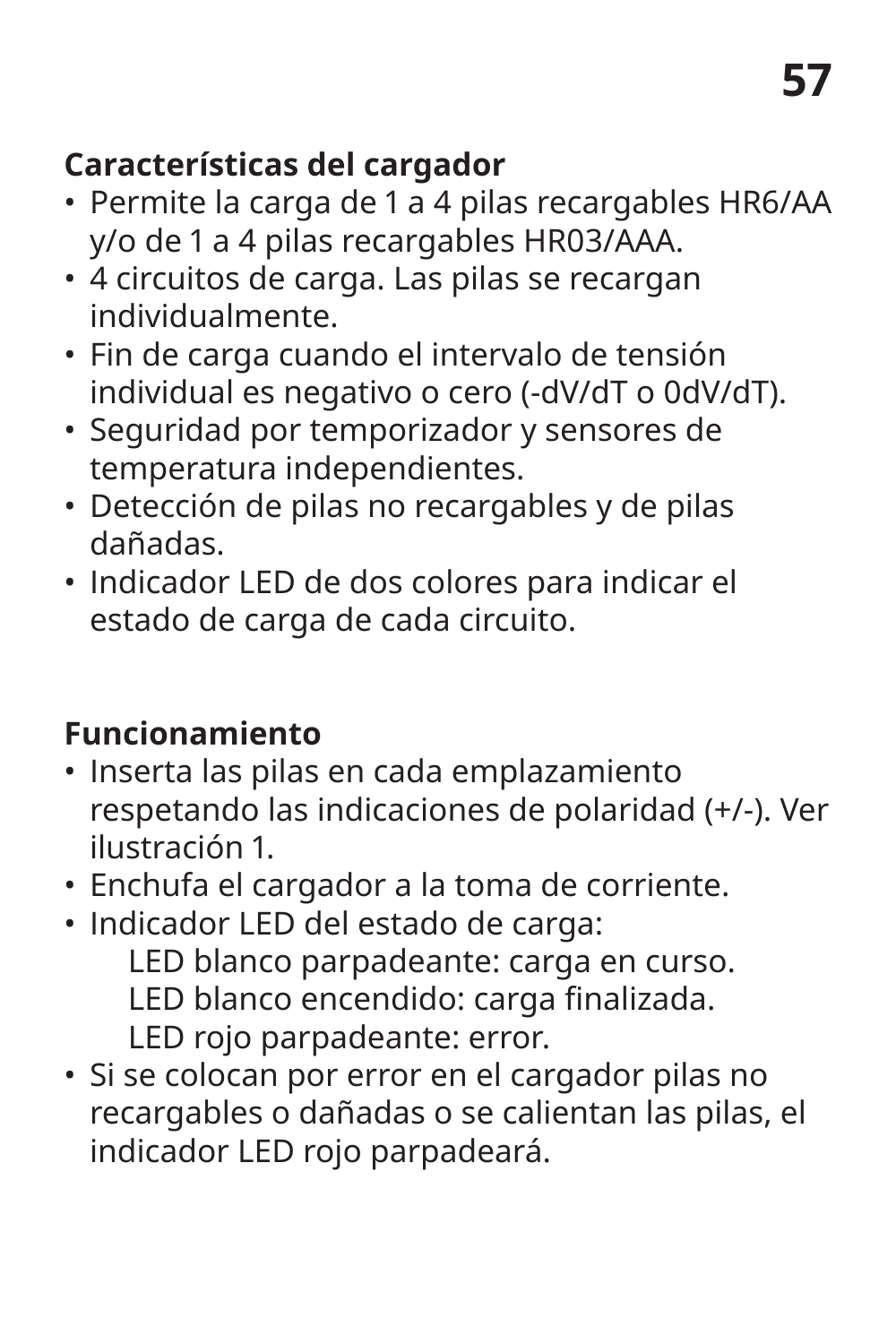### **Información importante**

- Se necesitan 2 o 3 ciclos de carga y de vida para optimizar el rendimiento de la pila.
- Las pilas se calientan durante la carga, pero se enfrían progresivamente una vez que finaliza.
- La duración de la carga depende de la capacidad de las pilas.
- La duración de la carga depende de la carga restante, de la edad de la pila y de la temperatura ambiente.
- Temperatura de funcionamiento del cargador: de 0°C a 40°C.

# **ATENCIÓN**

- Desenchufa el cargador de la toma de corriente antes de limpiarlo o cuando no lo utilices.
- Para limpiarlo, utiliza un paño húmedo. No lo sumerjas en agua.
- Riesgo de daños y de descarga eléctrica. Usar sólo en el interior.
- Únicamente permite cargar pilas recargables de tipo Ni-MH.
- NO INTENTES CARGAR PILAS NO RECARGABLES.

### **Guarda este manual para consultar en el futuro.**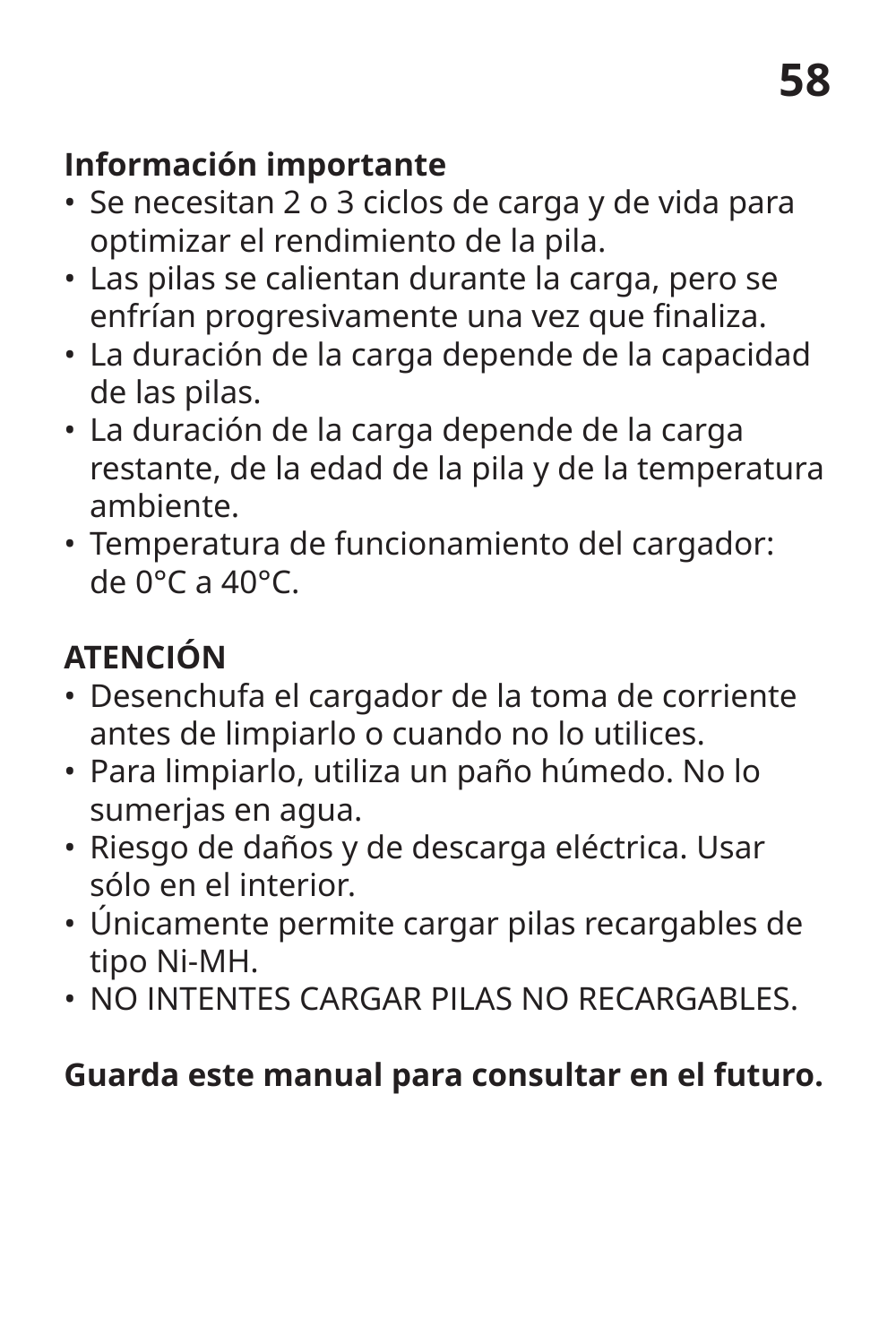#### **Mantenimiento**

No intentes reparar el producto por ti mismo, porque abrir o quitar la tapa puede exponerte a un voltaje peligroso y al riesgo de descarga eléctrica u otros.

### **DATOS TÉCNICOS**

**Modelo:** E2020 STENKOL. **Entrada:** 100-240VAC, 65mA. **Salida:** 1,5V/emplazamiento.

| Corriente      | 4 pzs | 3 pzs        | 2 pzs | 1 pza. |
|----------------|-------|--------------|-------|--------|
| AA/HR6         | 0.35A | 0.46A        | 0.70A | 0.70A  |
| AAA/HR03 0.20A |       | 0.275A 0.40A |       | 0.40A. |

#### **Tipos de pila recomendadas**

NiMH AA máx. 2450mAh, AAA máx. 1500mAh

CONFORME A UL STD.1310 HOMOLOGADO CSA STD. C22.2 NO.223-M91.

**Fabricante: IKEA of Sweden AB**

**Dirección: Box 702, SE-343 81 Älmhult, SUECIA**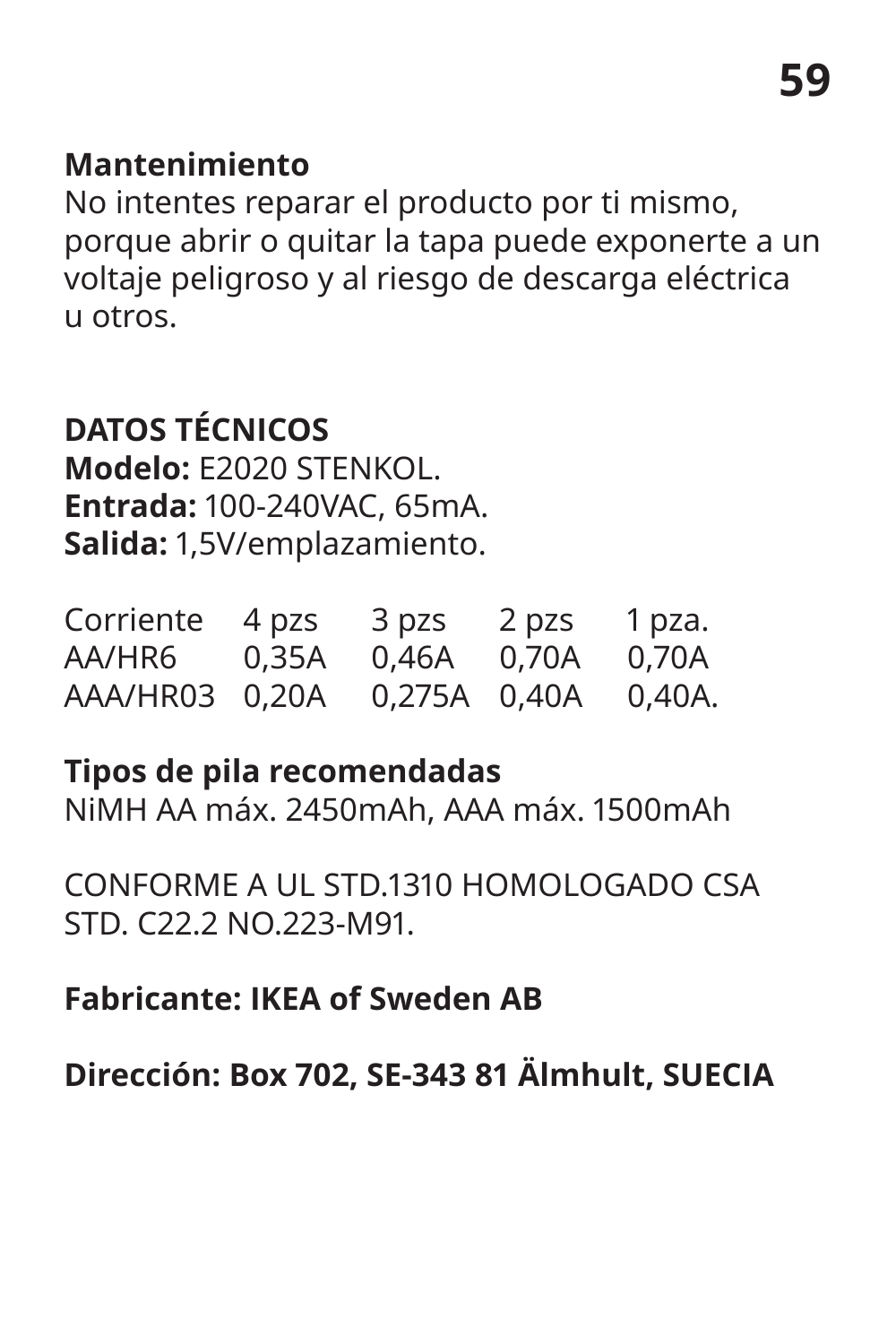

La imagen del cubo de basura tachado indica que el producto no debe formar parte de los residuos habituales del hogar. Se debe reciclar según la normativa local medioambiental de eliminación de residuos. Cuando separas los productos que llevan esta imagen, contribuyes a reducir el volumen de residuos que se incineran o se envían a vertederos y minimizas el impacto negativo sobre la salud y el medio ambiente. Para más información, ponte en contacto con tu tienda IKEA.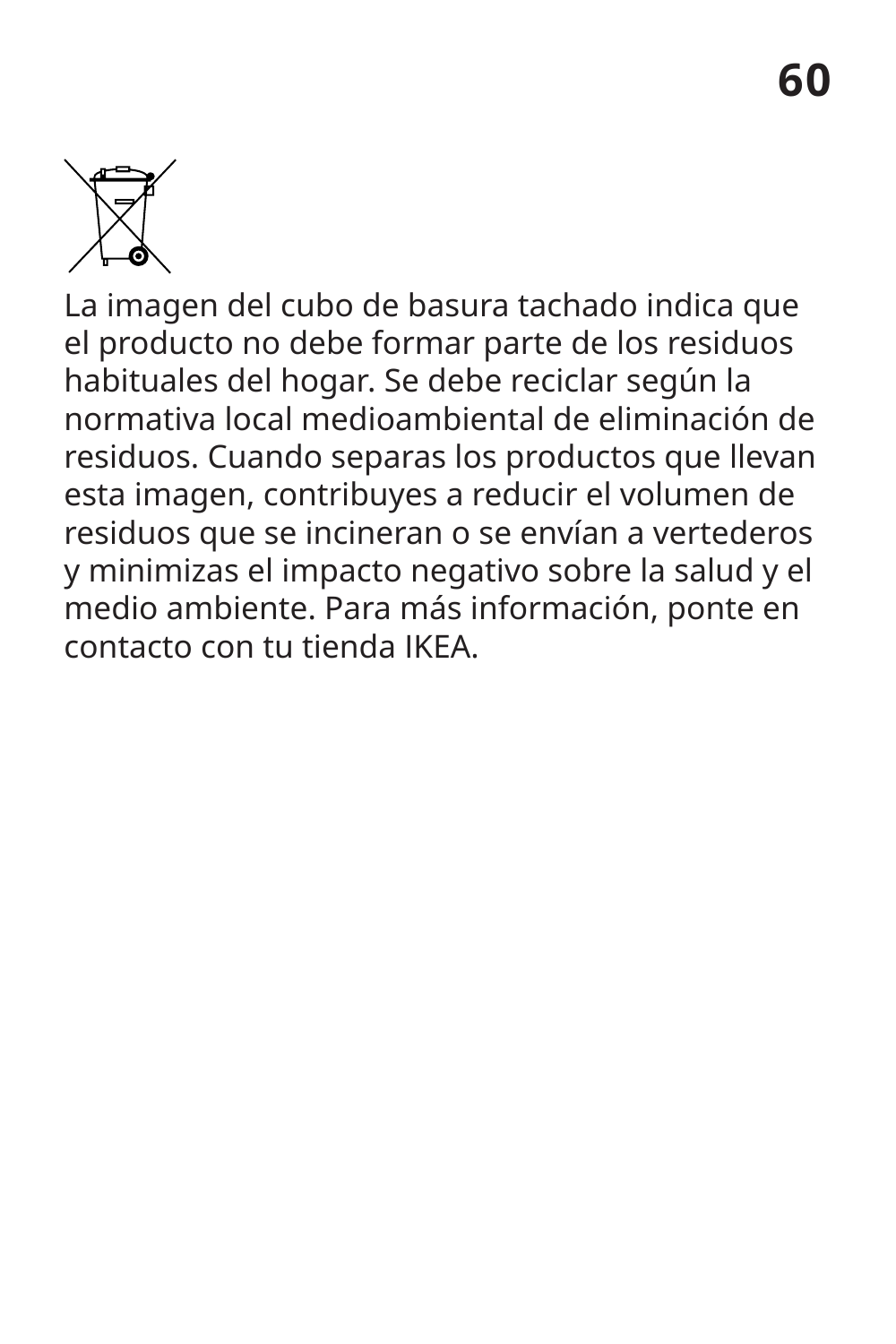# **Italiano 61**

Questo apparecchio può essere utilizzato dai bambini a partire dall'età di 8 anni e da persone con ridotte capacità fisiche, sensoriali o mentali o mancanza di esperienza e conoscenza, purché siano sottoposte alla supervisione di una persona responsabile della loro sicurezza o abbiano da questa ricevuto istruzioni riguardanti l'utilizzo sicuro dell'apparecchio e siano consapevoli dei pericoli che può comportare. I bambini non devono giocare con l'apparecchio.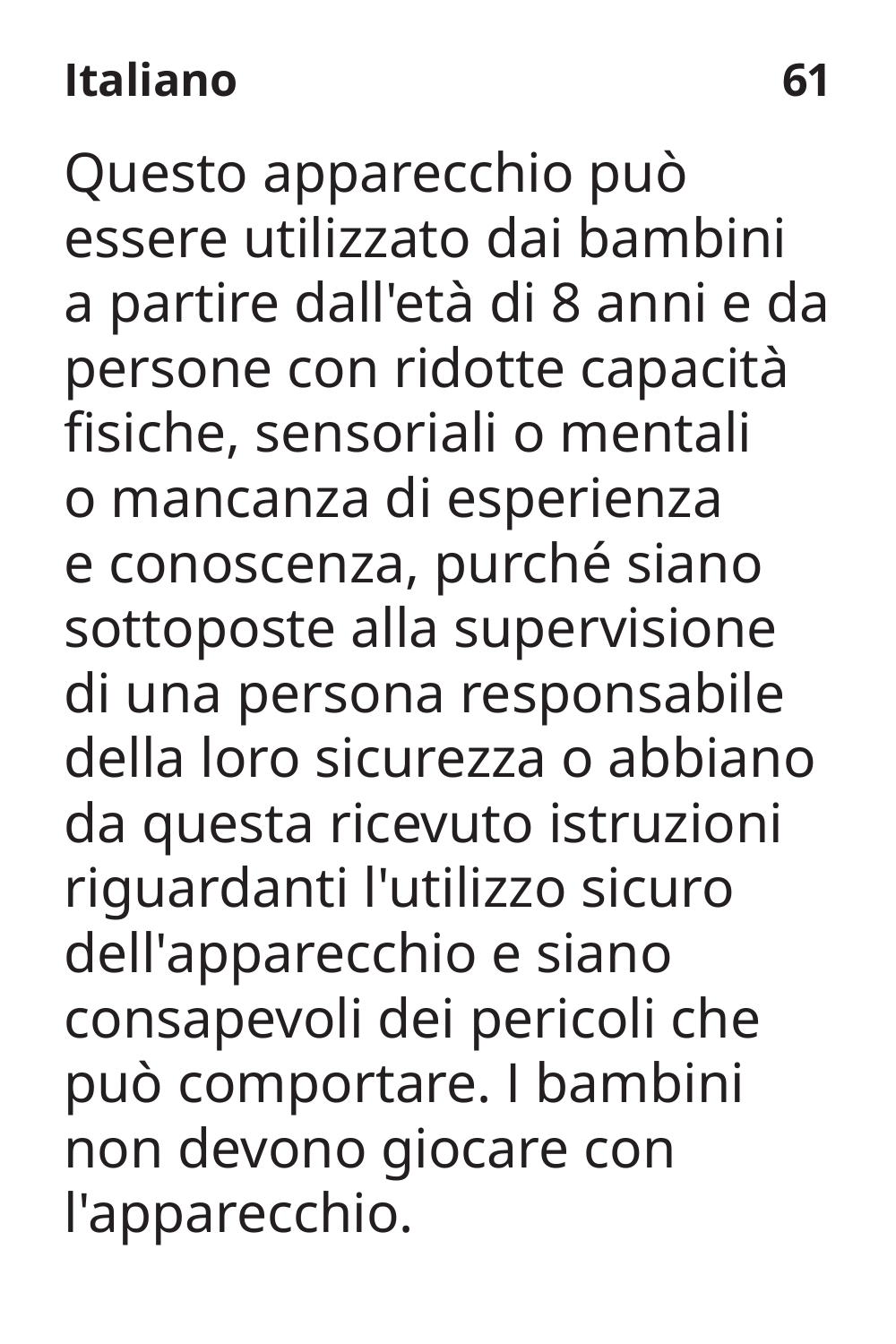# La pulizia e la manutenzione non devono essere effettuate dai bambini senza la supervisione di un adulto.

# **Caratteristiche del caricabatteria**

- Carica da 1 a 4 batterie ricaricabili HR6/AA e/o da 1 a 4 batterie ricaricabili HR03/AAA.
- 4 alloggiamenti di ricarica. Le batterie collegate vengono caricate individualmente.
- La carica termina quando l'intervallo di tensione individuale è negativo o è a zero (-dV/dT o 0dV/ dT).
- Timer di sicurezza e sensori di temperatura separati.
- Rilevamento delle batterie non ricaricabili e delle batterie danneggiate.
- L'indicatore a LED a 2 colori per ogni alloggiamento indica lo stato della carica.

# **Istruzioni per l'uso**

- Inserisci correttamente le batterie negli appositi alloggiamenti, seguendo le indicazioni della polarità (+/-). Vedi figura 1.
- Collega il caricabatteria e alla presa elettrica.
- Il LED indica lo stato della ricarica: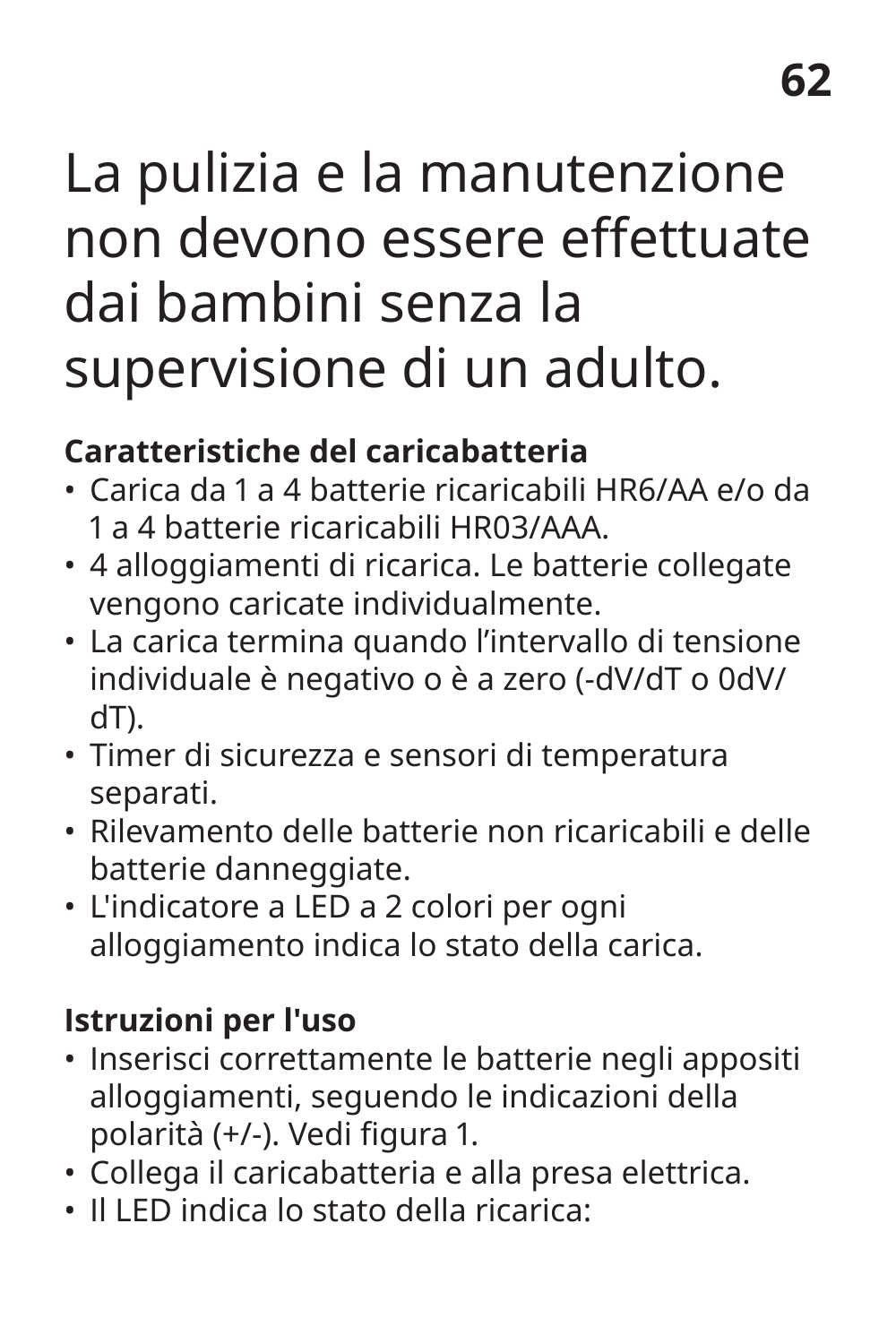LED bianco lampeggiante: ricarica in corso; LED bianco fisso: ricarica completata; LED rosso lampeggiante: errore.

• Il LED rosso lampeggia se sono state inserite nel caricabatteria, per errore, batterie non ricaricabili o danneggiate, oppure se le batterie sono troppo calde.

### **Utile da sapere**

- Le batterie nuove hanno bisogno di 2 o 3 cicli di ricarica e utilizzo per ottimizzare le proprie prestazioni.
- È normale che le batterie si scaldino durante la ricarica: al termine di quest'ultima si raffreddano gradualmente.
- Il tempo di ricarica può variare in base alla capacità delle batterie.
- Il tempo di ricarica può variare in base alla carica residua, all'età della batteria e alla temperatura dell'ambiente circostante.
- Temperatura di funzionamento del caricabatteria: da 0°C a 40°C.

## **AVVERTENZA!**

- Scollega il caricabatteria dalla presa elettrica prima di pulirlo e quando non lo usi.
- Non immergere il caricabatteria nell'acqua. Puliscilo con un panno umido.
- Rischio di lesioni. Rischio di scosse elettriche.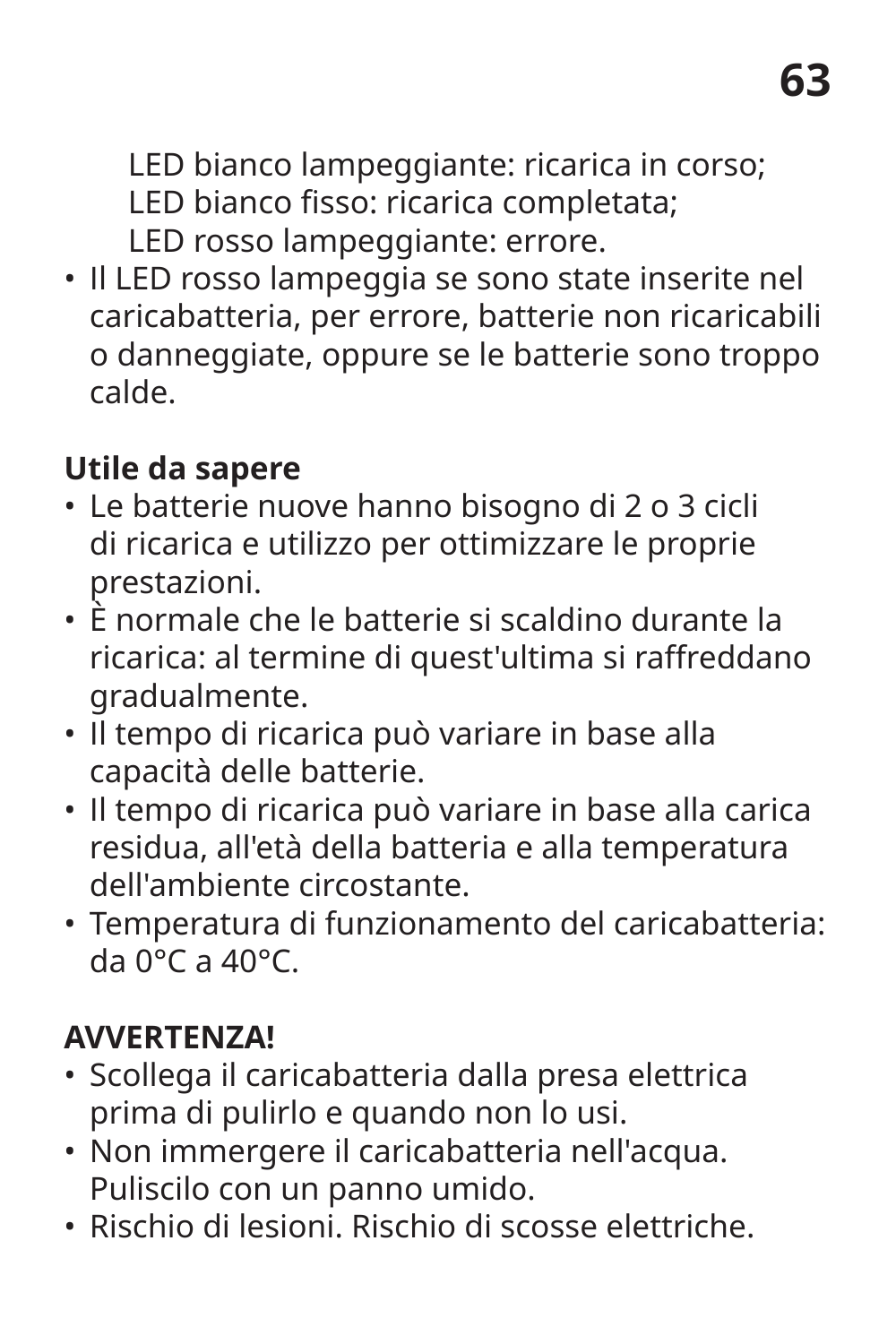Questo prodotto deve essere usato solo in ambienti interni.

- Carica solo batterie ricaricabili NiMH.
- NON CERCARE DI CARICARE BATTERIE NON RICARICABILI.

#### **Conserva questo manuale per future consultazioni.**

### **Manutenzione del prodotto**

Non provare a riparare da solo questo prodotto, poiché l'apertura o la rimozione delle coperture può esporti a una tensione pericolosa, causando scosse elettriche, o ad altri rischi.

### **DATI TECNICI**

**Modello:** E2020 STENKOL **Ingresso:** 100-240 VCA, 65 mA **Uscita:** 1,5 V/alloggiamento

| Corrente                              | 4 pezzi 3 pezzi 2 pezzi 1 pezzo |  |
|---------------------------------------|---------------------------------|--|
| AA/HR6                                | 0.35 A 0.46 A 0.70 A 0.70 A     |  |
| AAA/HR03 0,20 A 0,275 A 0,40 A 0,40 A |                                 |  |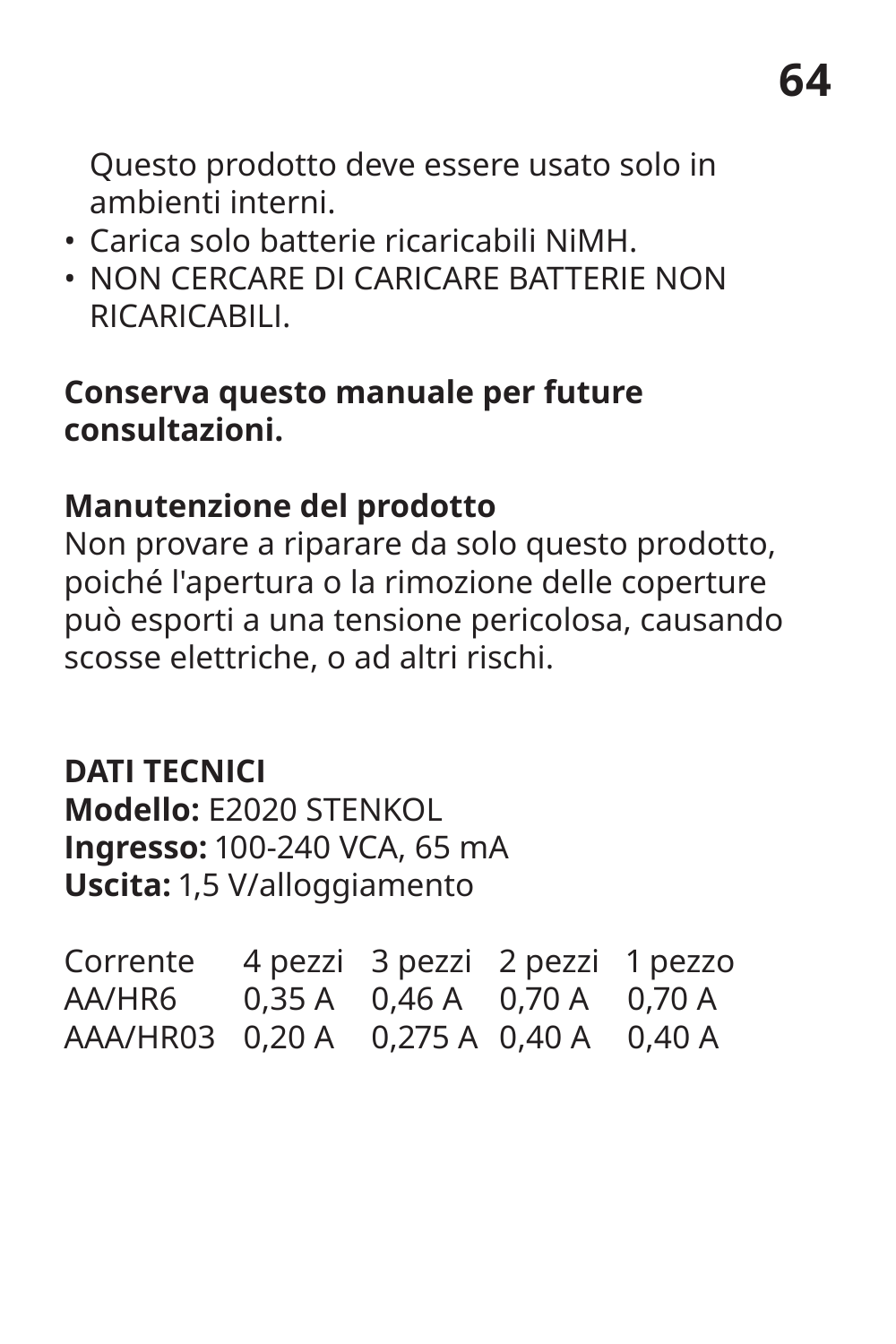#### **Batterie raccomandate:**

NiMH AA max 2450 mAh, AAA max 1500 mAh

CONFORME ALLA NORMA UL STD.1310 E CERTIFICATO IN BASE ALLA NORMA CSA STD. C22.2 NO.223-M91.

#### **Produttore: IKEA of Sweden AB**

**Indirizzo: Box 702, SE-343 81 Älmhult, SVEZIA**



Il simbolo del cassonetto barrato indica che il prodotto non può essere eliminato con i comuni rifiuti domestici. Il prodotto dev'essere riciclato nel rispetto delle norme ambientali locali per lo smaltimento dei rifiuti. Separando un prodotto contrassegnato da questo simbolo dai rifiuti domestici, aiuterai a ridurre il volume dei rifiuti destinati agli inceneritori o alle discariche, minimizzando così qualsiasi possibile impatto negativo sulla salute umana e sull'ambiente. Per saperne di più, contatta il negozio IKEA più vicino a te.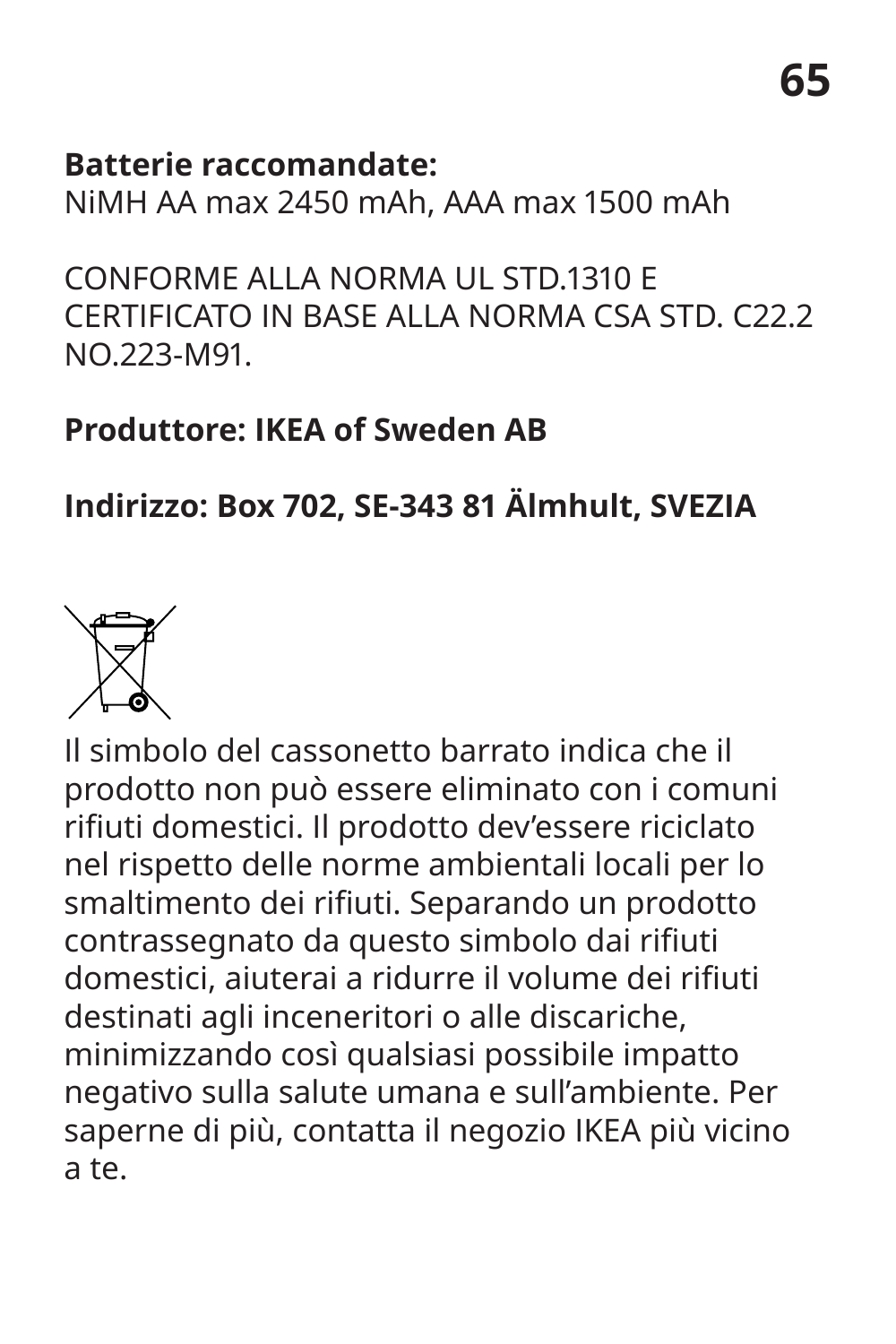# **Magyar 66**

A készüléket használhatják 8 év feletti gyerekek, illetve testi, érzékszervi vagy mentális fogyatékkal élők, kevés tapasztalattal és jártassággal rendelkező személyek is, ha felügyelet mellett, biztonságos körülmények között megismerkedtek a készülék használatával és tisztában vannak az előforduló veszélyek lehetőségével. Ne engedd a gyerekeket játszani a készülékkel.

A tisztítást és a karbantartást felügyelet nélkül gyermek nem végezheti.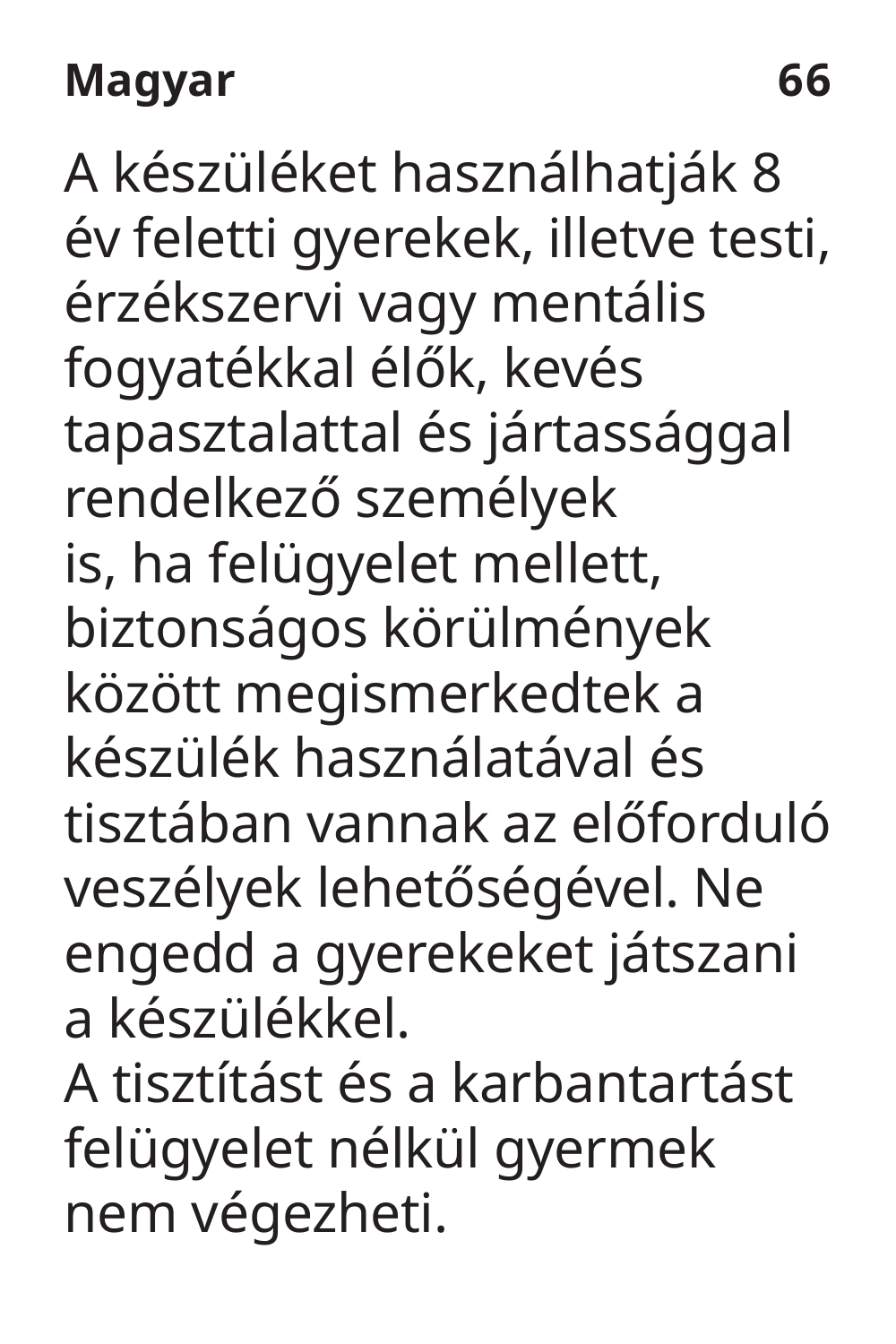# **A töltő jellemzői**

- 1–4 darab HR6/AA és/vagy 1–4 darab HR03/AAA tölthető elem töltésére alkalmas.
- 4 töltőcsatorna. A behelyezett elemek külön-külön töltődnek.
- A töltés lekapcsolása egyenkénti, a töltési feszültség változásának csökkenését vagy állandó értéken maradását észlelő érzékelőkkel történik (-dV/dT vagy 0dV/dT).
- A biztonságos működésről külön időzítő és hőmérsékletérzékelő gondoskodik.
- Észleli a már nem tölthető és sérült akkumulátorokat.
- Mindegyik töltőcsatorna saját, a töltési állapotot jelző, kétszínű LED-es fénnyel rendelkezik.

# **Használati útmutató**

- Helyezd a tölthető elemeket a rajtuk jelzett polaritásuknak (+/-) megfelelően a töltőbe, lásd az 1. ábrát.
- Csatlakoztasd a töltőt a konnektorhoz.
- A LED-fény állapota:
	- Folyamatosan villogó fehér LED: folyamatban lévő töltés
	- Folyamatosan világító fehér LED: a töltés befejeződött
	- Villogó piros LED: hiba
- A piros LED felvillan, ha véletlenül nem tölthető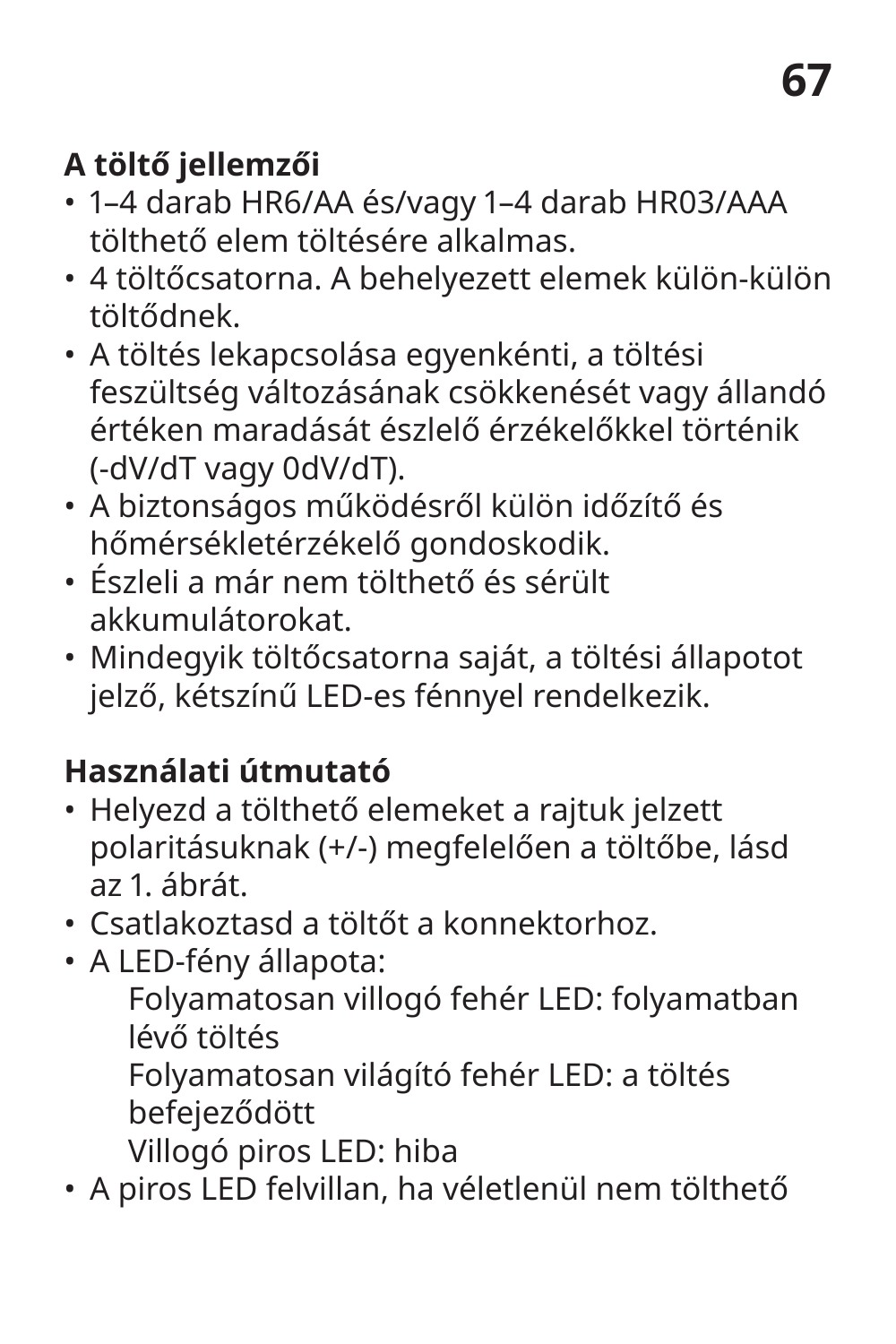elem, felforrósodott tölthető elem vagy sérült tölthető elem kerül a töltőbe.

# **Jó tudni**

- Az új tölthető elemeknek 2-3 töltési és használati ciklusra van szükségük az optimális teljesítmény elérése érdekében.
- Nem utal rendellenes működésre, ha töltés közben felmelegszenek, majd a töltés befejezését követően fokozatosan lehűlnek.
- A töltés időtartama a különféle kapacitások függvényében változhat.
- A töltés időtartama a maradék feszültség, a tölthető elem kora és a környezeti hőmérséklet függvényében változhat.
- A töltő működési hőmérséklete: 0°C 40°C.

### **FIGYELEM**

- Használaton kívül, illetve tisztítás előtt húzd ki a töltőt a konnektorból.
- A töltő tisztításához használj egy nedves ruhát. Tilos a töltőt vízbe meríteni.
- Sérülésveszély. Áramütés veszélye. Csak beltéri használatra.
- Csak Ni-MH típusú újratölthető elemmel használd.
- NE HASZNÁLJ NEM ÚJRATOLTHETŐ ELEMEKET.

### **Őrizd meg ezt az útmutatót későbbi használatra.**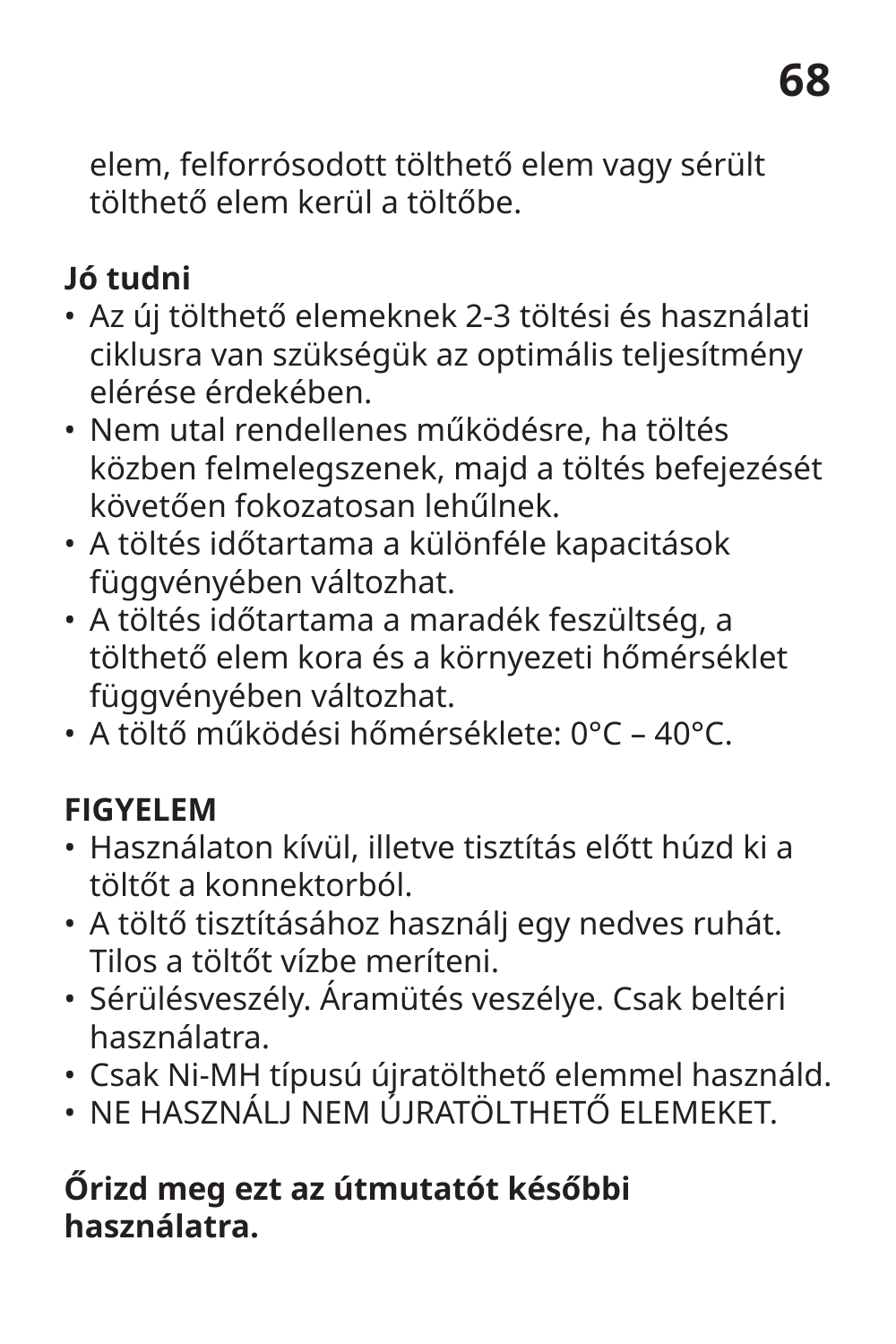### **A termék szervízelése**

Ne próbáld megjavítani a készüléket, mivel a burkolat felnyitásával vagy eltávolításával veszélyes feszültségnek vagy más kockázatoknak teheted ki magad.

### **MŰSZAKI ADATOK**

**Modell:** E2020 STENKOL **Bemenet:** 100–240 VAC, 65 mA **Kimenet:** 1.5 V/töltőcsatorna

| Feszültség 4 db | 3 db           | 2 dh  | 1 db  |
|-----------------|----------------|-------|-------|
| AA/HR6 0.35A    | 0.46A          | 0.70A | 0.70A |
| AAA/HR03 0.20A  | $0.275A$ 0.40A |       | 0.40A |

### **Javasol elemítpusok:**

NiMH AA, max. 2450 mAh és AAA, max. 1500 mAh

MEGFELEL A KÖVETKEZŐNEK: UL STD 1310 TANÚSÍTVA A CSA STD. C22.2 NO.223-M91 SZERINT.

**Gyártó: IKEA of Sweden AB**

**Cím: Box 702, SE-343 81 Älmhult, SVÉDORSZÁG**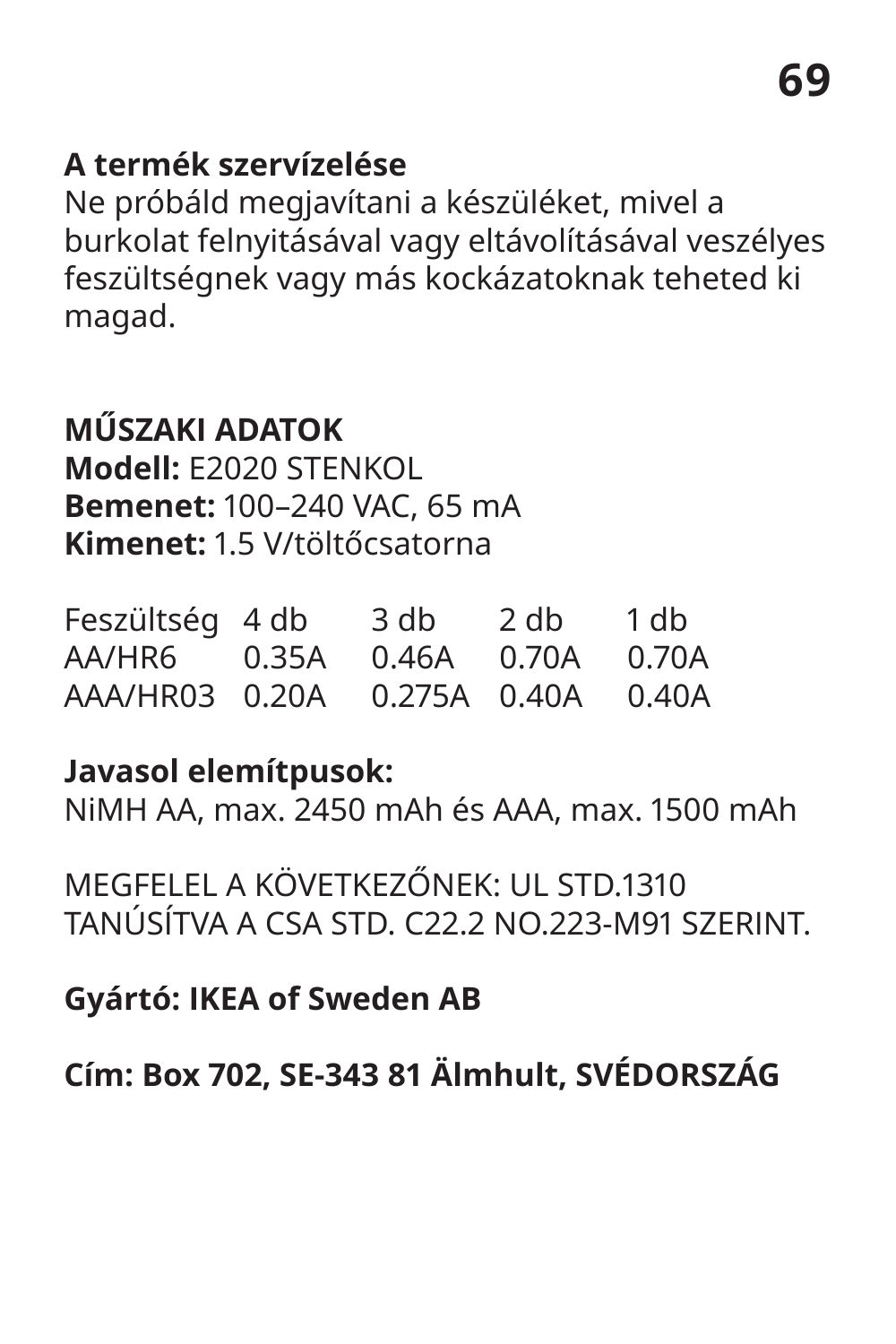

Az áthúzott, kerekes szemetest ábrázoló szimbólum azt jelzi, hogy a terméket a háztartási hulladéktól különválasztva kell elhelyezni. A terméket a helyi szabályozásnak megfelelően, újrahasznosítás céljából a megfelelő helyen kell leadni. Azzal, hogy az így jelölt termékeket a háztartási hulladéktól különválasztod, segítesz csökkenteni a hulladékégetőkbe kerülő vagy a földben elhelyezett szemét mennyiségét, ezzel minimalizálod az egészségre és a környezetre ártalmas lehetséges negatív hatásokat. További információkért kérjük, lépj kapcsolatba a legközelebbi IKEA áruházzal!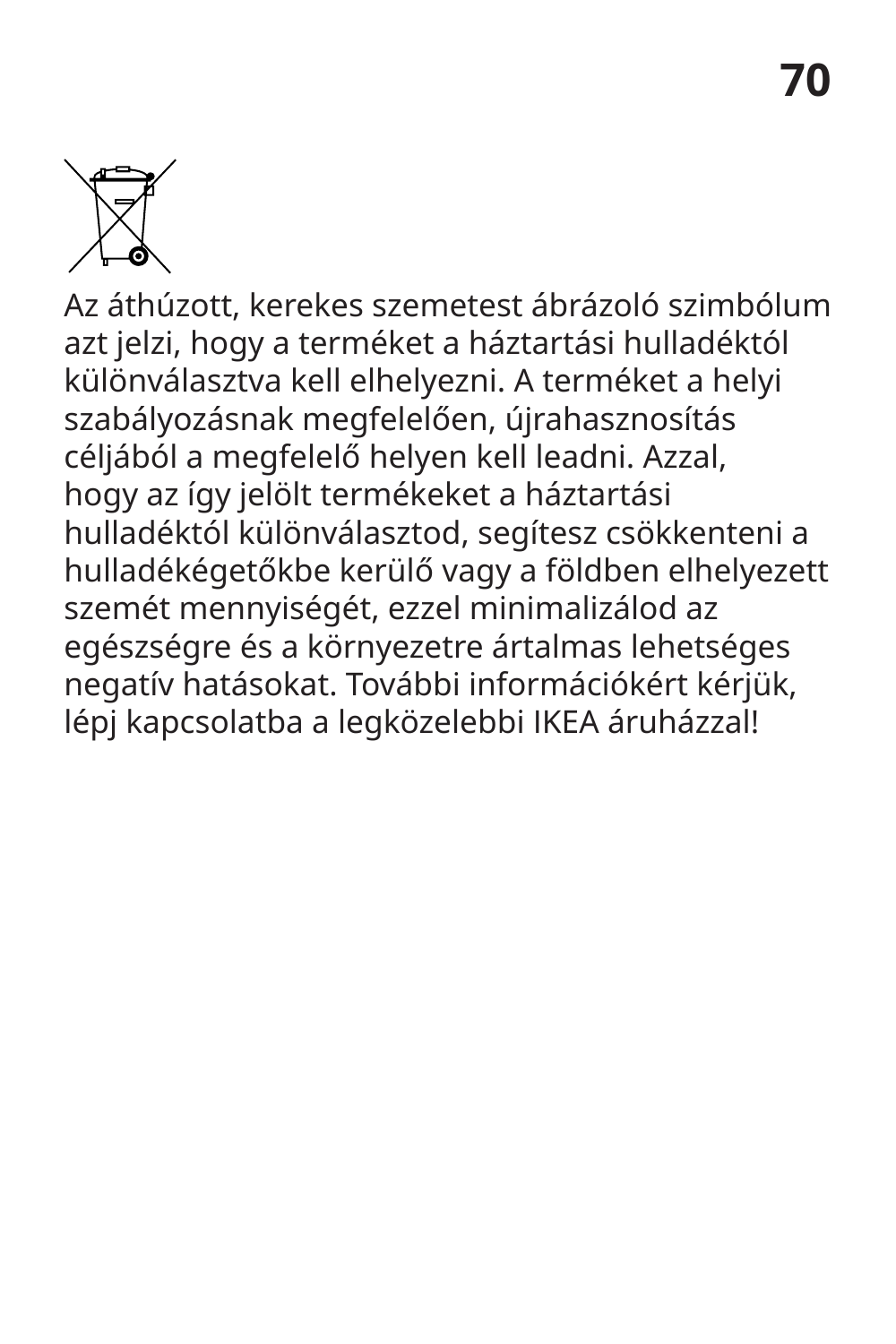# **Polski 71**

Z tego urządzenia mogą korzystać dzieci w wieku od 8 lat i starsze oraz osoby o ograniczonej sprawności fizycznej, sensorycznej lub umysłowej lub bez doświadczenia i wiedzy, chyba że otrzymają nadzór lub instrukcje odnośnie bezpiecznego korzystania z urządzenia od osoby odpowiedzialnej za ich bezpieczeństwo i rozumieją zagrożenia z tym związane. Dzieci nie powinny bawić się urządzeniem.

Czyszczenie i konserwacja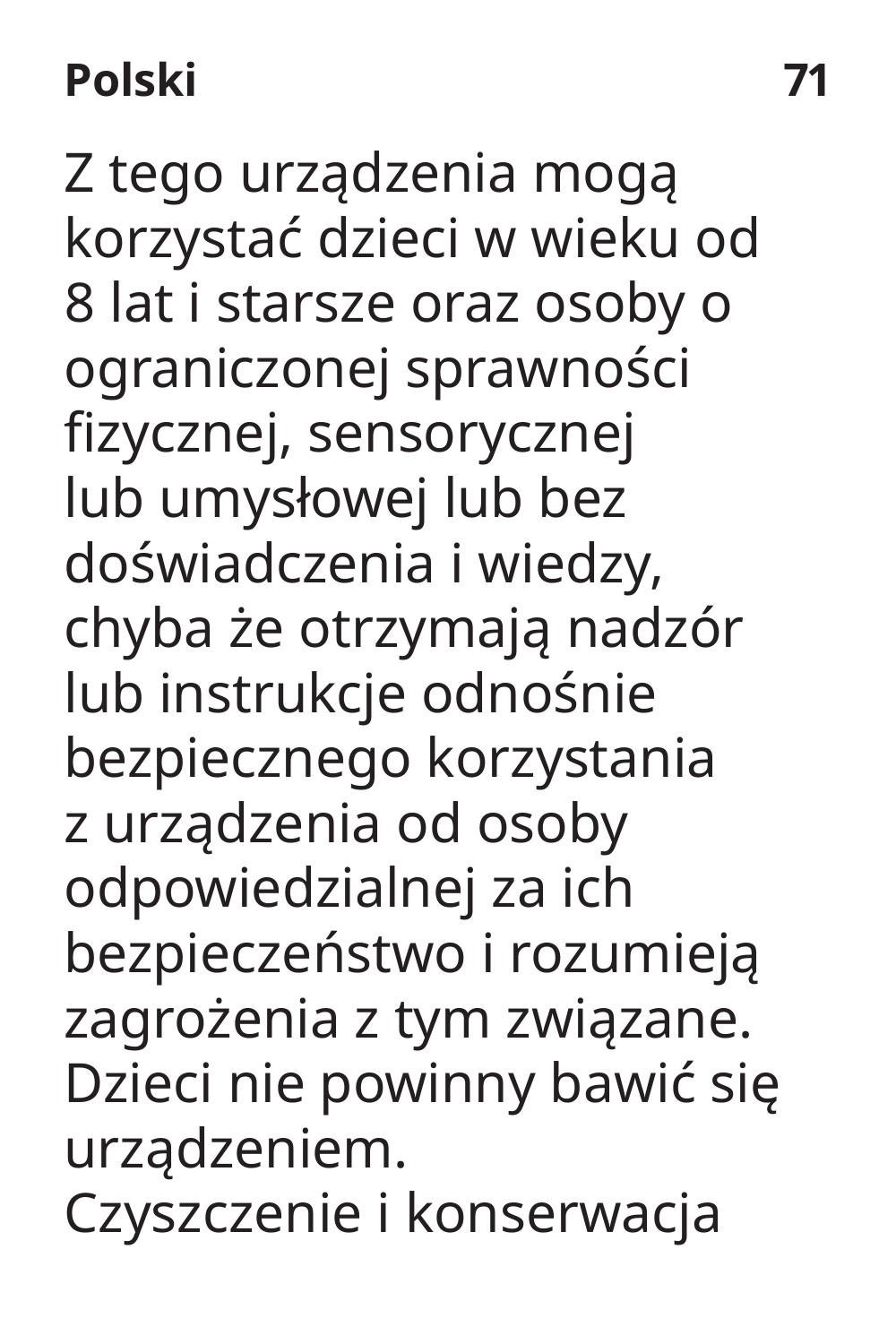# nie powiny być wykonywane przez dzieci bez nadzoru.

# **Funkcje ładowarki**

- Ładowanie od 1 do 4 sztuk akumulatorów HR6/AA i/lub od 1 do 4 akumulatorów HR03/AAA.
- 4 gniazda ładowania. Podłączone akumulatory są ładowane indywidualnie.
- Ładowanie jest kończone dzięki indywidualnej detekcji napięcia ujemnego lub zerowego delta (-dV/dT lub 0dV/dT).
- Bezpieczeństwo dzięki oddzielnemu wyłącznikowi czasowemu i czujnikom temperatury.
- Wykrywanie zwykłych i uszkodzonych baterii.
- Status ładowania z 2 kolorowymi diodami LED dla każdego gniazda.

# **Instrukcja obsługi**

- Włóż akumulatory do gniazd ładowania zgodnie z oznaczeniami biegunów (+/-), patrz rys. 1.
- Podłącz ładowarkę do gniazdka elektrycznego.
- Stan wskaźnika LED:
	- Biała migająca dioda LED: Trwa ładowanie. Biała dioda świeci światłem stałym: ładowanie zakończone.

Czerowna migająca dioda LED: błąd.

• Czerwony wskaźnik błędu LED będzie migać, jeśli do ładowarki zostaną przypadkowo włożone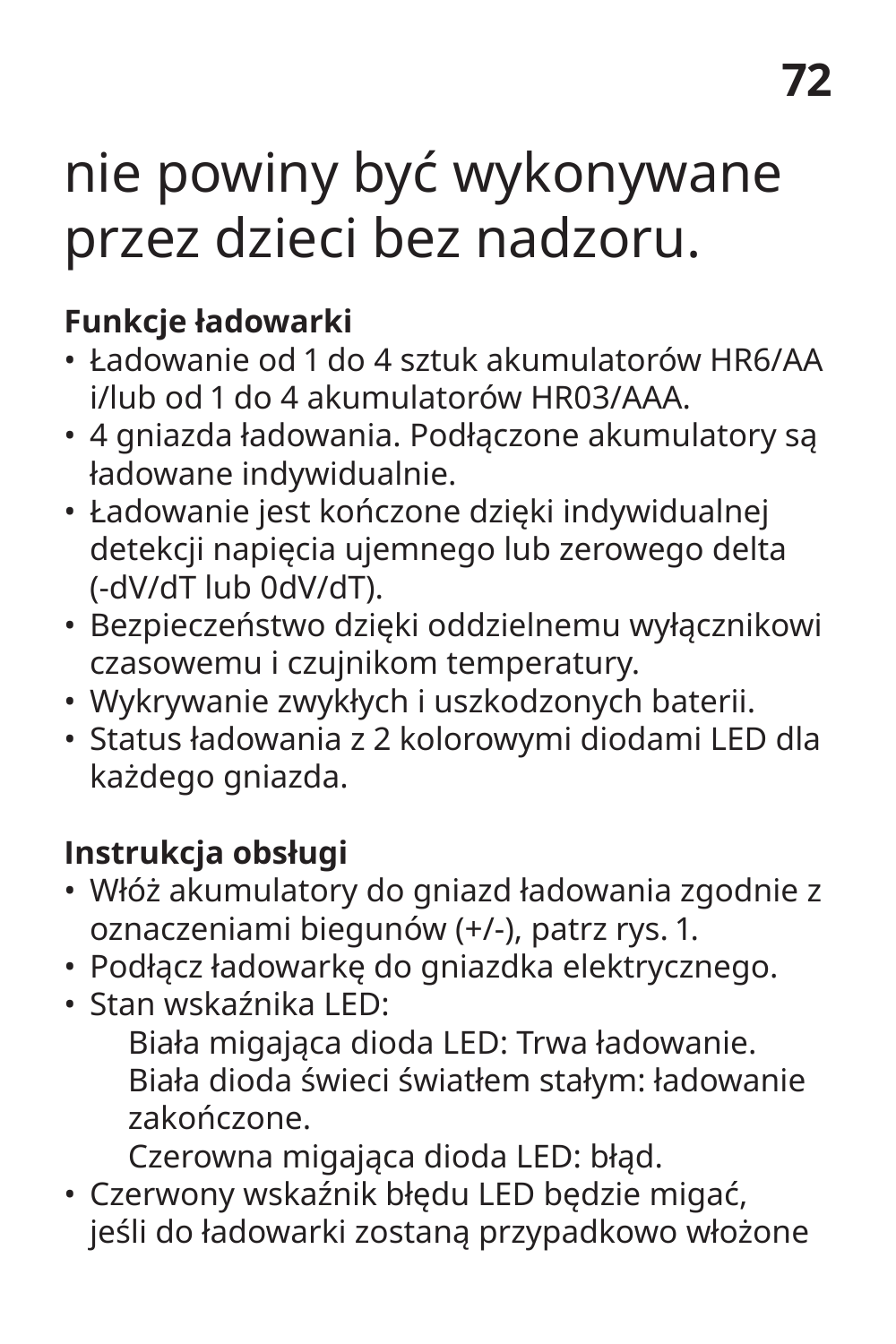baterie jednorazowe, baterie uszkodzone lub podłączone baterie są zbyt gorące.

# **Dobrze wiedzieć**

- Zupełnie nowe akumulatory wymagają 2 do 3 razy cykli ładowania i użytkowania, aby zoptymalizować ich wydajność.
- To normalne, że akumulatory nagrzewają się podczas ładowania i po ładowaniu stopniowo ostygną.
- Czas ładowania może się różnić w zależności od pojemności akumulatorów.
- Czas ładowania może się różnić w zależności od poziomu naładowania, wieku baterii i temperatury otoczenia.
- Temperatura pracy ładowarki: 0° C do 40°C.

#### **UWAGA**

- Odłącz ładowarkę od gniazdka sieciowego przed czyszczeniem lub kiedy nie jest używana.
- Do czyszczenia ładowarki używaj wilgotnej szmatki. Nie zanurzaj w wodzie.
- Ryzyko zranienia. Ryzyko porażenia prądem. Do użytku wewnątrz pomieszczeń.
- Ładuj tylko akumulatory typu Ni-MH.
- NIE PRÓBUJ ŁADOWAĆ ZWYKŁYCH BATERII.

#### **Zachowaj tę instrukcję do wykorzystania w przyszłości.**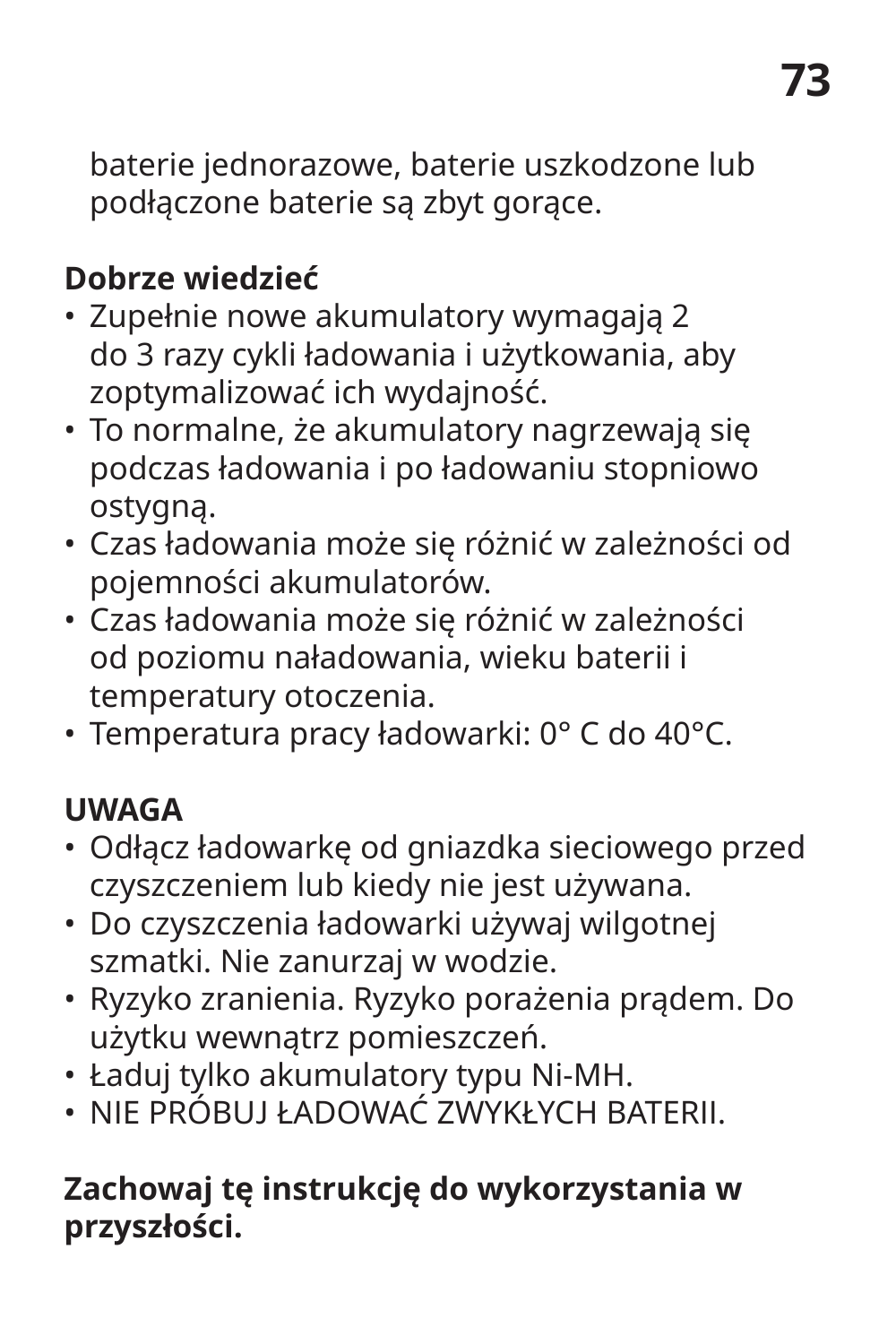#### **Serwisowanie produktu**

Nie próbuj naprawiać produktu samodzielnie, ponieważ otwieranie lub zdejmowanie pokryw może narazić Cię na działanie niebezpiecznego napięcia i spowodować porażenie prądem elektrycznym lub inne zagrożenie.

#### **DANE TECHNICZNE**

**Model:** E2020 STENKOL **Wejście:** 100-240VAC, 65mA **Wyjście:** 1.5V/gniazdo

| Prad                  | 4pcs 3pcs     | 2pcs  | 1pc   |
|-----------------------|---------------|-------|-------|
| AA/HR6                | $0.35A$ 0.46A | 0.70A | 0.70A |
| AAA/HR03 0.20A 0.275A |               | 0.40A | 0.40A |

#### **Rekomendowane rodzaje baterii:**

NiMH AA maks. 2450 mAh, AAA maks. 1500 mAh

SPEŁNIA WYMAGANIA UL STD.1310 CERTYFIKOWANY ZGODNIE Z CSA STD C22.2 NO.223-M91

# **Producent: IKEA of Sweden AB**

#### **Adres: Box 702, SE-343 81 Älmhult, SZWECJA**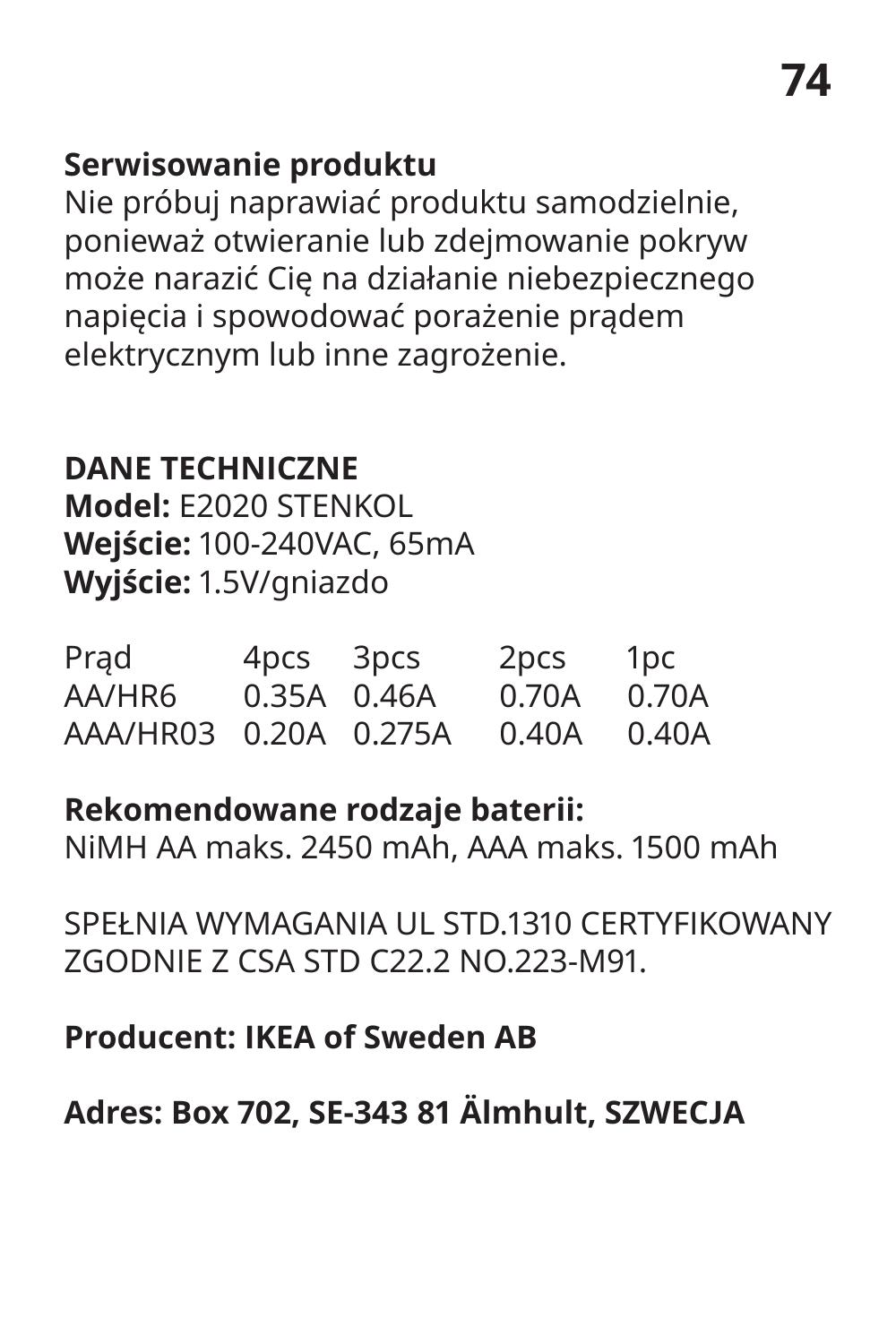

Przekreślony symbol kosza na odpady oznacza, że oznaczony produkt nie może być wyrzucany wraz ze zmieszanymi odpadami komunalnymi z gospodarstwa domowego. Zużyty sprzęt elektryczny i elektroniczny należy przekazać do przetwarzania i recyklingu zgodnie z obowiązującymi w danym kraju przepisami ochrony środowiska dotyczącymi gospodarowania odpadami. Selektywna zbiórka odpadów m.in. z gospodarstw domowych przyczynia się do zmniejszenia ilość odpadów przekazanych na składowiska lub do spalarni oraz ograniczenia ich potencjalnego negatywnego wpływu na zdrowie ludzi i środowisko. Aby uzyskać więcej informacji, skontaktuj się z najbliższym sklepem IKEA.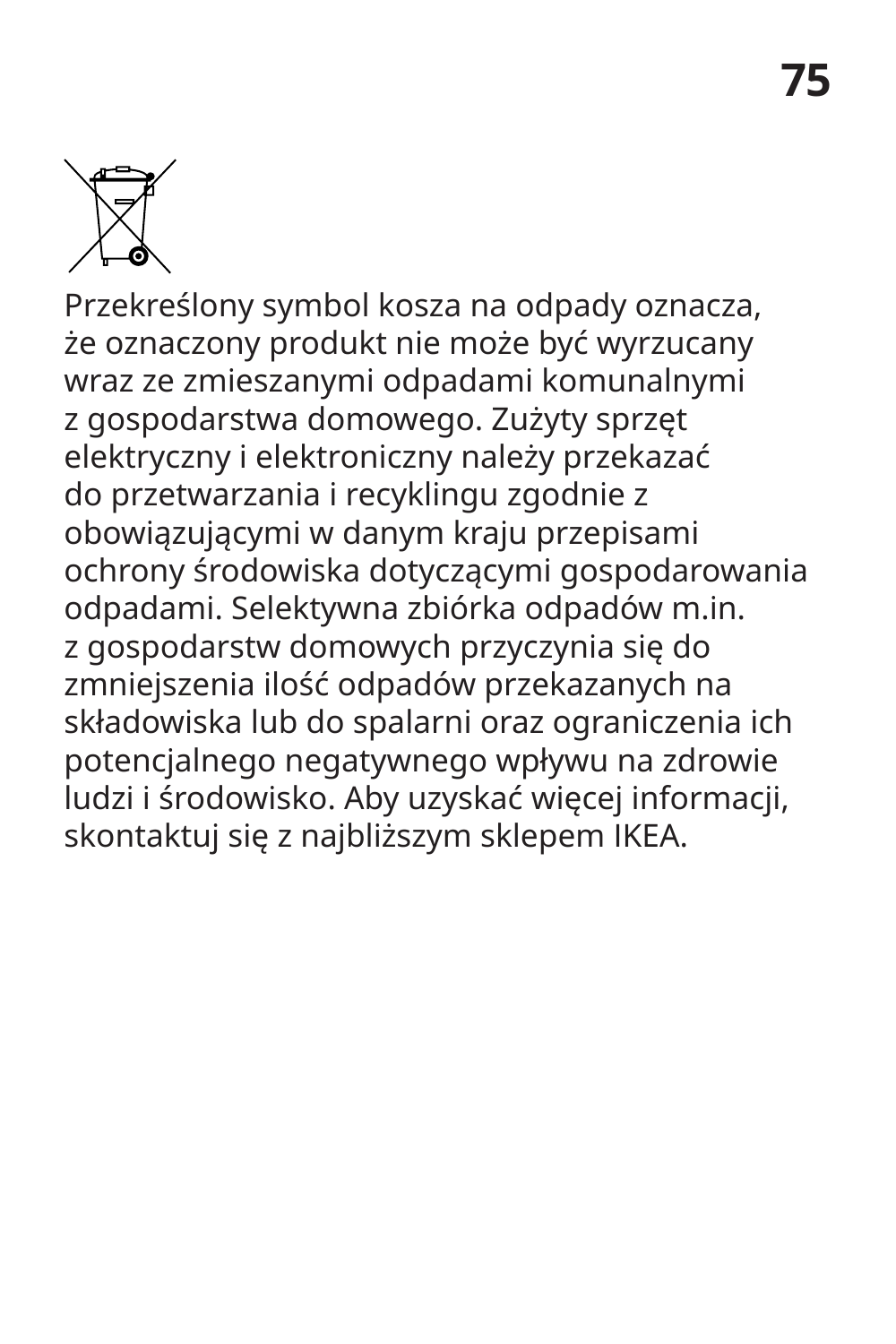# **Eesti 76**

Seda seadet tohivad kasutada lapsed alates 8. eluaastast ning piiratud füüsiliste, sensoorsete või vaimsete võimetega isikud või inimesed, kellel puudub vastav kogemus ja teadmised, kui nad tegutsevad järelevalve all või neid on juhendatud seadme ohutu kasutamise asjus ja nad mõistavad sellega seotud ohtusid. Lapsed ei tohi seadmega mängida. Lapsed ei tohi järelevalveta seadet puhastada ega

hooldada.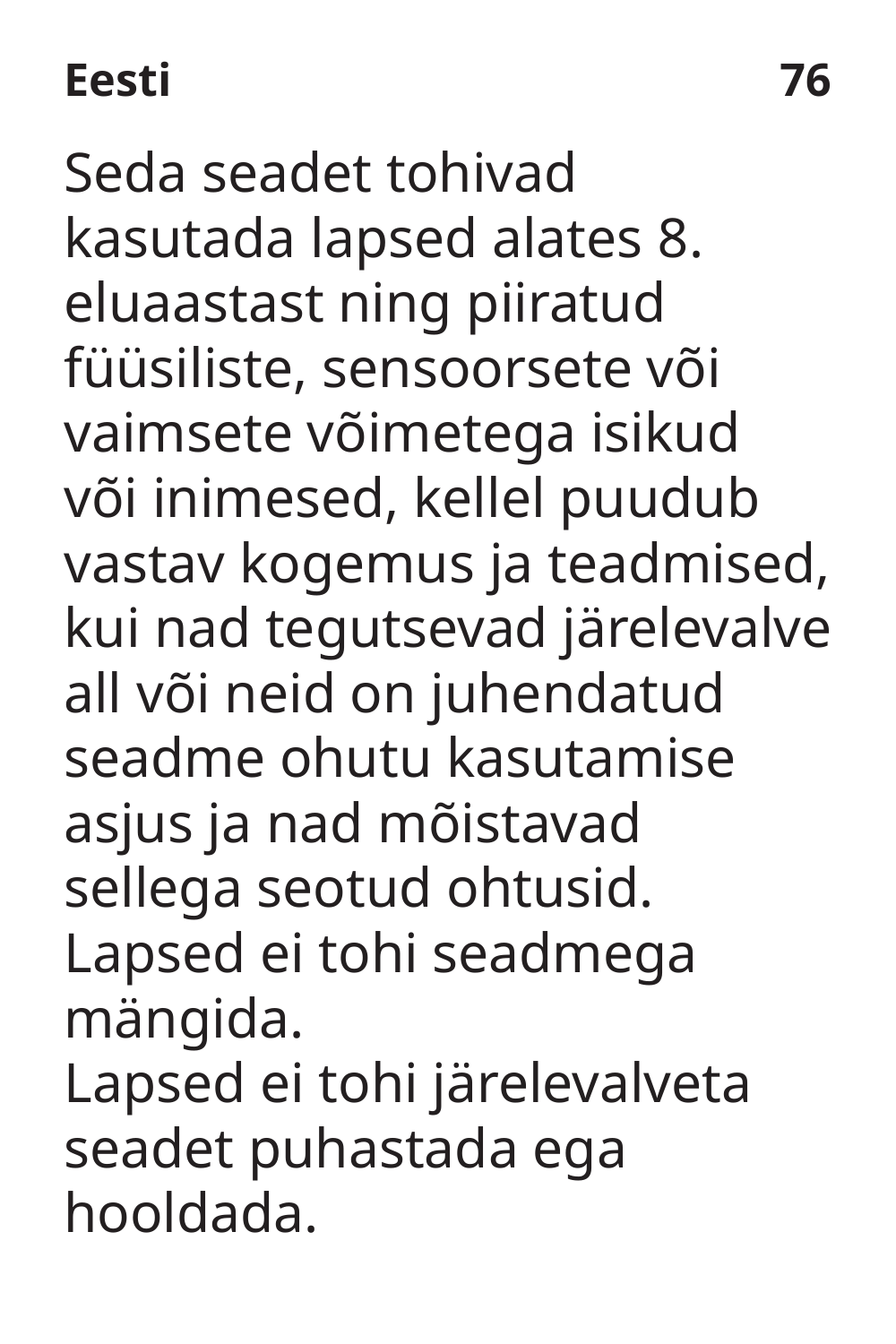# **Laadija omadused**

- Lae korraga 1 kuni 4 HR6/AA ja/või 1 kuni 4 HR03/ AAA laetavat akupatareid.
- Laadijal on 4 laadimispesa. Ühendatud akupatareid laevad eraldi.
- Laadimine lõppeb miinus- või nulldeltapinge tuvastamisega (-dV/dT või 0dV/dT).
- Ohutuse tagavad ohutustaimer ja temperatuuriandurid.
- Laadija tuvastab mittelaetavaid ja kahjustada saanud akupatareisid.
- Igal laadimispesal on kahe LED-tulega laadimisoleku indikaator.

# **Kasutusjuhend**

- Sisesta akupatareid laadimispesadesse korrektselt, polaarsusmärgiste järgi (+/-), vt pilt 1.
- Ühenda laadija vooluvõrku.
- LED-indikaatori olek:

Valge LED-tuli vilgub: laadimine on pooleli. Valge LED-tuli põleb: laadimine on lõpule viidud.

Punane LED-tuli vilgub: tõrge.

• Punane LED-tõrkeindikaator vilgub, kui kogemata sisestatakse laadijasse mittelaetavad patareid, kahjustatud akupatareid või kui ühendatud akupatareid on liiga kuumad.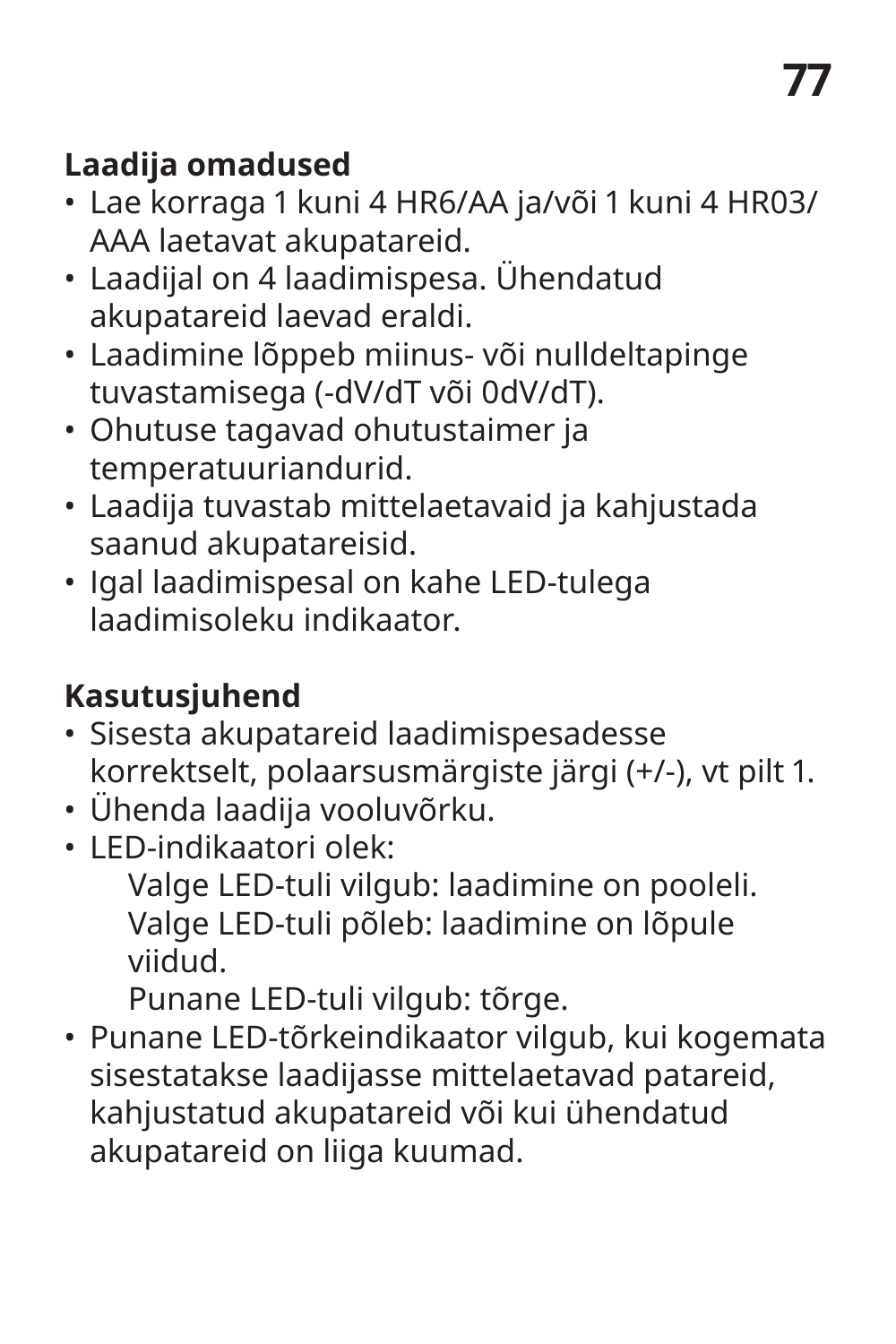# **Kasulik teave**

- Akupatareide parima töövõime saavutamiseks peab uusi patareisid kasutama ja laadima 2–3 korda.
- Akupatareid võivad laadimise ajal kuumaks minna ja jahtuvad pärast laadimist järk-järgult maha.
- Laadimisaeg võib sõltuvalt akupatarei võimsusest erineda.
- Laadimisaeg võib sõltuvalt järelejäänud laengust, akupatarei vanusest ja ümbritsevast õhutemperatuurist erineda.
- Laadija töötemperatuur: 0°C kuni 40°C.

# **HOIATUS**

- Võta laadija vooluvõrgust välja enne puhastamist või kui sa seda ei kasuta.
- Kasuta laadija puhastamisel niisket lappi. Ära pane seda vee alla.
- Vigastusoht. Elektrilöögi oht. Kasutamiseks ainult siseruumides.
- Lae ainult Ni-MH tüüpi laetavaid akupatareisid.
- ÄRA PROOVI LAADIDA MITTELAETAVAID PATAREISID.

## **Hoia see kasutusjuhend alles.**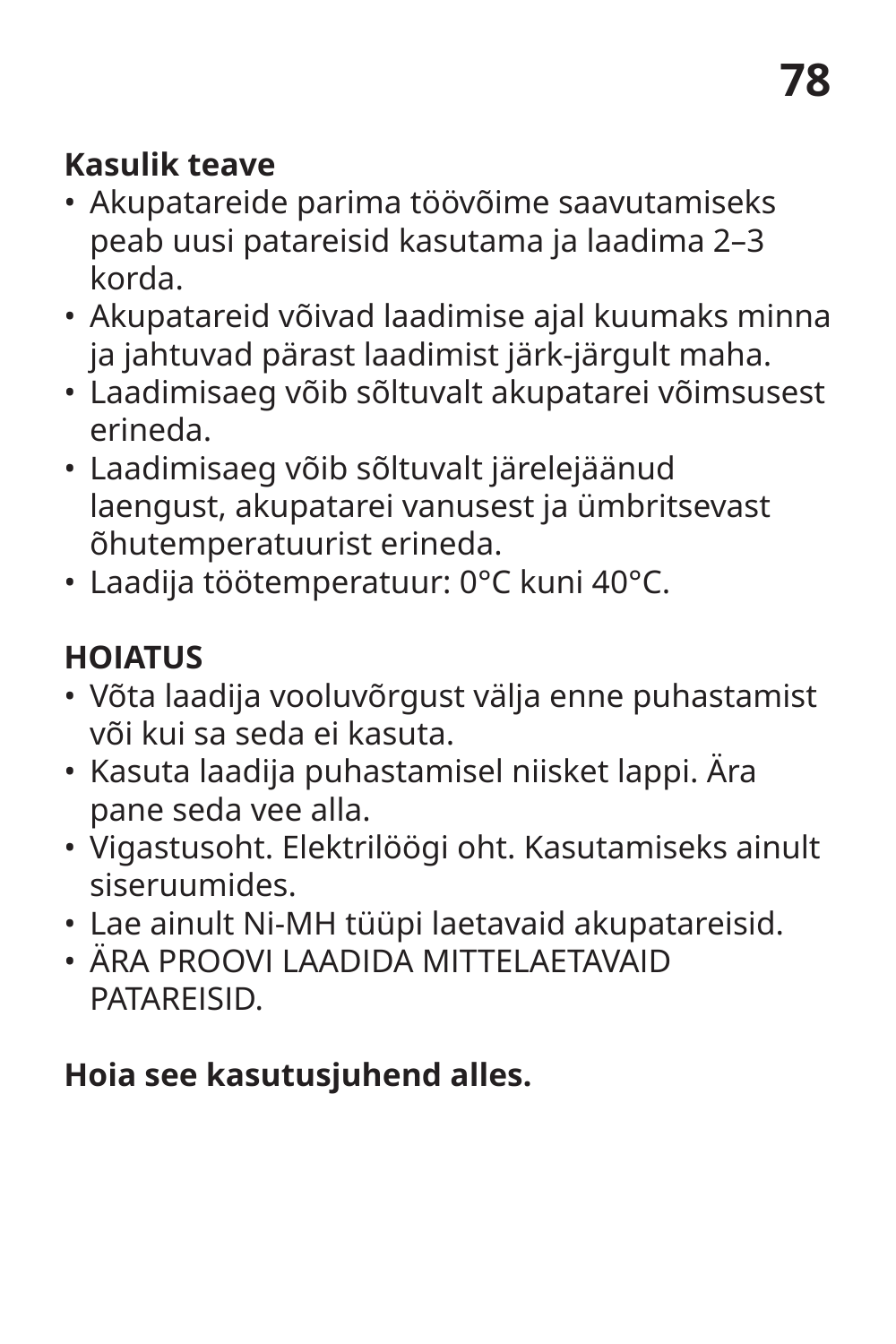#### **Toote remont**

Ära proovi seda toodet ise parandada, kuna katete avamisel või eemaldamisel võid kokku puutuda ohtliku pingega, mis põhjustab elektrilööki, või muude ohtudega.

#### **TEHNILISED ANDMED**

**Mudel:** E2020 STENKOL **Sisend:** 100-240VAC, 65 mA **Väljund:**1,5 V/pesa  $4$  tk  $2$  tk  $2$  tk  $1$  tk AA/HR6 0,35 A 0,46 A 0,70 A 0,70 A AAA/HR03 0,20 A 0,275 A 0,40 A 0,40 A

### **Soovitatavad akupatarei tüübid:** NiMH AA max 2450 mAh, AAA max 1500 mAh

VASTAB STANDARDILE UL STD.1310, MIS KUULUB CSA STD. C22.2 NO.223-M91.

**Tootja: IKEA of Sweden AB**

**Aadress: Box 702, SE-343 81 Älmhult, SWEDEN**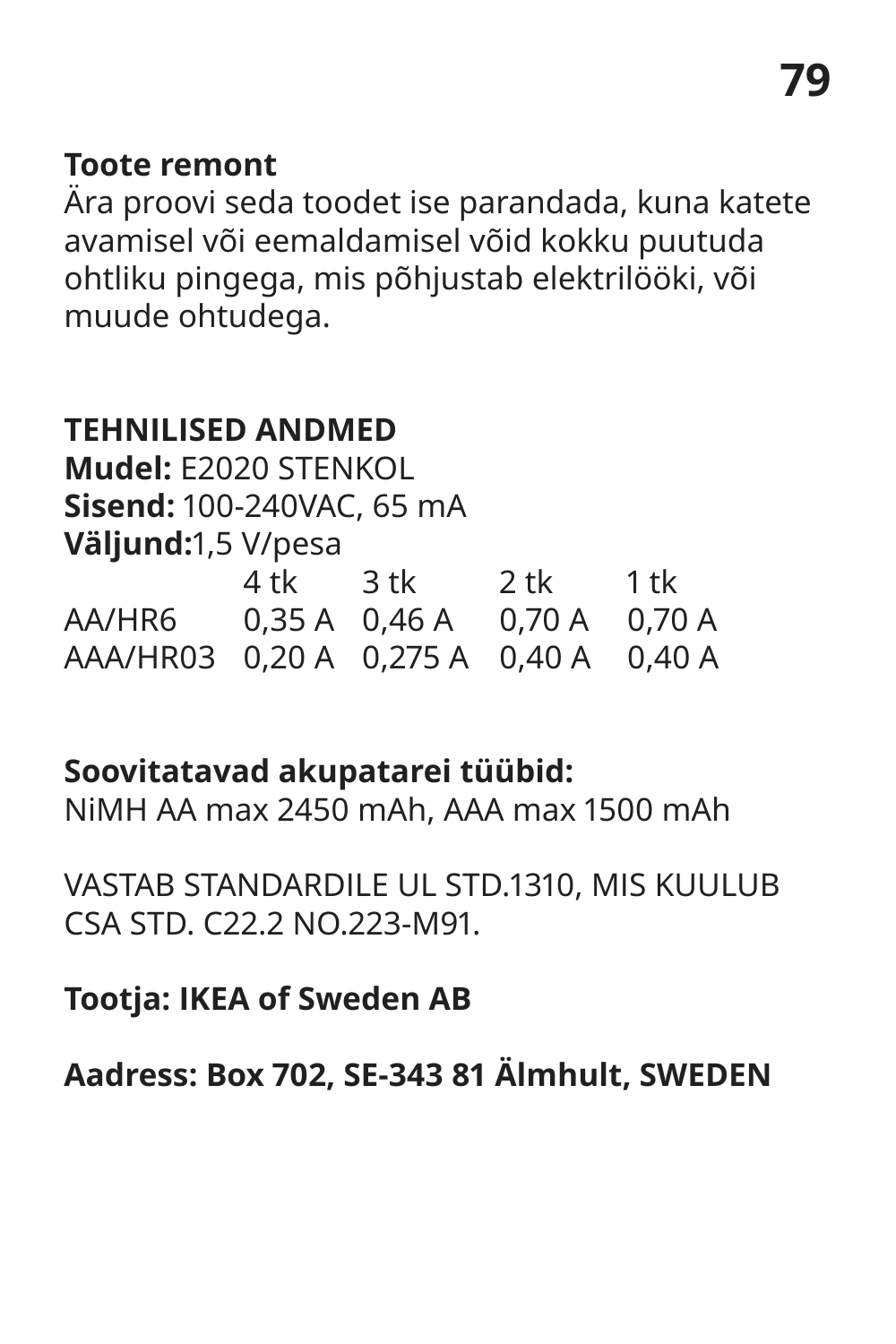

Läbikriipsutatud prügikasti märk tähendab, et toode tuleb hävitada olmeprügist eraldi. Toode tuleb viia ümbertöötluspunkti kooskõlas kohalike keskkonnakaitse regulatsioonidega, mis puudutavad jäätmekäitlust. Eraldades tähistatud toote olmeprügist, aitate vähendada jäätmete kogust, mis saadetakse põletusahju või prügimägedele ja minimeerite nii võimalikku negatiivset mõju inimeste tervisele ja keskkonnale. Täpsema info saamiseks võtke ühendust IKEA keskusega.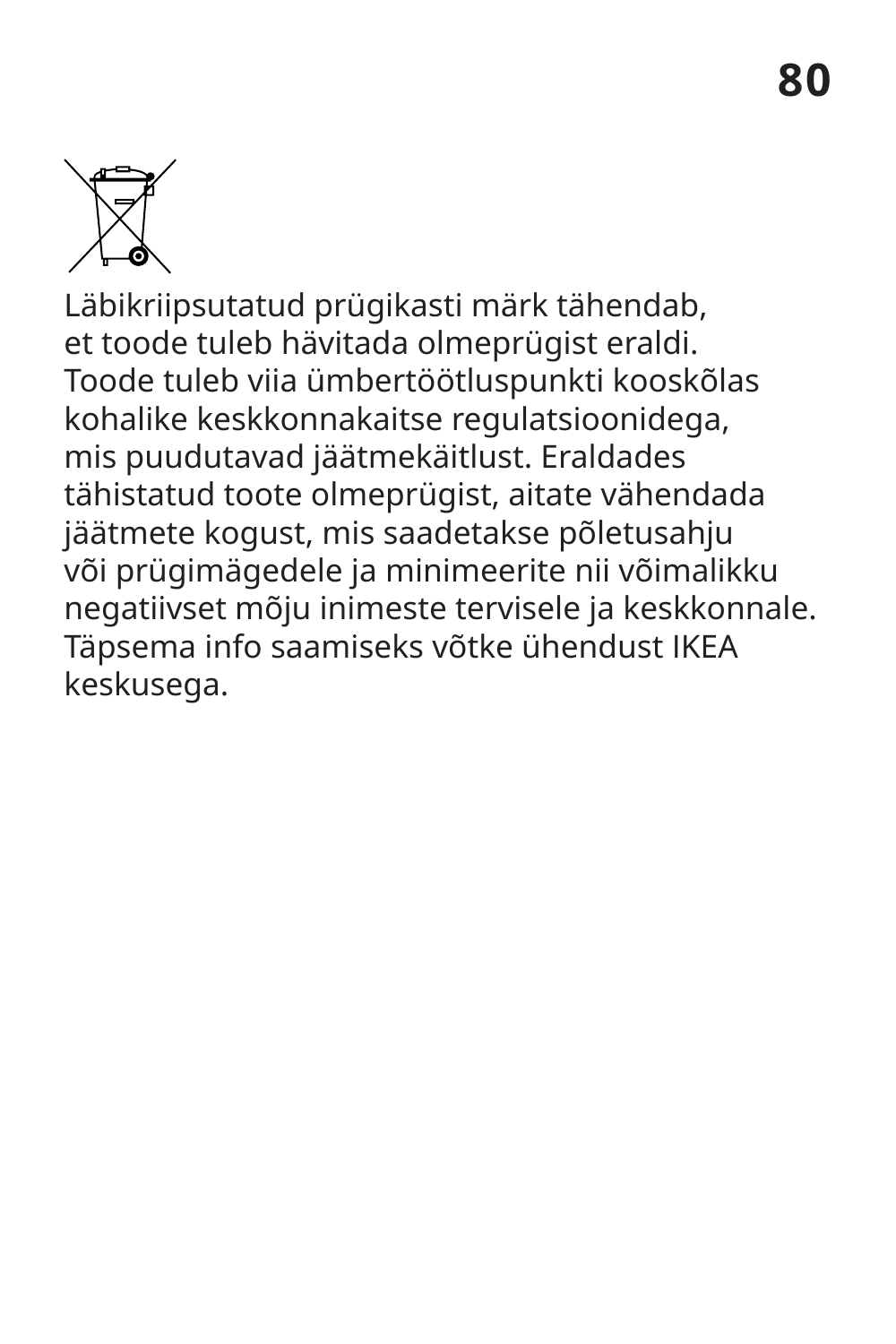# **Latviešu 81**

Bērni vecumā no 8 gadiem, personas ar fiziskiem, garīgiem vai maņu traucējumiem un personas bez iepriekšējas pieredzes un zināšanām par ierīci drīkst šo ierīci lietot atbildīgās personas uzraudzībā vai tad, ja apmācīti lietot ierīci droši un ja izprot pastāvošos riskus. Bērni nedrīkst rotaļāties ar ierīci. Bērni nedrīkst bez uzraudzības veikt tīrīšanu un apkopi.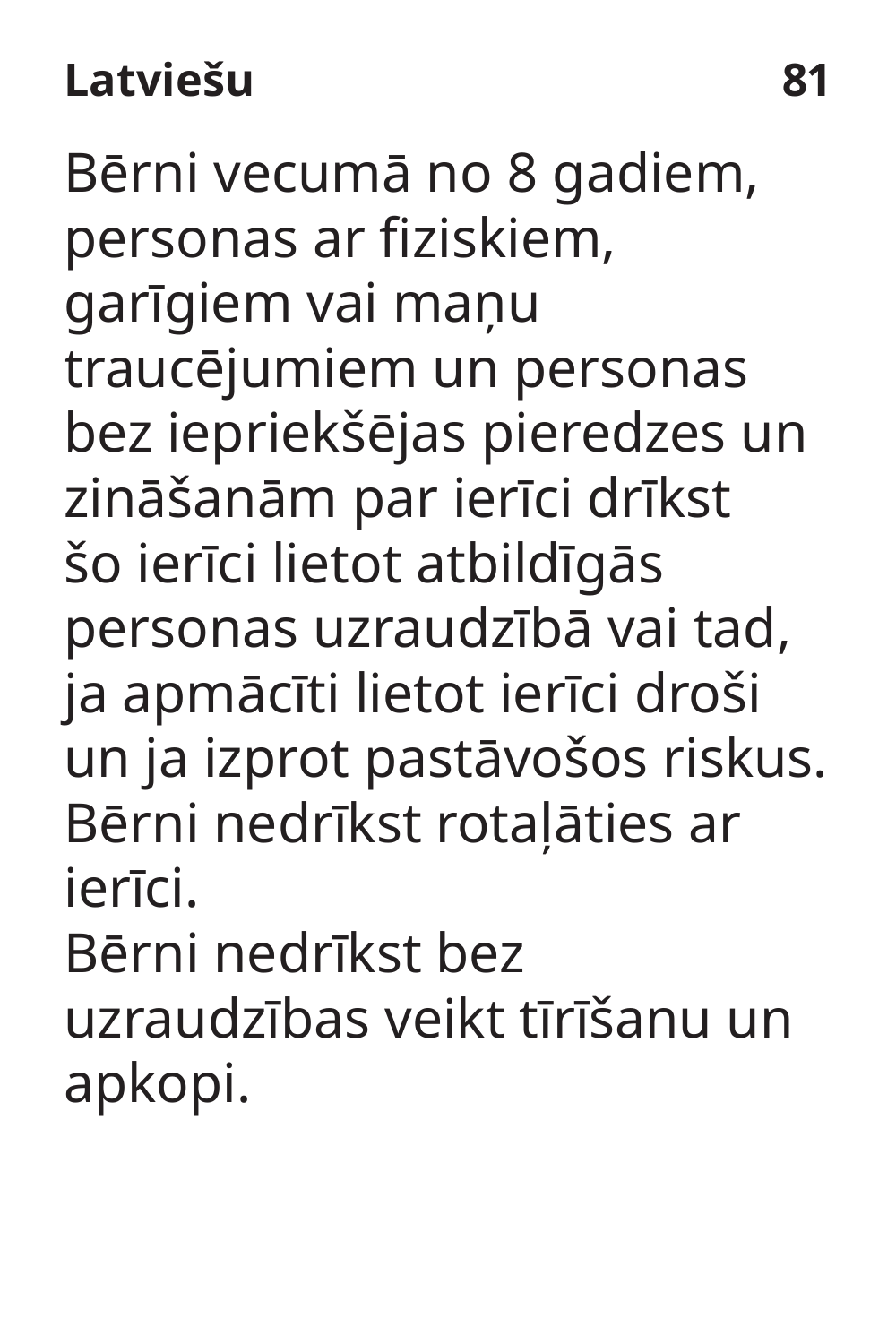# **82**

# **Uzlādes ierīces īpašības**

- Var uzlādēt 1 līdz 4 HR6/AA tipa un/vai 1 līdz 4 HR03/AAA tipa atkārtoti uzlādējamās baterijas.
- 4 uzlādes vietas. Pievienoto bateriju uzlāde notiek individuāli.
- Uzlāde tiek pārtraukta, kad individuāli reģistrēta negatīvs vai nulles trīsstūra slēguma spriegums (-dV/dT vai 0dV/dT).
- Drošību garantē drošības taimeris un temperatūras sensori.
- Neuzlādējamu un bojātu bateriju detektors.
- 2 LED uzlādes statusa indikatori katrai uzlādes vietai.

## **Lietošanas instrukcija**

- Ievietot baterijas uzlādes vietās atbilstoši polaritātes norādēm (+/-), skat. 1. attēlu.
- Pievienot lādētāju rozetei.
- Statusa LED indikators:
	- Balts LED indikators (pulsējoša gaisma): notiek uzlāde
	- Iedegts balts LED indikators: Uzlāde ir pabeigta.
	- Sarkans LED indikators (mirgo): Kļūda.
- Sarkans LED indikators mirgo, ja uzlādes ierīcē kļūdas dēļ ir ieliktas neuzlādējamas vai bojātas baterijas, vai arī ievietotās baterijas ir pārāk karstas.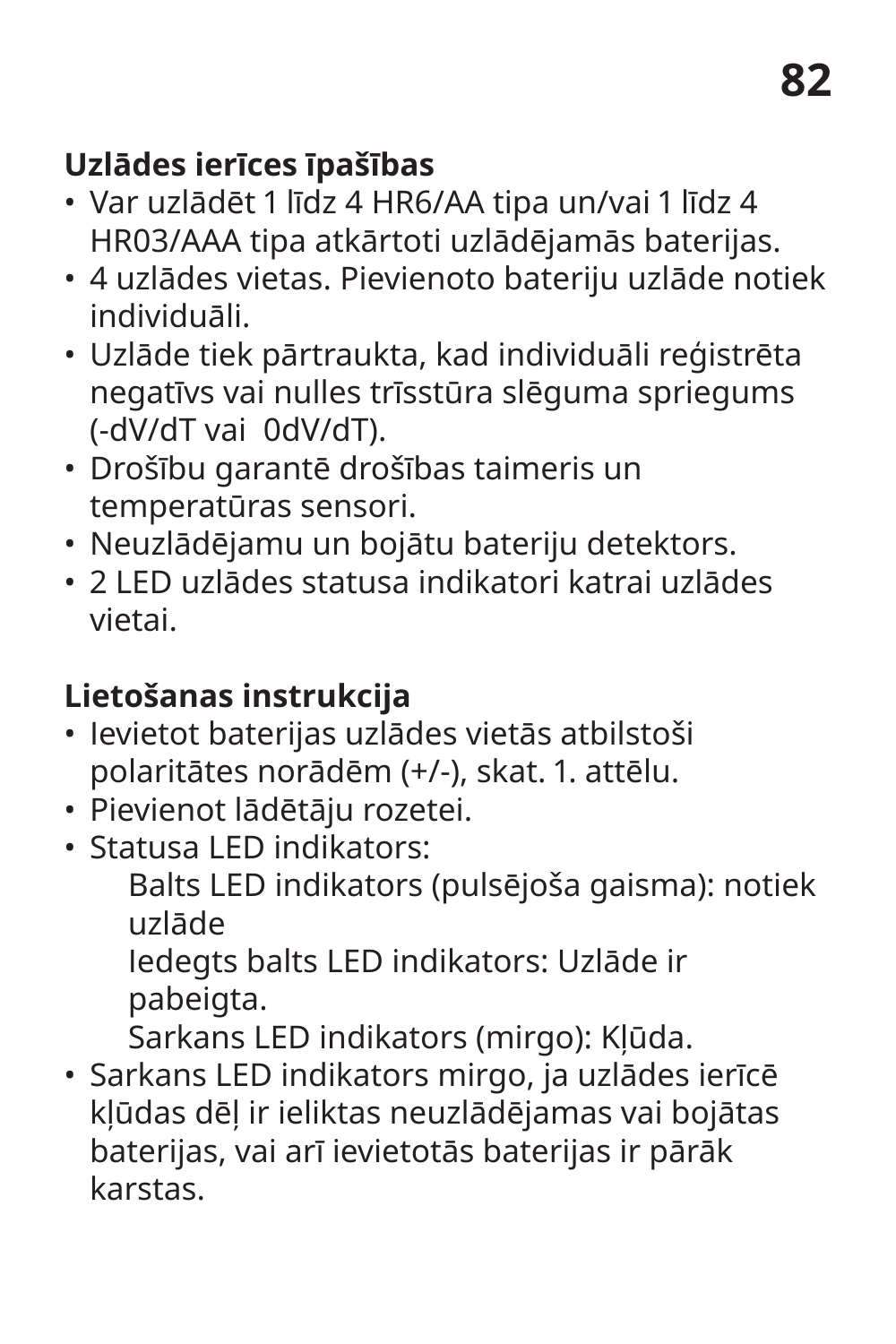# **Papildu informācija**

- Jaunas baterijas optimāli sāk darboties pēc 2–3 uzlādes un lietošanas cikliem.
- Uzlādes laikā baterijas var sakarst; tas ir normāli un pēc uzlādes tās pakāpeniski atdzisīs.
- Uzlādes ilgums var būt atkarīgs no konkrēto bateriju ietilpības.
- Uzlādes ilgums var būt atkarīgs no esošā uzlādes līmeņa, bateriju vecuma un apkārtējās vides temperatūra.
- Lādētāja darba temperatūra: no 0 °C līdz 40 °C.

# **UZMANĪBU!**

- Atvieno uzlādes ierīci no strāvas avota pirms tīrīšanas un tad, kad to nelieto.
- Tīrīšanai izmanto mitru drānu. Neiegremdēt ierīci ūdenī.
- Ievainojumu risks. Elektrošoka risks. Tikai lietošanai telpās.
- Uzlādēt tikai Ni-MH tipa atkārtoti uzlādējamās baterijas.
- NEMĒĢINĀT UZLĀDĒT BATERIJAS, KAS NAV PAREDZĒTAS ATKĀRTOTAI UZLĀDĒŠANAI.

## **Saglabāt instrukciju turpmākai uzziņai.**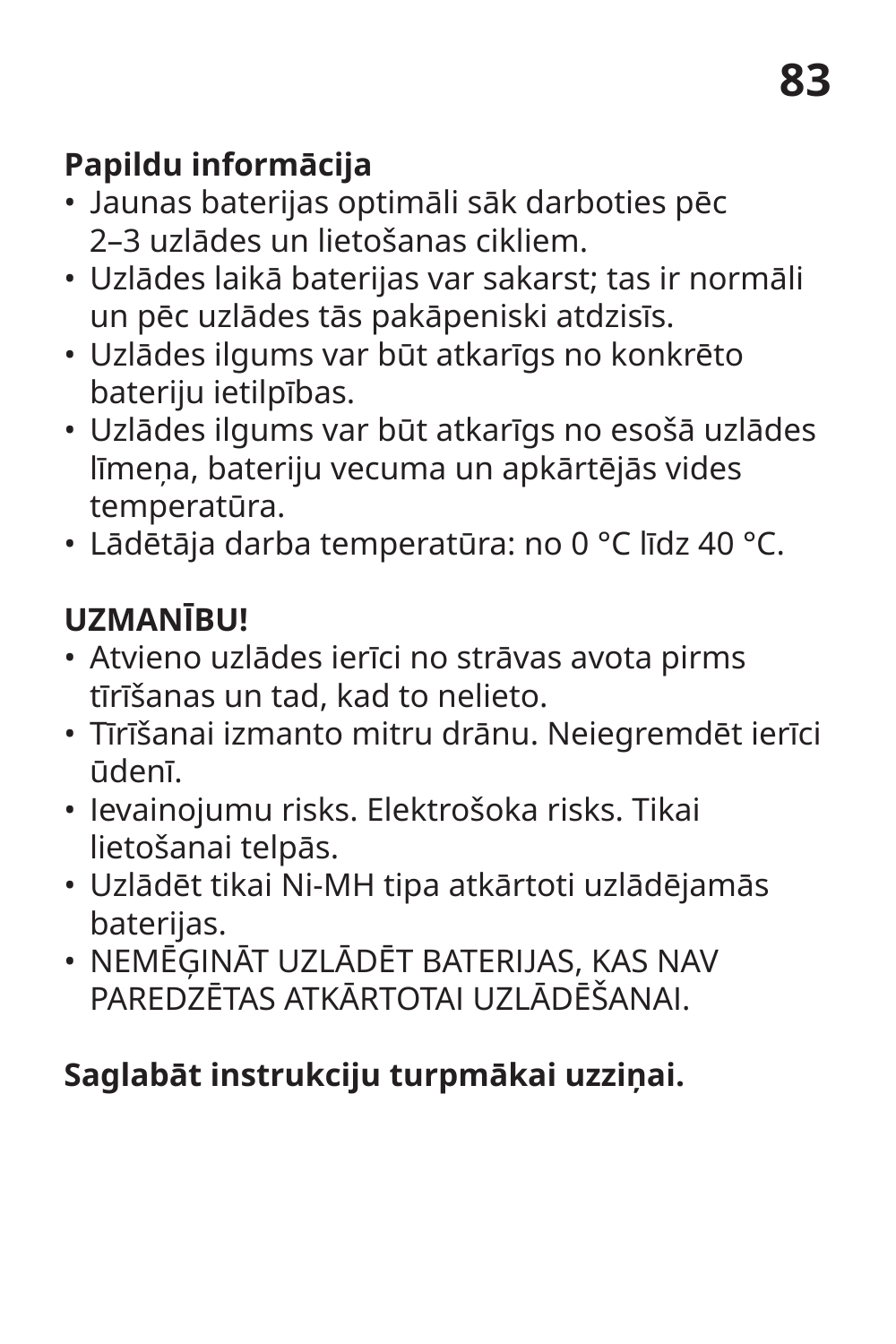#### **Apkope**

Nemēģināt labot ierīci saviem spēkiem – pārsegu atvēršana vai noņemšana var radīt elektrošoka risku un citus riskus.

### **TEHNISKĀ INFORMĀCIJA**

**Modelis:** E2020 STENKOL **Ieeja:** 100-240VAC, 65mA **Izeja:** 1.5 V/vieta

| Spriegums 4 gab. |       | 3 gab.       | 2 gab. | 1 gab. |
|------------------|-------|--------------|--------|--------|
| AA/HR6           | 0.35A | 0.46A        | 0.70A  | 0.70A  |
| AAA/HR03 0.20A   |       | 0.275A 0.40A |        | 0.40A  |

#### **Ieteicamie bateriju tipi:**

NiMH AA max 2450mAh, AAA max 1500mAh

ATBILST UL STD.1310 STANDARTAM, CSA STD SERTIFIKĀTS C22.2 NO.223-M91

#### **Ražotājs: IKEA of Sweden AB**

**Adrese: Box 702, SE-343 81 Älmhult, ZVIEDRIJA**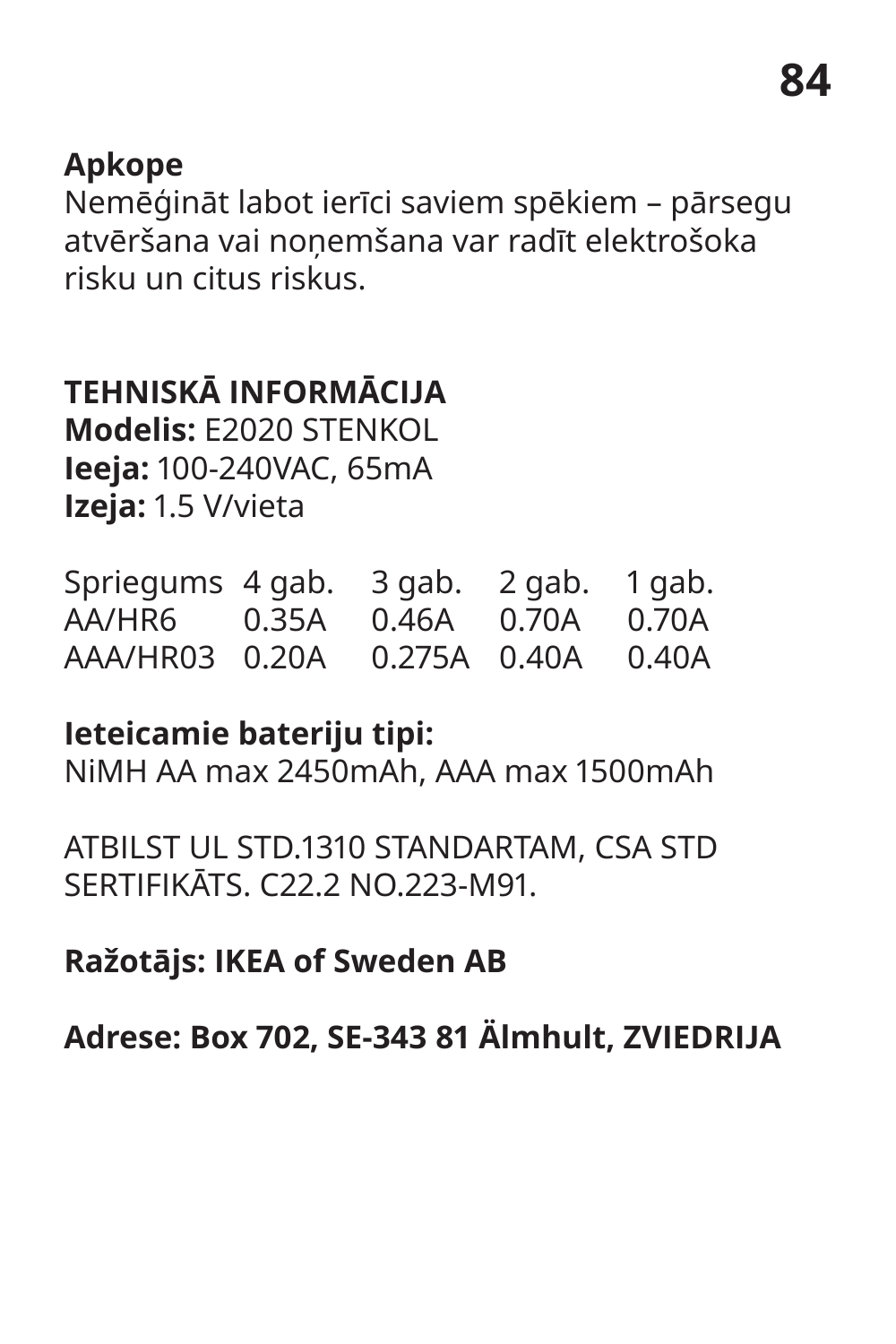

Nosvītrotais atkritumu konteinera simbols norāda, ka prece jālikvidē atsevišķi no citiem sadzīves atkritumiem. Šī prece jānodod pārstrādei, ņemot vērā vietējos vides aizsardzības noteikumus, kas attiecas uz atkritumu apsaimniekošanu. Nošķirot marķēto preci no sadzīves atkritumiem, jūs palīdzēsiet samazināt atkritumu apjomu, kas nonāk atkritumu sadedzināšanas iekārtās vai atkritumu poligonos, tādējādi samazinot to potenciālo negatīvo ietekmi uz veselību un vidi. Sīkāka informācija IKEA veikalos.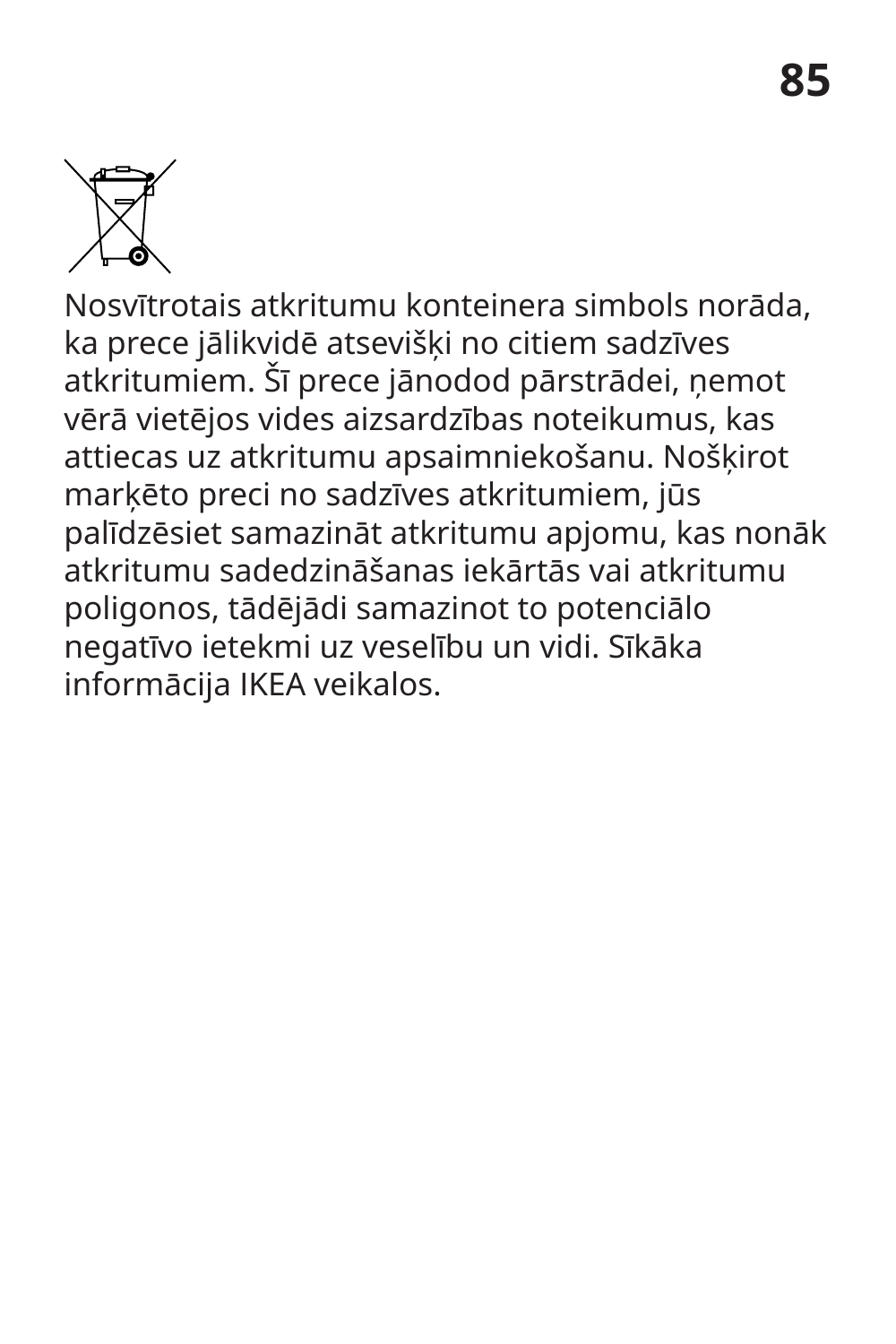# **Lietuvių 86**

Prietaisą leidžiama naudoti vaikams nuo 8 metų amžiaus ir žmonėms su fizine, jusline ar protine negalia, taip pat asmenims, turintiems mažai patirties ar žinių, su sąlyga, kad juos prižiūrės atsakingas asmuo arba toks asmuo supažindins juos su prietaiso saugaus naudojimo taisyklėmis ir jų nesilaikymo pasekmėmis. Šis prietaisas nėra žaislas, todėl vaikams negalima su juo žaisti.

Prietaisą valyti ir prižiūrėti turi suaugusieji, o vaikai gali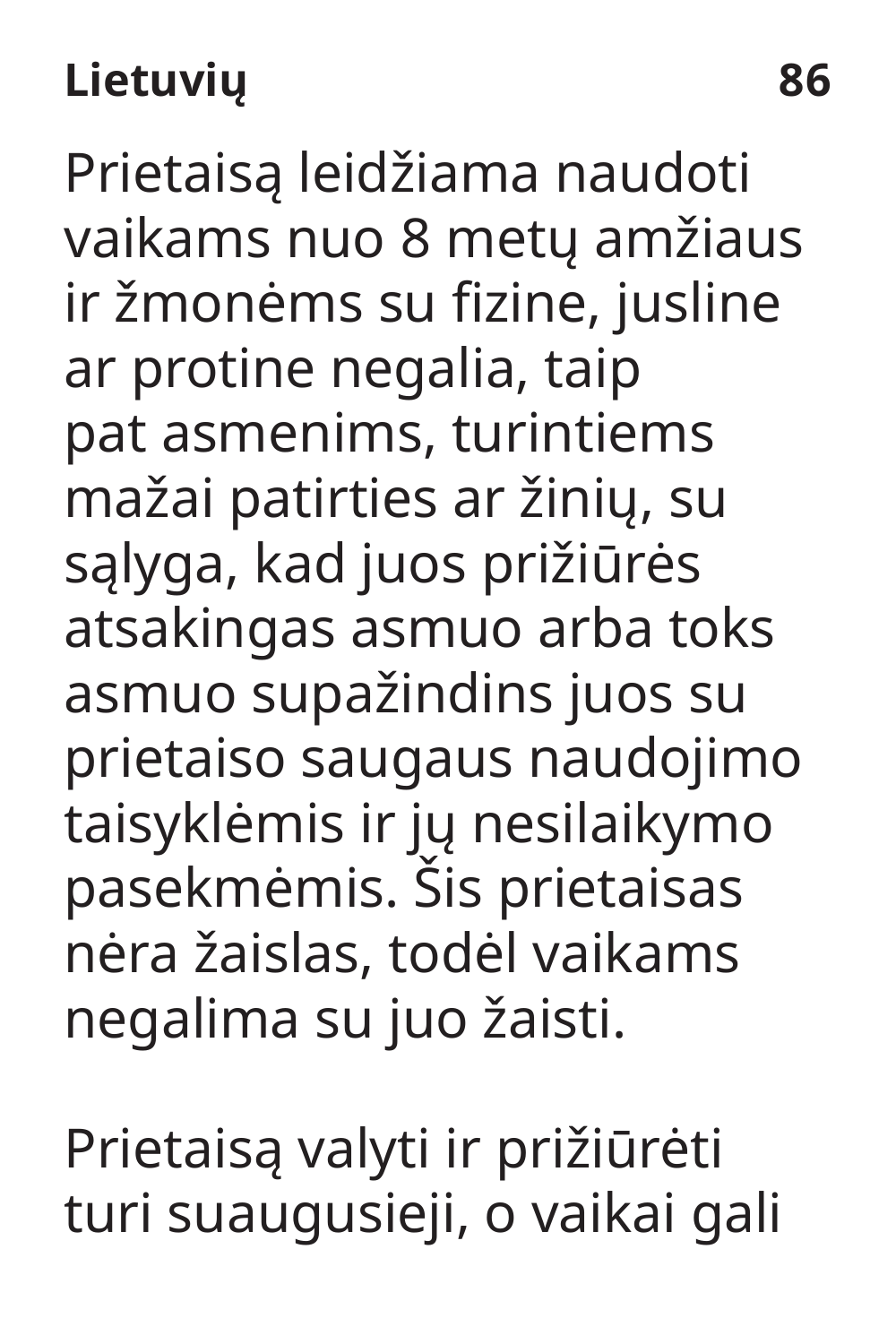# tą daryti tik suaugusiesiems prižiūrint.

# **Įkroviklio savybės**

- Skirtas įkrauti 1–4 įkraunamąsias baterijas HR6/AA ir (ar) įkraunamąsias baterijas HR03/AAA.
- 4 įkrovos vietos. Kiekviena baterija kraunama individualiai.
- Įkrovos procesas kontroliuojamas atskirais neigiamos ar nulinės fazinės įtampos jutikliais (-dV/dT or 0dV/dT).
- Yra apsauginis laikmatis ir temperatūros jutiklis.
- Atpažįsta neįkraunamąsias ir sugedusias baterijas.
- Individualūs 2 spalvų šviesos diodų LED įkrovos indikatoriai.

# **Naudojimo instrukcijos**

- Idėkite baterijas į įkrovos vietas pagal poliškumą  $(+/-)$ . Žr. pav. 1.
- Junkite įkroviklį į kištukinį lizdą.
- Šviesos diodų LED indikatoriaus būsenos: LED balta pulsuojanti šviesa – baterijos kraunamos;

LED stabiliai šviečia – baterijos įkrautos; LED raudona spalva, žybsi: klaida.

• Žybsinti raudona LED lemputė reiškia, jog į įkroviklį įdėjote neįkraunamas baterijas,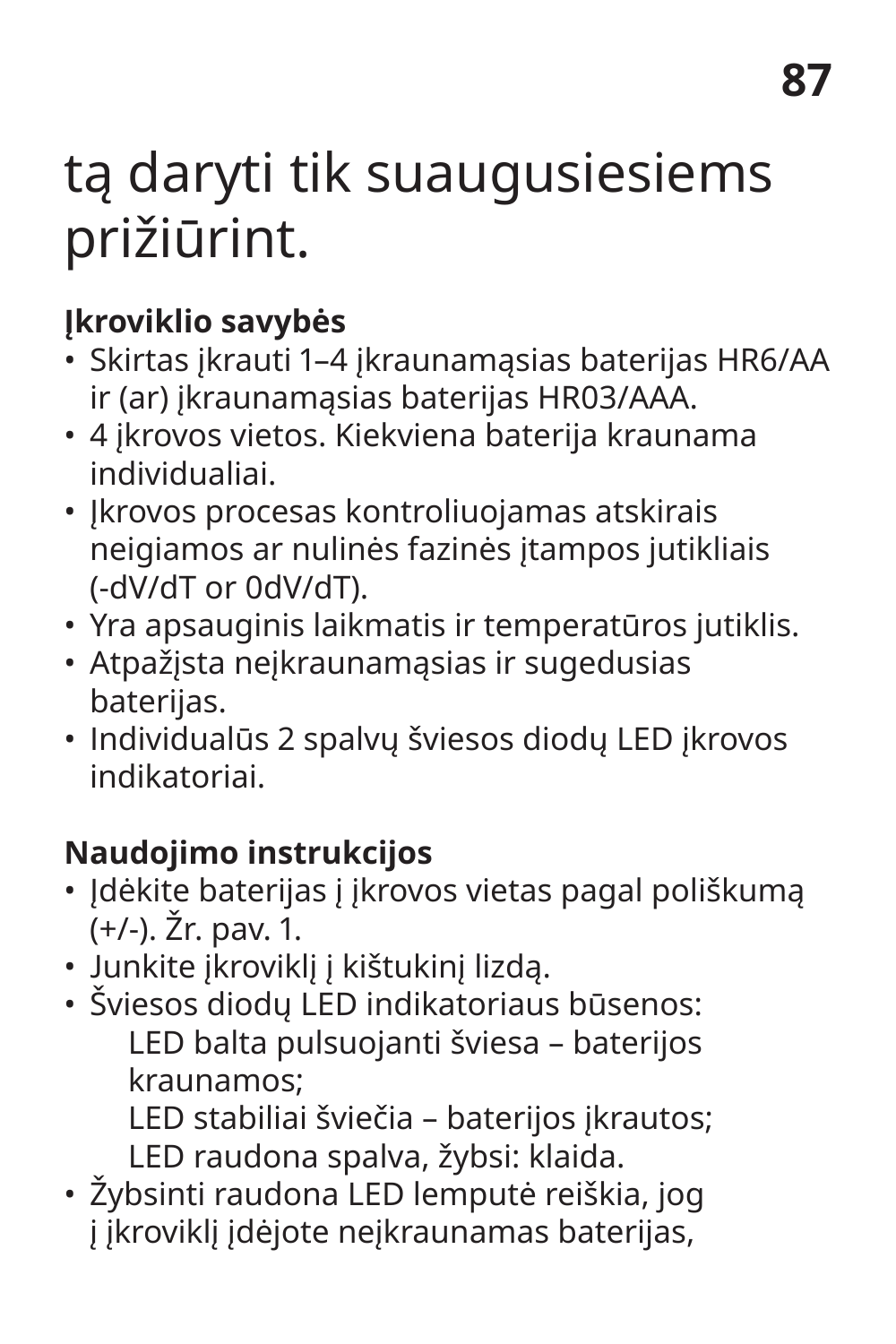apgadintas baterijas arba įdėtosios baterijos užkaito.

# **Naudinga žinoti**

- Visiškai naujas baterijas reikės 2–3 kartus įkrauti ir naudojant iškrauti, kol jos ims optimaliai veikti.
- Normalu, jei įkraunamos baterijos įkaista. Įkrovai pasibaigus jos po truputį atvės.
- Įkrova gali trukti įvairiai, priklausomai nuo baterijų talpos.
- Įkrovos trukmė taip pat priklauso nuo baterijų išsekimo lygio, jų amžiaus ir aplinkos temperatūros.
- Įkroviklio veikimo temperatūra: 0 °C iki 40 °C.

# **ĮSPĖJIMAS**

- Jei nenaudojamas arba prieš valydami atjunkite įkroviklį nuo maitinimo tinklo.
- Įkroviklį valykite drėgna šluoste. Jokiu būdu nemerkite jo į vandenį.
- Sužalojimų ir elektros šoko pavojus. Naudokite tik patalpose.
- Kraukite tik įkraunamąsias NiMH baterijas.
- NEMĖGINKITE IKRAUTI NEIKRAUNAMUJU BATERIJŲ.

# **Išsaugokite instrukcijas ateičiai.**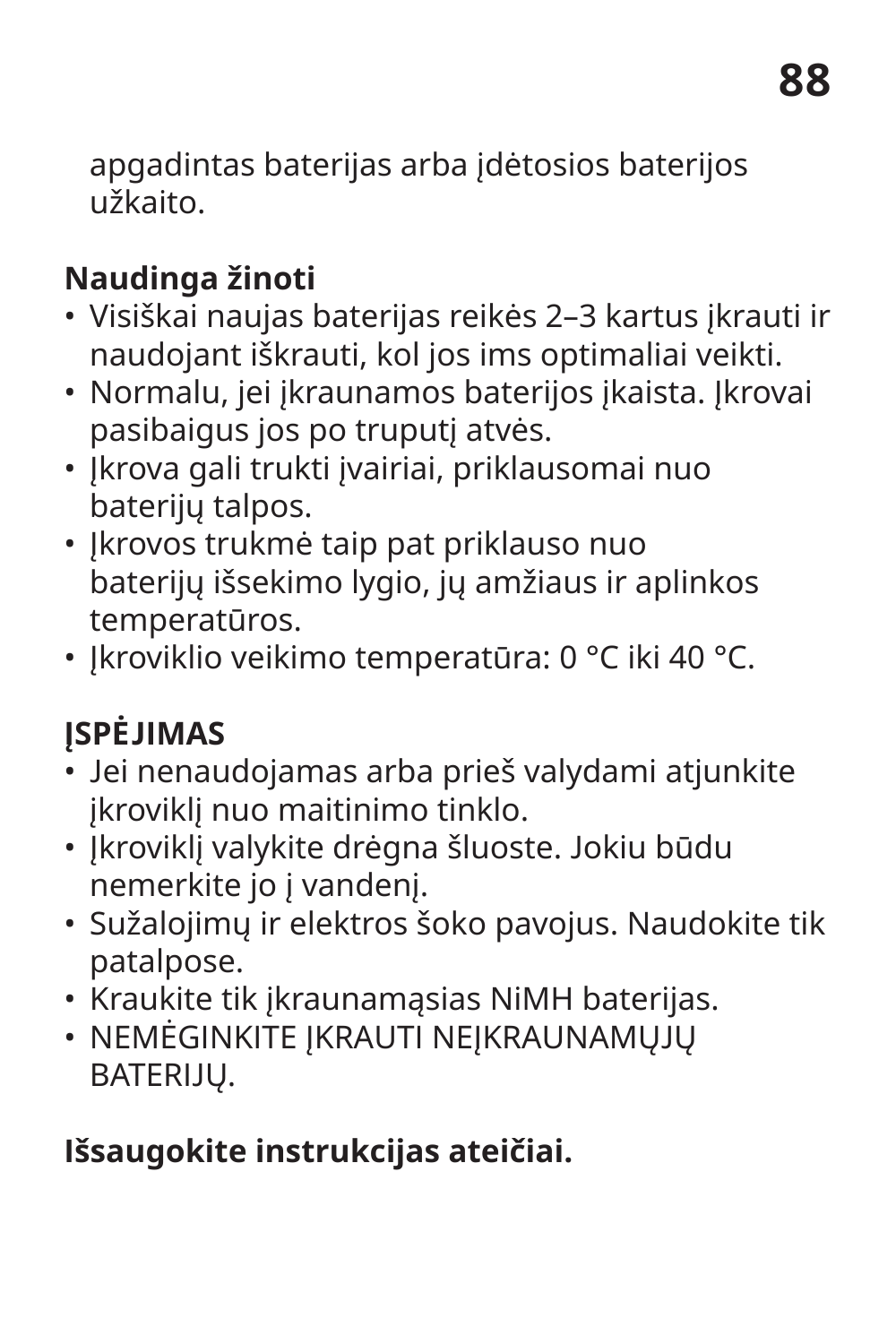#### **Gaminio techninis aptarnavimas**

Nemėginkite patys remontuoti / ardyti gaminio ar nuimti jo korpuso plokštes, nes gaminio viduje gali būti pavojinga įtampa, gali kilti kitoks pavojus.

### **TECHNINĖ INFORMACIJA**

**Modelis:** E2020 STENKOL **Įėja:** 100–240 VAC, 65 mA **Išėja:** 1,5 V viena vieta

| Srovė                                 | $4 \text{ vnt}$ . $3 \text{ vnt}$ . $2 \text{ vnt}$ . $1 \text{ vnt}$ . |  |
|---------------------------------------|-------------------------------------------------------------------------|--|
| AA/HR6                                | $0.35 A$ $0.46 A$ $0.70 A$ $0.70 A$                                     |  |
| AAA/HR03 0,20 A 0,275 A 0,40 A 0,40 A |                                                                         |  |

#### **Rekomenduojamos baterijos**

NiMH AA maks. 2450 mAh, AAA maks. 1500 mAh

ATITINKA UL STD.1310, SERTIFIKUOTA CSA STD. C22.2 NO.223-M91.

#### **Gamintojas: IKEA of Sweden AB**

**Adresas: p. d. 702, SE-343 81 Elmhultas, ŠVEDIJA**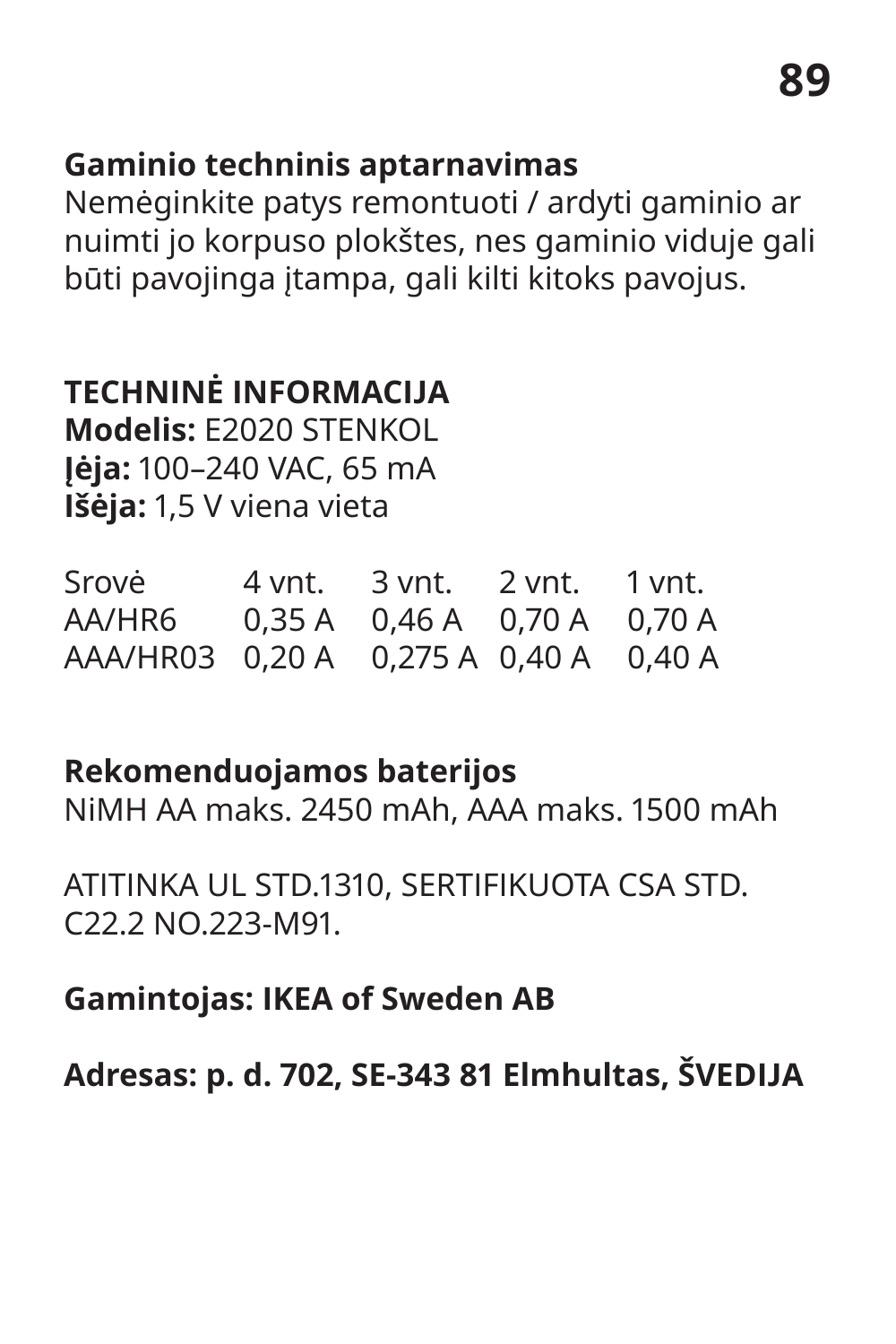

Perbraukto atliekų konteinerio simbolis reiškia, kad gaminio atliekų negalima tvarkyti kartu su kitomis buitinėmis atliekomis. Gaminys turi būti perdirbamas pagal šalies aplinkosaugos reikalavimus. Atskirdami taip pažymėtą gaminį nuo buitinių atliekų padėsite sumažinti atliekų kiekius išvežamus į sąvartynus ar deginimo vietas, ir galimą neigiamą poveikį žmogaus sveikatai bei gamtai. Daugiau informacijos jums suteiks parduotuvėje IKEA.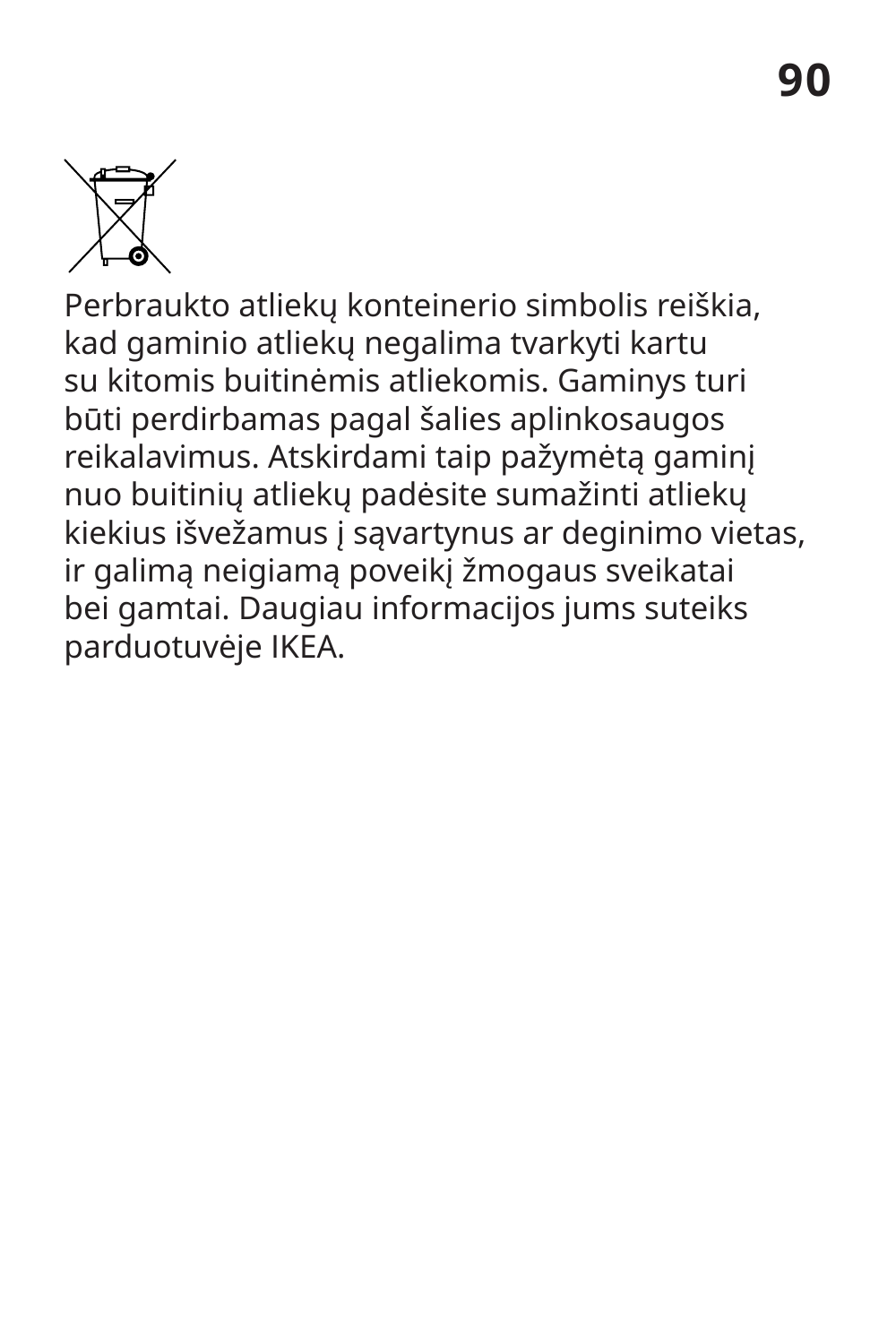# **Portugues 91**

Este aparelho pode ser utilizado por crianças a partir dos 8 anos e por pessoas com capacidades físicas, sensoriais ou mentais reduzidas ou com pouca experiência e conhecimentos, caso sejam supervisionados ou tenham sido instruídos por uma pessoa responsável pela sua segurança quanto à utilização segura do aparelho e compreendam os riscos envolvidos. As crianças não devem brincar com o aparelho.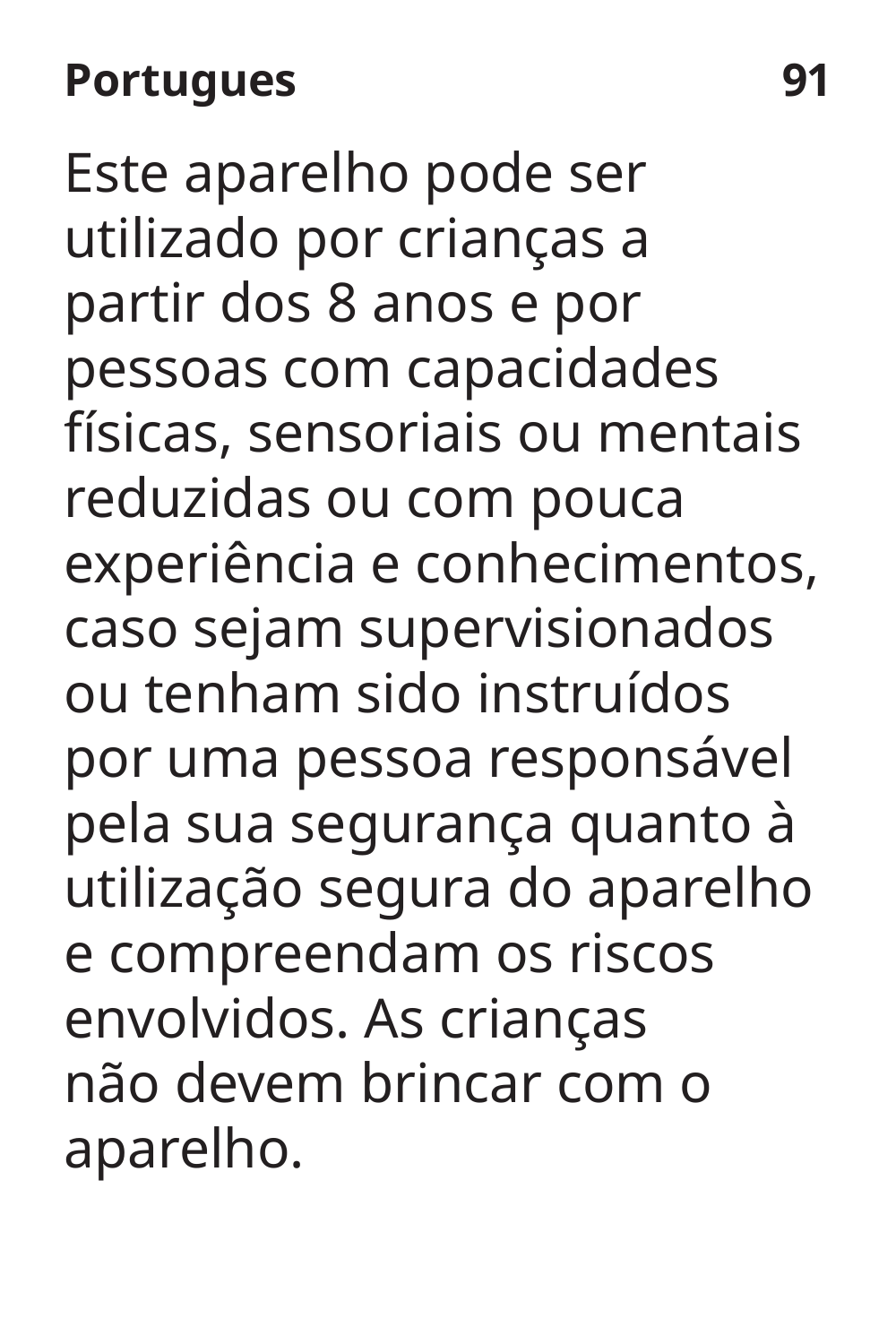# A limpeza e manutenção não devem ser efetuadas por crianças sem supervisão.

# **Características do carregador**

- Carrega de 1 a 4 pilhas recarregáveis HR6/AA e/ ou HR03/AAA.
- 4 canais de carregamento; as pilhas ligadas carregam individualmente.
- Fim de carregamento mediante deteção de tensão individual delta negativo ou delta zero (-dV/dT ou 0dV/dT).
- Segurança através de sensores de temperatura e temporizador de segurança.
- Deteção de pilhas não recarregáveis e danificadas.
- Estado de carregamento com indicador LED de duas cores para cada canal.

# **Instruções de funcionamento**

- Introduza as pilhas no local correto, de acordo com as indicações de polaridade (+/-), ver imagem 1.
- Ligue o carregador à tomada elétrica.
- Indicador LED do estado de carregamento: LED branco intermitente: carregamento em curso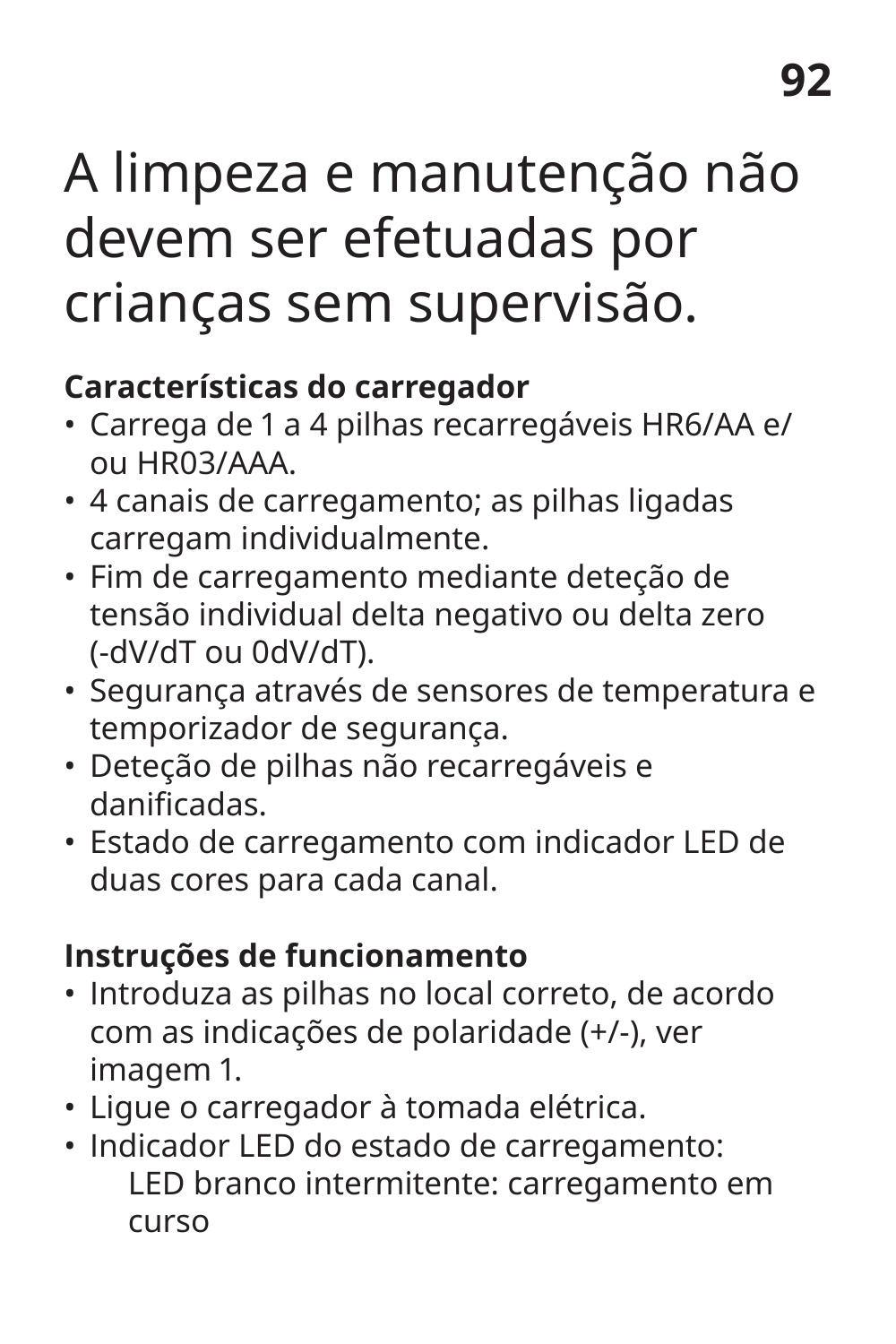LED branco aceso: carregamento concluído LED vermelho intermitente: erro.

• O indicador LED vermelho de erro fica intermitente quando são inseridas pilhas não recarregáveis ou danificadas no carregador ou quando as pilhas ligadas estão muito quentes.

# **Convém saber**

- As pilhas novas necessitam de 2 a 3 ciclos de carregamento e utilização para otimizar o desempenho.
- É normal que as pilhas fiquem quentes durante o carregamento, após o qual arrefecem gradualmente.
- O tempo de carregamento pode variar de acordo com as diferentes capacidades da pilha.
- O tempo de carregamento pode variar de acordo com a carga restante, idade da pilha e temperatura ambiente.
- Temperatura do carregador em funcionamento:  $0^\circ$ C a 40 $^\circ$ C.

# **ATENÇÃO**

- Desligue o carregador da tomada elétrica antes de o limpar ou quando não está em utilização.
- Utilize um pano húmido para limpar o carregador. Não coloque dentro de água.
- Risco de lesões. Risco de choque elétrico. Apenas para uso no interior.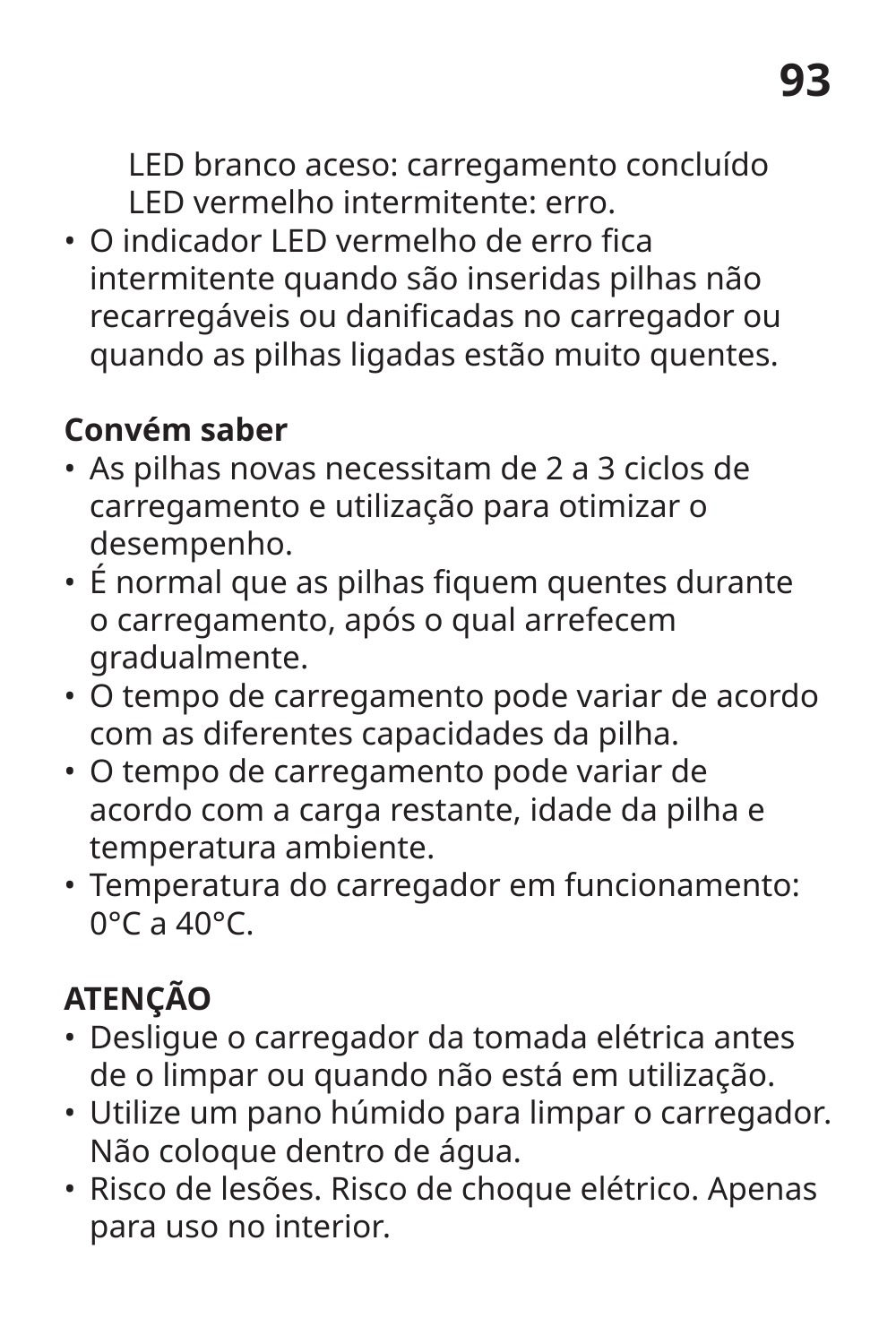- Só pode ser utilizado com pilhas recarregáveis Ni-MH.
- NÃO UTILIZE COM PILHAS NÃO RECARREGÁVEIS.

#### **Guarde este manual para consulta futura.**

#### **Manutenção do produto**

Não tente reparar o produto sozinho, pois a abertura ou a remoção das coberturas pode expôlo a tensões perigosas e causar choque elétrico ou outros riscos.

#### **DADOS TÉCNICOS Modelo:** E2020 STENKOL **Entrada:** 100-240VAC, 65mA **Saída:** 1,5V/ranhura

| Corrente       | 4pçs  | 3pçs         | 2pçs  | 1pç   |
|----------------|-------|--------------|-------|-------|
| AA/HR6         | 0.35A | 0.46A        | 0.70A | 0.70A |
| AAA/HR03 0.20A |       | 0.275A 0.40A |       | 0.40A |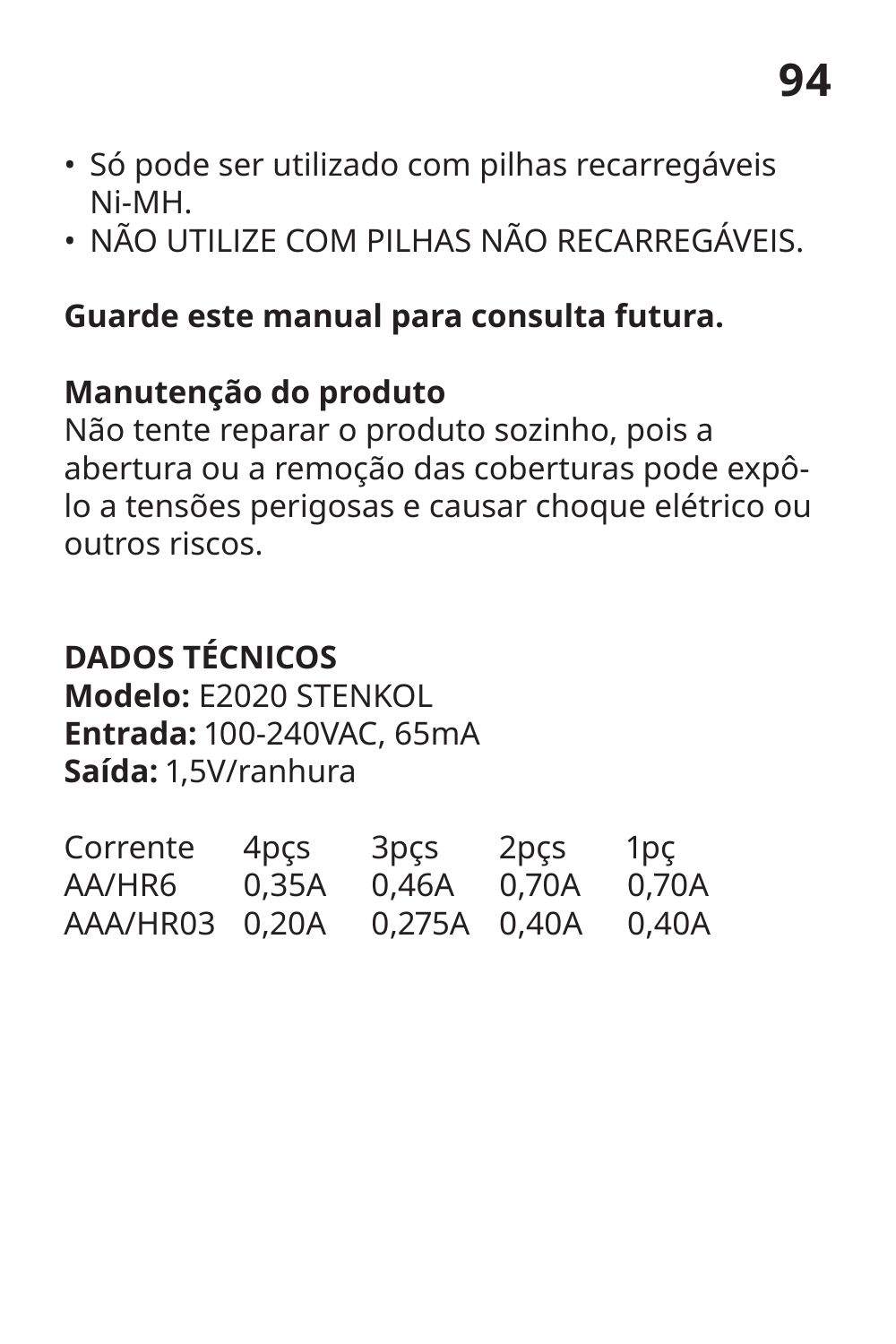#### **Pilhas recomendadas:** NiMH AA máx. 2450mAh, AAA máx. 1500mAh

EM CONFORMIDADE COM UL STD.1310 CERTIFICADO PARA CSA STD. C22.2 NO.223-M91.

#### **Fabricante: IKEA of Sweden AB**

### **Morada: Box 702, SE-343 81 Älmhult, SWEDEN**



O símbolo do caixote do lixo com o sinal de proibição indica que esse artigo deve ser separado dos resíduos domésticos convencionais. Deve ser entregue para reciclagem de acordo com as regulamentações ambientais locais para tratamento de resíduos. Ao separar um artigo assinalado dos resíduos domésticos, ajuda a reduzir o volume de resíduos enviados para os incineradores ou aterros, minimizando o potencial impacto negativo na saúde pública e no ambiente. Para mais informações, contacte a loja IKEA perto de si.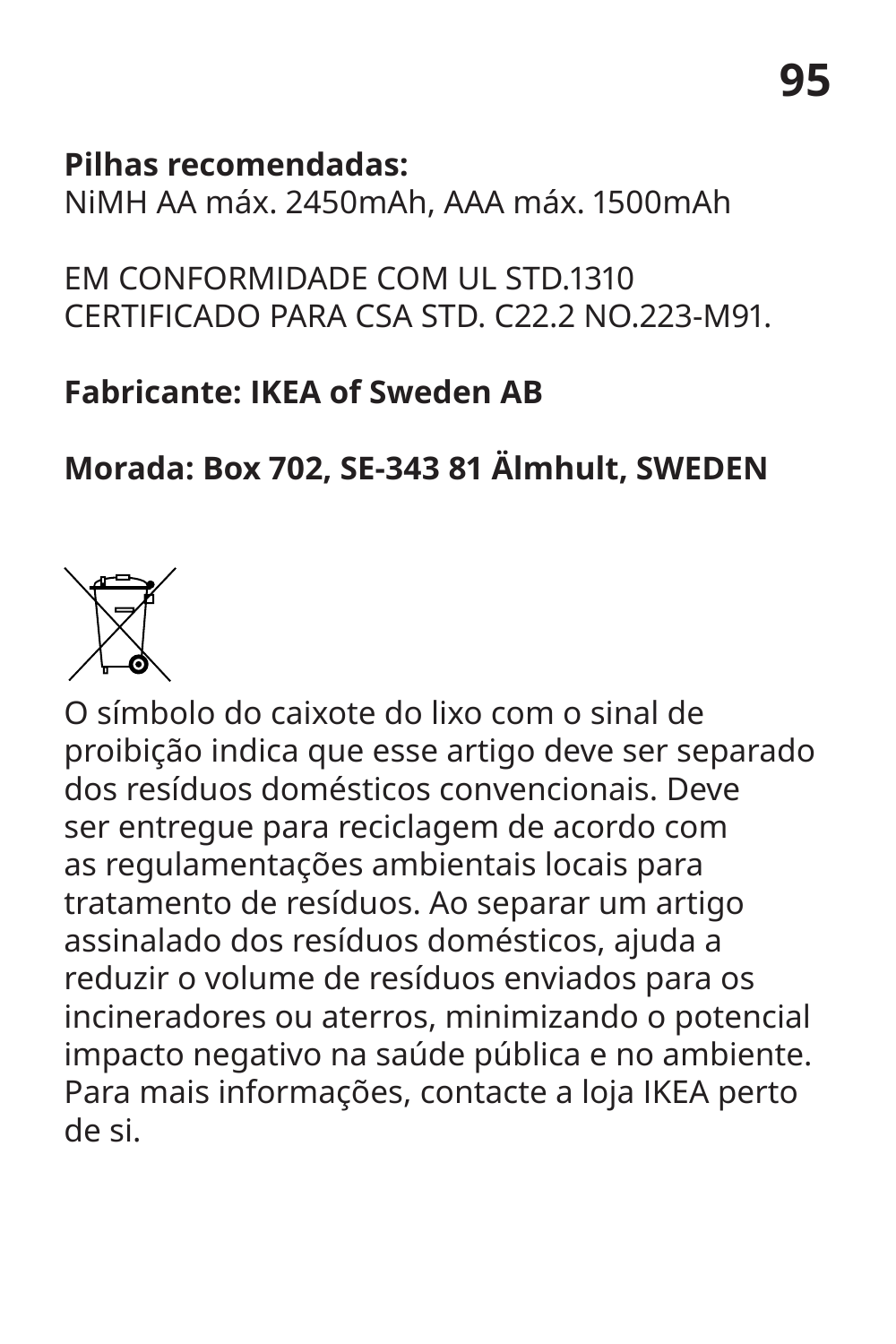# **Româna 96**

Acest produs poate fi folosit de copiii cu vârsta mai mare de 8 ani şi de persoane cu capacități fizice, senzoriale sau mentale reduse, sau cu lipsă de experiență și cunoştinţe, dacă au fost supravegheaţi sau instruiţi cu privire la utilizarea aparatului electrocasnic în siguranţă, şi înţeleg pericolele implicate, de către o persoană responsabilă pentru siguranța lor. Nu lăsați copiii să se joace cu acest produs.

Curăţarea şi întreţinerea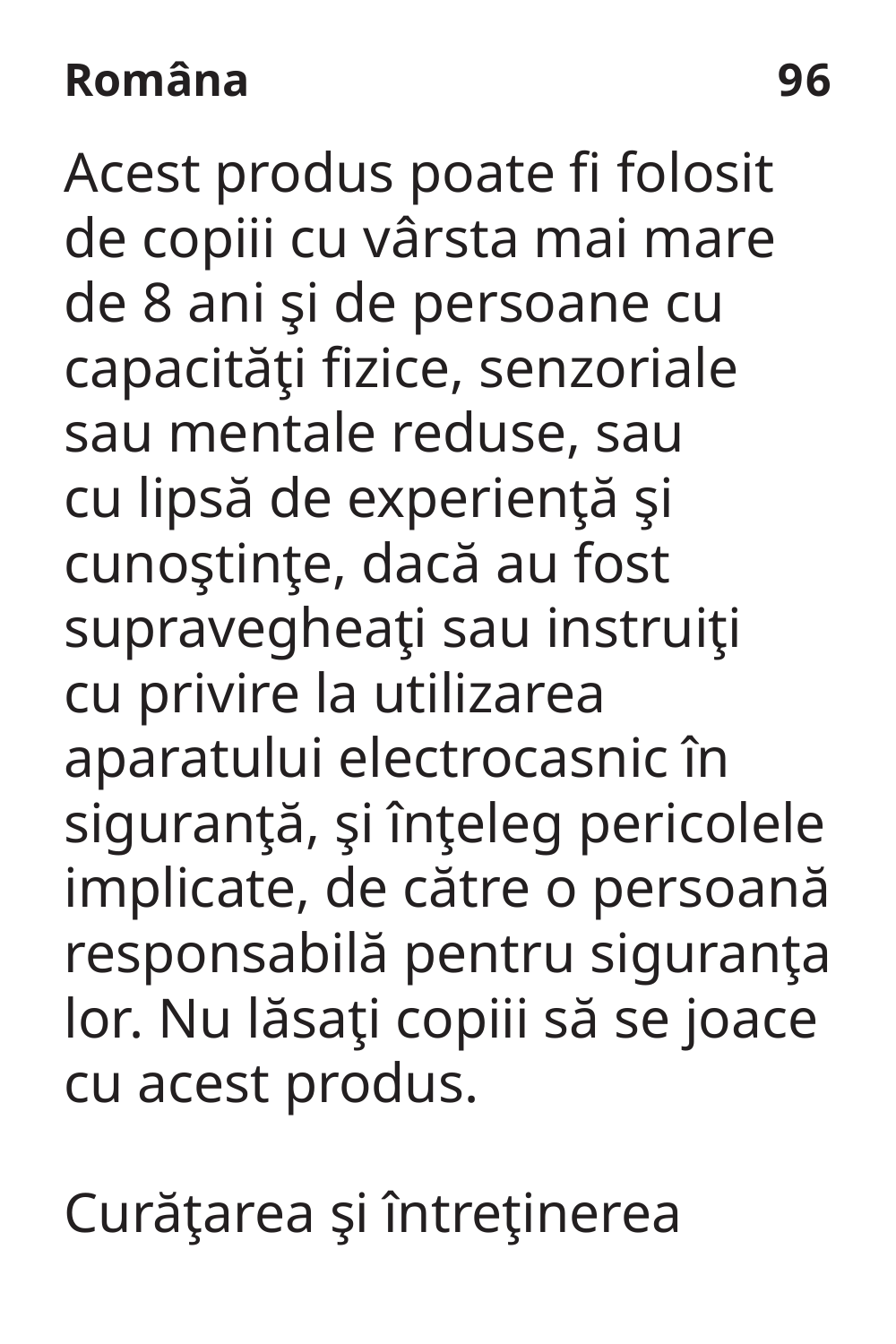# acestui produs nu se pot face de către copiii nesupravegheati.

# **Caracteristicile încărcătorului**

- Încarcă 1-4 bucăţi HR6/AA and/sau 1-4 bucăţi HR03/AAA baterii reîncărcabile.
- 4 porturi de încărcare. Bateriile conectate se încarcă individual.
- Încărcarea se termină prin detectarea individuală a tensiunii delta minus sau zero (-dV/dT sau 0dV/ dT).
- Sigurantă în funcție de temporizator separat de siguranță și senzori de temperatură.
- Detectarea bateriilor non-reîncărcabile şi deteriorate.
- Starea încărcării cu indicator LED în 2 culori pentru fiecare port.

## **Instrucţiuni de funcţionare**

- Introdu bateriile în porturile de încărcare corect conform indicaţiilor privind polaritatea (+/-) a se vedea figura 1.
- Introdu încărcătorul în priză.
- Starea indicatorului LED: LED-ul alb luminează intermitent: Încărcarea este în desfăşurare.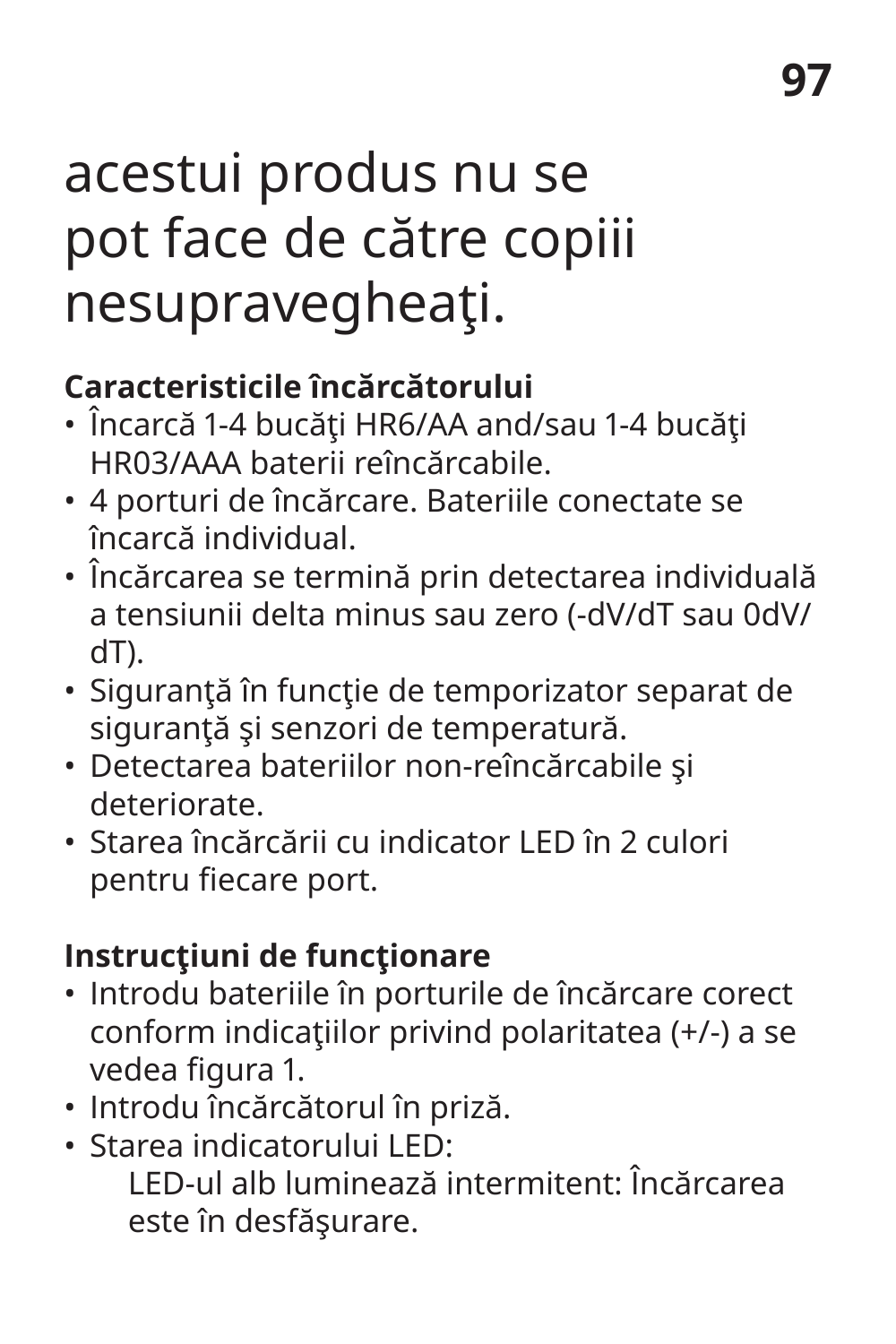LED-ul alb este aprins constant: Încărcarea este completă.

LED-ul roşu clipeşte: Eroare.

• Indicatorul LED roşu de eroare se aprinde dacă baterii non-reîncărcabile, baterii deteriorate sunt introduse în încărcător din greşeală sau sunt conectate baterii prea fierbinti.

## **Bine de ştiut**

- Bateriile noi trebuie încărcate şi folosite pentru 2-3 cicluri de utilizare pentru a optimiza .<br>performanta bateriei.
- Este normal ca bateriile să se încălzească în timpul încărcării şi se vor răci treptat după încăcare.
- Timpul de încărcare poate varia în funcție de diferite capacități ale bateriei.
- Timpul de încărcare poate varia în funcție de capacitatea de încărcare rămasă, vârsta bateriei şi temperatura ambientală.
- Temperatura de functionare a încărcătorului:  $0°C - 40°C$

# **ATENŢIE**

- Deconectează încărcătorul de la priză înainte de a-l curăţa sau când nu este folosit.
- Foloseste o cârpă umedă când cureți încărcătorul. Nu introdu încărcătorul în apă.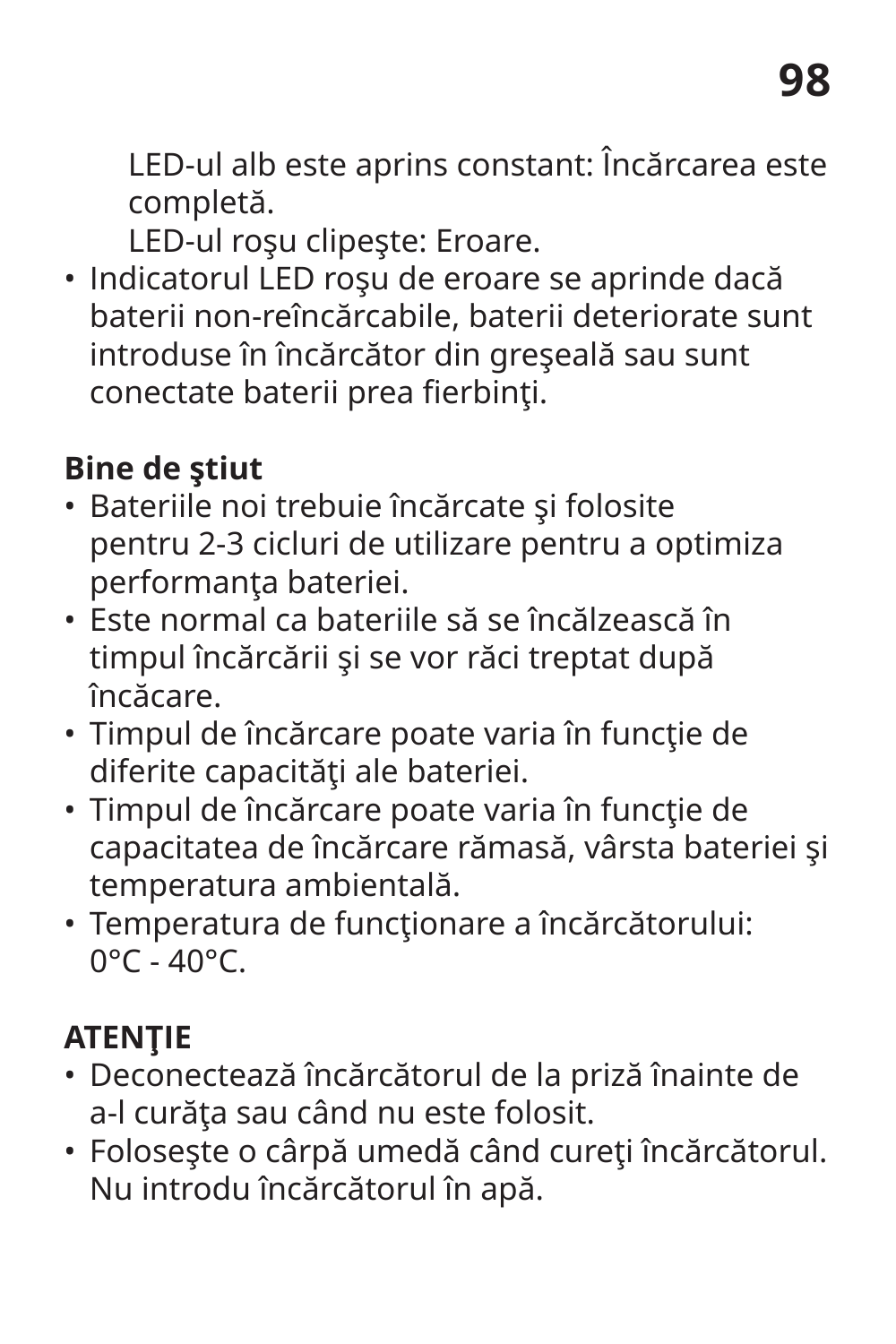- Risc de accident. Risc de şoc electric. Numai pentru uz în interior.
- Încarcă numai baterii reîncărcabile de tip Ni-MH.
- NU ÎNCERCA SĂ ÎNCARCI BATERII NON-REÎNCĂRCABILE.

#### **Păstrează acest manual pentru utilizare viitoare.**

#### **Depanarea produsului**

Nu încerca să repari singur produsul, pentru că deschiderea sau scoaterea capacelor te poate expune la tensiune electrică periculoasă, care provoacă şoc electric sau alte riscuri.

#### **DATE TEHNICE**

**Model:** E2020 STENKOL **Putere intrare:** 100-240VAC, 65mA **Putere ieşire:** port 1.5V/

| Curent         | 4hur  | 3huc             | 2huc  | 1 <sub>buc</sub> |
|----------------|-------|------------------|-------|------------------|
| AA/HR6         | 0.35A | 0.46A            | 0.70A | 0.70A            |
| AAA/HR03 0.20A |       | $0.275A$ $0.40A$ |       | 0.40A            |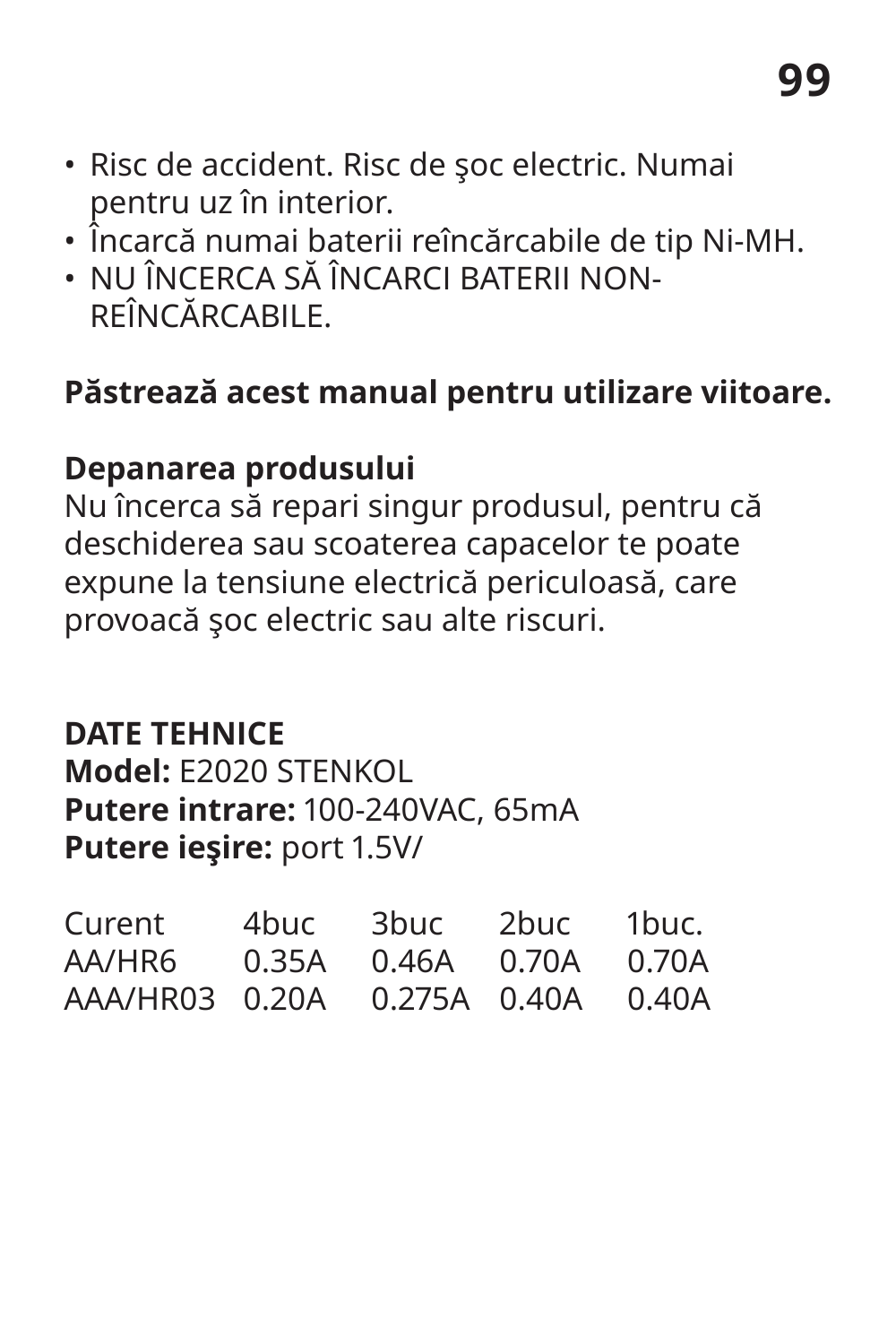**Tipuri de baterii recomandate:** NiMH AA max 2450mAh, AAA max 1500mAh

CONFORM UL STD.1310 CERTIFICAT LA CSA STD. C22.2 NR.223-M91.

#### **Producător: IKEA of Sweden AB**

#### **Adresa: Box 702, SE-343 81 Älmhult, SUEDIA**



Simbolul indica faptul ca produsul trebuie sa fie sortat separat de gunoiul menajer. Produsul respectiv trebuie sa fie predat pentru reciclare in conformitate cu reglementarile locale cu privire la sortarea deșeurilor. Sortând în mod corect deșeurile, vei contribui la reducerea volumului de deșeuri ce urmeaza a fi arse sau trimise la groapa de gunoi și la minimizarea potențialului impact negativ asupra oamenilor si mediului. Poţi afla mai multe informatii la magazinul IKEA.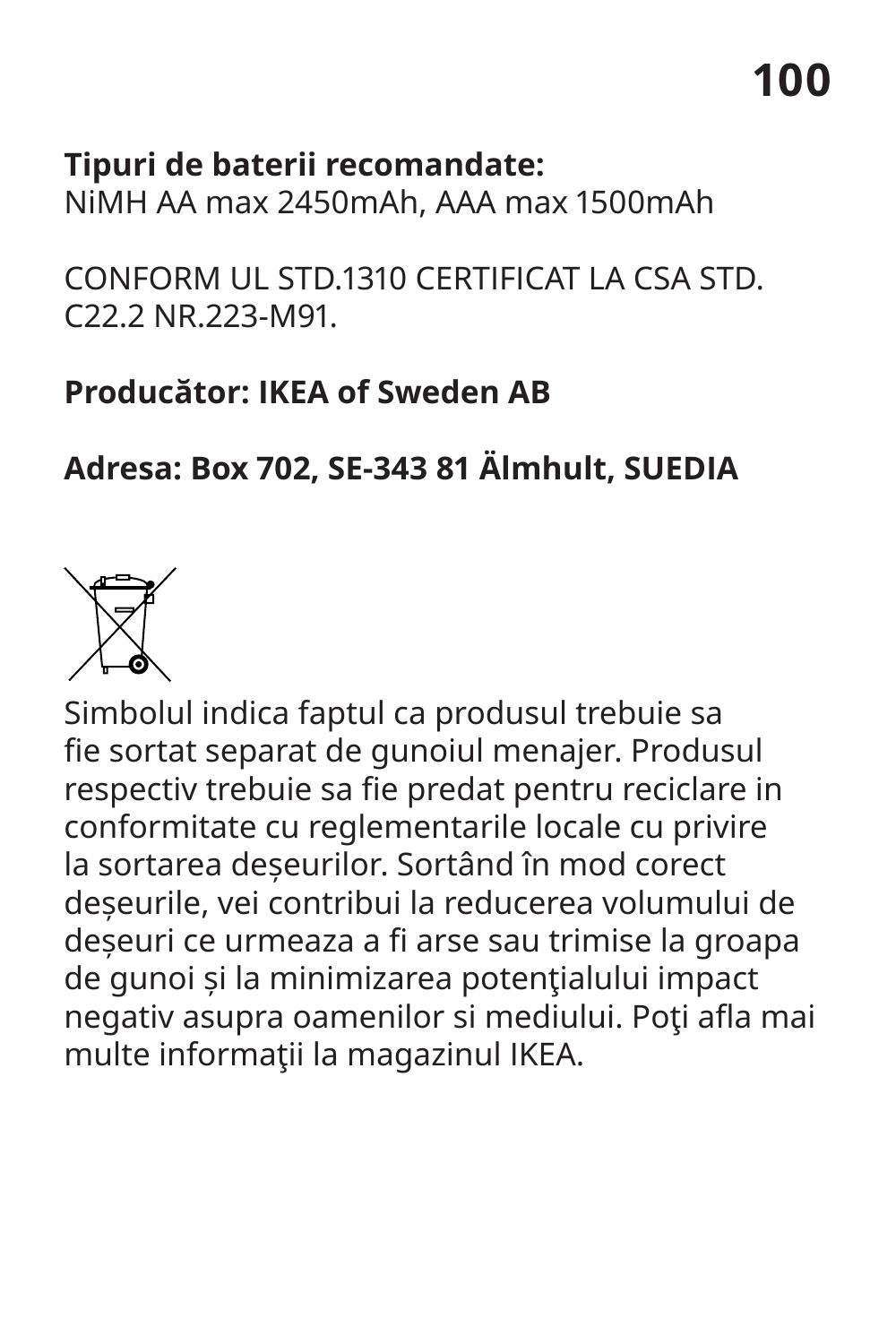Tento spotrebič môžu používať deti vo veku od 8 rokov a viac a osoby so zníženými fyzickými, zmyslovými alebo mentálnymi schopnosťami alebo nedostatkom skúseností a vedomostí, ak sú pod dozorom alebo dostali pokyny týkajúce sa používania spotrebiča bezpečným spôsobom a porozumeli prípadným nebezpečenstvám od osoby zodpovednej za ich bezpečnosť. Deti sa so spotrebičom nemôžu hrať.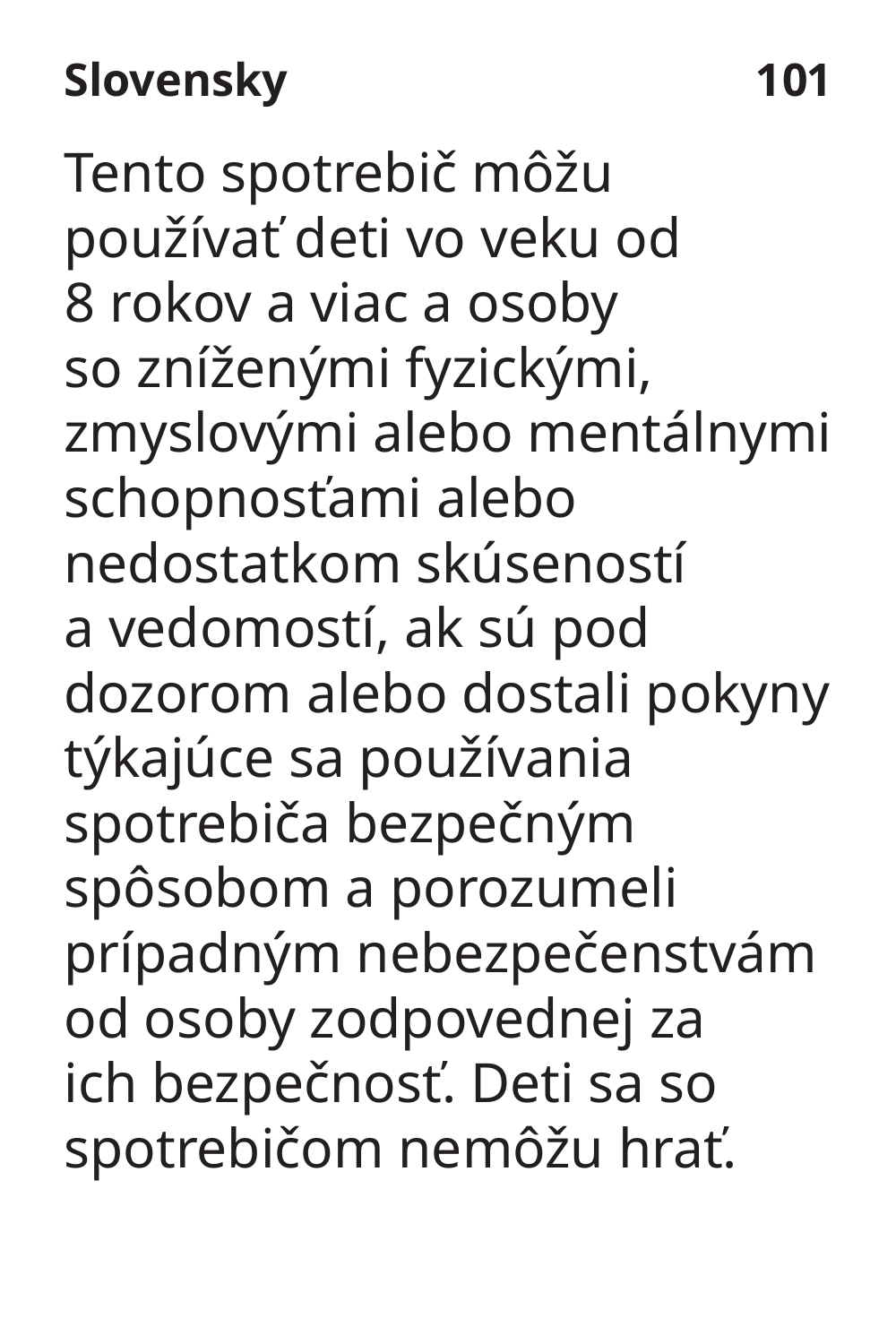# Čistenie a údržbu zariadenia nesmú robiť deti bez dozoru.

# **Funkcie nabíjačky**

- Nabíjajte 1 až 4 kusy nabíjacích batérií HR6 / AA a / alebo 1 až 4 kusy nabíjacích batérií HR03 / AAA.
- 4 nabíjacie sloty. Pripojené batérie sa nabíjajú individuálne.
- Nabíjanie je ukončené detekciou individuálneho mínusového alebo nulového napätia (-dV / dT alebo 0dV / dT).
- Bezpečnosť zaručuje samostatný bezpečnostný časovač a snímač teploty.
- Detekcia nenabíjateľných a poškodených batérií.
- Stav nabíjania ukazujú 2 farebné indikátory LEN na každom slote.

## **Návod na obsluhu**

Batérie vkladajte do nabíjacích slotov správne podľa označenia polarity (+/-), pozri obr. 1.

Pripojte nabíjačku k elektrickej zásuvke.

Stav indikátora LED:

Blikajúca biela dióda LED: Prebieha nabíjanie.

Neprerušovane svieti biela dióda LED:

Nabíjanie je ukončené.

Blikajúca červená dióda LED: Chyba.

•Červená dióda LED bude blikať, ak sú batérie nenabíjateľné, poškodené, batérie vložené do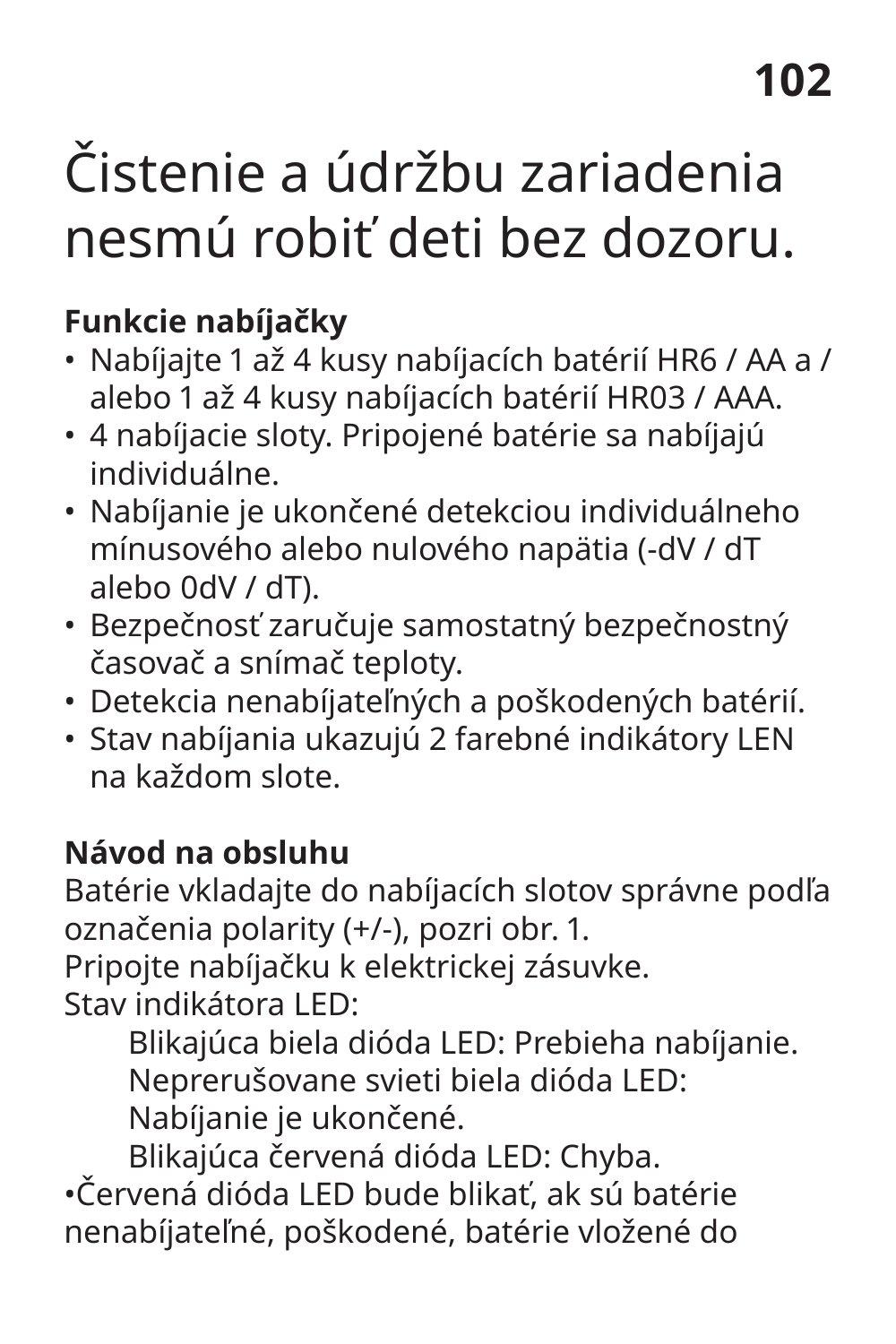nabíjačky naopak alebo sú pripojené batérie príliš horúce.

# **Dobré vedieť**

- Úplne nové batérie potrebujú na optimalizáciu výkonu batérie 2 až 3-násobné cykly nabíjania a používania.
- Je normálne, že sa batérie počas nabíjania zahrievajú a po nabití sa postupne ochladzujú.
- Čas nabíjania sa môže líšiť v závislosti od rôznej kapacity batérie.
- Čas nabíjania sa môže líšiť v závislosti od zostávajúceho nabitia, veku batérie a teploty prostredia.
- Prevádzková teplota nabíjačky: 0 ° C až 40 ° C.

## **UPOZORNENIE**

- Pred čistením alebo keď nabíjačku nepoužívate, odpojte ju od elektrickej zásuvky.
- Pri čistení nabíjačky používajte vlhkú handričku. Neponárajte do vody.
- Riziko poranenia. Nebezpečenstvo úrazu elektrickým prúdom. Iba na vnútorné použitie.
- Nabíjajte iba nabíjateľné batérie typu Ni-MH.
- NEPOKÚŠA ITE SA NABÍJAŤ NEDOBÍJATEĽNÉ **BATÉRIE**

## **Tento návod si uschovajte pre budúce použitie.**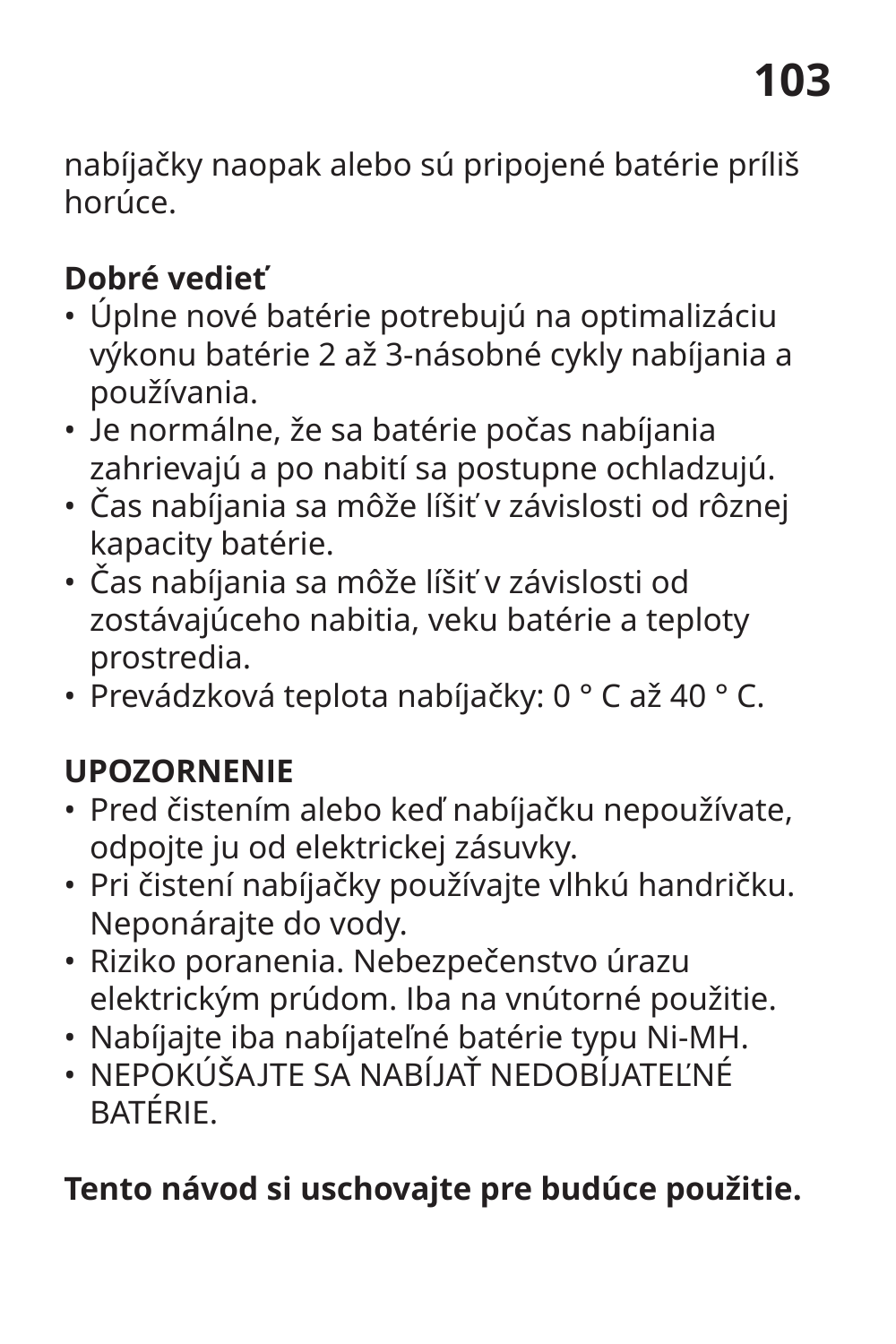#### **Servis výrobku**

Nepokúšajte sa sami opravovať tento výrobok, pretože otvorením alebo odstránením krytov sa môžete vystaviť nebezpečnému napätiu, ktoré môže spôsobiť elektrický šok alebo iné riziká.

# **TECHNICKÉ INFORMÁCIE**

**Model:** E2020 STENKOL **Vstup:** 100-240 VAC, 65 mA **Výstup:** 1,5 V / slot

| Súčasné          | 4ks.  | 3ks          | 2ks   | 1ks   |
|------------------|-------|--------------|-------|-------|
| AA / HR6         | 0.35A | 0.46A        | 0.70A | 0.70A |
| AAA / HR03 0.20A |       | 0.275A 0.40A |       | 0.40A |

#### **Odporúčané typy batérií:**

NiMH AA max. 2 450 mAh, AAA max. 1 500 mAh

POTVRDZUJE UL UL STD.1310 CERTIFIKOVANÝ NA CSA STD. C22.2 NO.223-M91.

**Výrobca: IKEA of Sweden AB**

**Adresa: Box 702, SE-343 81 Älmhult, ŠVÉDSKO**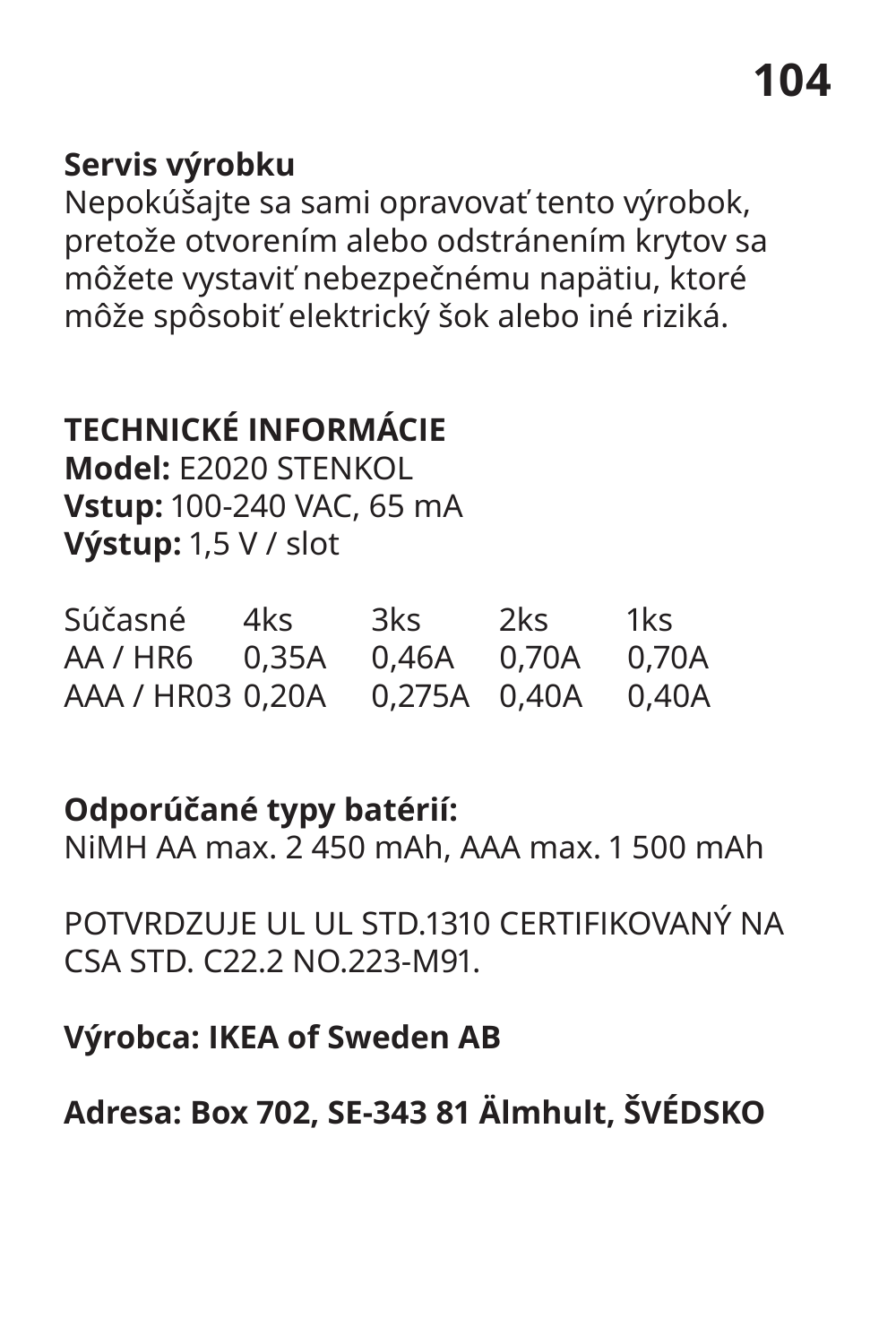

Symbol preškrtnutého kontajnera označuje, že tento výrobok musí byť zlikvidovaný oddelene od bežného domáceho odpadu. Výrobok by mal byť odovzdaný na recykláciu v súlade s miestnymi predpismi pre nakladanie s odpadom. Oddelením označeného výrobku z komunálneho odpadu, pomôžete znížiť objem odpadu posielaného do spaľovní alebo na skládku a minimalizovať prípadný negatívny dopad na ľudské zdravie a životné prostredie. Pre viac informácií, prosím, kontaktujte obchodný dom IKEA.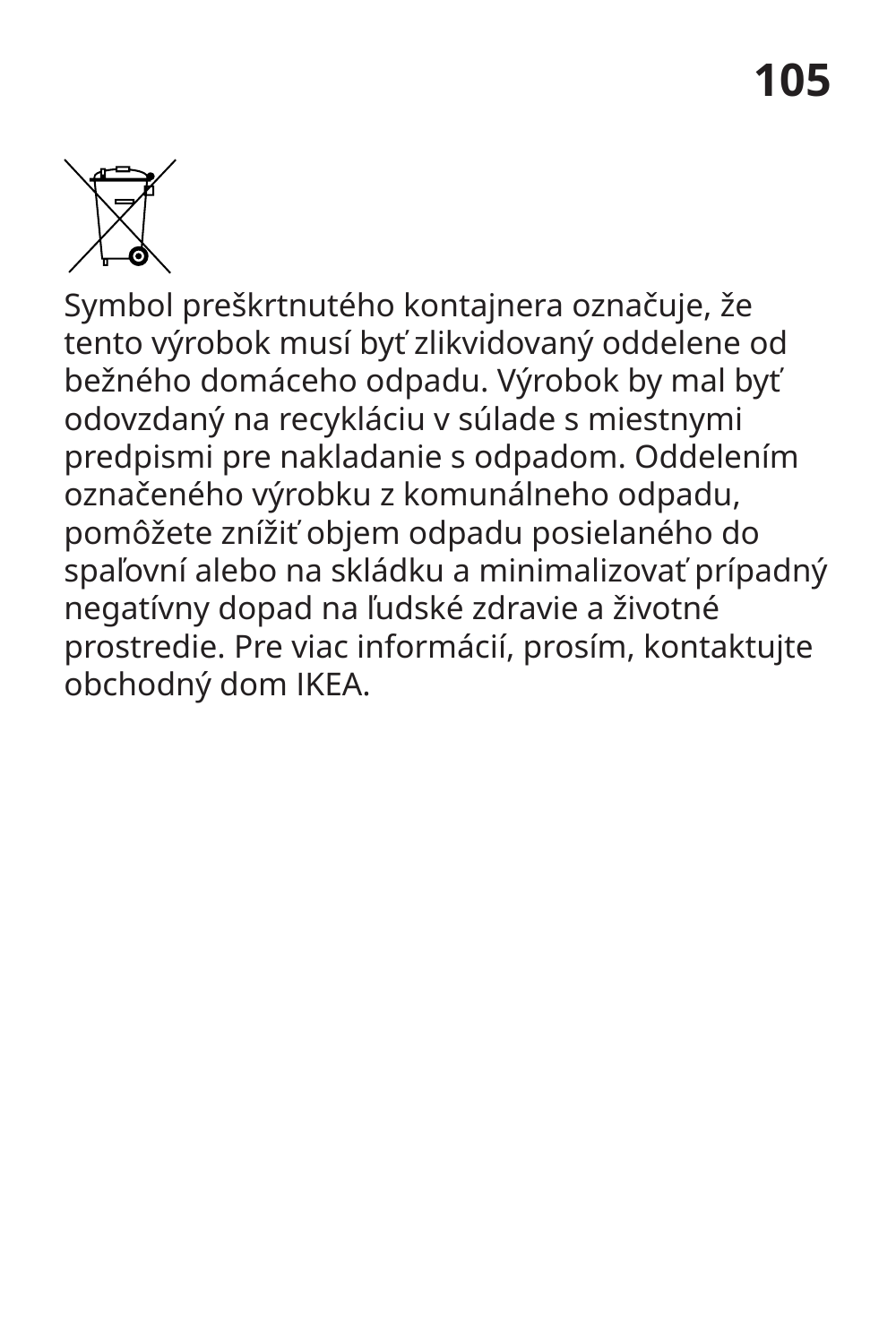**Български 106**

Този продукт може да бъде използван от деца над 8-годишна възраст, както и от хора с намалени физически, сензорни или психически възможности, или такива без опит в боравенето с продукта, ако бъдат инструктирани относно безопасното боравене и са под надзора на отговорно за тяхната безопасност лице. Деца не бива да си играят с продукта. Почистването и поддръжката не бива да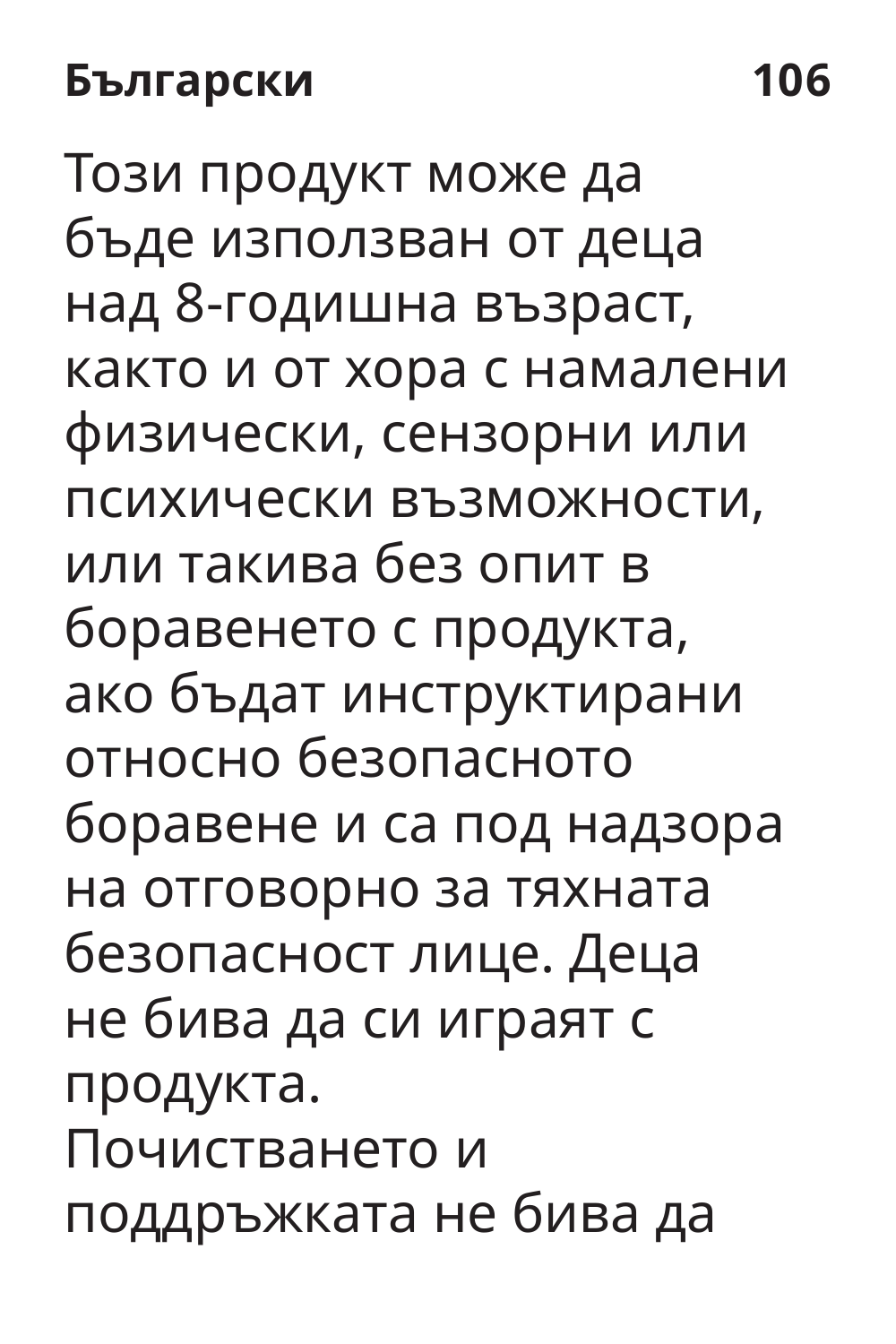# се извършват от деца, без надзора на възрастен.

#### **Характеристики на зарядно устройство**

- Зареждайте от 1 до 4 броя акумулаторни батерии HR6/AA и/или HR03/AAA.
- 4 гнезда за зареждане. Батериите се зареждат индивидуално.
- Зареждането се прекъсва от индивидуални минус делта или нула делта сензори (-dV/dT или 0dV/dT).
- С таймер и температурни сензори за поголяма безопасност.
- Разпознава повредени батерии и батерии за еднократна употреба.
- Двуцветен LED индикатор със статус на зареждане във всеки канал.

## **Инструкции за употреба**

- Поставете батериите в гнездата като обърнете внимание на отбелязаните полюси (+/-) - вижте илюстрация 1.
- Свържете зарядното устройство с контакт.
- LED индикатора ви информира за процеса на зареждане:

Индикаторът премигва в бяло: В процес на зареждане.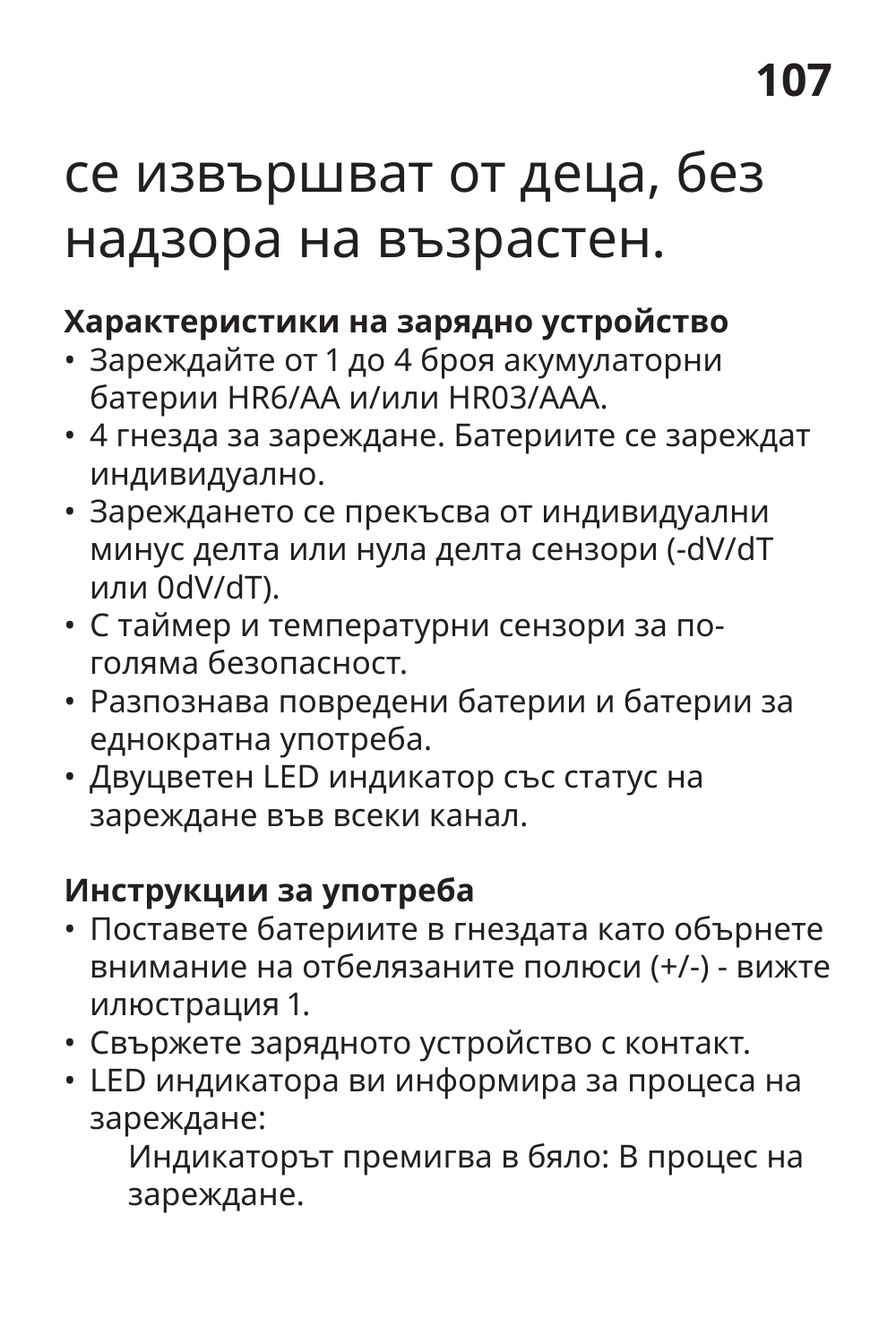Индикаторът постоянно свети в бяло: Зареждането е завършено. Индикаторът премигва в червено: Грешка

• Червеният LED индикатор премигва в случай, че по погрешка поставите повредени батерии, батерии за еднократна употреба или когато батериите прегреят.

#### **Полезна информация**

- Чисто новите батерии се нуждаят от 2-3 цикъла на използване и зареждане, за да се оптимизират експлоатационните им качества.
- Нормално е батериите да се нагорещят, докато ги зареждате. След зареждането те постепенно ще изстинат.
- Времето на зареждане може да варира във въз основа на капацитета на батерията.
- Времето на зареждане може да варира в зависимост от останалия заряд, възрастта на батерията и температурата на околната среда.
- Температура, докато се зарежда: 0°C до 40°C.

#### **ВНИМАНИЕ**

- Изключете зарядното от контакта преди да започнете да го почиствате или когато не се използва.
- Използвайте навлажнена кърпа, когато почиствате зарядното. Не потапяйте във вода.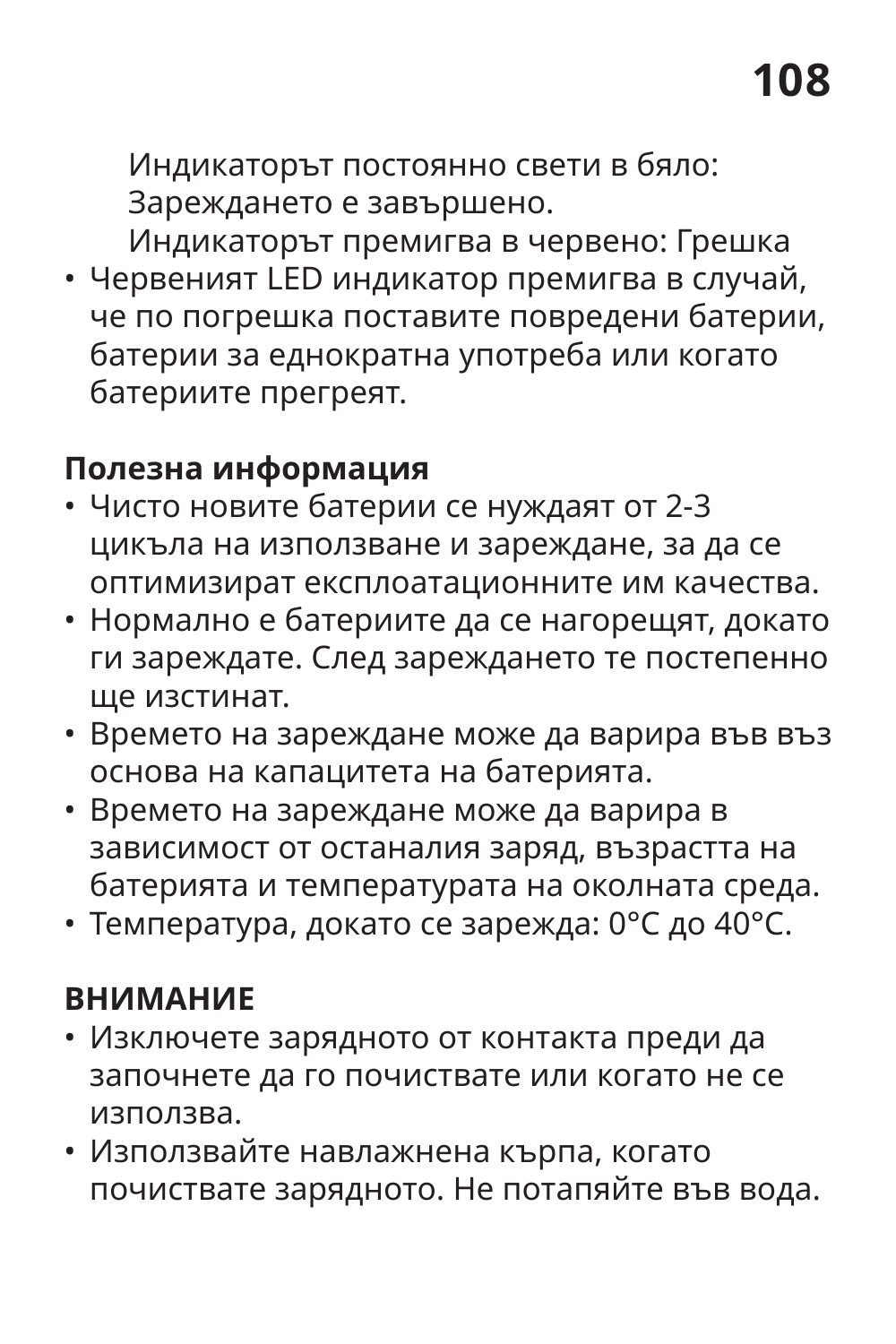- Опасност от нараняване. Опасност от токов удар. За използване само на закрито.
- Зареждайте само с акумулаторни батерии от вида Ni-MH.
- НЕ СЕ ОПИТВАЙТЕ ДА ЗАРЕЖДАТЕ БАТЕРИИ ЗА ЕДНОКРАТНА УПОТРЕБА.

#### **Запазете това упътване за бъдещи справки.**

#### **Обслужване**

Не се опитвайте да поправяте този продукт сами. Отварянето или свалянето на панела може да ви изложи на опасен волтаж, който да причини токов удар или други рискове.

#### **ТЕХНИЧЕСКИ ДАННИ**

**Модел:** E2020 STENKOL **Входяща мощност:** 100-240VAC, 65mA **Изходяща мощност:** 1.5V/на гнездо

| Ток            | 4 бр. | 3 бр.        | 2 бр. | 1 6p. |
|----------------|-------|--------------|-------|-------|
| AA/HR6         | 0.35A | 0.46A        | 0.70A | 0.70A |
| AAA/HR03 0.20A |       | 0.275A 0.40A |       | 0.40A |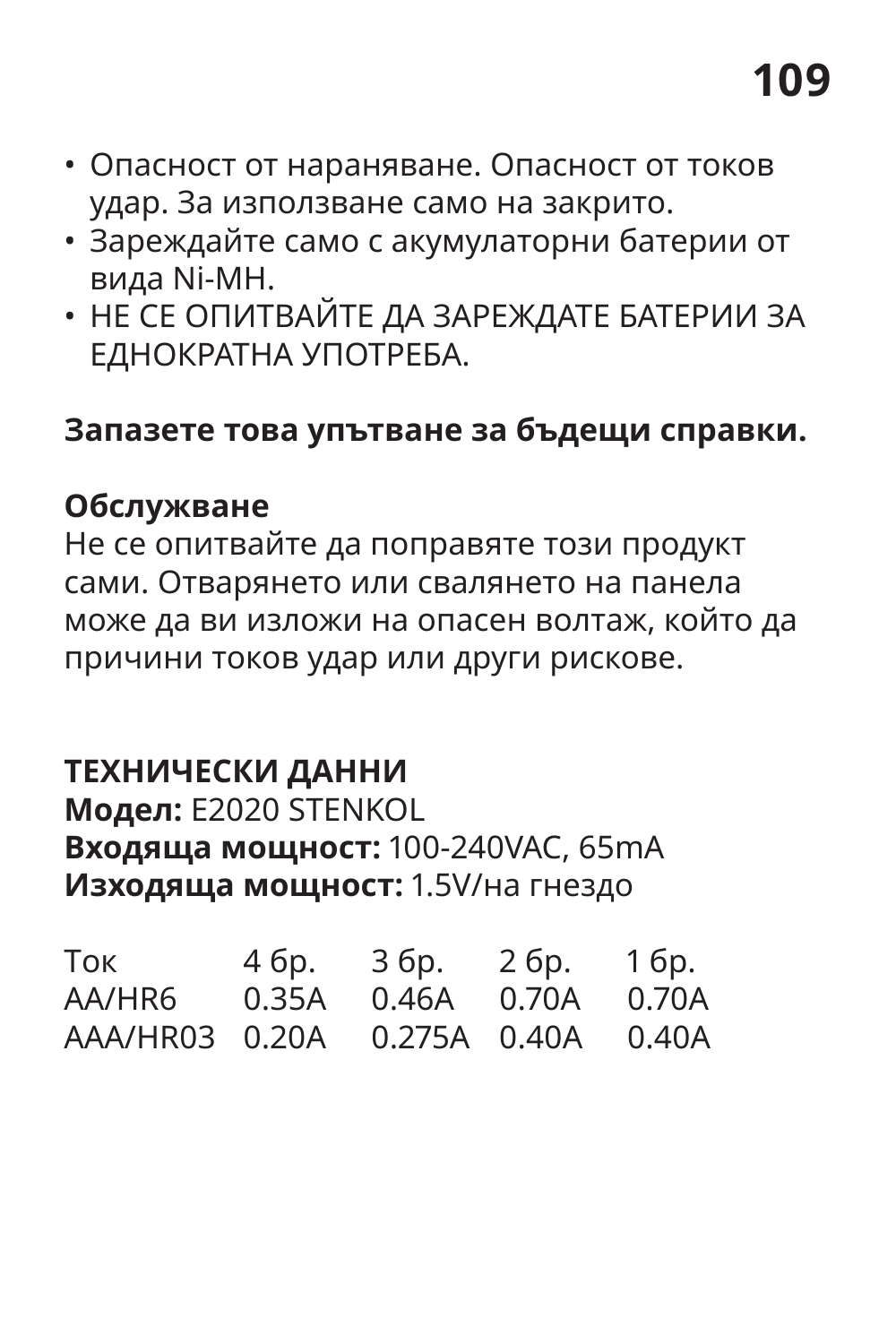#### **Препоръчителен тип батерии:** NiMH AA макс. 2450mAh, AAA макс. 1500mAh

Отговаря на изискваният на UL STD. 1310 сертифицирани от CSA STD. C22.2 NO.223-M91

#### **Производител: IKEA of Sweden AB**

#### **Адрес: Пощенски код 702, SE-343 81 Елмхулт, Швеция**



Символът със задраскан кош за боклук означава, че артикулът следва да се изхвърли отделно от битовите отпадъци. Артикулът трябва да бъде предаден за рециклиране в съответствие с местните правила за изхвърляне на отпадъци. Като отделяте обозначените артикули от битовите отпадъци, вие спомагате за намаляването на количествата отпадъци, предавани в сметища или за изгаряне, и свеждате до минимум потенциалните отрицателни въздействия върху човешкото здраве и околната среда. Моля, обърнете се към магазин ИКЕА за повече информация.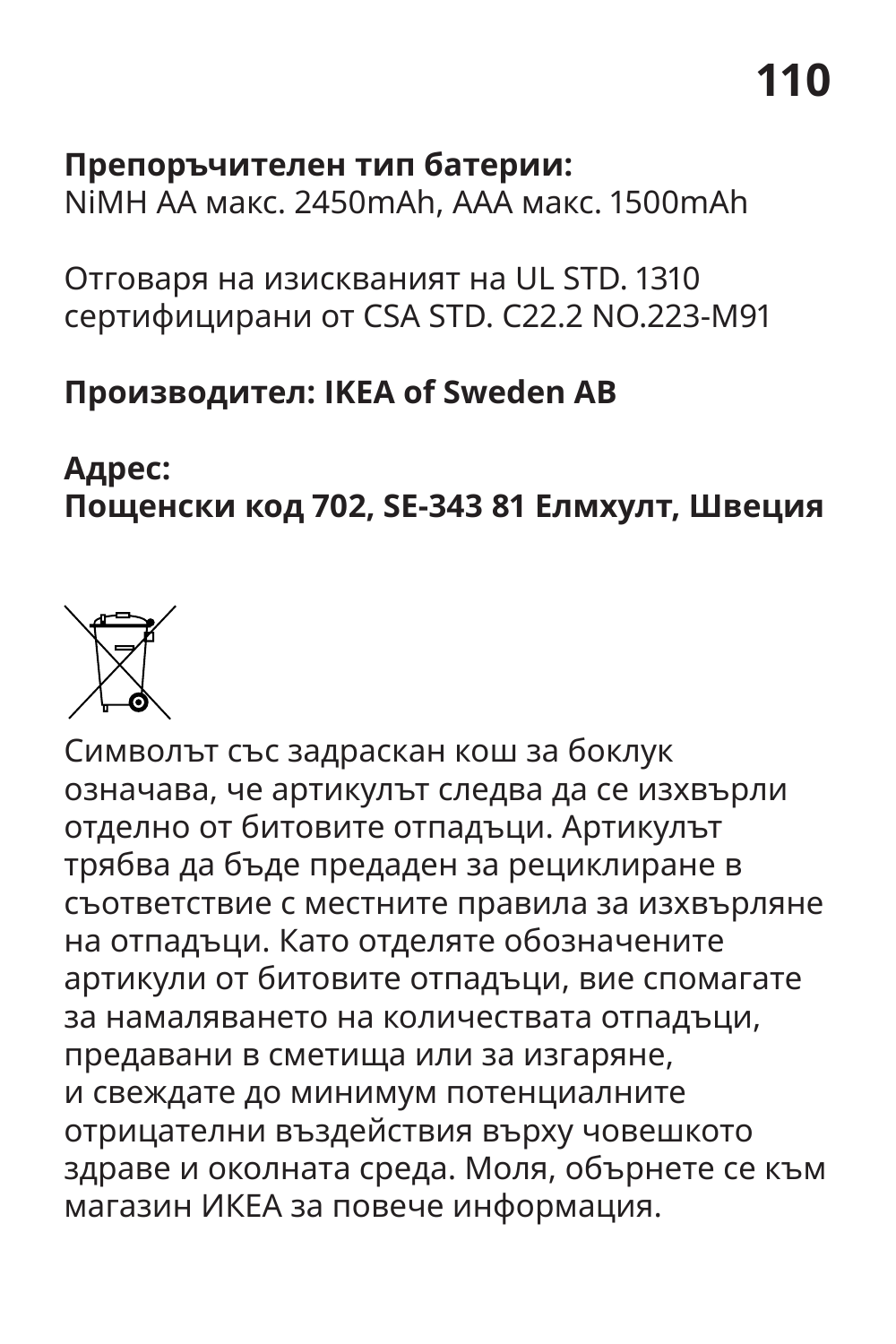## **Hrvatski 111**

Ovaj uređaj smiju koristiti djeca od minimalno 8 godina te osobe sa smanjenim fizičkim, osjetilnim ili mentalnim sposobnostima ili nedostatkom iskustva i znanja ako su pod nadzorom ili su im pružene upute o upotrebi uređaja na siguran način te su svjesne mogućih opasnosti. Djeca se ne smiju igrati uređajem. Djeca ne smiju čistiti i održavati proizvod bez nadzora.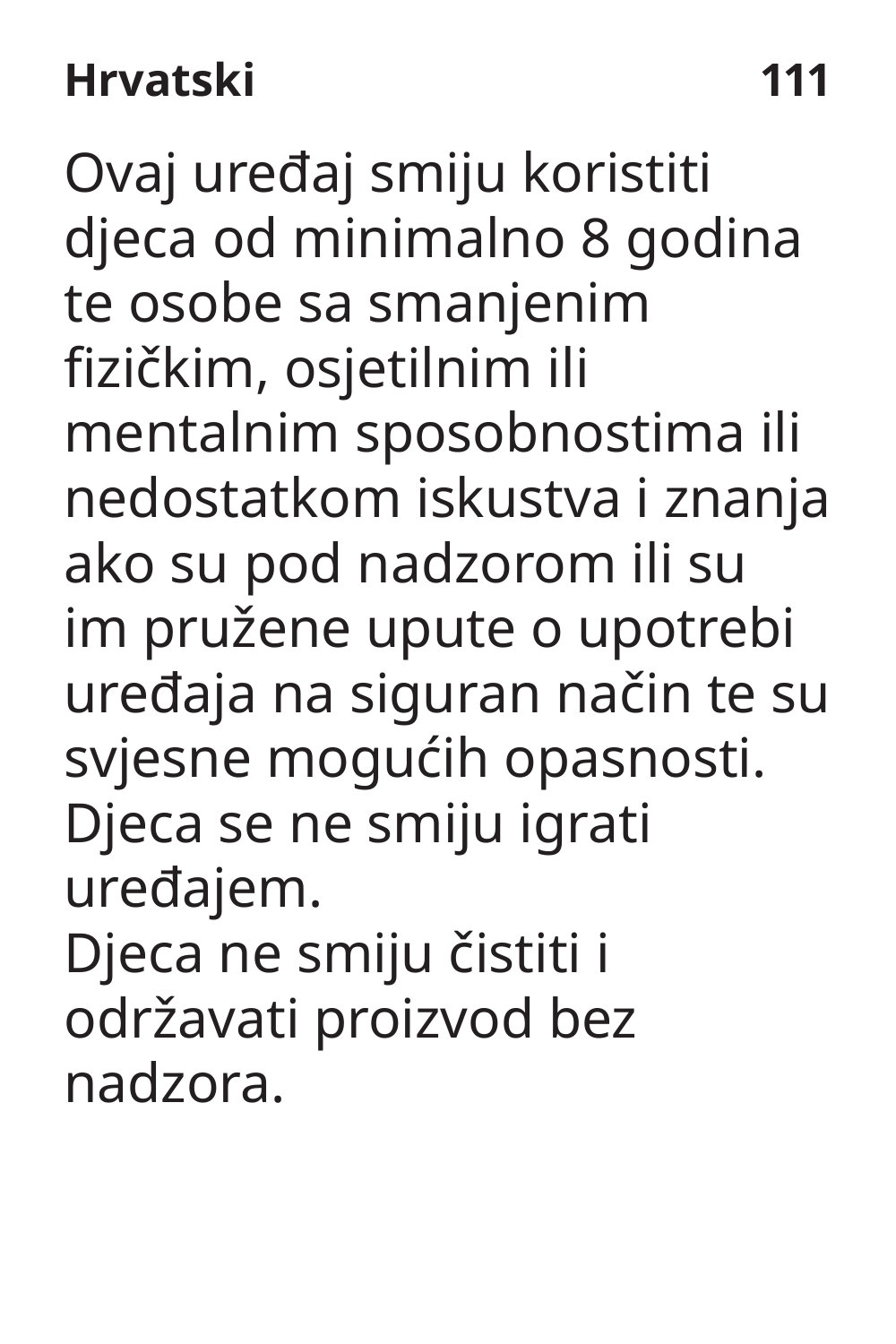## **Svojstva punjača**

- Puniti 1 do 4 HR6/AA baterije i/ili 1 do 4 HR03/AAA punjivih baterija.
- 4 otvora za punjenje. Povezane baterije pune se zasebno.
- Punjenje se prekida pomoću pojedinačnih minus delta ili nula delta naponskih senzora (-dV/dT ili 0dV/dT).
- Osigurano odvojenim sigurnosnim tajmerom i senzorom temperature.
- Prepoznavanje oštećenih i nepunjivih baterija.
- LCD ekran s prikazom statusa punjenja u 2 boje za svaki kanal.

#### **Upute za upotrebu**

- Staviti baterije u ispravna ležišta prema polovima + i - (pogledati crtež 1).
- Uključiti u struju preko punjača.
- LED indikator:

Pulsirajuće bijelo LED svjetlo: Punjenje traje. Stalno bijelo LED svjetlo: Punjenje je završeno. Svjetlucavo crveno LED svjetlo: Greška.

• LED indikator će svijetliti crvenim svjetlom ako se u punjač stave jednokratne ili oštećene baterije, ili ako su baterije prevruće.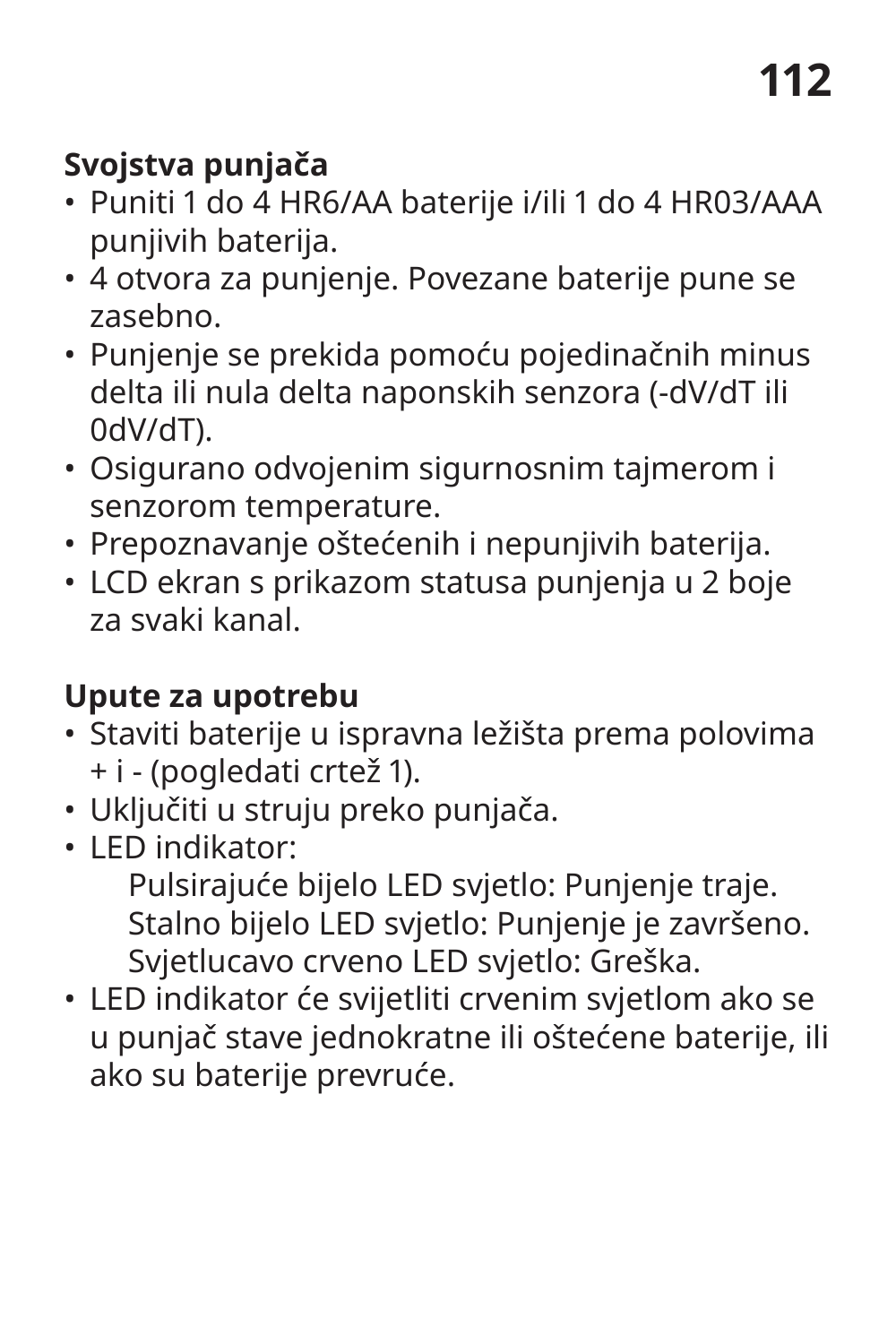## **Dobro je znati**

- Kako bi optimalno radile, nove baterije treba puniti i koristiti 2 do 3 puta.
- Normalno je da se baterije ugriju tijekom punjenja i da se poslije postupno ohlade.
- Vrijeme punjenja je različito u odnosu na vrstu baterija.
- Vrijeme punjenja ovisi o ostatku punjenja, starosti baterije i temperature.
- Punjač radi na temperaturi: 0 °C do 40 °C.

## **OPREZ**

- Isključiti punjač iz utičnice prije čišćenja ili ako se ne koristi.
- Za čišćenje koristiti vlažnu krpu. Ne stavljati u vodu niti močiti.
- Opasnost od ozljede. Opasnost od strujnog udara. Za upotrebu u zatvorenom prostoru.
- Samo za punjenje Ni-MH punjivih baterija.
- NE KORISTITI NEPUNJIVE BATERIJE!

## **Sačuvati ove upute za ubuduće.**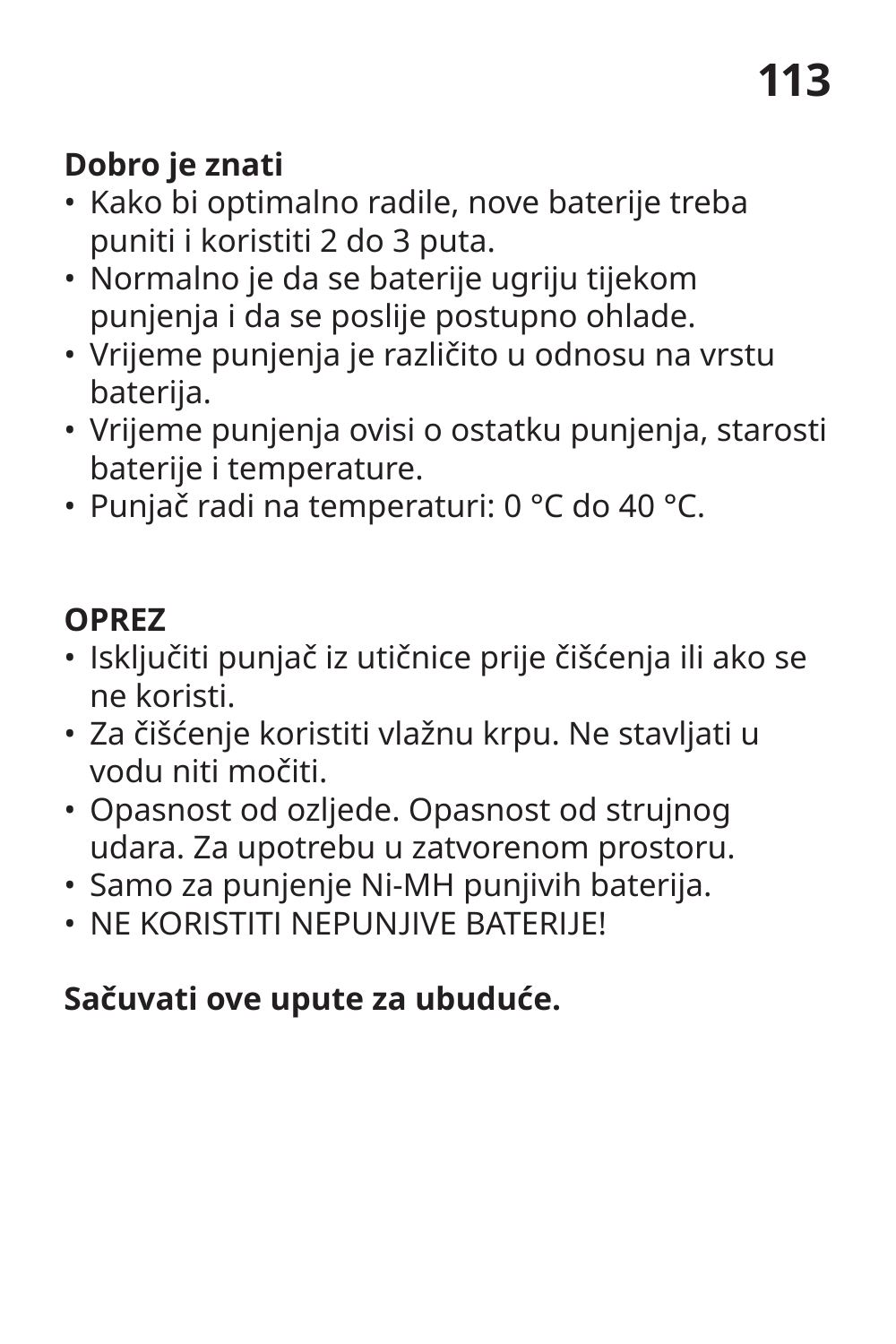#### **Servisiranje proizvoda**

Ne pokušavati popravljati proizvod jer otvaranje ili micanje poklopca može izložiti visokom naponu ili drugim opasnostima.

## **TEHNIČKI PODACI**

**Model:** E2020 STENKOL **Ulazna struja:** 100 - 240 VAC, 65 mA **Izlazna struja:** 1,5 V po kanalu

| Napajanje 4 kom. 3 kom. 2 kom. 1 kom. |                         |  |
|---------------------------------------|-------------------------|--|
|                                       |                         |  |
| AAA/HR03 0.20 A                       | $0.275 A$ 0.40 A 0.40 A |  |

#### **Preporučena vrsta baterija:**

Ni-MH AA maks. 2450 mAh, AAA maks. 1500 mAh

U skladu s UL STD.1310 CERTIFICIRANO PREMA CSA STD. C22.2 NO.223-M91.

#### **Proizvođač: IKEA of Sweden AB**

**Adresa: Box 702, SE-343 81 Älmhult, SWEDEN**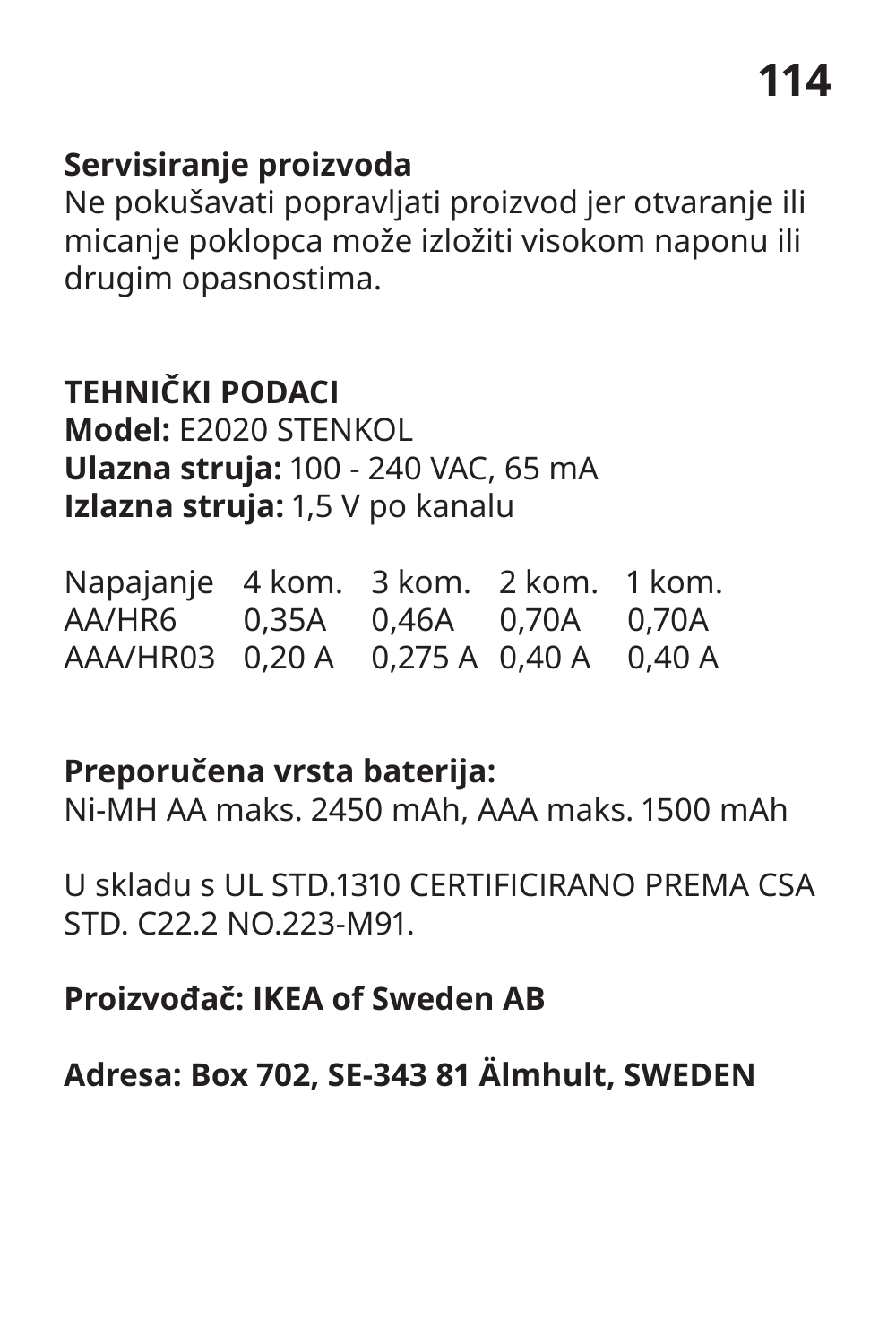

Simbol prekrižene kante za otpad znači da se proizvod ne smije odlagati u komunalni otpad. Proizvod se mora predati na recikliranje u skladu s lokalnim propisima o zaštiti okoliša koji se odnose na odlaganje otpada. Odvajanjem označenog proizvoda od komunalnog otpada pomaže se smanjivanju količine otpada koji se odvozi u spalionice ili na odlagališta te smanjuje negativan utjecaj na zdravlje ljudi i okoliš. Za više informacija kontaktirati svoju robnu kuću IKEA.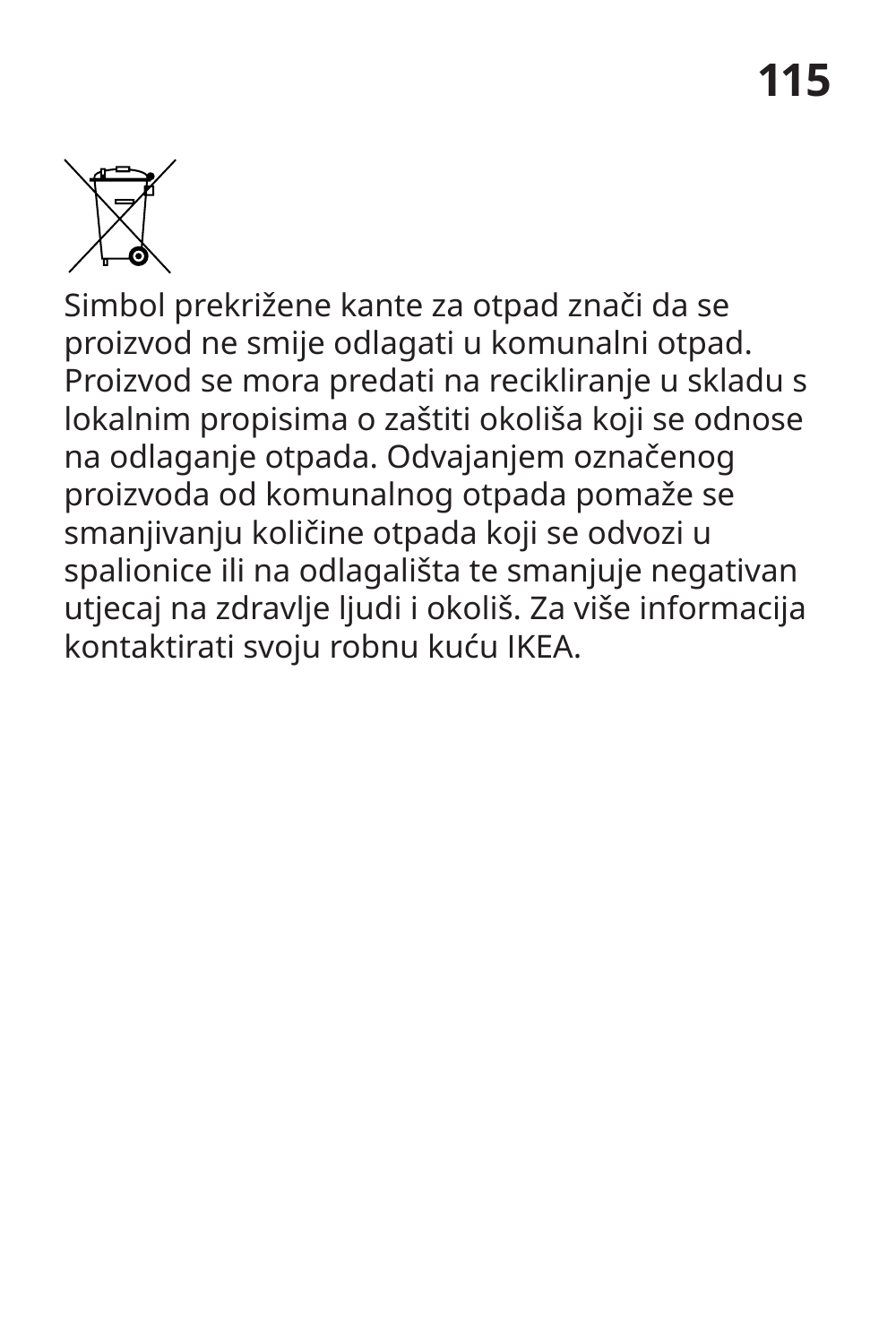Αυτή η συσκευή μπορεί να χρησιμοποιηθεί από παιδιά ηλικίας από 8 ετών και άνω και άτομα με μειωμένες σωματικές, αισθητηριακές ή διανοητικές ικανότητες ή έλλειψη εμπειρίας και γνώσης εάν έχουν δοθεί επίβλεψη ή οδηγίες σχετικά με τη χρήση της συσκευής με ασφαλή τρόπο και κατανοούν τους κινδύνους εμπλέκεται από άτομο υπεύθυνο για την ασφάλειά του. Τα παιδιά δεν πρέπει να παίζουν με τη συσκευή.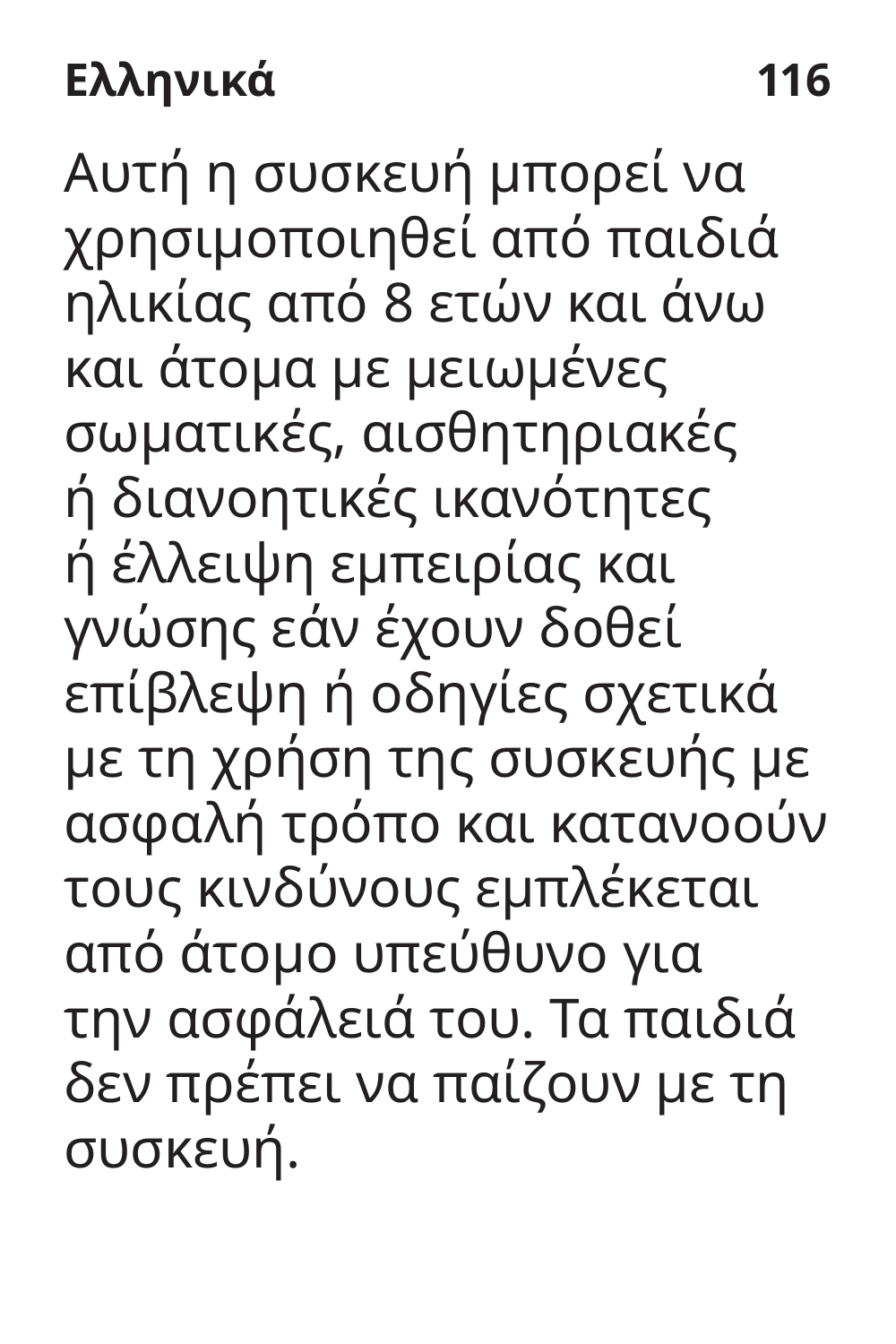# Ο καθαρισμός και η συντήρηση των χρηστών δεν πρέπει να γίνονται από παιδιά χωρίς επίβλεψη.

## **Χαρακτηριστικά φορτιστή**

- Φορτίζει 1 έως 4 επαναφορτιζόμενες μπαταρίες HR6/AA και/ή 1 έως 4 επαναφορτιζόμενες μπαταρίες HR03/AAA.
- 4 υποδοχές φόρτισης. Οι συνδεδεμένες μπαταρίες φορτίζονται ξεχωριστά η μια από την άλλη.
- Η φόρτιση ολοκληρώνεται όταν εντοπίζεται αρνητικό ή μηδενικό φορτίο (-dV/dT or 0dV/dT).
- Ασφάλεια με μεμονωμένο χρονοδιακόπτη ασφάλειας και αισθητήρες θερμοκρασίας.
- Αναγνώριση μη επαναφορτιζόμενων και φθαρμένων μπαταριών.
- Κατάσταση φόρτισης με 2 φωτεινές ενδείξεις LED σε κάθε υποδοχή.

## **Οδηγίες λειτουργίας**

- Τοποθετήστε σωστά τις μπαταρίες στις υποδοχές φόρτισης σύμφωνα με τις ενδείξεις πολικότητας (+/-), δείτε στην εικόνα 1.
- Συνδέστε τον φορτιστή με το ρεύμα.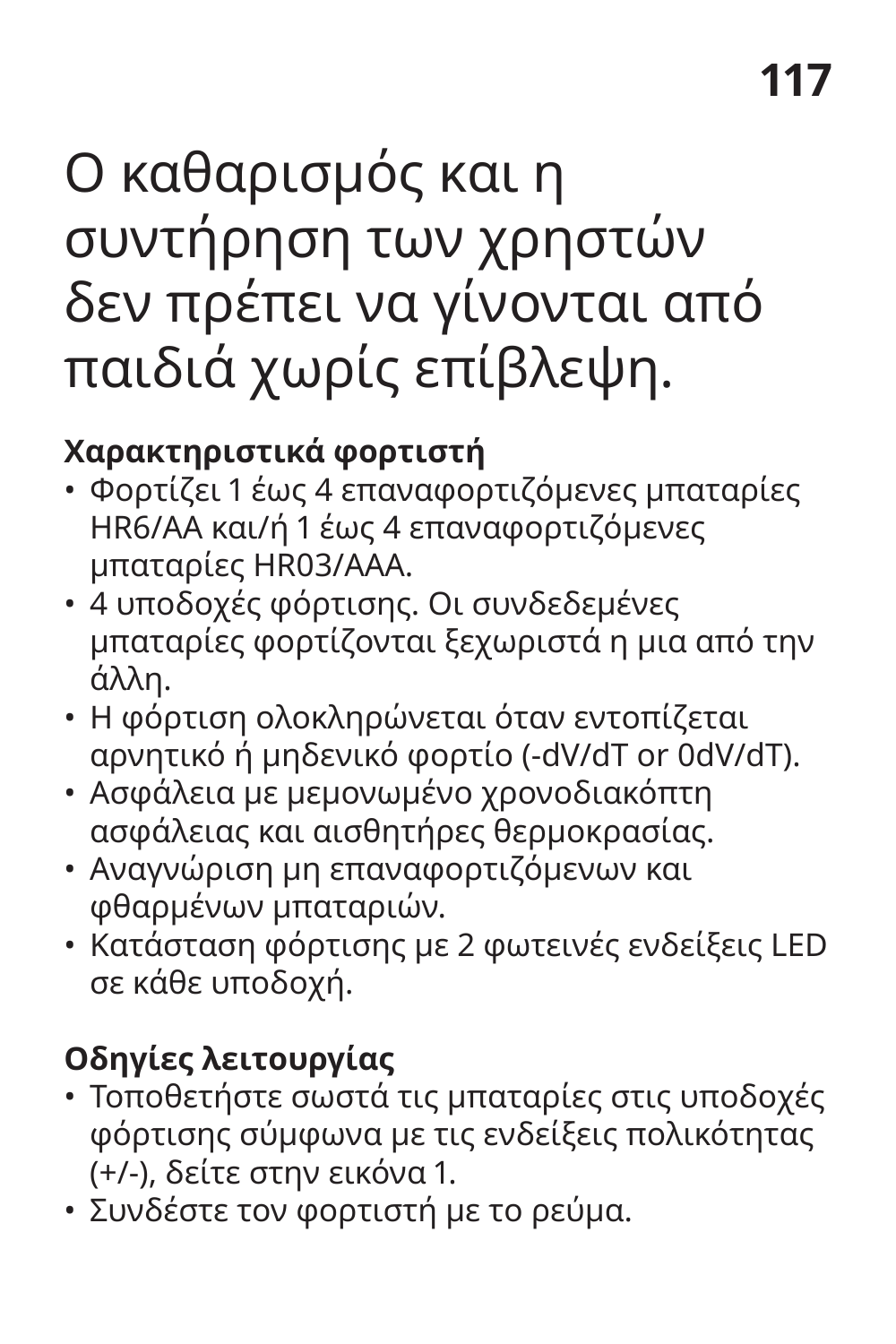• Ενδείξεις LED:

Λευκό φως παλλόμενο: Φόρτιση σε εξέλιξη. Λευκό φως σταθερό: Ολοκλήρωση φόρτισης. Κόκκινο φως αναβοσβήνει: Σφάλμα

• Η κόκκινη ένδειξη LED θα αναβοσβήσει αν μη επαναφορτιζόμενες μπαταρίες, χαλασμένες μπαταρίες τοποθετηθούν κατά λάθος στον φορτιστή ή αν οι συνδεδεμένες μπαταρίες υπερθερμανθούν.

## **Χρήσιμες πληροφορίες**

- Οι ολοκαίνουργιες μπαταρίες χρειάζονται 2 έως 3 φορές κύκλους φόρτισης και χρήσης για τη βελτιστοποίηση της απόδοσης της μπαταρίας.
- Είναι φυσικό για τις μπαταρίες να θερμαίνονται κατά τη φόρτιση και σταδιακά θα κρυώσουν μετά την ολοκλήρωση της φόρτισης.
- Ο χρόνος φόρτισης ποικίλλει ανάλογα τη χωρητικότητα των μπαταριών.
- Ο χρόνος φόρτισης ποικίλλει ανάλογα το υπόλοιπο της φόρτισης, την ηλικία της μπαταρίας και τη θερμοκρασία του περιβάλλοντος.
- Θερμοκρασία λειτουργίας φορτιστή: 0°C ως 40°C.

## **ΠΡΟΣΟΧΗ**

• Αποσυνδέστε τον φορτιστή από την παροχή ρεύματος πριν τον καθαρίσετε ή όταν δεν τον χρησιμοποιείτε.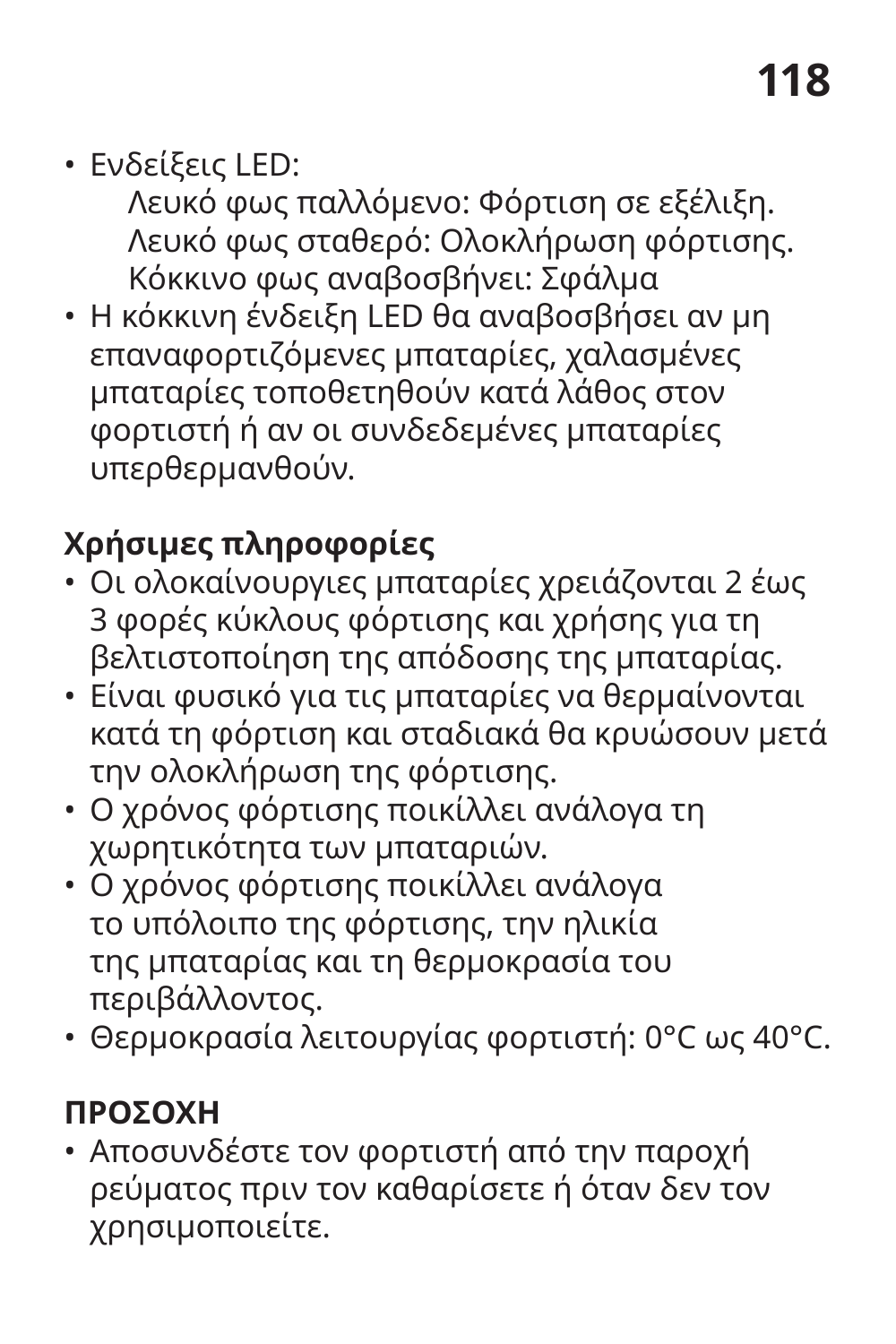- Χρησιμοποιήστε ένα νωπό πανί για τον καθαρισμό του φορτιστή. Μην τον βυθίζετε σε νερό.
- Κίνδυνος τραυματισμού. Κίνδυνος ηλεκτροπληξίας. Μόνο για εσωτερικούς χώρους.
- Φορτίζετε μόνο επαναφορτιζόμενες μπαταρίες τύπου Ni-MH.
- Μην προσπαθήσετε να φορτίσετε μη επαναφορτιζόμενες μπαταρίες.

## **Κρατήστε αυτές τις οδηγίες για μελλοντική χρήση.**

## **Επισκευή προϊόντος**

Μην προσπαθήσετε να επισκευάσετε αυτό το προϊόν μόνοι σας, καθώς το άνοιγμα ή η αφαίρεση καλύμματος μπορεί να σας εκθέσει σε επικίνδυνα επίπεδα τάσης ή άλλους κινδύνους.

## **Τεχνικές πληροφορίες**

**Μοντέλο:** E2020 STENKOL **Είσοδος:** 100-240VAC, 65mA **Έξοδος:** 1.5V/ υποδοχή

| Τάση           | 4τεμ  | 3τεμ         | 2τεμ  | 1τεμ  |
|----------------|-------|--------------|-------|-------|
| AA/HR6         | 0.35A | 0.46A        | 0.70A | 0.70A |
| AAA/HR03 0.20A |       | 0.275A 0.40A |       | 0.40A |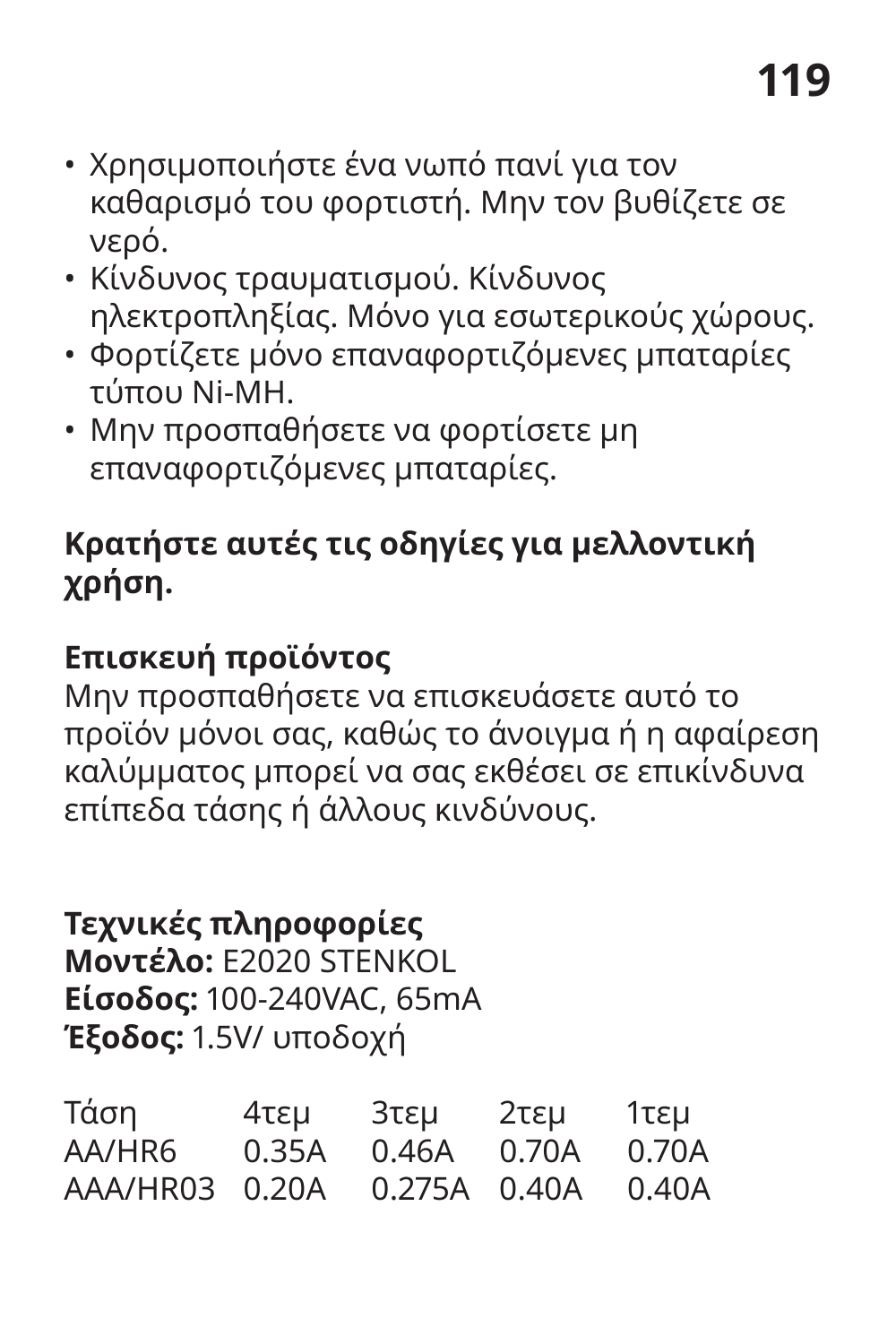**Προτεινόμενοι τύποι μπαταρίας:** NiMH AA max 2450mAh, AAA max 1500mAh

CONFORMS TO UL STD.1310 CERTIFIED TO CSA STD. C22.2 NO.223-M91.

#### **Κατασκευαστής: IKEA of Sweden AB**

#### **Διεύθυνση: Box 702, SE-343 81 Älmhult, SWEDEN**



Το σύμβολο με το διαγραμμένο τροχήλατο κάδο υποδεικνύει ότι το προϊόν χρειάζεται ειδική διαχείριση απόρριψης αποβλήτων. Το προϊόν πρέπει να ανακυκλωθεί σύμφωνα με τους τοπικούς περιβαλλοντικούς κανονισμούς. Διαχωρίζοντας ένα προϊόν με αυτό το σύμβολο, συμβάλλετε στη μείωση του όγκου των αποβλήτων που στέλνονται στα αποτεφρωτήρια ή στους χώρους υγειονομικής ταφής και μειώνετε τις αρνητικές συνέπειες στην υγεία και το περιβάλλον. Για περισσότερες πληροφορίες, απευθυνθείτε σε ένα κατάστημα ΙΚΕΑ.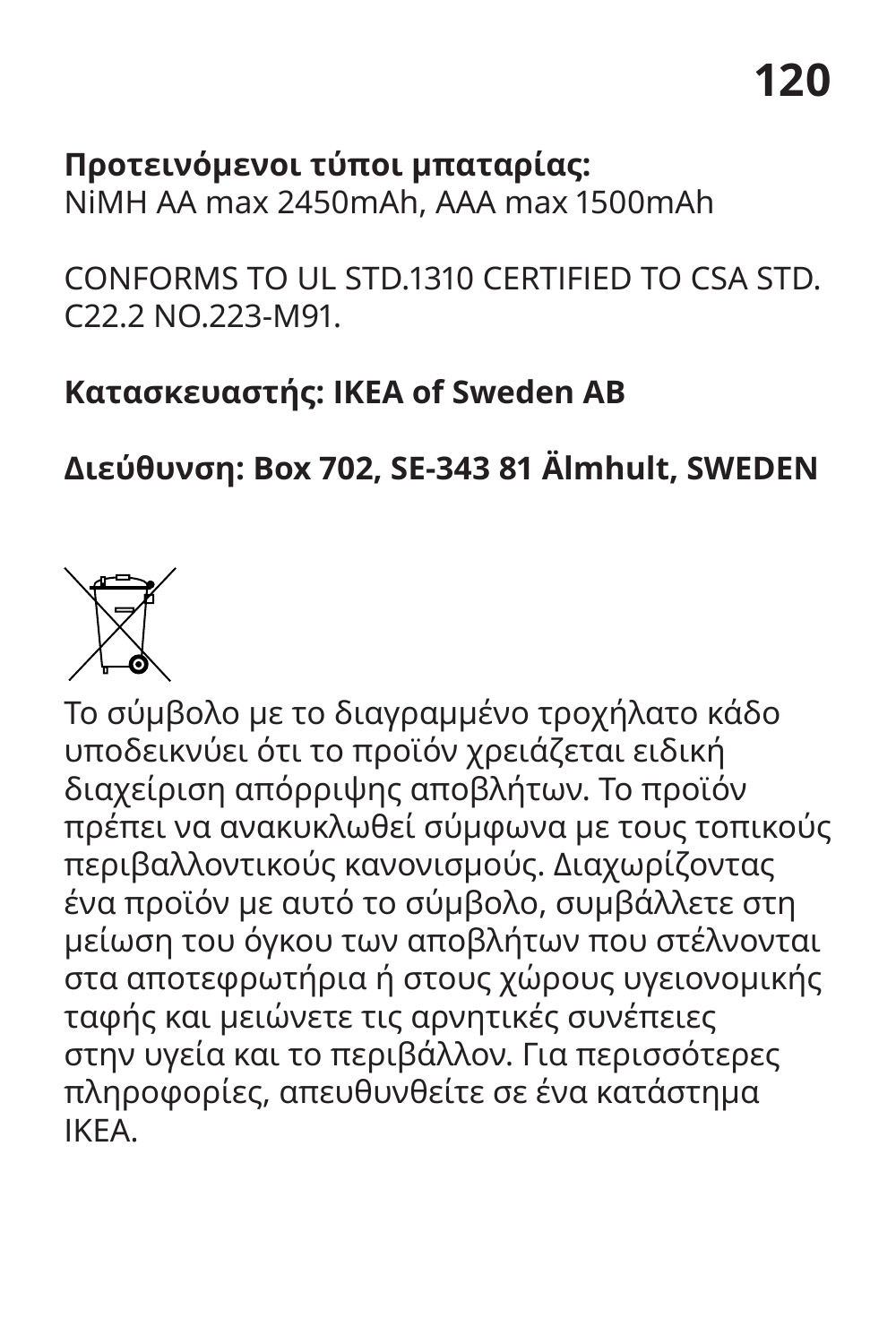**Русский 121**

Использование устройства детьми старше 8 лет и людьми с ограниченными возможностями или недостаточными знаниями и опытом возможно только под присмотром или после получения инструкций по безопасной эксплуатации данного устройства и разъяснения возможных рисков. Инструктаж и присмотр должны осуществляться лицом, отвечающим за безопасность таких пользователей. Устройство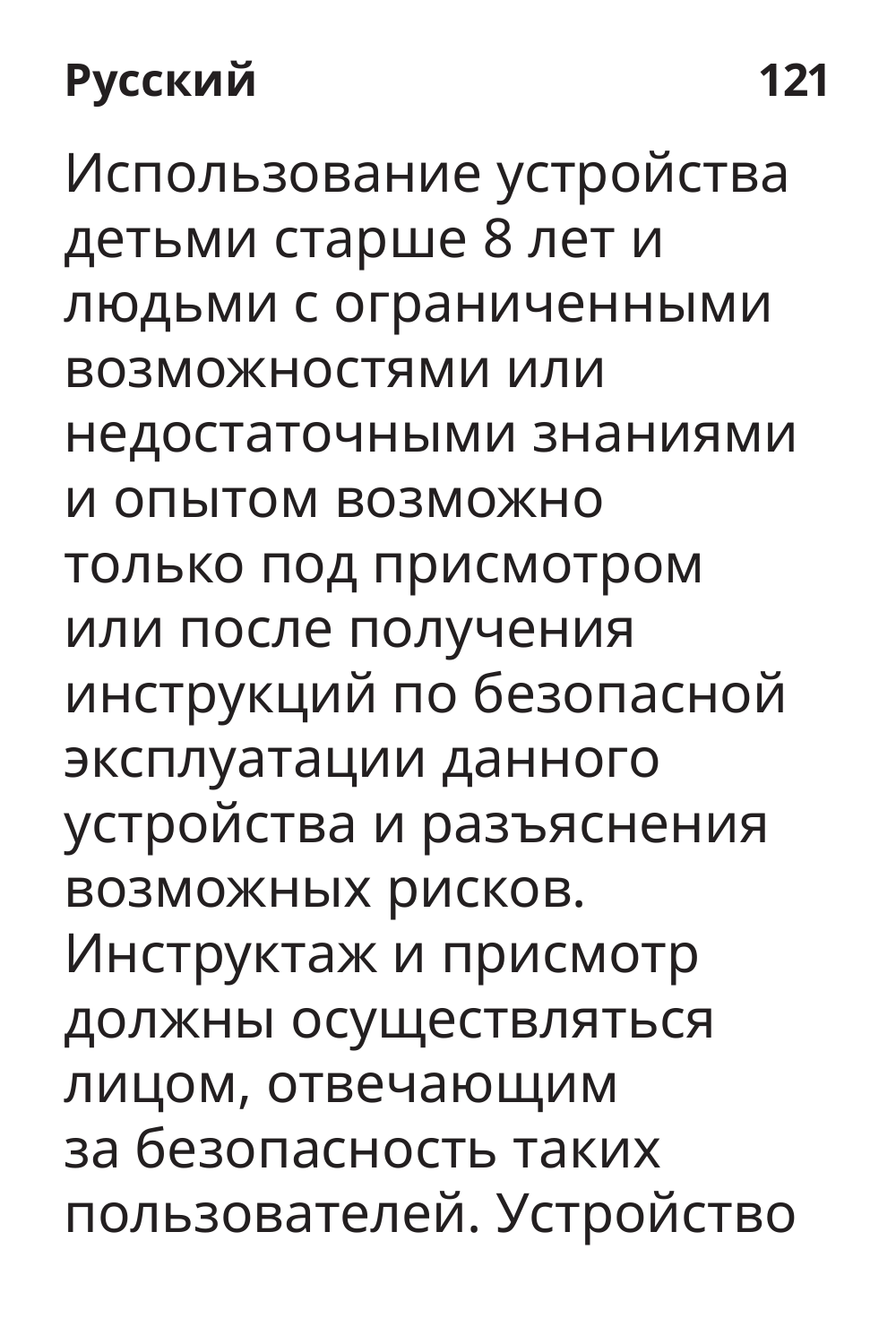# не предназначено для игр. Уход и обслуживание устройства не должны осуществляться детьми без присмотра.

#### **Характеристики зарядного устройства**

- Можно зарядить от 1 до 4 аккумуляторов HR6/ AA и от 1 до 4 аккумуляторов HR03/AAA.
- 4 независимых зарядных канала. Аккумуляторы заряжаются индивидуально.
- Зарядка прекращается отдельными датчиками минусового или нулевого межфазного напряжения (-dV/dT или 0dV/dT)
- Безопасность обеспечивается отдельным предохранительным таймером и температурным датчиком.
- Выявление неперезаряжаемых батареек и неисправных аккумуляторов.
- Двухцветный светодиодный индикатор статуса зарядки для каждого канала.

#### **Инструкция по эксплуатации**

• Вставьте аккумуляторы в зарядные каналы в соответствии с обозначениями полярности (+/-), см. рисунок 1.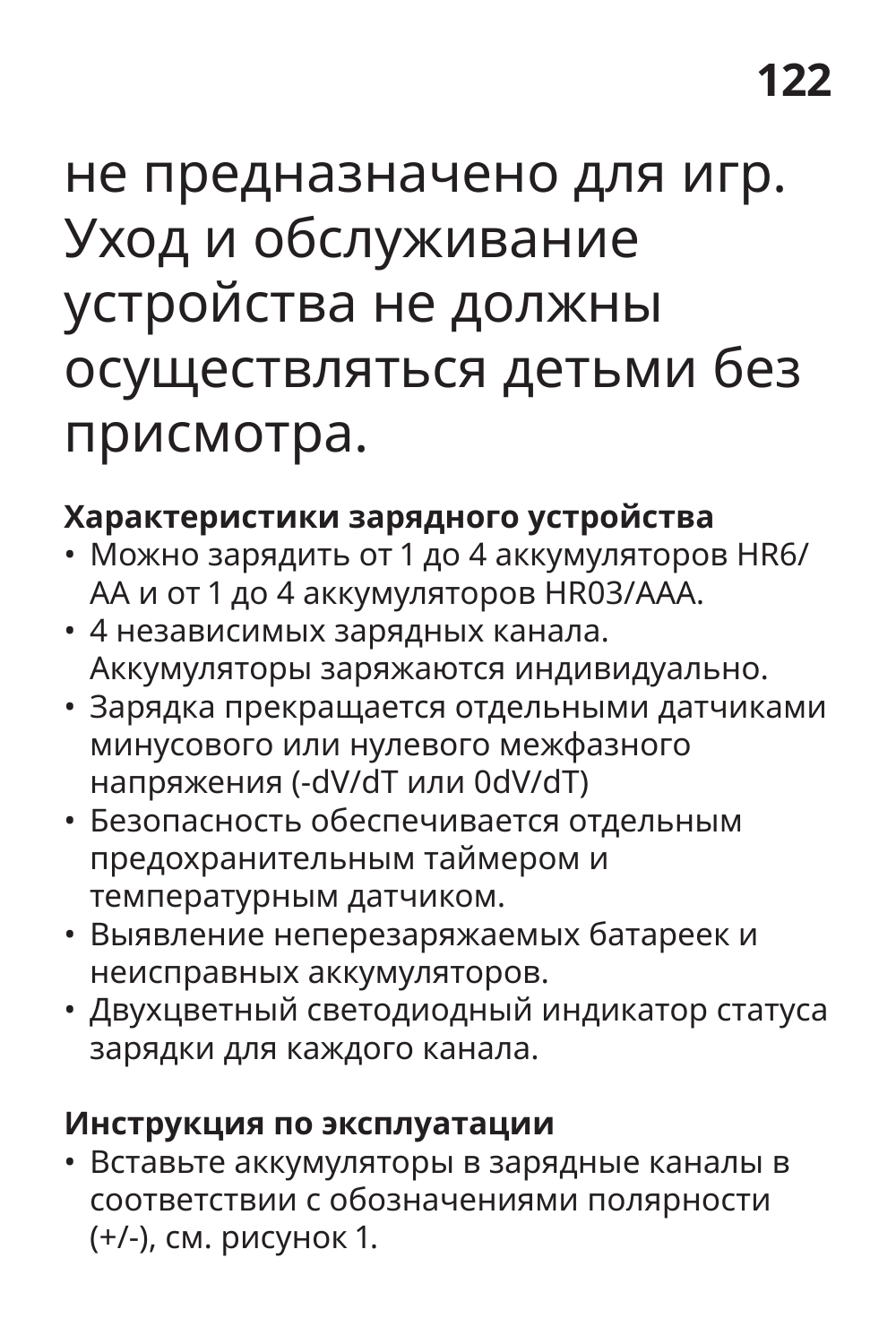- Подключите зарядное устройство к сети.
- Статус светодиодного индикатора: Белый светодиодный индикатор мигает: зарядка выполняется Белый светодиодный индикатор горит: зарядка завершена Красный светодиодный индикатор мигает: ошибка
- Красный светодиодный индикатор мигает, если в зарядное устройство по ошибке поместить неперезаряжаемые или поврежденные батареи, или если батареи слишком нагрелись.

#### **Полезная информация**

- Оптимальные рабочие характеристики новых аккумуляторов достигаются после 2–3 циклов зарядки и использования.
- Аккумуляторы нагреваются во время зарядки, они остынут через некоторое время.
- Время зарядки может различаться в зависимости от емкости аккумуляторов.
- Время зарядки может различаться в зависимости остаточного заряда, срока службы аккумулятора и окружающей температуры.
- Рабочая температура зарядного устройства: 0 °C до 40 °C.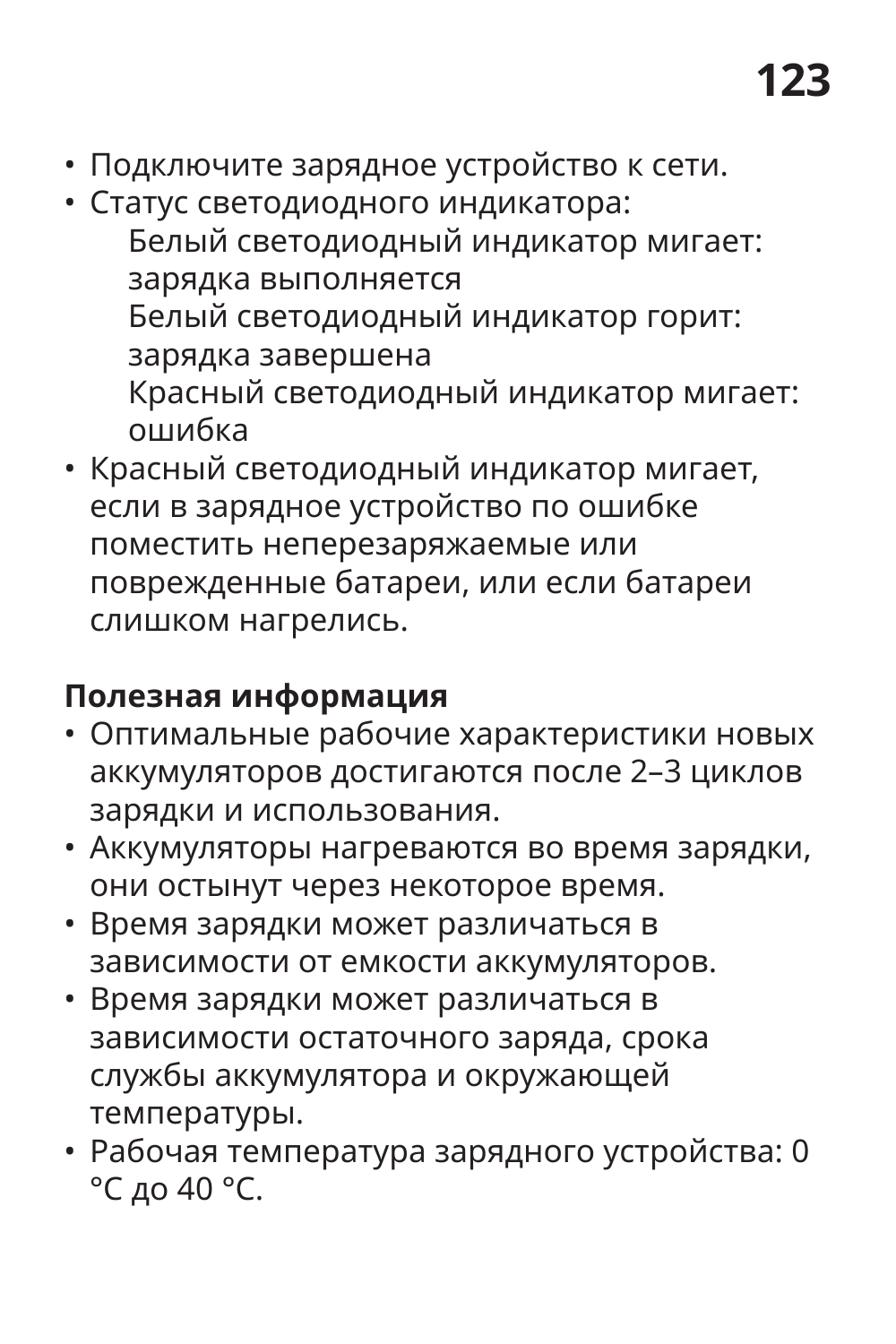#### **ВНИМАНИЕ**

- Отсоединяйте зарядное устройство от источника питания перед обслуживанием, а также если оно не используется.
- Чтобы очистить зарядное устройство, протрите его влажной тканью. Никогда не погружайте зарядное устройство в воду.
- Опасность получения травм. Опасность поражения электрическим током. Использовать только в помещении.
- Заряжать только аккумуляторные батареи Ni-MH (никель-металлогидридные).
- НЕ ИСПОЛЬЗОВАТЬ ДЛЯ НЕПЕРЕЗАРЯЖАЕМЫХ БАТАРЕЕК.

#### **Сохраните эти инструкциидля обращения в дальнейшем.**

#### **Обслуживание устройства**

Не пытайтесь самостоятельно ремонтировать данное устройство, так как его вскрытие может привести к поражению электрическим током и другим опасным последствиям.

#### **ТЕХНИЧЕСКИЕ ХАРАКТЕРИСТИКИ**

**Модель:** E2020 STENKOL/СТЕНКОЛЬ **Вход:** переменный ток 100–240 В, 65 мА **Выход:** 1,5 В/каждый канал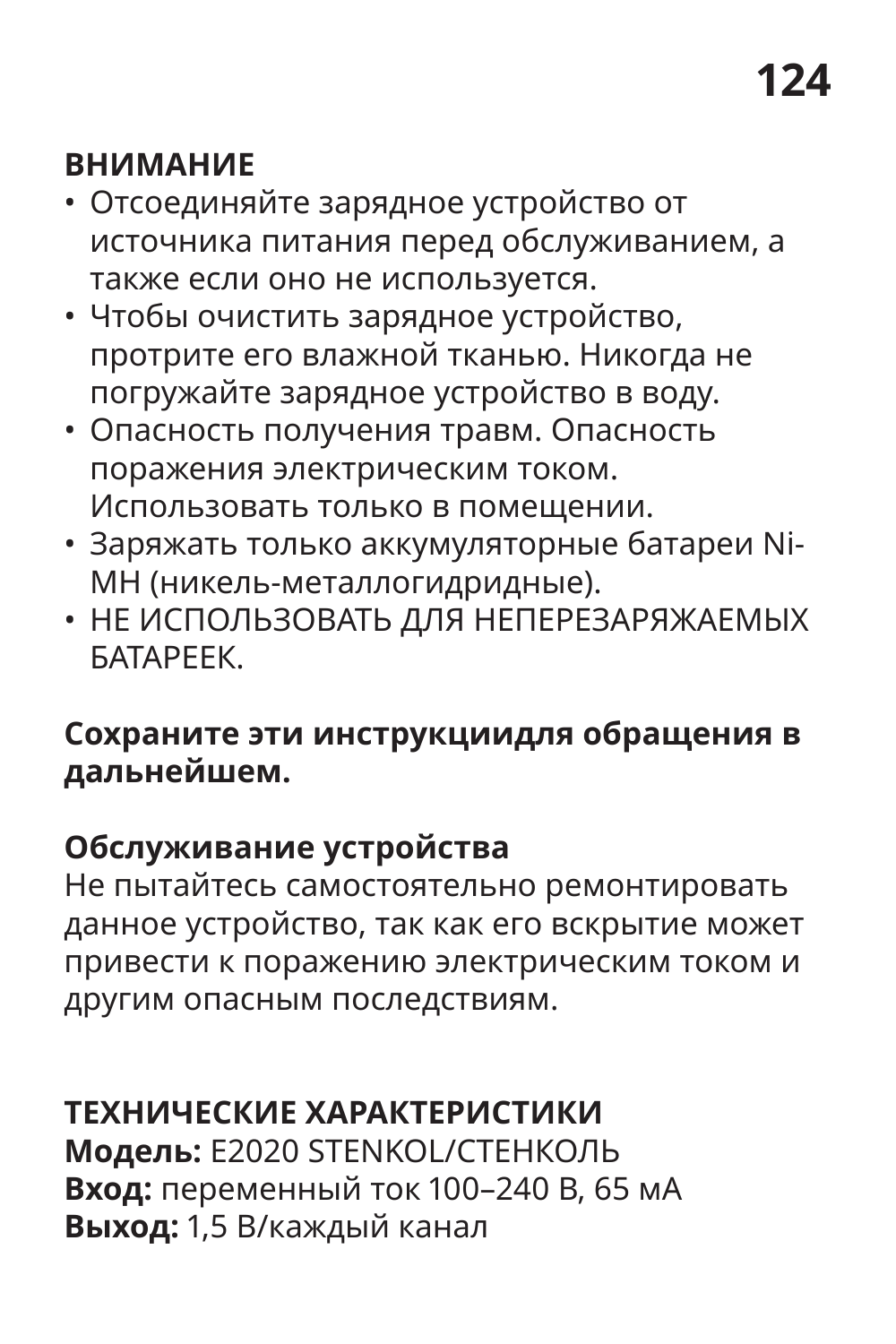Напряжение 4 шт. 3 шт. 2 шт. 1 шт.<br>АА/НR6 0.35 А 0.4 6А 0.70 А 0.70 А 0,46A 0,70 A 0,70 A<br>0.275 A 0.40 A 0.40 A AAA/HR03 0,20 A 0,275 A 0,40 A 0,40 A

#### **Рекомендуемые типы аккумуляторов:**

NiMH (никель-металлогидридный) АА макс. 2450 мА•ч, AAA макс. 1500 мА•ч

СООТВЕТСТВУЕТ UL 1310, СЕРТИФИКАТ CSA C22.2 №223-M91.

#### **Производитель: ИКЕА оф Свиден АБ**

#### **Адрес: а/я 702, 343 81, Эльмхульт, Швеция**

Значок с изображением перечеркнутого мусорного контейнера на колесиках обозначает необходимость утилизировать данное изделие отдельно от бытового мусора. Изделие необходимо сдавать на переработку в соответствии с нормативами местного законодательства. Правильная утилизация обеспечивает сокращение количества мусора, направляемого на мусоросжигательные предприятия и свалки, и снижает потенциальное негативное влияние на здоровье человека и окружающую среду. Более подробная информация – в магазине ИКЕА.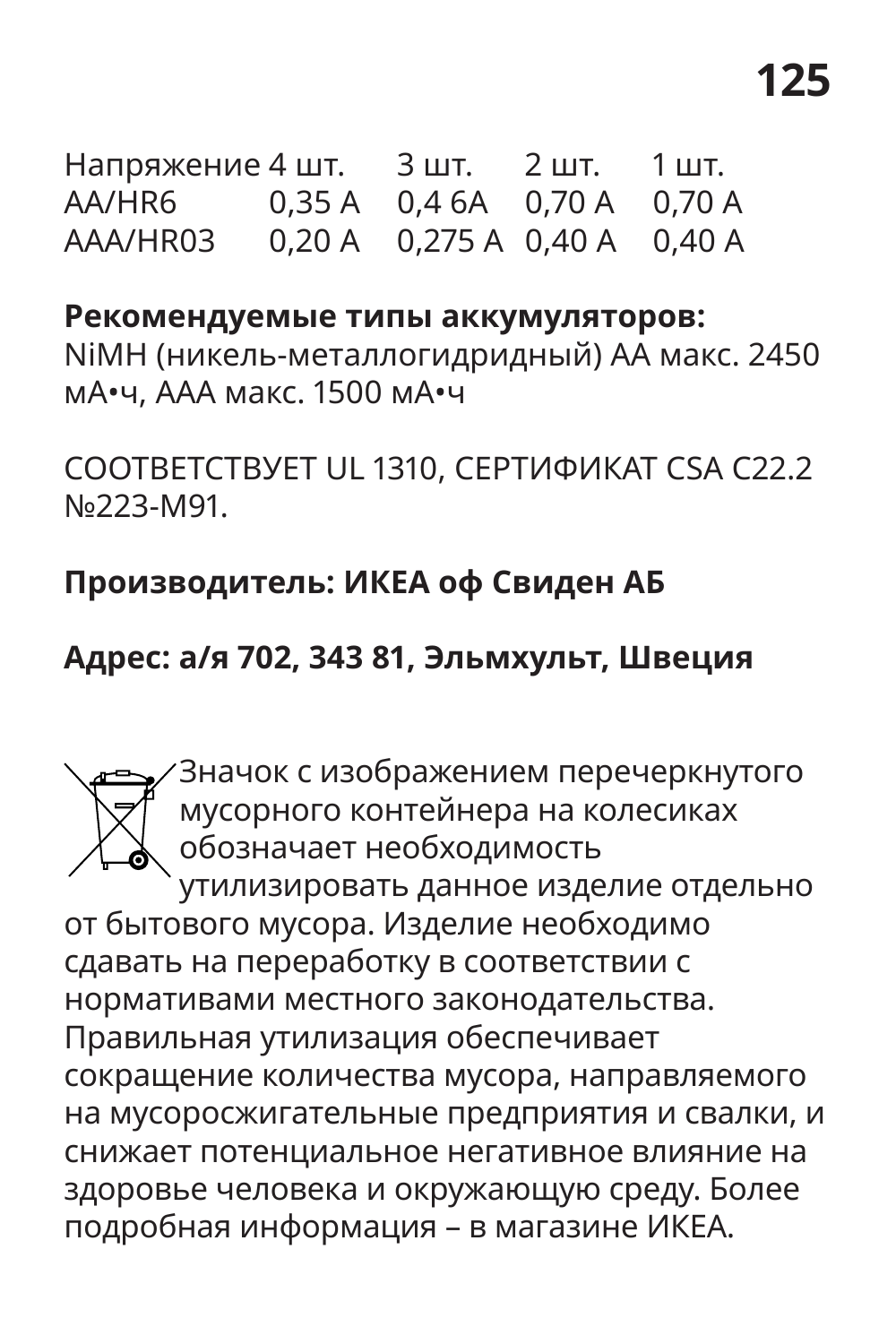**Yкраїнська 126**

Цей прилад можуть використовувати діти віком від 8 років, особи з обмеженими фізичними, сенсорними або розумовими можливостями, а також люди без відповідного досвіду та знань, якщо вони отримали необхідний інструктаж щодо безпечного використання приладу від особи, що відповідальна за їхню безпеку, та розуміють пов'язані з цим ризики. Не дозволяйте дітям гратися з цим приладом.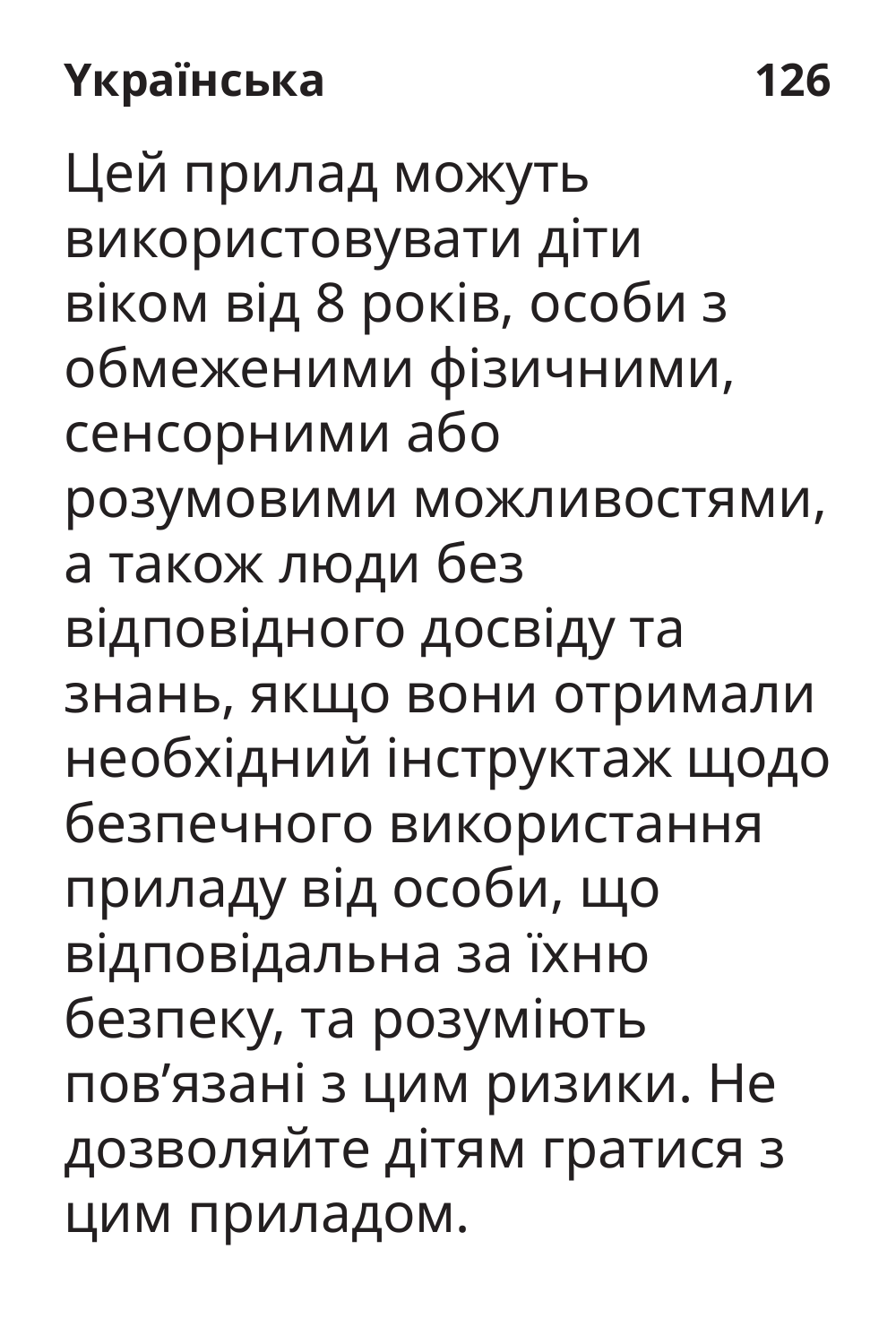# Дітям заборонено чистити прилад та виконувати роботи з його технічного обслуговування без нагляду дорослих.

#### **Характеристики зарядного пристрою**

- Заряджає 1 або 4 акумуляторні батарейки HR6/ AA та/чи 1 або 4 акумуляторні батарейки HR03/ AAA.
- 4 відсіки заряджання. Під'єднані батарейки заряджаються окремо.
- Заряджання припиняється окремими датчиками, які виявляють зміну або падіння напруги (-dV/dT або 0dV/dT).
- Безпечність використання завдяки окремому таймеру та датчику температури.
- Розпізнавання неакумуляторних і пошкоджених батарейок.
- Статус заряджання показує двокольоровий світлодіодний індикатор для кожного відсіку.

#### **Інструкції з експлуатації**

• Правильно встановіть батарейки в зарядні відсіки, дотримуючись полярності (+/-), див. мал. 1.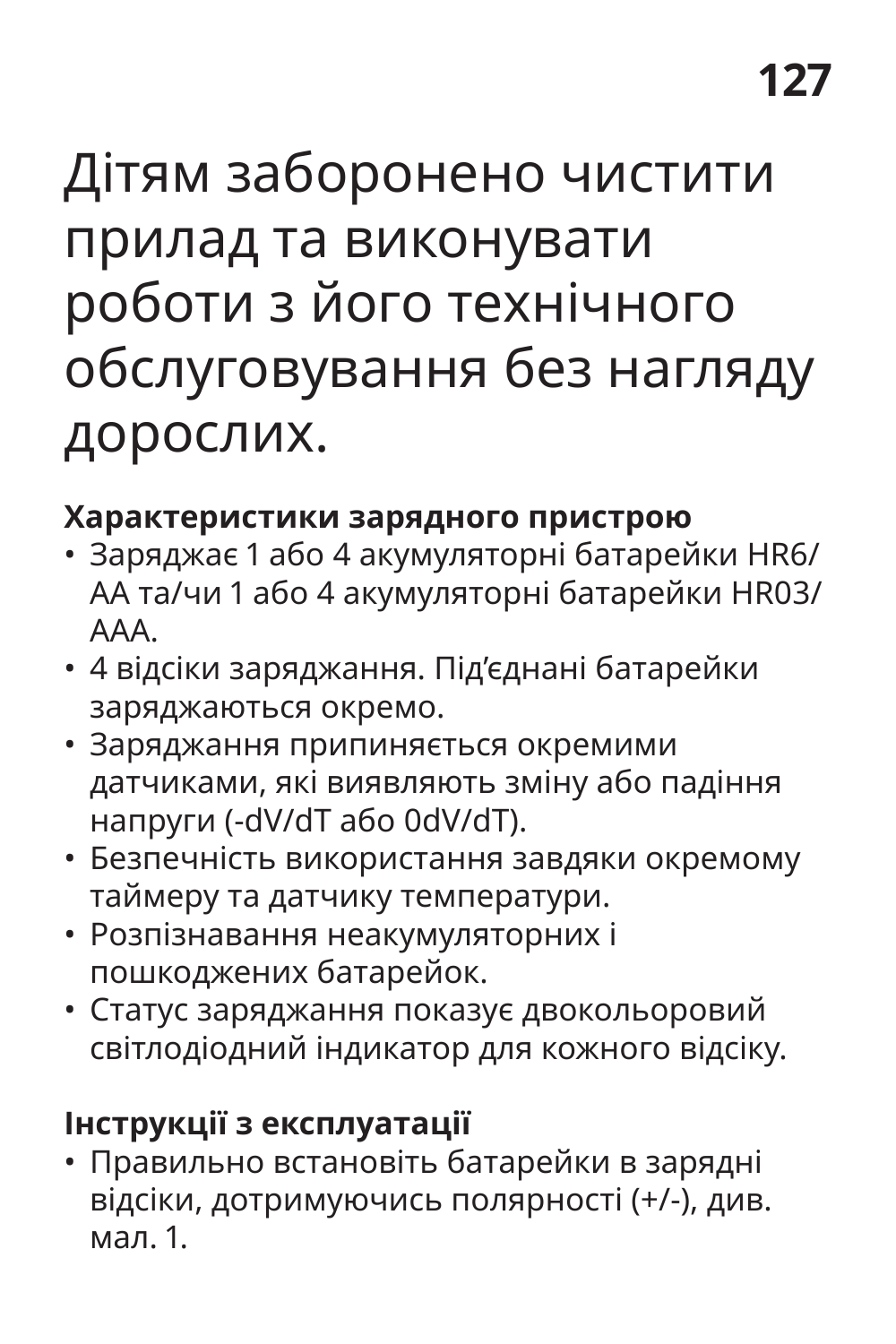- Під'єднайте зарядний пристрій до розетки.
- Стан світлодіодного індикатора:

Білий світлодіодний індикатор блимає: Триває заряджання.

Білий світлодіодний індикатор горить: Заряджання завершено.

Червоний світлодіодний індикатор періодично спалахує: Помилка

• Якщо в зарядний пристрій помилково були вставлені неакумуляторні чи пошкоджені батарейки, або ж якщо під'єднані батарейки занадто гарячі, спалахне червоний світлодіодний індикатор.

#### **Корисна інформація**

- Нові батарейки необхідно зарядити 2-3 рази та використовувати до повного розрядження, щоб оптимізувати їх роботу.
- Це нормально, що батарейки стають гарячими під час заряджання, після заряджання вони поступово охолонуть.
- Тривалість заряджання може змінюватися залежно від різної ємності батарей.
- Тривалість заряджання може змінюватися залежно від заряду, що залишився, строку служби батарейки та навколишньої температури.
- Температура для роботи зарядного пристрою: від 0°C до 40°C.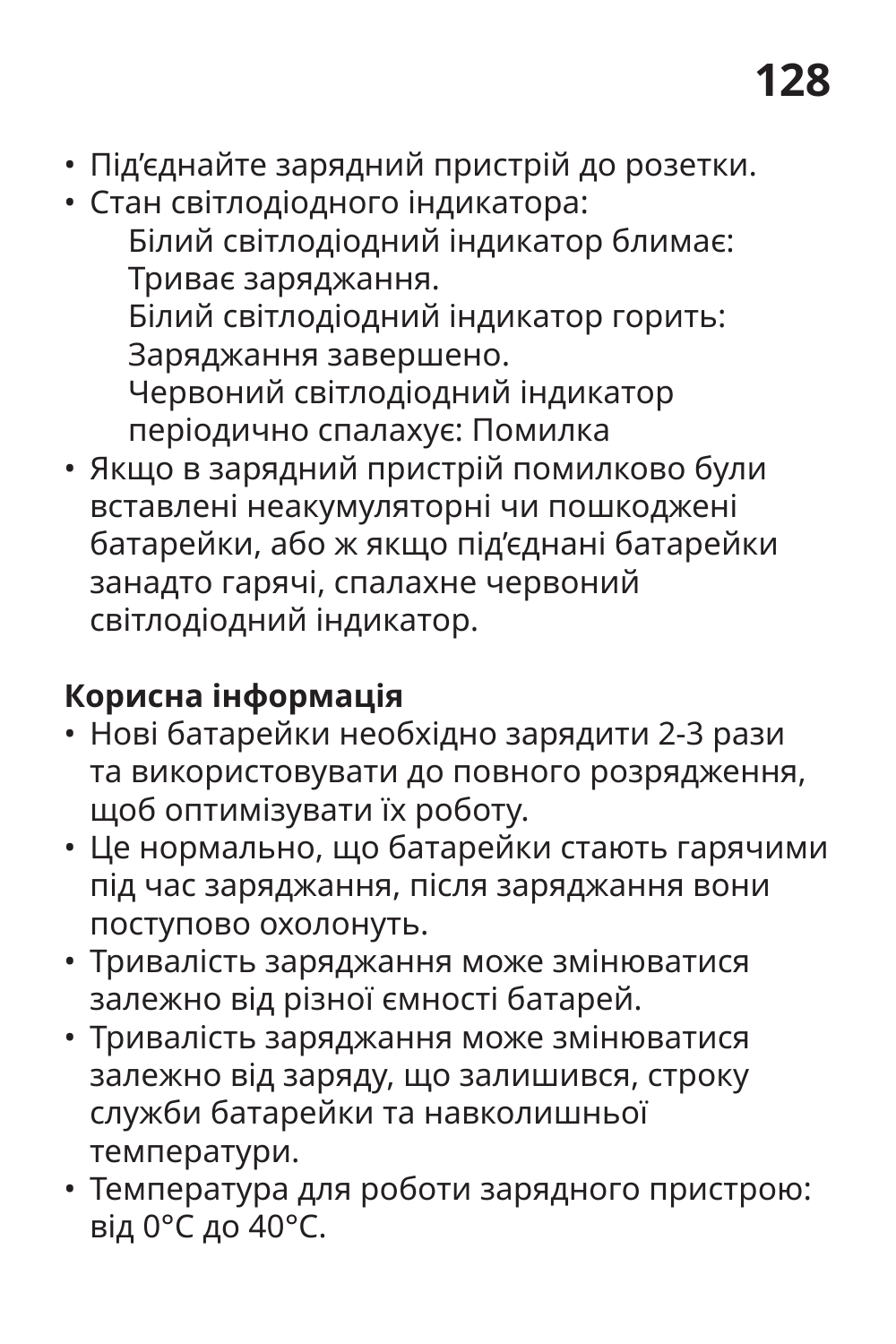#### **УВАГА**

- Від'єднайте зарядний пристрій від розетки якщо його необхідно почистити або він не використовується.
- Для очищення зарядного пристрою використовуйте вологу ганчірку. Не занурюйте в воду.
- Ризик травмування. Ризик ураження електрострумом. Для використання лише у приміщеннях.
- Заряджайте лише акумуляторні батарейки Ni-MH.
- НЕ НАМАГАЙТЕСЬ ЗАРЯДИТИ ЗВИЧАЙНІ **БАТАРЕЙКИ**

#### **Зберігайте ці інструкції для подальшого використання.**

#### **Обслуговування виробу**

Не намагайтеся ремонтувати виріб самостійно. Відкриття або зняття кришок може створити ризик удару електричним струмом або наразити вас на іншу небезпеку.

#### **ТЕХНІЧНА ІНФОРМАЦІЯ**

**Модель:** E2020 STENKOL СТЕНКОЛЬ **Живлення:** 100-240 В змін. струму, 65 мА **Вихідний струм:** 1,5 В/ відсік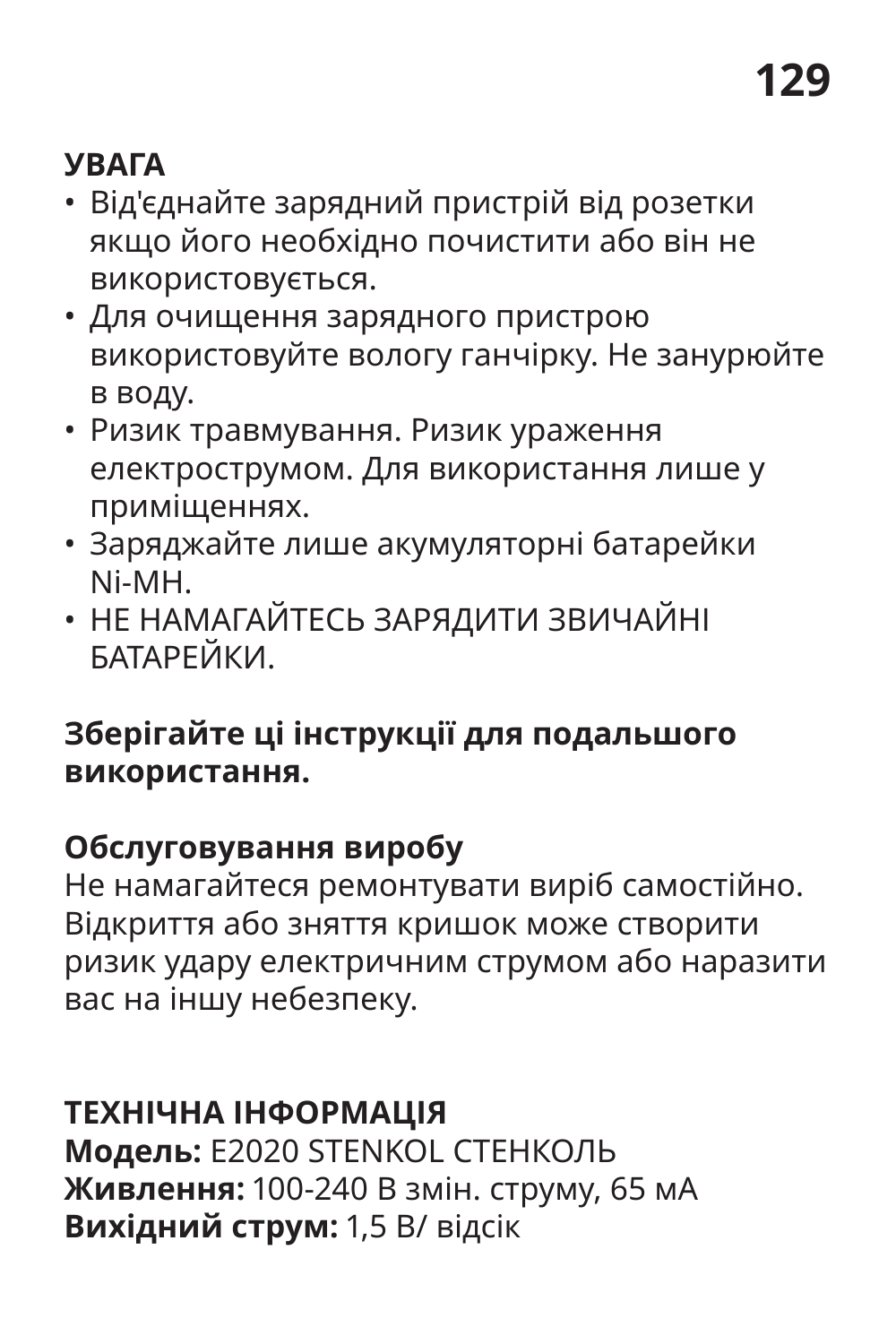Струм 4 шт. 3 шт. 2 шт. 1 шт. .<br>AAA/HR03 0,35 A 0,46 A 0,70 A 0,70 A<br>AAA/HR03 0,20 A 0,275 A 0,40 A 0,40 A 0.20 A 0.275 A

#### **Рекомендовані типи батарейок:**

NiMH AA макс. 2450 мА/год, AAA макс. 1500 мА/год

ВІДПОВІДАЄ UL STD.1310 СЕРТИФІКОВАНО ВІДПОВІДНО ДО CSA STD. C22.2 № 223-M91

#### **Виробник: IKEA of Sweden AB**

#### **Адреса: а/с 702, SE-343 81 Ельмхульт, ШВЕЦІЯ**

Малюнок із закресленим контейнером для сміття на колесах означає, що виріб необхідно викидати окремо від побутових відходів. Виріб необхідно здати на переробку відповідно до місцевих положень щодо утилізації відходів. Відокремлюючи позначений виріб від побутових відходів, ви допоможете зменшити об'єм відходів, які відправляються на сміттєспалювальні станції або звалища та допоможете зменшити потенційний негативний вплив на здоров'я людини та навколишнє середовище. За детальною інформацією зверніться до магазину IKEA.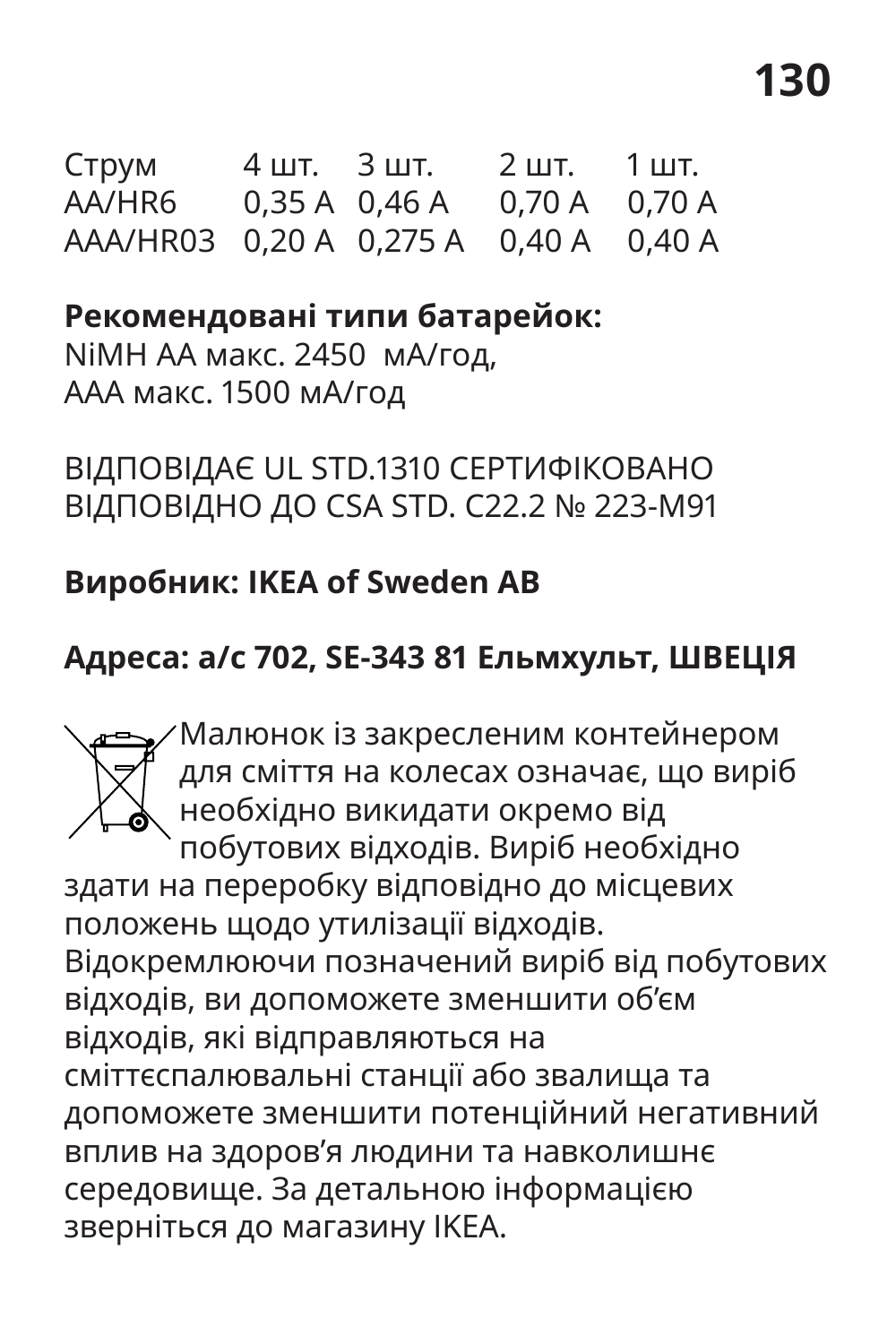## **Srpski 131**

Uređaj mogu koristiti deca starija od 8 godina te osobe umanjenih fizičkih, čulnih i mentalnih sposobnosti ili bez prethodnog iskustva ako su im obezbeđeni nadzor i uputstva u vezi s bezbednom upotrebom uređaja i ako razumeju rizike upotrebe. Deca se ne smeju igrati uređajem. Čišćenje i održavanje ne treba da obavljaju deca ako nisu

pod nadzorom.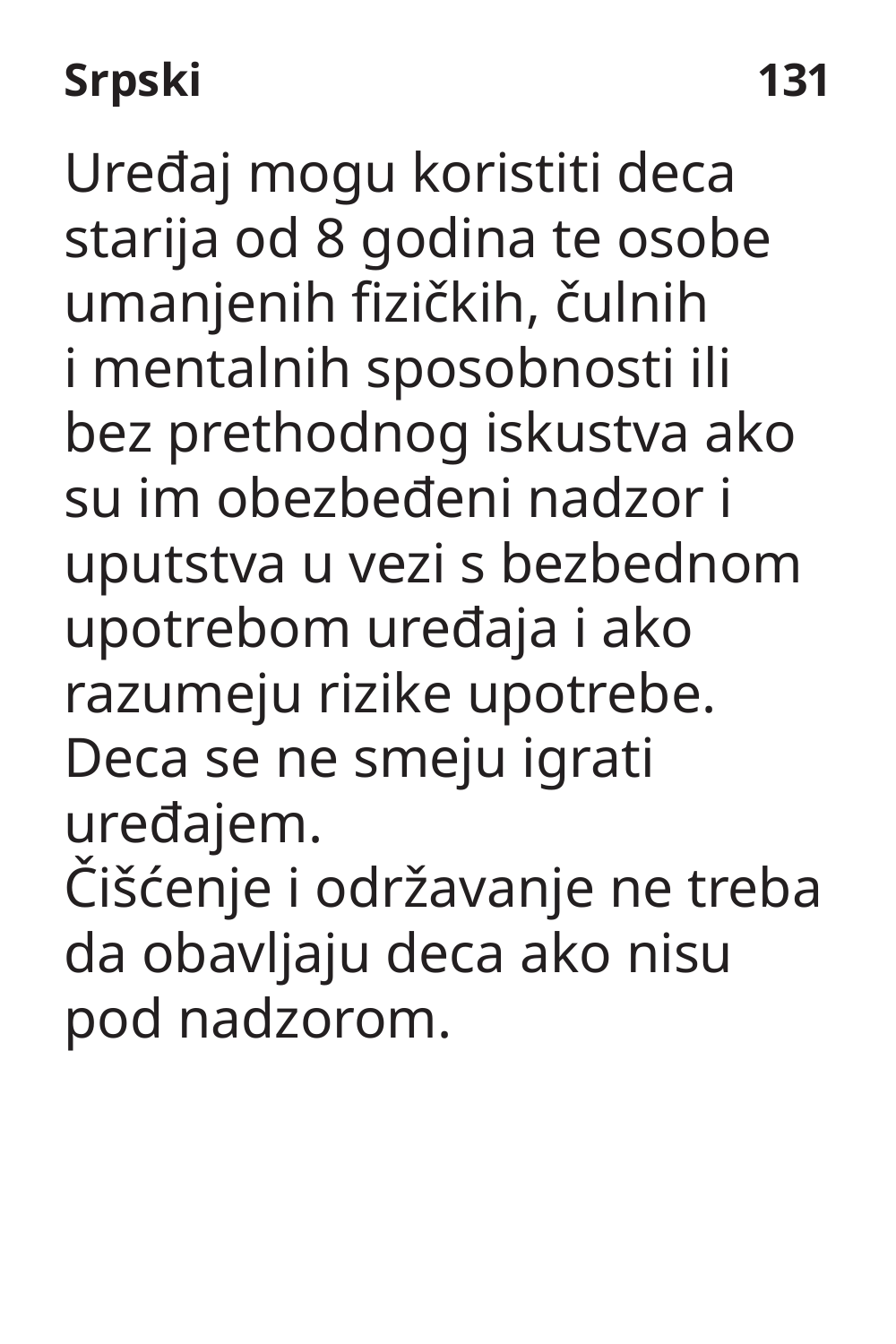## **Odlike punjača**

- Puni 1 do 4 HR6/AA baterije i/ili 1 do 4 HR03/AAA punjive baterije.
- 4 kanala punjenja. Povezane baterije pune se zasebno.
- Punjenje se prekida pomoću pojedinačnih minus delta ili nula delta naponskih senzora (-dV/dT ili 0dV/dT).
- Osigurano odvojenim sigurnosnim tajmerom i senzorom temperature.
- Detektovanje oštećenih i nepunjivih baterija.
- LCD ekran s prikazom statusa punjenja u 2 boje za svaki kanal.

#### **Uputstvo za upotrebu**

- Stavi baterije u ležišta pazeći na polove + i (pogledaj crtež 1).
- Uključi u struju preko punjača.
- LED indikator:

Pulsirajuće belo LED svetlo: Punjenje u toku. Konstantno belo LED svetlo: Punjenje je završeno.

Svetlucavo crveno LED svetlo: Greška.

• LED indikator će svetleti crvenim svetlom ako se u punjač stave jednokratne ili oštećene baterije, ili ako su baterije prevruće.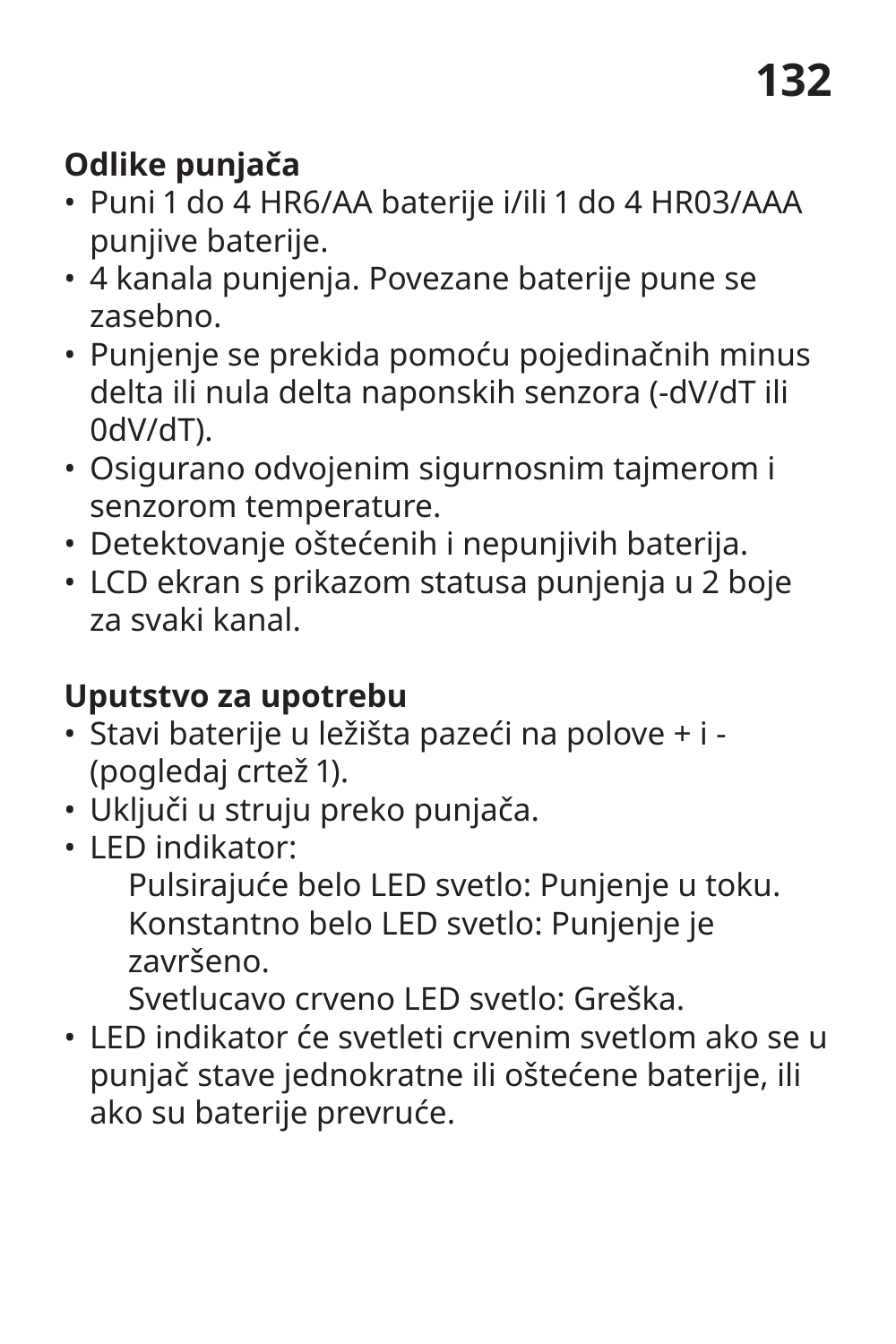## **Korisne informacije**

- Da bi optimalno radile, nove baterije treba puniti i koristiti 2 do 3 puta.
- Normalno je da se baterije ugreju tokom punjenja i da se posle postepeno ohlade.
- Vreme punjenja je različito u odnosu na tip baterija.
- Vreme punjenja zavisi od ostatka punjenja, starosti baterije i temperature.
- Punjač radi na temperaturi: 0°C do 40°C.

## **OPREZ**

- Isključi punjač iz utičnice pre čišćenja ili ako se ne koristi.
- Za čišćenje upotrebi vlažnu krpu. Ne potapaj u vodu niti kvasi.
- Rizik od povrede. Rizik od strujnog udara. Za upotrebu u zatvorenom prostoru.
- Samo za punjenje Ni-MH punjivih baterija.
- NE KORISTITI NEPUNJIVE BATERIJE!

#### **Sačuvaj ovo uputstvo za ubuduće.**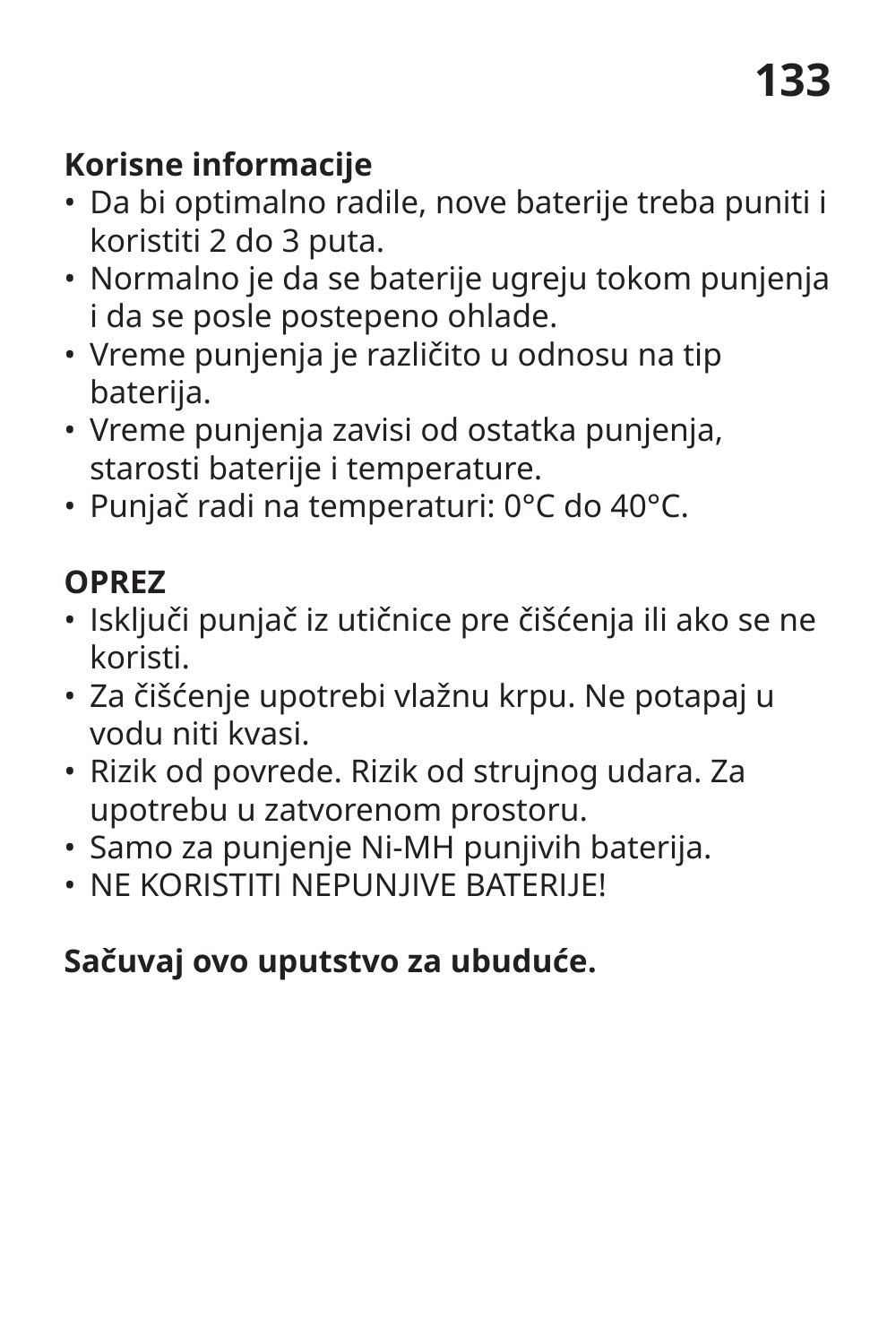#### **Servisiranje proizvoda**

Ne pokušavaj samostalno popraviti proizvod jer se otvaranjem i uklanjanjem poklopaca možeš izložiti opasno visokom naponu ili drugim opasnostima.

## **TEHNIČKI PODACI**

**Model:** E2020 STENKOL **Ulaz:** 100-240VAC, 65mA **Izlaz:** 1.5V po kanalu

| Napajanje 4 kom. 3 kom. 2 kom. 1 kom. |  |  |
|---------------------------------------|--|--|
|                                       |  |  |
| AAA/HR03 0.20A 0.275A 0.40A 0.40A     |  |  |

#### **Preporučeni tipovi baterija:**

Ni-MH AA maks. 2450mAh, AAA maks. 1500mAh

U skladu s UL STD.1310 TO CSA STD. C22.2 NO.223-M91.

**Proizvođač: IKEA of Sweden AB**

**Adresa: Box 702, SE-343 81 Älmhult, ŠVEDSKA**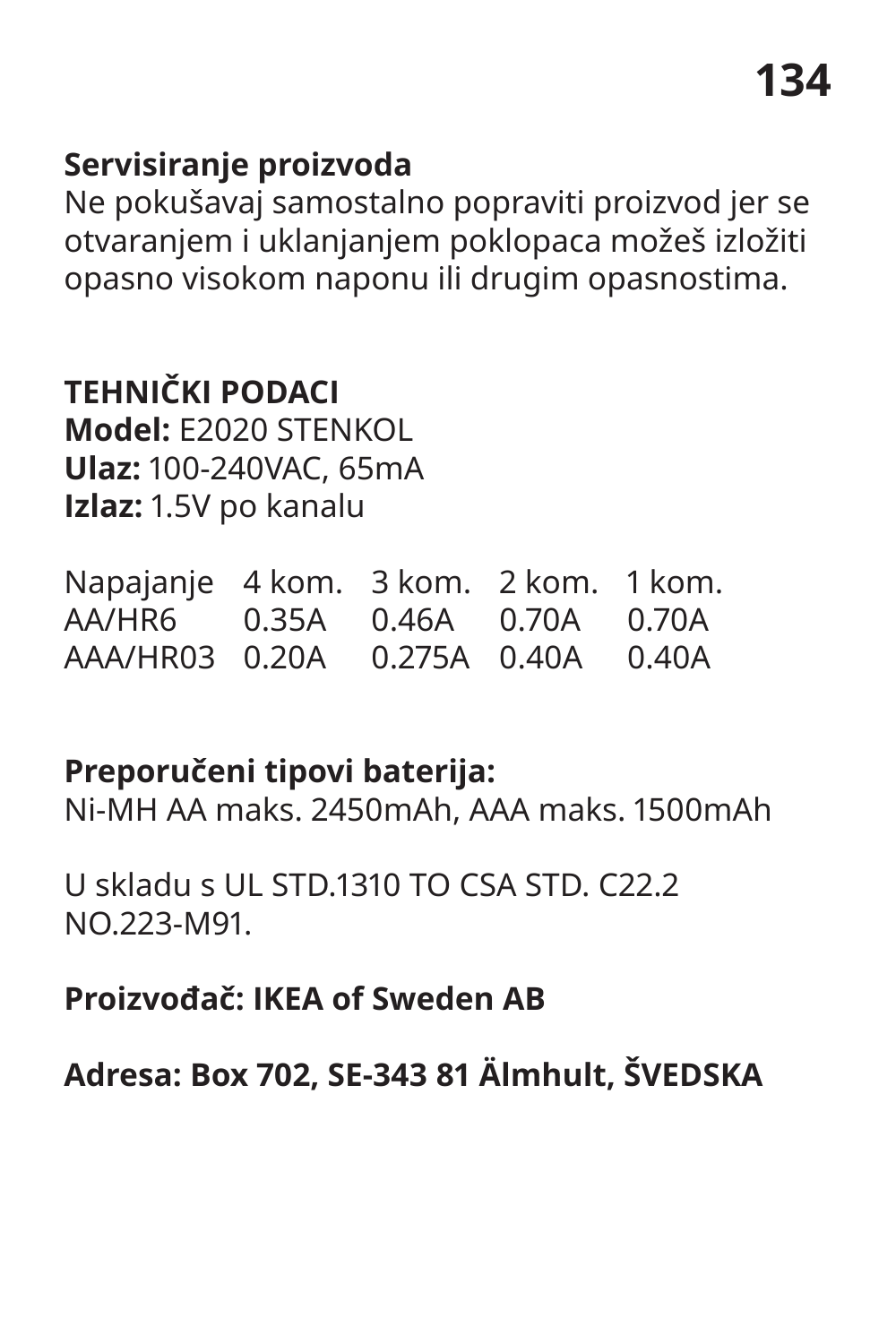

Simbol precrtana kanta na točkovima upućuje da dati proizvod treba odložiti odvojeno od ostalog otpada u domaćinstvu. Proizvod treba predati na reciklažu u skladu s važećim propisima za odlaganje otpada i zaštitu životne sredine. Odvajanjem označenog proizvoda od otpada iz domaćinstva pomažeš da se smanji obim otpada koji se izručuje na spaljivanje i deponiju, a time ćeš umanjiti neželjeni učinak na ljudsko zdravlje i životnu sredinu. Radi bližih obaveštenja, molimo obrati se robnoj kući IKEA.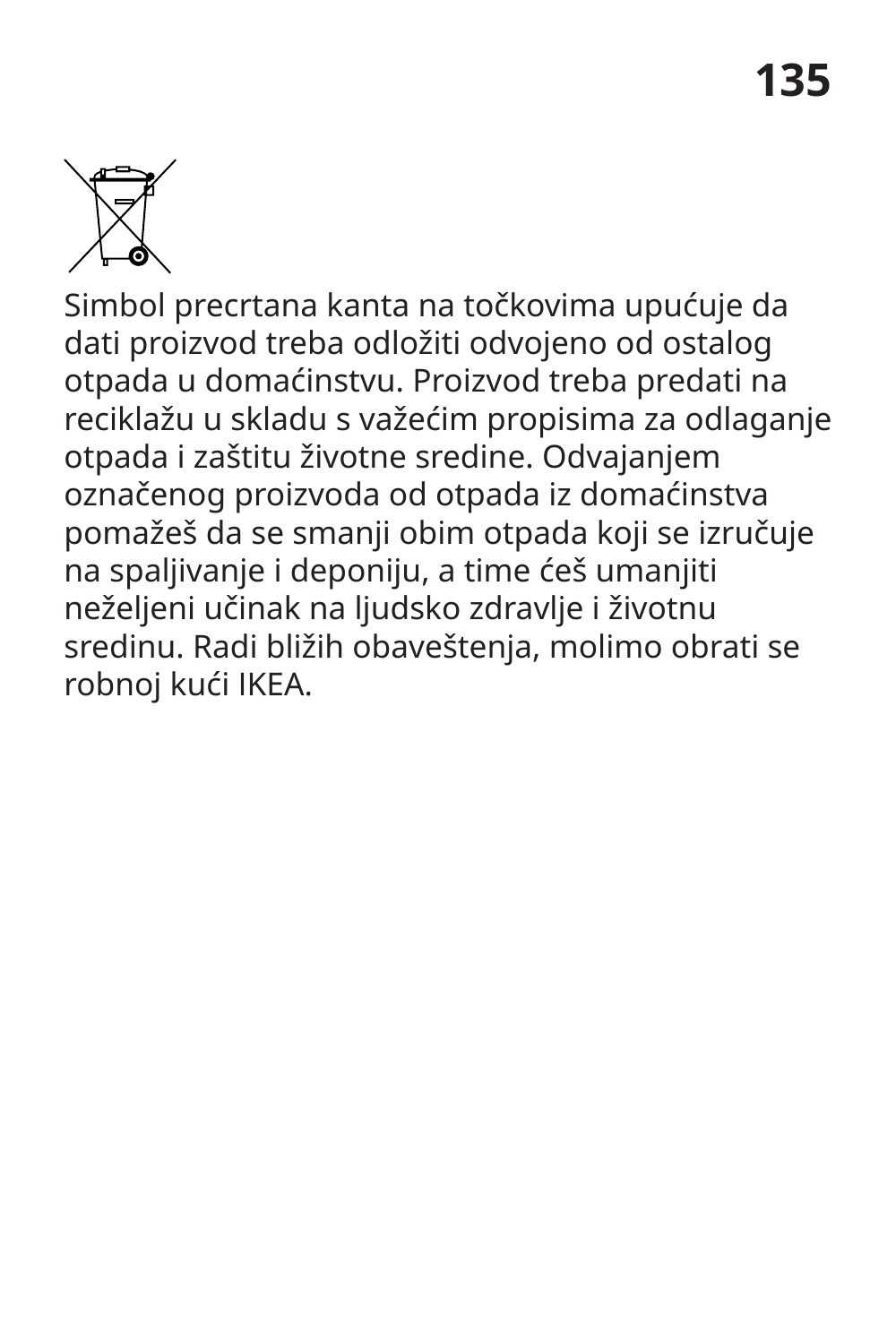## **Slovenščina 136**

To napravo lahko uporabljajo otroci, starejši od 8 let, in osebe z omejenimi fizičnimi, senzoričnimi ali mentalnimi sposobnostmi, kakor tudi osebe brez izkušenj in znanja, če jih je oseba, ki odgovarja za njihovo varnost, poučila o varnem rokovanju z napravo ter se zavedajo nevarnosti uporabe. Otroci naj se ne igrajo z napravo. Otroci naj ne čistijo ali vzdržujejo naprave brez nadzora.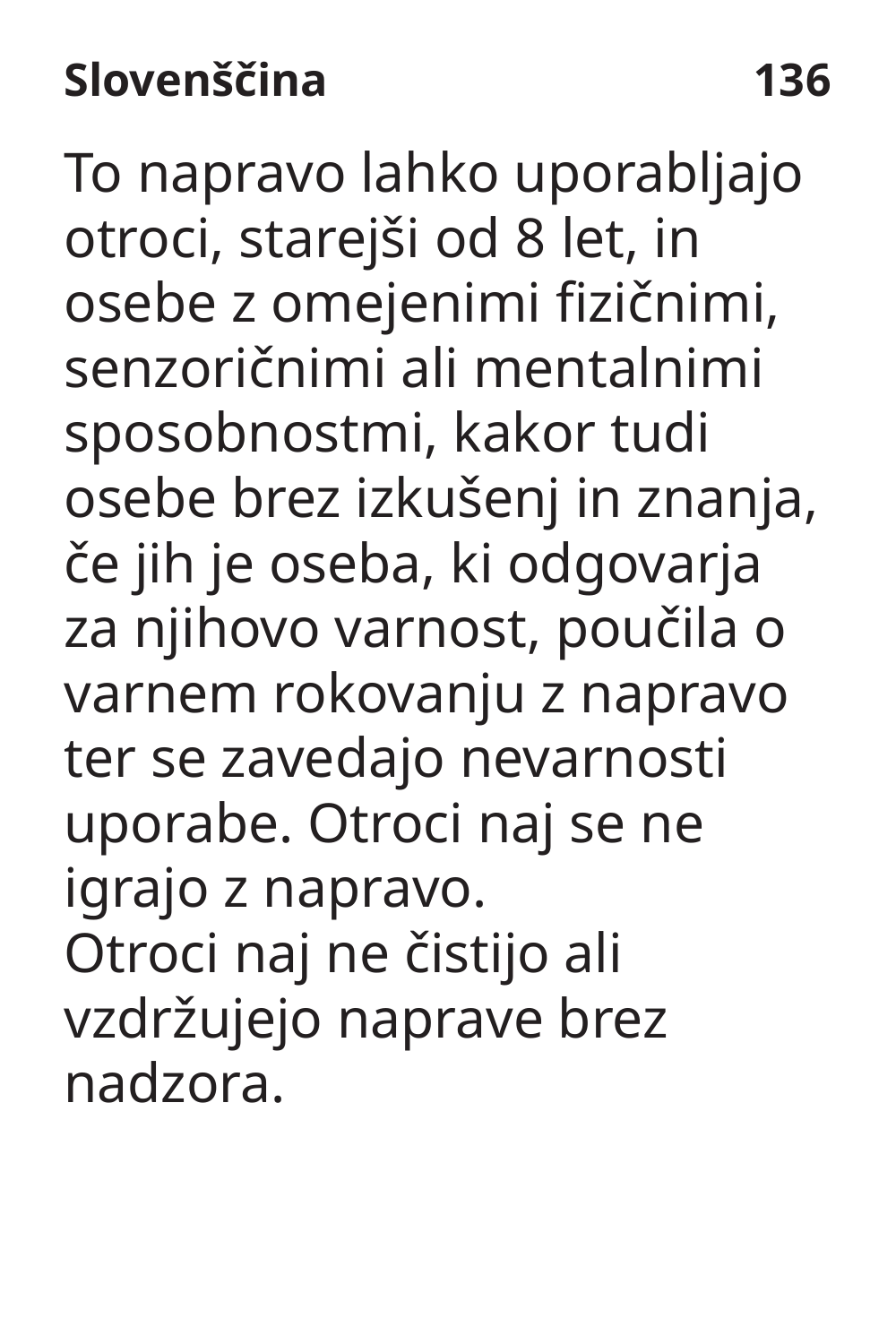## **Lastnosti polnilnika**

- Napolni 1–4 kose HR6/AA polnilnih baterij in/ali 1–4 kose HR03/AAA polnilnih baterij.
- 4 polnilne reže. Priključene baterije se polnijo posamezno.
- Polnjenje prekine zaznavanje posameznih senzorjev minus delta napetosti ali ničelne delta napetosti (–dV/dT ali 0 dV/dT).
- Varnost zagotavljajo ločen varnostni odštevalnik časa in temperaturni senzorji.
- Zazna nepolnilne in poškodovane baterije.
- Dvobarvna LED lučka za prikaz stanja polnjenja posameznih rež.

#### **Navodila za uporabo**

- Vstavi baterije v polnilne reže glede na oznake polaritete (+/-), glej sl. 1.
- Polnilnik priključi v vtičnico.
- Razlaga delovanja kontrolne LED lučke: Bela LED lučka utripa: polnjenje v teku. Bela LED lučka trajno sveti: polnjenje je končano.

Rdeča LED lučka utripa: napaka.

• Rdeča kontrolna lučka LED za prikaz napak bo utripala, če v polnilnik pomotoma vstaviš nepolnilne ali poškodovane baterije ali če so priključene baterije prevroče.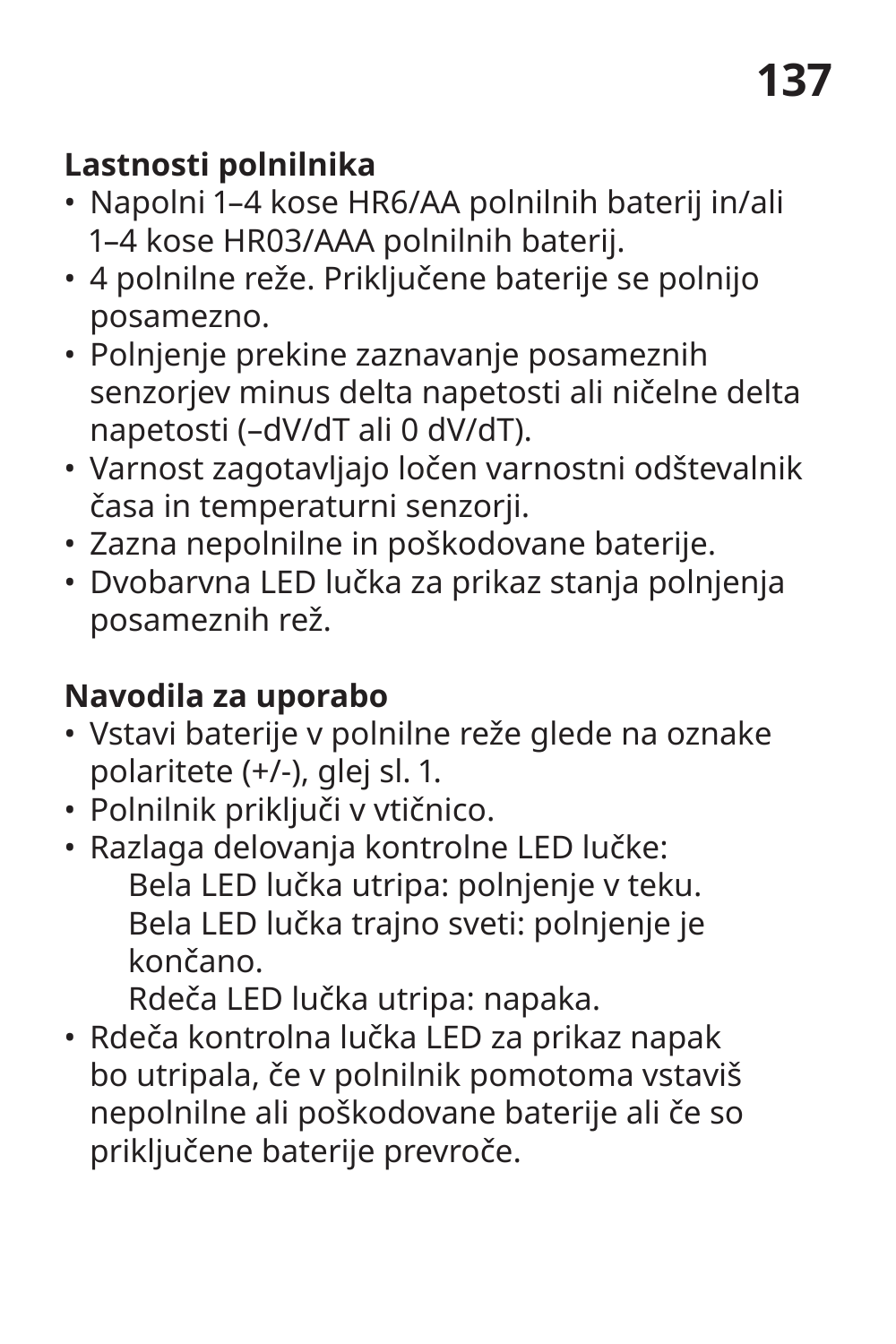## **Dodatne informacije**

- Popolnoma nove baterije začnejo optimalno delovati po 2 ali 3 polnjenjih.
- Normalno je, da se baterije med polnjenjem segrejejo, po njem pa se počasi ohladijo.
- Čas polnjenja je odvisen od zmogljivosti baterije.
- Čas polnjenja je odvisen od izpraznjenosti, starosti baterije in temperature okolja.
- Temperatura med polnjenjem: od 0 do 40 °C.

### **POZOR**

- Ko polnilnik ni v uporabi ali ga želiš očistiti, ga izključi iz vtičnice.
- Polnilnik očisti z vlažno krpo. Nikoli ga ne potopi v vodo.
- Nevarnost poškodbe. Nevarnost električnega udara. Samo za uporabo v zaprtih prostorih.
- Samo za polnjenje Ni-MH polnilnih baterij.
- NE POLNI NEPOLNILNIH BATERIJ.

#### **Shrani navodila za kasnejšo uporabo.**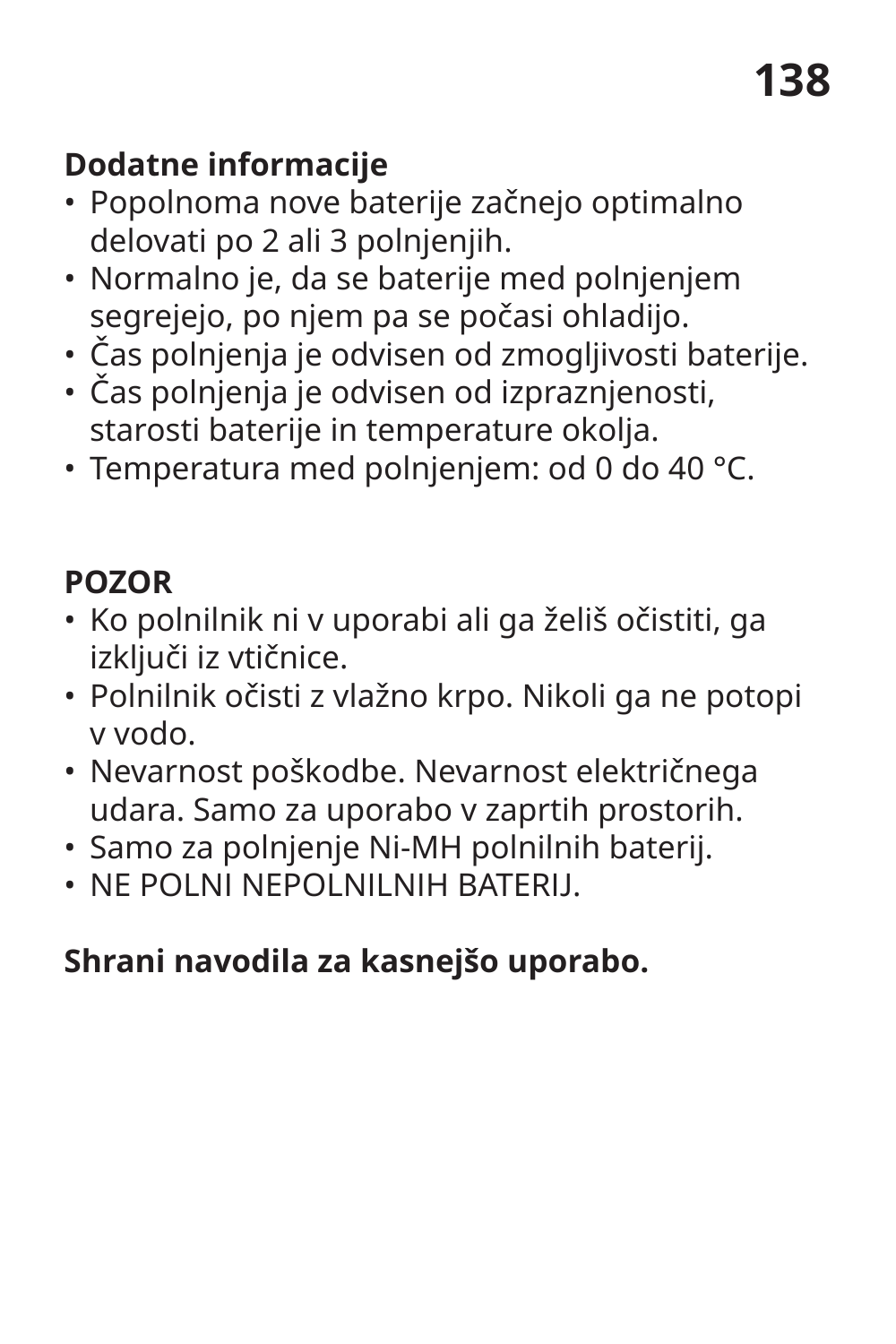#### **Popravilo izdelka**

Izdelka nikoli ne popravljaj sam/-a, saj se lahko z odpiranjem ali odstranjevanjem pokrova izpostaviš visoki napetosti ali drugim nevarnostim.

## **TEHNIČNI PODATKI**

**Model:** E2020 STENKOL **Vhodna napetost:** 100–240 VAC, 65 mA **Izhodna napetost:** 1,5 V/režo

| Tok             | 4 kosi | 3 kosi | 2 kosa 1 kos               |  |
|-----------------|--------|--------|----------------------------|--|
| AA/HR6 0.35 A   |        |        | $0.46$ A $0.70$ A $0.70$ A |  |
| AAA/HR03 0.20 A |        |        | $0.275 A$ 0.40 A 0.40 A    |  |

#### **Priporočeni tipi baterij:**

NiMH AA najv. 2450 mAh, AAA najv. 1500 mAh

IZPOLNJUJE ZAHTEVE STANDARDA UL 1310, CERTIFICIRANO V SKLADU S STANDARDOM CSA C22.2 NO.223-M91.

#### **Proizvajalec: IKEA of Sweden AB**

**Naslov: Box 702, SE-343 81 Älmhult, ŠVEDSKA**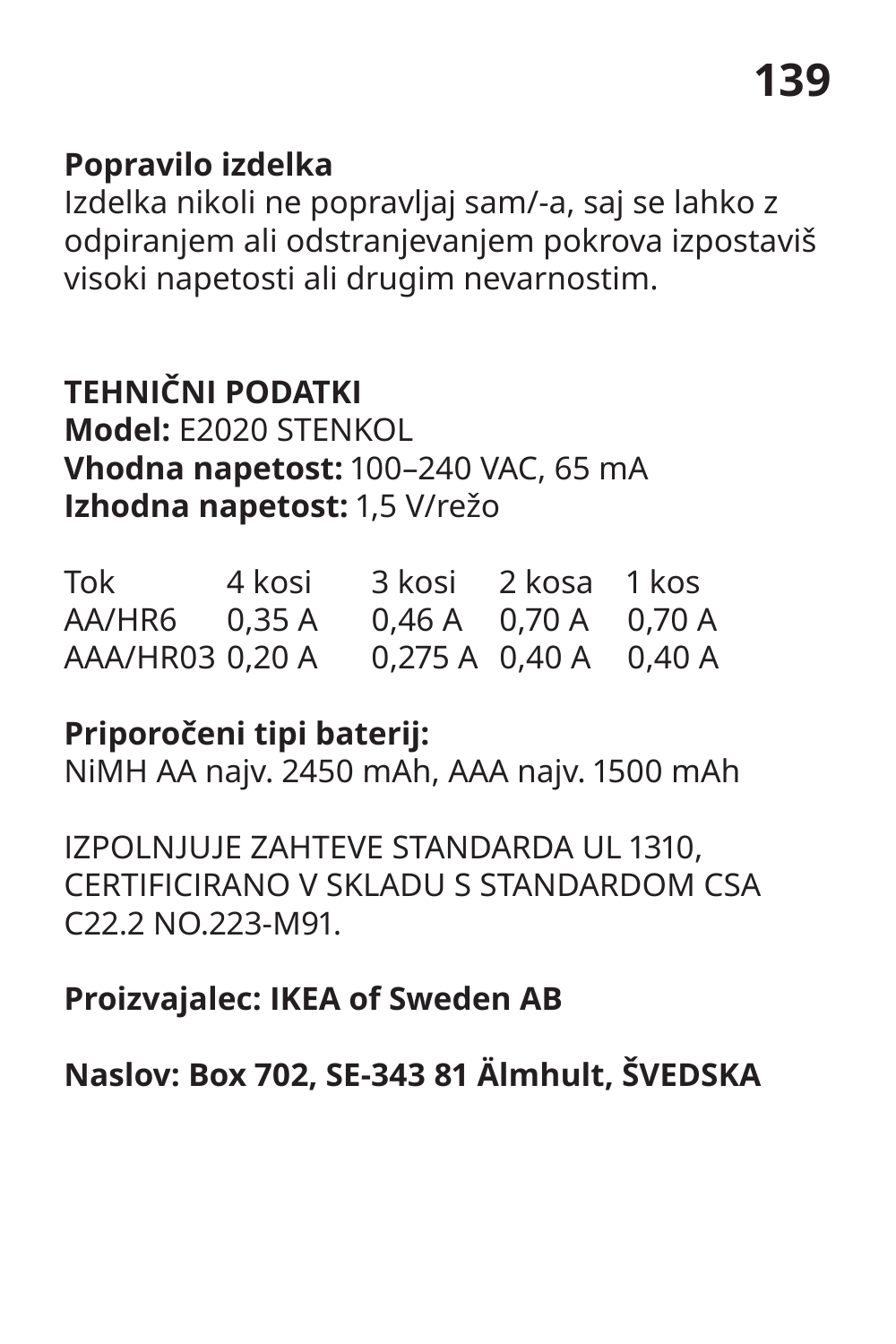

Znak s prečrtanim izvlečnim zabojnikom pomeni, da izdelek ne spada med običajne gospodinjske odpadke. Izdelek je treba zavreči oziroma reciklirati v skladu z lokalnimi okoljevarstvenimi predpisi. Z ločevanjem odpadkov se zmanjša količina odpadkov v sežigalnicah in na smetiščih in s tem morebiten negativen vpliv na človekovo zdravje in okolje. Dodatne informacije so na voljo v najbližji trgovini IKEA.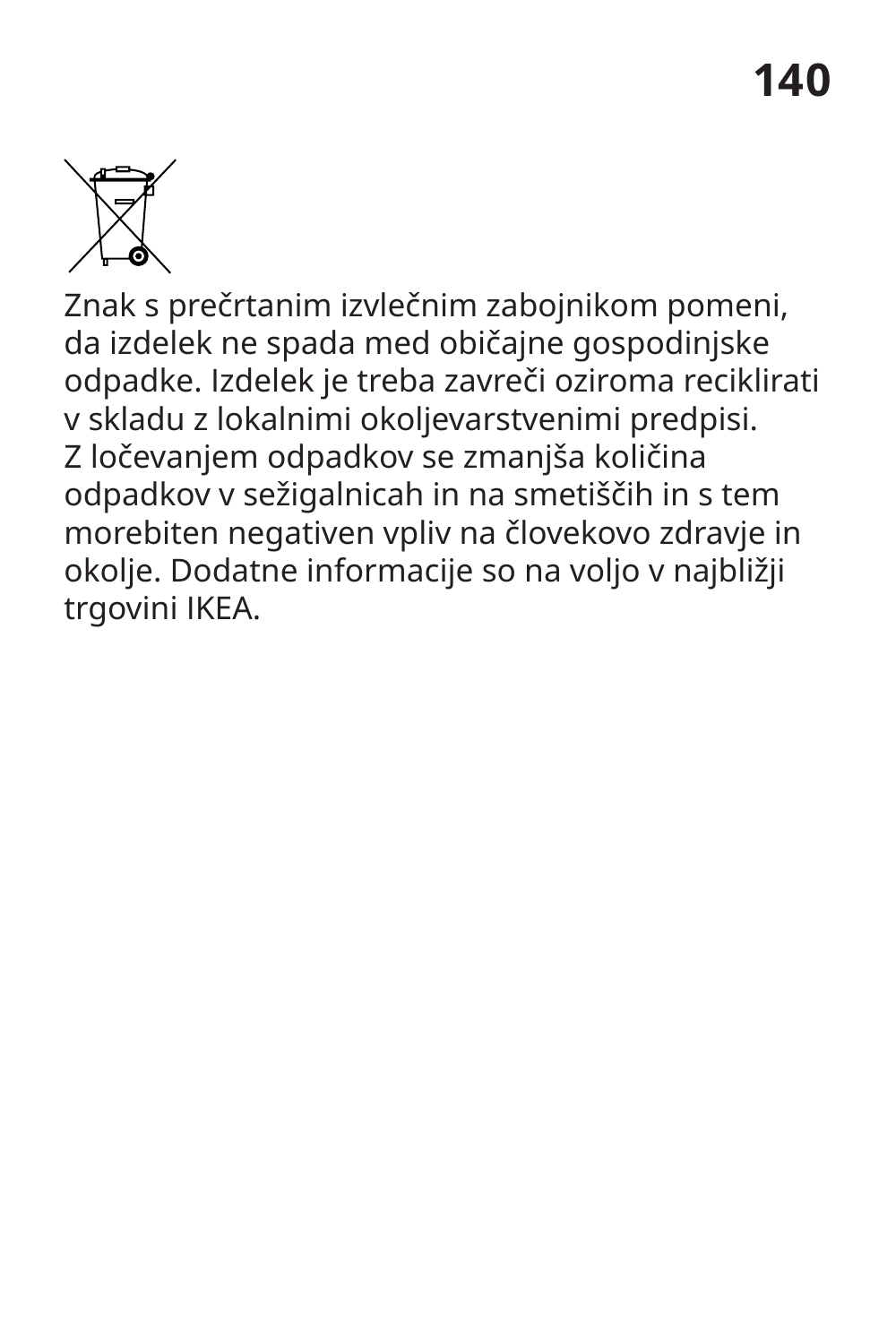## **Türkçe 141**

Bu cihaz, 8 yaşından büyük çocuklar tarafından kullanılabilir. Ayrıca fiziksel, duyusal veya zihinsel yetenekleri azalmış veya bilgi eksikliği olan kişiler, cihazın güvenli bir şekilde kullanılması ve tehlikeleri anlaması konusunda onların güvenliğinden sorumlu bir kişi tarafından yeterli denetim veya kullanım eğitimi verilmişse, bu kişiler tarafından da kullanılabilir. Çocuklar cihazla oynamamalıdır.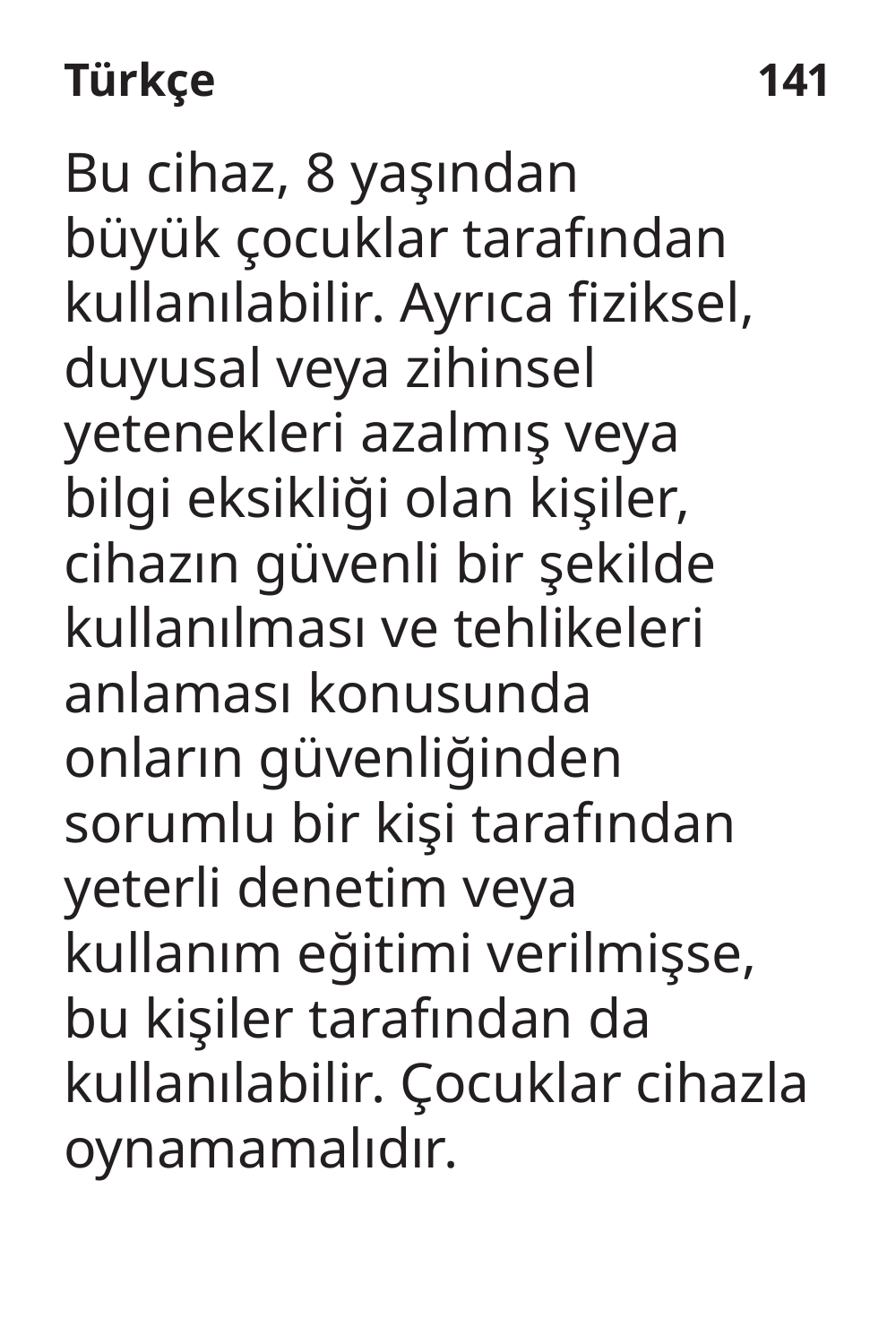# Temizlik ve kullanıcı bakımı, gözetim olmayan çocuklar tarafından yapılmamalıdır.

## **Şarj cihazı özellikleri**

- 1 ila 4 adet HR6/AA ve/veya 1 ila 4 adet HR03/AAA şarj edilebilir pili şarj edin.
- 4 adet şarj yuvası. Bağlı piller ayrı ayrı şarj edilir.
- Şarj, ayrı eksi veya sıfır delta voltaj tespiti ile sonlandırılır (-dV/dT veya 0dV/dT).
- Ayrı güvenlik zamanlayıcı ve sıcaklık sensörleri ile güvenlik.
- Şarj edilemeyen ve hasarlı pil tespiti.
- Her yuva için 2 renkli LED göstergeli şarj durumu.

#### **Kullanma talimatları**

- Pilleri, kutup göstergelerine (+/-) göre şarj yuvalarına doğru şekilde yerleştirin, bkz. Resim 1.
- Şarj cihazını prize bağlayın.
- LED gösterge durumu:

Beyaz LED yanıp sönüyor: Şarj işlemi devam ediyor.

Beyaz LED sabit yanıyor: Şarj tamamlandı.

Kırmızı LED yanıp sönüyor: Hata.

• Şarj edilemeyen piller veya hasarlı piller yanlışlıkla şarj cihazına takılırsa ya da bağlı piller fazla ısınırsa, kırmızı LED hata göstergesi yanıp söner.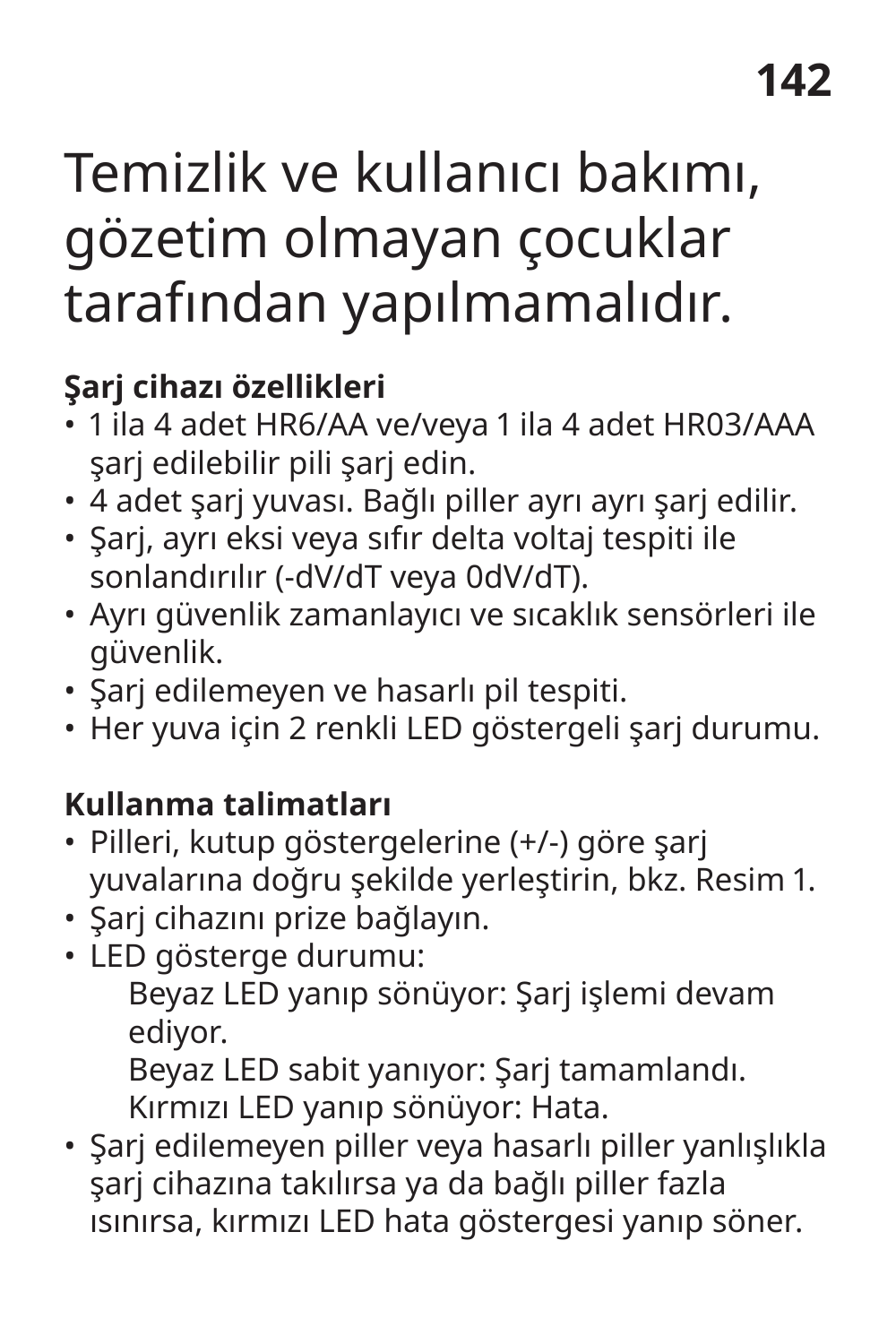#### **Bilmekte fayda var**

- Yeni aldığınız piller, pil performansını optimize etmek için 2 ila 3 kez şarj ve kullanım döngüsüne ihtiyaç duyar.
- Pillerin şari sırasında ısınması normaldir ve şari olduktan sonra yavaş yavaş soğurlar.
- Şarj süresi, farklı pil kapasitelerine bağlı olarak değişebilir.
- Şarj süresi, kalan şarj, pil yaşı ve ortam sıcaklığına bağlı olarak değişebilir.
- Şarj cihazı çalışma sıcaklığı: 0°C ila 40°C.

## **DİKKAT**

- Temizlemeden önce veya kullanılmadığında şarj cihazını prizden çıkarın.
- Şarj cihazını temizlerken nemli bez kullanın. Suya daldırmayın.
- Yaralanma riski vardır. Elektrik çarpması riski vardır. Sadece iç mekan kullanımına uygundur.
- Yalnızca Ni-MH tipi şarj edilebilir pilleri şarj edin.
- ŞARJ EDİLEMEYEN PİLLERİ ŞARJ ETMEYİN.

#### **Bu kılavuzu ileride kullanmak üzere saklayın.**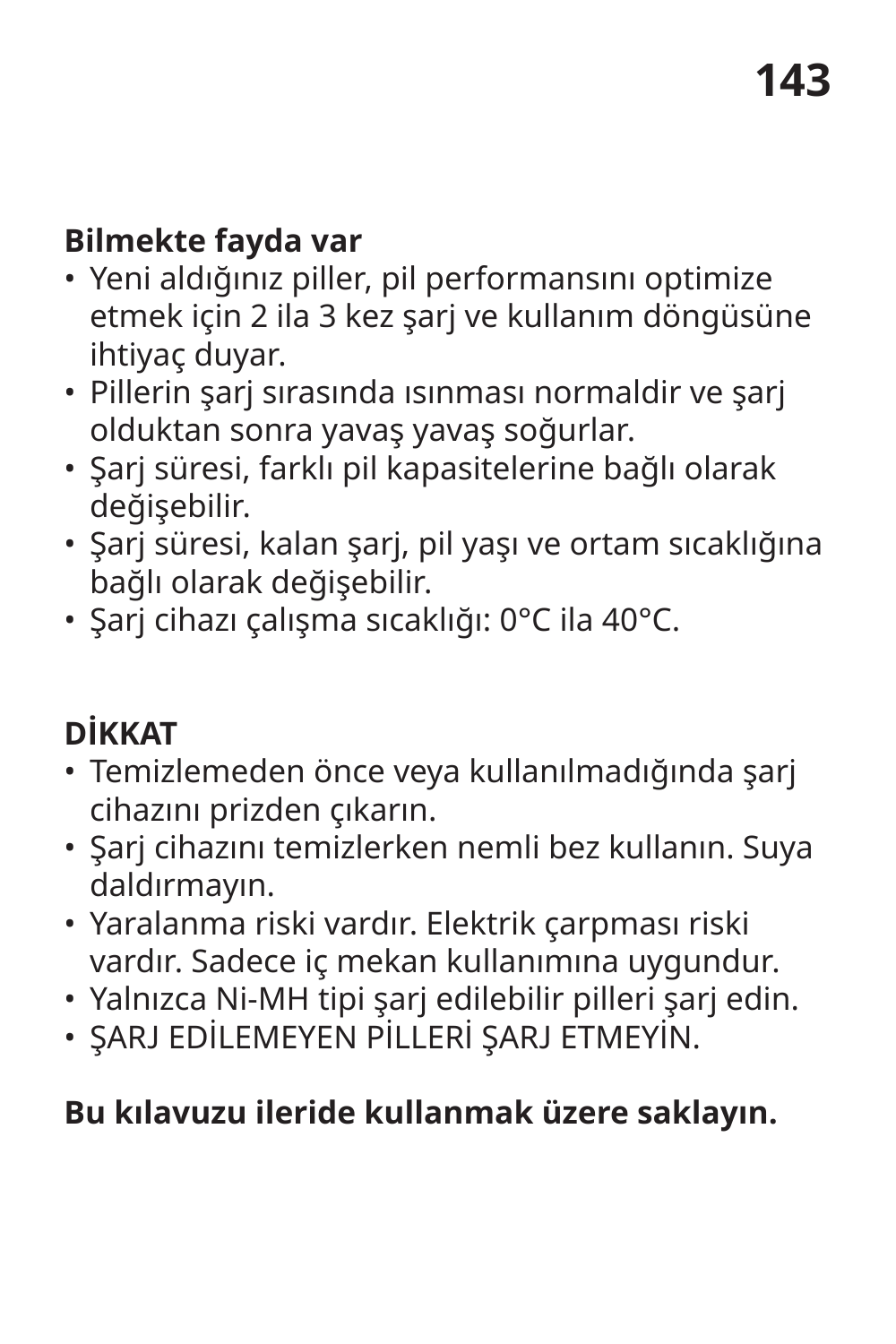## **Ürün servisi**

Bu ürünü kendiniz onarmaya çalışmayın. Çünkü kapakları açmak veya çıkarmak sizi elektrik şokuna veya diğer risklere neden olacak şekilde tehlikeli voltaja maruz bırakabilir.

## **TEKNİK BİLGİ**

Model: E2020 STENKOL Giriş: 100-240VAC, 65mA Çıkış: 1.5V/slot

| Mevcut         | 4 adet 3 adet 2 adet 1 adet |                      |  |
|----------------|-----------------------------|----------------------|--|
| AA/HR6         | 0.35A  0.46A  0.70A  0.70A  |                      |  |
| AAA/HR03 0.20A |                             | 0.275A  0.40A  0.40A |  |

#### **Önerilen pil türleri:**

NiMH AA maks. 2450 mAh, AAA maks. 1500 mAh

UL STD.1310'A UYGUNDUR, CSA STD'YE SERTİFİKALI. C22.2 NO.223-M91.

**Üretici: IKEA İsveç AB**

**Adres: Box 702, SE-343 81 Älmhult, İSVEÇ**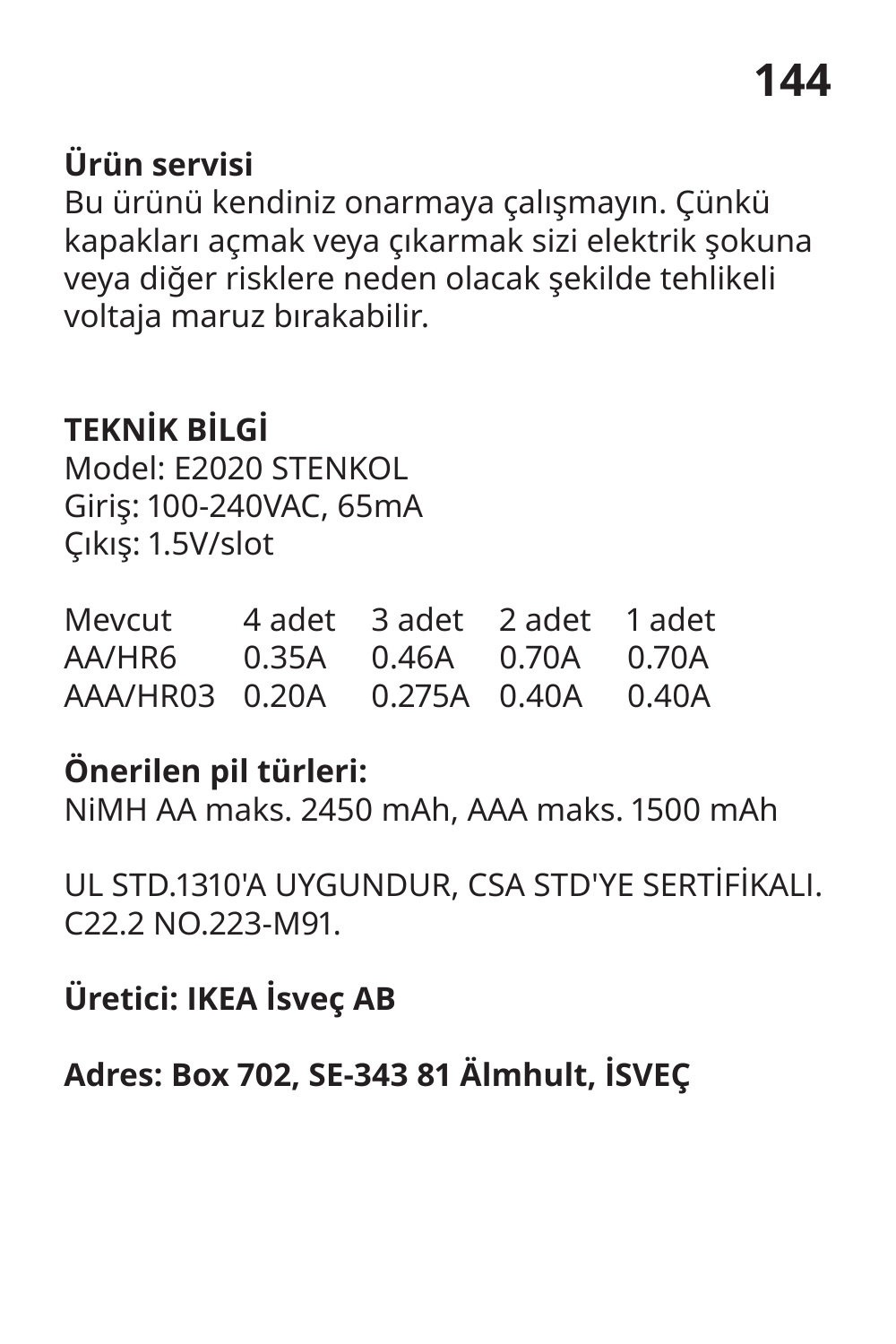

Üzerinde çarpı işareti bulunan tekerlekli çöp kutusu sembolü, o ürünün ev atıklarından ayrı olarak çöpe atılması gerektiğini belirtir. Ürün, çöpe atılması gerektiğinde geri dönüşüm için yerel çevre düzenlemesi kurallarına uygun olarak çöpe veya toplama noktalarına bırakılmalıdır. Bu sembole sahip ürünlerin doğru bir şekilde çöpe atılması, yakma veya depolanma için gönderilen atık miktarının azalmasına ve insan sağlığı ve çevre üzerindeki olası olumsuz etkilerini en aza indirmeye yardımcı olacaktır. Daha fazla bilgi için, IKEA mağazası ile irtibata geçiniz.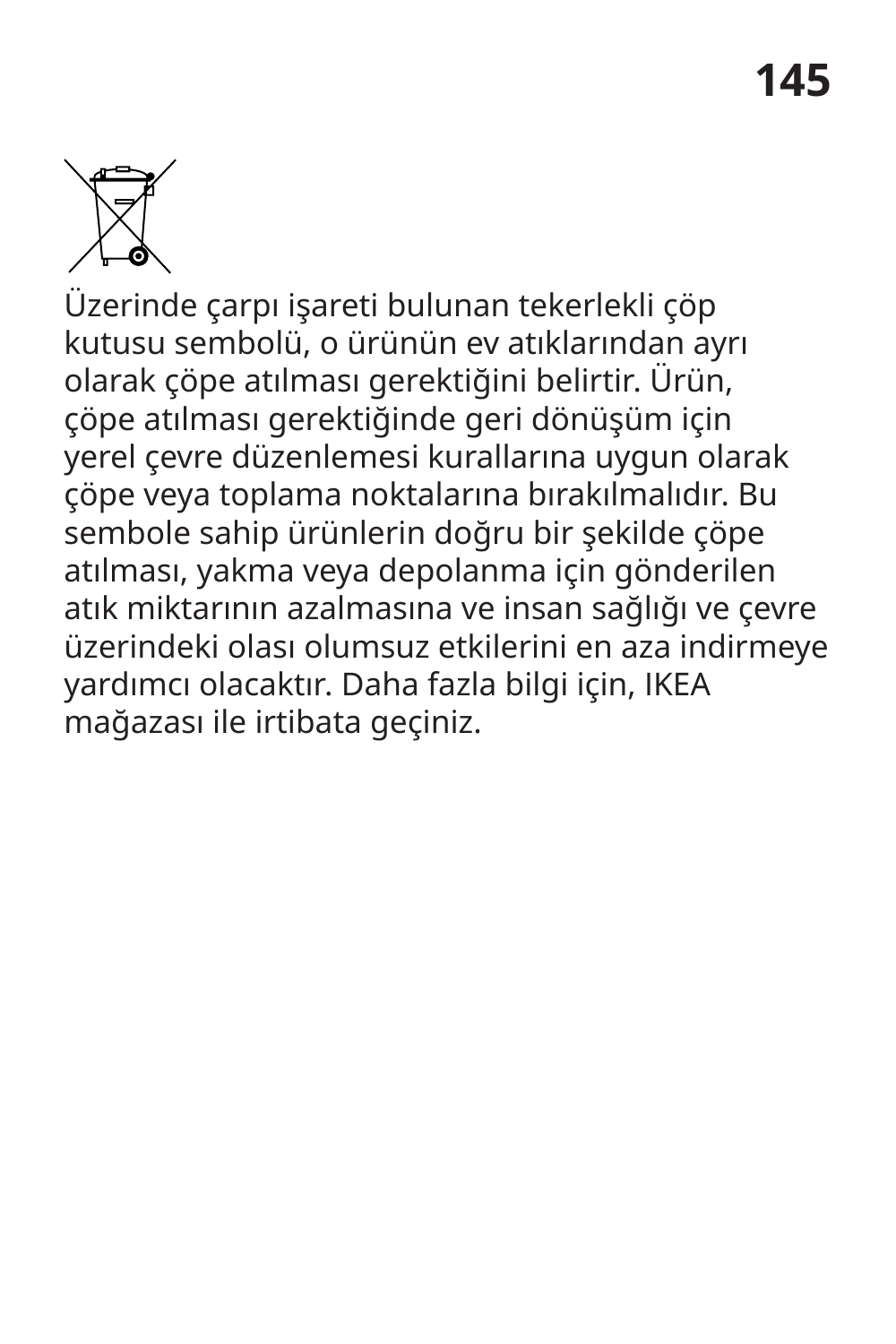# **146 عربي**

### **ميزات الشاحن**

- يشحن إىل 4 قطع من بطارية AA6/HR و/ أو إىل 4 قطع من بطاريات AAA03/HR القابلة إلعادة الشحن.
- 4 فتحات شحن. يتم شحن البطاريات المتصلة بشكل فردي. يتم إنهاء الشحن عن طريق الكشف عن الجهد التيار الكهربائي
	- الفردي ناقص أو صفر دلتا )-dT / dV أو dT / dV0).
	- األمان من خالل مؤقت أمان منفصل وأجهزة استشعار درجة الحرارة.
		- الكشف عن البطاريات غير القابلة إلعادة الشحن والتالفة.
		- معرفة حالة الشحن من خالل لونين مؤشر LED لكل فتحة.

### **تعليمات التشغيل** ً أدخل البطاريات في فتحات الشحن بشكل صحيح وفقا لمؤشرات القطبية (ۖ+/-) انظر الصورة 1. قم بتوصيل الشاحن بمنفذ الطاقة. حالة مؤشر LED: ضوء LED أبيض يومض: جاري الشحن.

ضوء LED أبيض ثابت: اكتمل الشحن. وميض مؤشر LED باللون األحمر: خطأ.

 سيومض مؤشر الخطأ LED باللون األحمر إذا تم إدخال بطاريات غير قابلة إلعادة الشحن أو بطاريات تالفة في الشاحن عن طريق الخطأ أو إذا كانت البطاريات المتصلة ساخنة للغاية.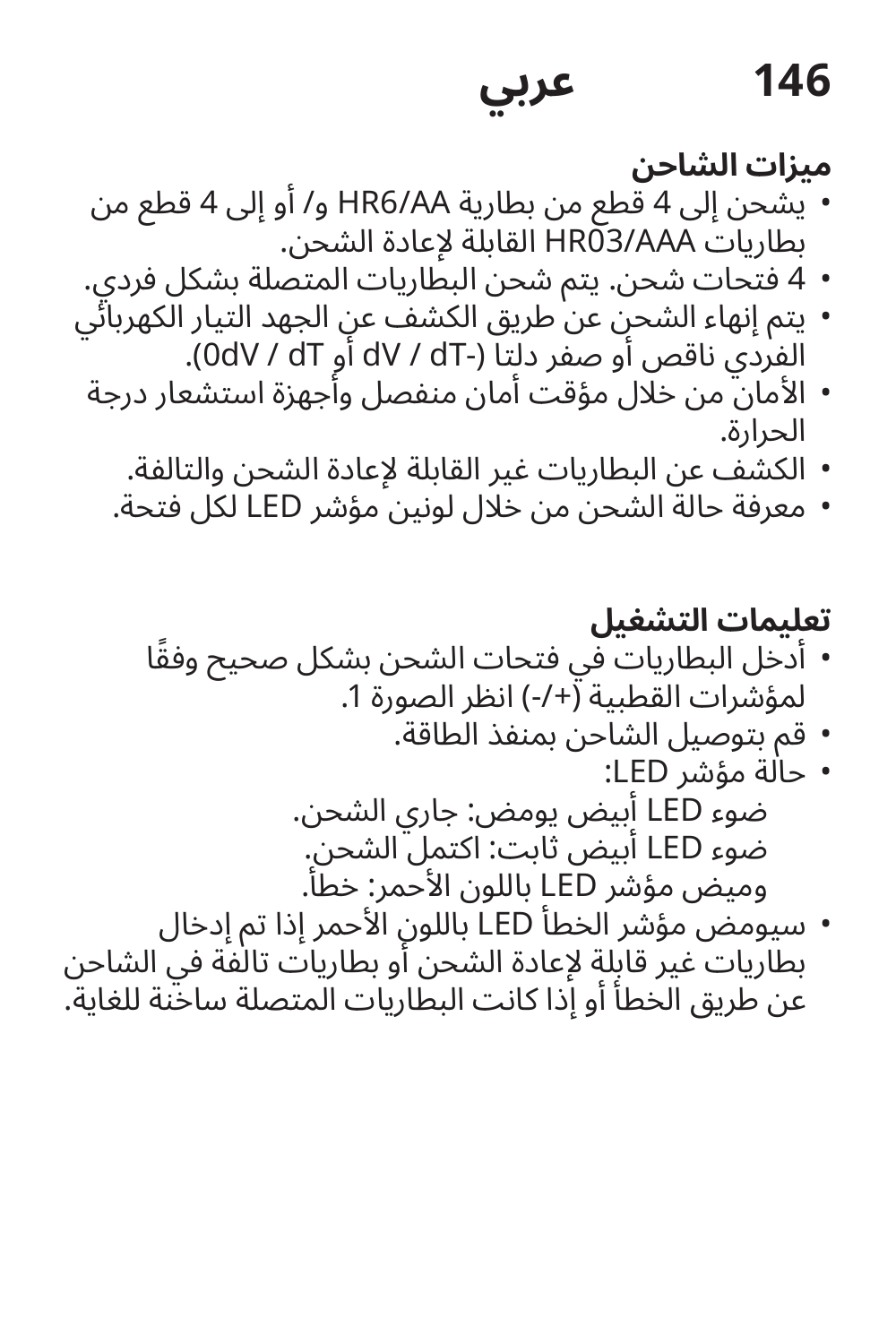## **147**

يمكن استخدام هذا الجهاز من قبل الأطفال الذين تتراوح أعمارهم بين 8 سنوات وما فوق والاشخاص ذوي القدرات البدنية أو الحسية أو العقلية المنخفضة أو نقص في الخبرة والمعرفة إذا تم منحهم الإشراف أو التعليمات المتعلقة باستخدام الجهاز بطريقة آمنة وفهم المخاطر المحتملة من قبل شخص مسؤول عن سالمتهم. ال يجوز لألطفال اللعب بالجهاز. ال يجوز لألطفال التنظيف وصيانة الإستخدام دون إشراف.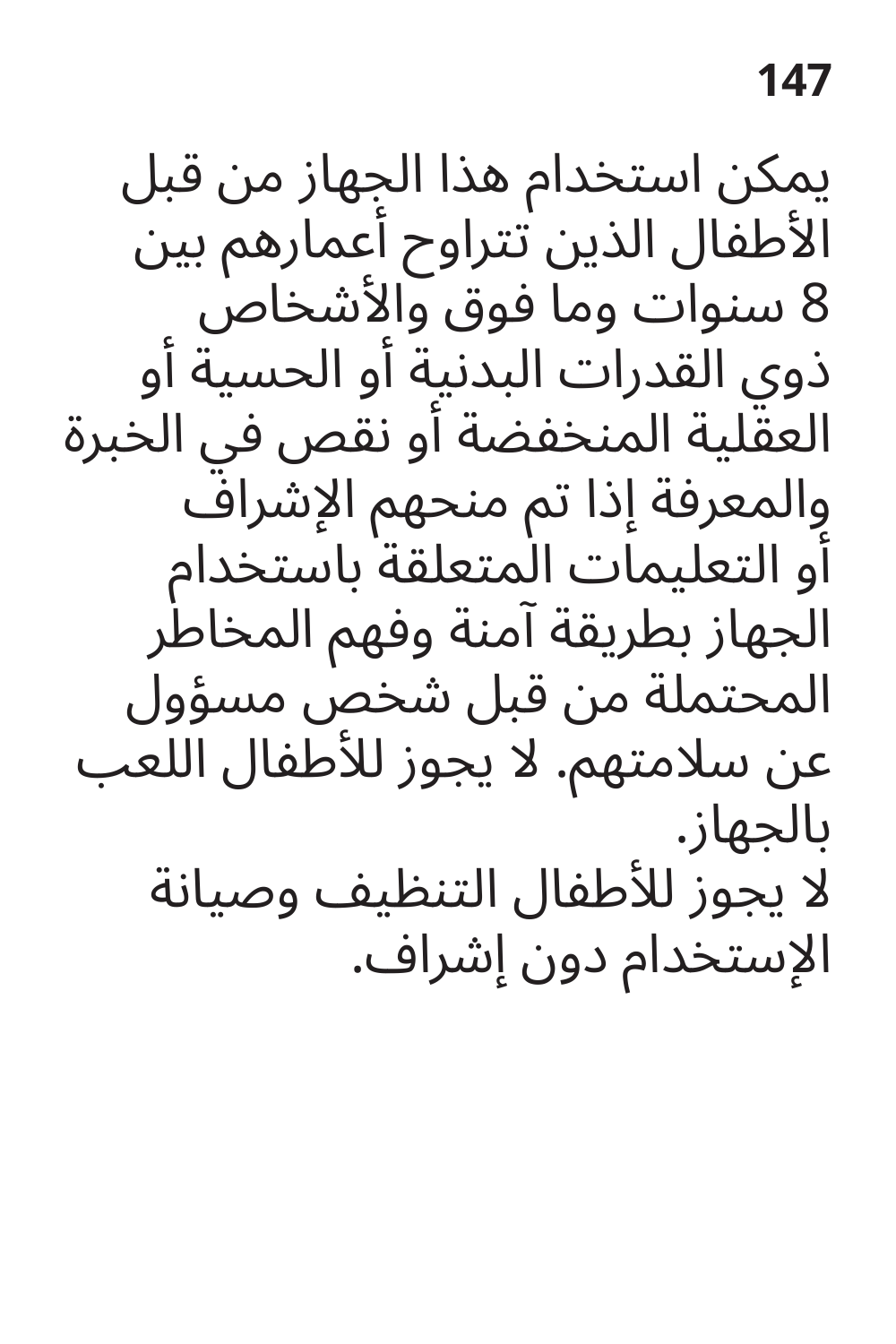**خدمة المنتج** لا تحاول إصلاح هذا المنتج بنفسك، لان فتح او إزالة الاغطية قد يعرضك لتيار كهربائي خطير يسبب صدمة كهربائية أو مخاطر أخرى.

> **المعلومات التقنية** E2020 STENKOL **:الطراز** 100-240VAC، 65mA **:المدخالت اإلخراج:** 1.5 فولت/فتحة

|  |  | الحالي      4 قطع    3 قطع    قطعتين  قطعة واحدة<br>0.70A    0.70A    0.46A    0.35A     AA/HR6 |
|--|--|-------------------------------------------------------------------------------------------------|
|  |  |                                                                                                 |
|  |  | 0.40A  0.40A  0.275A  0.20A  AAA/HR03                                                           |

**أنواع البطاريات الموصى بها:** AA NiMH كحد أقصى mAh،2450 وAAA كحد أقصى 1500mAh

يتوافق مع .1310STD UL المعتمد من 22.2C .STD CSA رقم 223-M91

**IKEA of Sweden AB :المصنع ُ**

**Box 702, SE-343 81 Älmhult, SWEDEN :العنوان**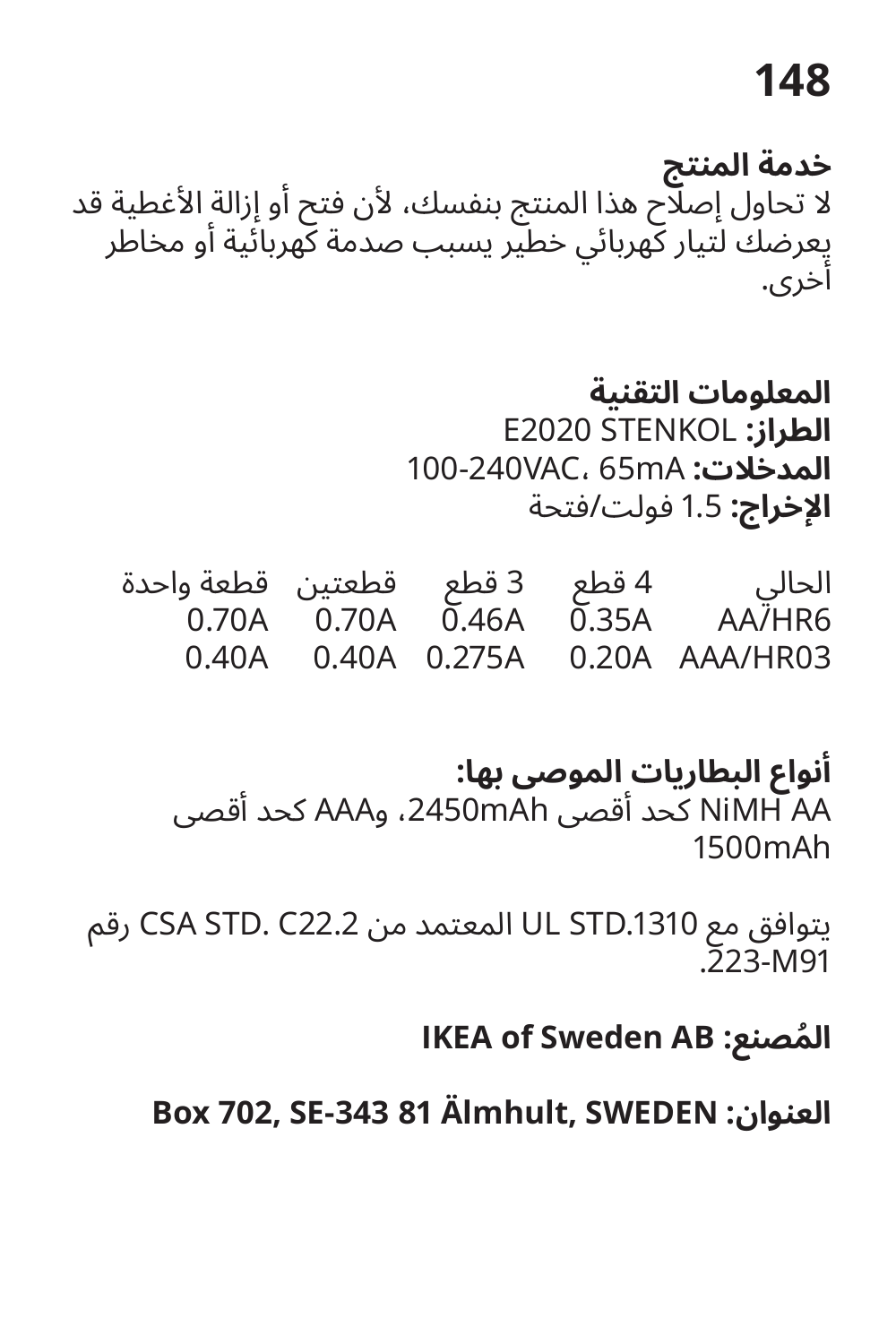### **149**

#### **جيد معرفة**

- ً •تحتاج البطاريات الجديدة تماما إىل 2 إىل 3 مرات من دورات الشحن واالستخدام لتحسين أداء البطارية.
	- من الطبيعي أن تسخن البطاريات أثناء الشحن وستبرد ً تدريجيا بعد الشحن.
	- ً قد يختلف وقت الشحن بناء عىل سعات البطارية المختلفة.
		- قد يختلف وقت الشحن حسب الشحن المتبقي وعمر البطارية ودرجة الحرارة المحيطة.
	- درجة حرارة تشغيل الشاحن: من 0 درجة مئوية إىل 40 درجة مئوية.

#### **تحذير**

- .<br>افصاً الشاحن عن منفذ التيار الكهربائي قبل التنظيف أو عند عدم استخدامه.
	- استخدم قطعة قماش مبللة عند تنظيف الشاحن. ال تغمره في الماء.
		- خطر اإلصابة. خطر حدوث صدمة كهربائية. استخدام في الأماكن المغلقة فقط.
- اشحن فقط البطاريات القابلة إلعادة الشحن من نوع MH-Ni.
	- ا تحاول شحن البطاريات غير القابلة إلعادة الشحن.

### **احتفظ بهذا الدليل لالستخدام في المستقبل.**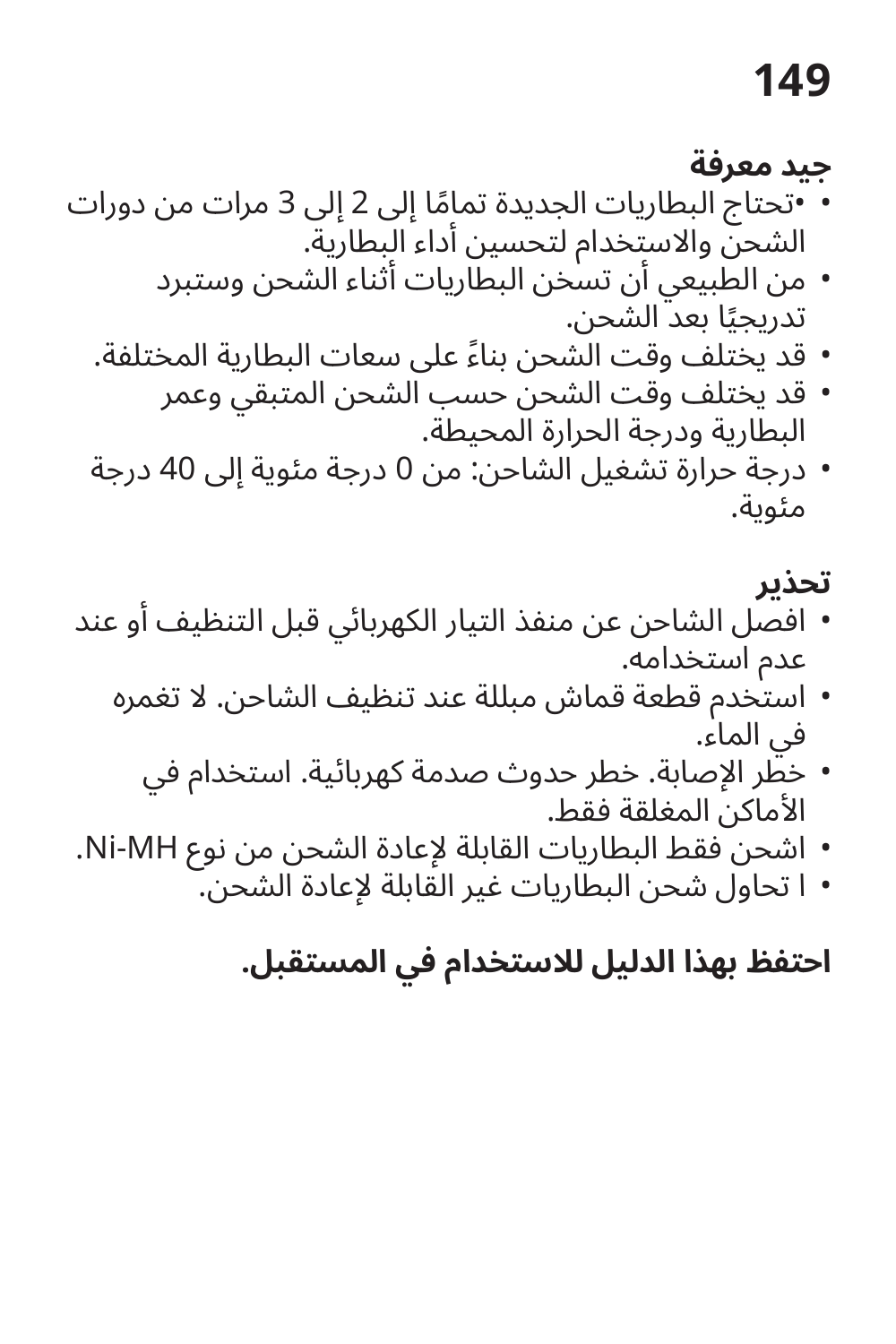# **150**



الرمز الذي يُظهر حاوية نفايات مشطوبة يشيرإلى انه يجب التخلص من المنتج بشكل منفصل عن النفايات المنزلية. ينبغي نسليم هذا المنتج لإعادة تدويره وفقاً للأنظمة البيئية المحلية للتخلص من النفايات. من خالل قيامك بفصل منتج يحمل هذه العالمة من النفايات المنزلية، فسوف تساعدين عىل تقليل حجم النفايات التي ترسل إلى المحارق أو تدفن في الأرض وبالتالي<br>النفايات التي ترسل إلى المحارق أو تدفن في الأرض وبالتالي تقللي من أي تأثير سلبي محتمل عىل صحة اإلنسان والبيئة. .<br>لمزيد من المعلومات، يرجى الاتصال على معرض ايكيا.